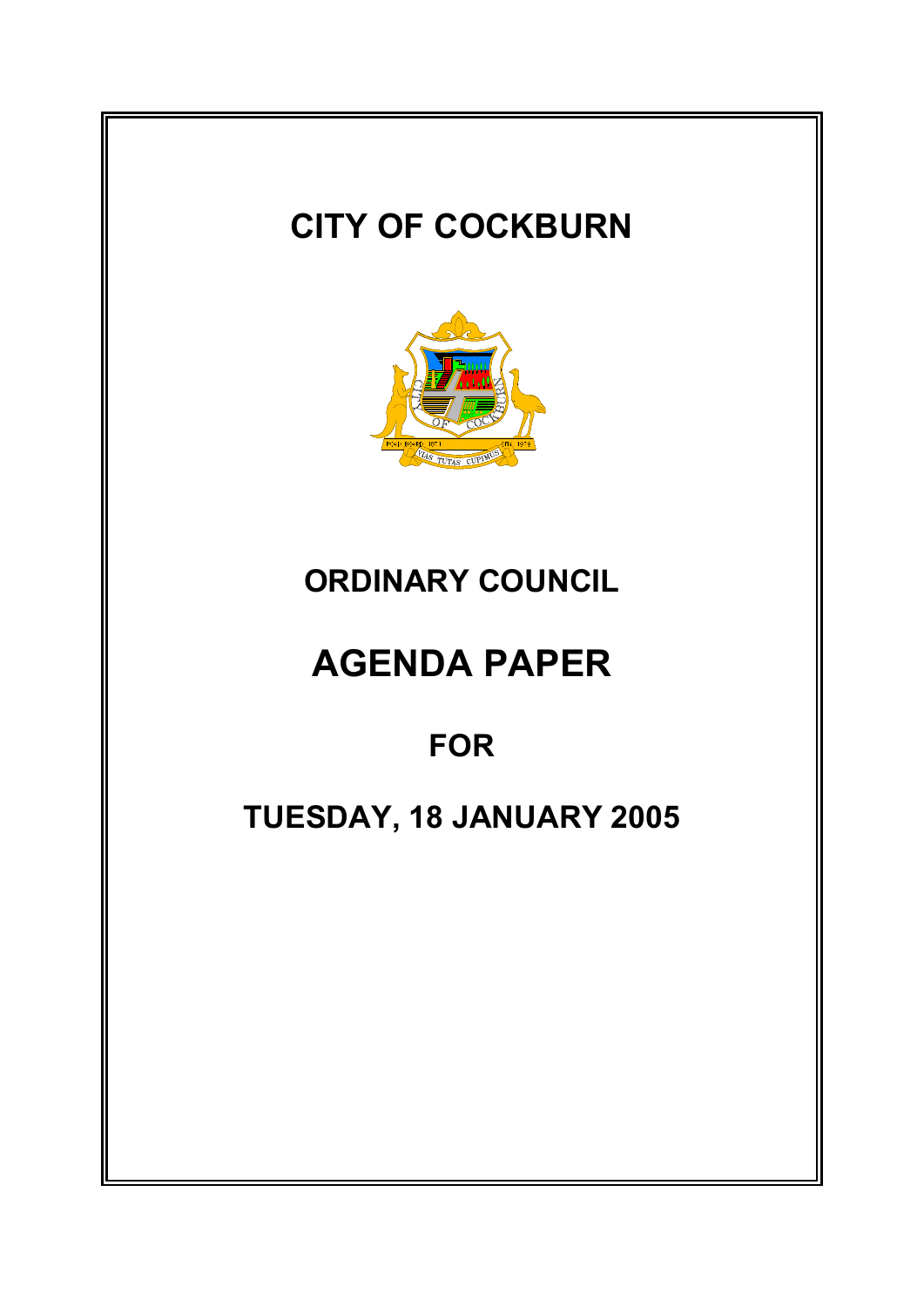# **CITY OF COCKBURN**

# **SUMMARY OF AGENDA TO BE PRESENTED TO THE ORDINARY COUNCIL MEETING TO BE HELD ON TUESDAY, 18 JANUARY 2005 AT 7:00 PM**

# **Page**

 $\overline{\phantom{0}}$ 

| $\mathbf{1}$ . |                                                                                                                     |                                                                                                           |  |
|----------------|---------------------------------------------------------------------------------------------------------------------|-----------------------------------------------------------------------------------------------------------|--|
| 2.             | APPOINTMENT OF PRESIDING MEMBER (IF REQUIRED)  1                                                                    |                                                                                                           |  |
| 3.             | DISCLAIMER (TO BE READ ALOUD BY PRESIDING MEMBER) 1                                                                 |                                                                                                           |  |
| 4.             | ACKNOWLEDGEMENT OF RECEIPT OF WRITTEN DECLARATIONS OF<br>FINANCIAL INTERESTS AND CONFLICT OF INTEREST (BY PRESIDING |                                                                                                           |  |
| 5.             |                                                                                                                     |                                                                                                           |  |
| 6              | (OCM 18/01/2005) - ACTION TAKEN ON PREVIOUS PUBLIC QUESTIONS                                                        |                                                                                                           |  |
| 7 <sub>1</sub> |                                                                                                                     |                                                                                                           |  |
| 8.             |                                                                                                                     |                                                                                                           |  |
|                | 8.1                                                                                                                 | (OCM 18/01/2005) - ORDINARY COUNCIL MEETING - 21/12/2004  15                                              |  |
|                | 8.2                                                                                                                 | (OCM 18/01/2005) - SPECIAL COUNCIL MEETING - 23/12/2004 15                                                |  |
|                | 8.3                                                                                                                 | (OCM 18/01/2005) - SPECIAL COUNCIL MEETING - 23/12/2004 16                                                |  |
| 9.             |                                                                                                                     |                                                                                                           |  |
| 10.            |                                                                                                                     |                                                                                                           |  |
| 11.            |                                                                                                                     | BUSINESS LEFT OVER FROM THE PREVIOUS MEETING (IF                                                          |  |
| 12.            |                                                                                                                     | DECLARATION OF COUNCILLORS WHO HAVE NOT GIVEN DUE<br>CONSIDERATION TO MATTERS IN THE BUSINESS PAPER  16   |  |
| 13.            |                                                                                                                     |                                                                                                           |  |
|                | 13.1                                                                                                                | (OCM 18/01/2005) - DELEGATED AUTHORITIES, POLICIES AND<br>POSITION STATEMENTS COMMITTEE - 6 DECEMBER 2004 |  |
|                | 13.2                                                                                                                | (OCM 18/01/2005) - PROPOSAL TO MAKE A LOCAL LAW -                                                         |  |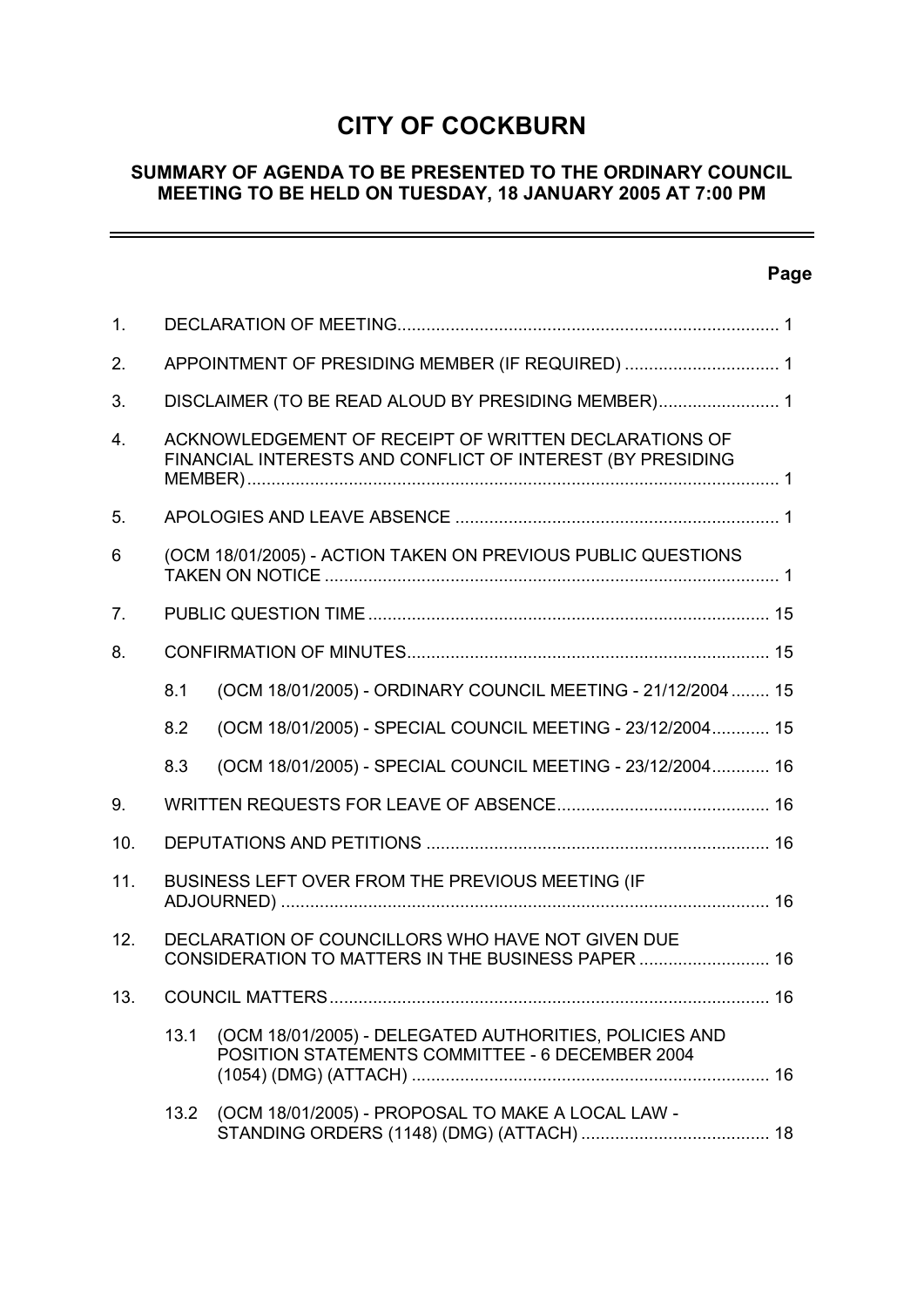# **Page**

| 14. |      |                                                                                                                                                                                                           |  |
|-----|------|-----------------------------------------------------------------------------------------------------------------------------------------------------------------------------------------------------------|--|
|     | 14.1 | (OCM 18/01/2005) - PROPOSED (INITIATION) REZONING<br>AMENDMENT TO TOWN PLANNING SCHEME NO. 3 - LOT 8001<br>COCOS DRIVE, BIBRA LAKE - OWNER/APPLICANT: WHITE                                               |  |
|     | 14.2 | (OCM 18/01/2005) - HOME BUSINESS - CHIROPRACTOR - 53<br>BARRINGTON STREET MUNSTER - OWNER/APPLICANT:<br>THOMAS FRANCIS KENNEDY/IAN MESSANGER (3315267) (AB) 25                                            |  |
|     | 14.3 | (OCM 18/01/2005) - LAND MANAGEMENT STRATEGY 2005 - 2010                                                                                                                                                   |  |
|     | 14.4 | (OCM 18/01/2005) - MODIFICATION TO STRUCTURE PLAN - LOT<br>446 LYON ROAD, AUBIN GROVE - OWNER/APPLICANT:<br>PRIZELAND PTY LTD/ROBERTS DAY (9645E) (JLU) (ATTACH) 33                                       |  |
|     | 14.5 | (OCM 18/01/2005) - LOCAL STRUCTURE PLAN LOTS 18 & 19<br>GAEBLER ROAD, AUBIN GROVE - OWNER/APPLICANT: KB<br>LANG; SA PERIBONIO/KOLTASZ SMITH, ON BEHALF OF<br>NICHOLSON ROAD DEVELOPMENT TRUST (9671) (CP) |  |
|     | 14.6 | (OCM 18/01/2005) - RETROSPECTIVE PLANNING APPROVAL -<br>RETAINING WALLS - 7 DALMATIA COURT, COOGEE, WA 6166 -<br>OWNER/APPLICANT: TONI SURJAN/INES ANTOINETTE SURJAN                                      |  |
|     | 14.7 | (OCM 18/01/2005) - AUSTRALIAN TECHNICAL COLLEGE -<br>EXPRESSION OF INTEREST FOR ITS ESTABLISHMENT WITHIN                                                                                                  |  |
|     | 14.8 | (OCM 18/01/2005) - LOCAL STRUCTURE PLAN - LOTS 458 AND<br>23 RUSSELL ROAD, HAMMOND PARK - OWNER/APPLICANT:<br>CHS PTY LTD; CITY OF COCKBURN/TAYLOR BURRELL                                                |  |
|     | 14.9 | (OCM 18/01/2005) - RECREATION FACILITIES - RESERVE NO.<br>7756 HAMMOND ROAD, SUCCESS - OWNER: CITY OF                                                                                                     |  |
|     |      | 14.10 (OCM 18/01/2005) - EXPENDITURE OF PUBLIC OPEN SPACE<br>CASH-IN-LIEU MONIES IN THE CITY OF COCKBURN - OWNER:                                                                                         |  |
|     |      | 14.11 (OCM 18/01/2005) - MEDICAL CENTRE, PHARMACY AND OFFICE<br>- 6 BARRINGTON STREET, SPEARWOOD, WA 6163 -<br>OWNER/APPLICANT: CARCIONE NOMINEES/HOLTON CONNOR                                           |  |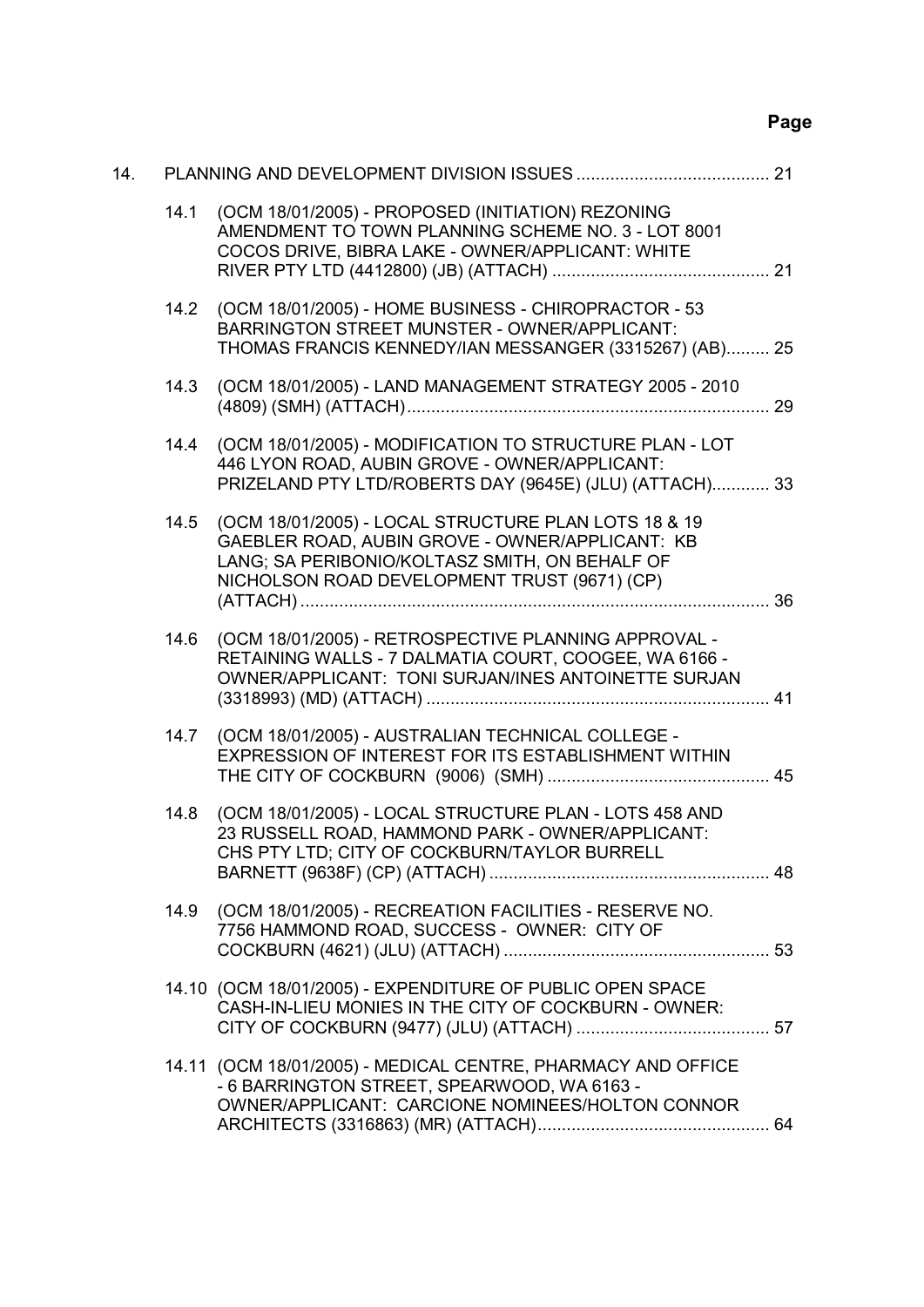# **Page**

|     |      | 14.12 (OCM 18/01/2005) - PROPOSED STRUCTURE PLAN - LOT 9<br>HAMMOND ROAD, SUCCESS - APPLICANT: KOLTASZ SMITH |  |
|-----|------|--------------------------------------------------------------------------------------------------------------|--|
| 15. |      |                                                                                                              |  |
|     | 15.1 | (OCM 18/01/2005) - LIST OF CREDITORS PAID (5605) (KL)                                                        |  |
|     | 15.2 | (OCM 18/01/2005) - TSUNAMI RELIEF APPEAL (5300) (KL) 77                                                      |  |
| 16. |      |                                                                                                              |  |
|     | 16.1 | (OCM 18/01/2005) - SOLOMON ROAD DEVELOPMENT AREA AND<br>COCKBURN CENTRAL MAIN DRAINAGE (450058) (BKG) 78     |  |
|     | 16.2 | (OCM 18/01/2005) - AUTHORITY TO USE TRAFFIC SIGNS AND<br>DEVICES AT ROADWORKS - NEW INSTRUMENT OF            |  |
| 17. |      |                                                                                                              |  |
|     | 17.1 | (OCM 18/01/2005) - CONCERT AT MANNING PARK PROPOSED                                                          |  |
| 18. |      |                                                                                                              |  |
| 19. |      | MOTIONS OF WHICH PREVIOUS NOTICE HAS BEEN GIVEN  85                                                          |  |
|     | 19.1 | (OCM 18/01/2005) - COCKBURN CENTRAL YOUTH CENTRE                                                             |  |
|     | 19.2 | (OCM 18/01/2005) - PROPOSED AMENDMENT TO TOWN<br>PLANNING SCHEME NO. 3 - COMPULSORY RAINWATER TANKS          |  |
| 20. |      | NOTICES OF MOTION GIVEN AT THE MEETING FOR CONSIDERATION                                                     |  |
| 21. |      | NEW BUSINESS OF AN URGENT NATURE INTRODUCED BY                                                               |  |
| 22. |      | MATTERS TO BE NOTED FOR INVESTIGATION, WITHOUT DEBATE 94                                                     |  |
| 23. |      |                                                                                                              |  |
| 24. |      | RESOLUTION OF COMPLIANCE (SECTION 3.18(3), LOCAL                                                             |  |
| 25. |      |                                                                                                              |  |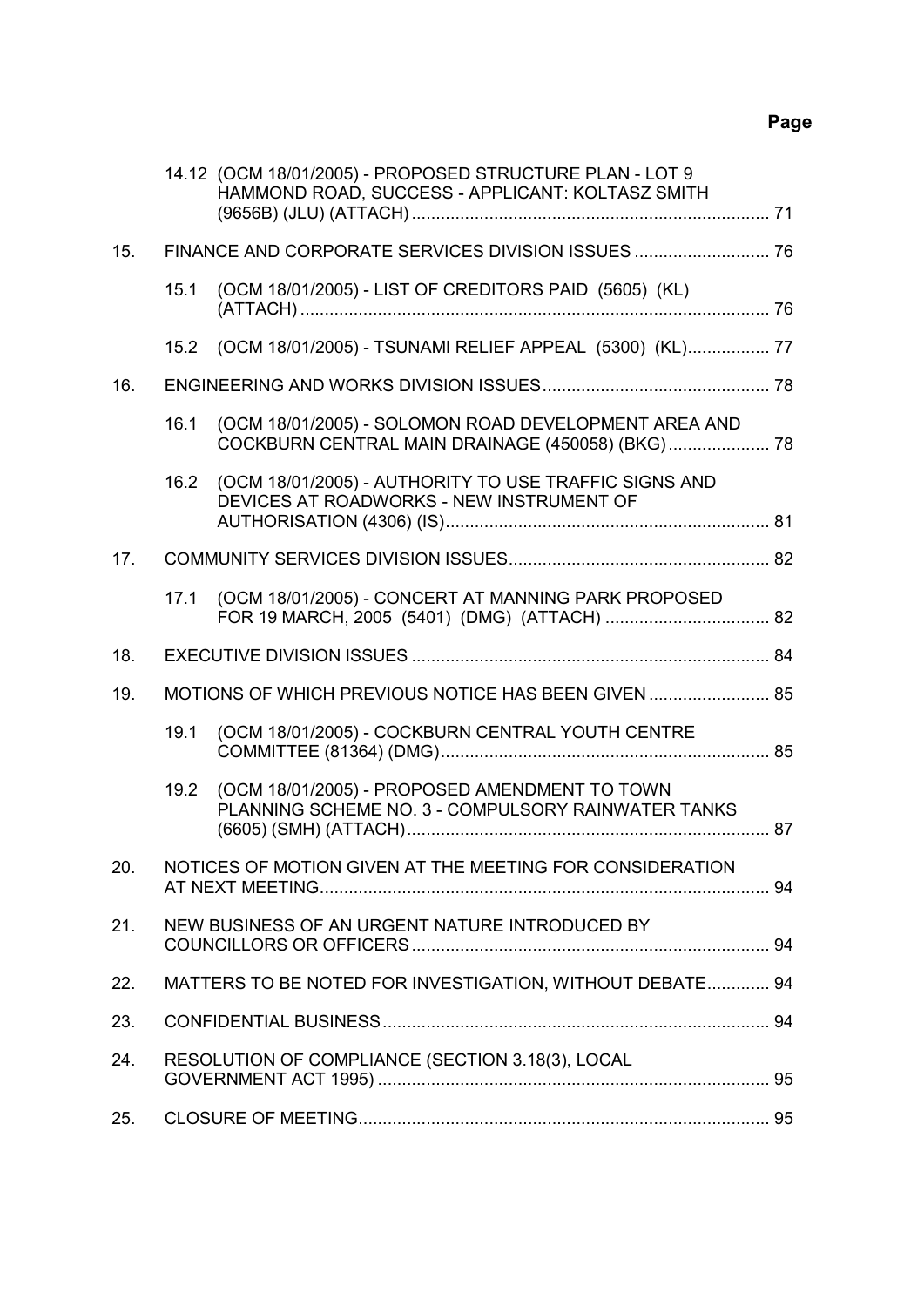# **CITY OF COCKBURN**

# **AGENDA TO BE PRESENTED TO THE ORDINARY COUNCIL MEETING TO BE HELD ON TUESDAY, 18 JANUARY 2005 AT 7:00 PM**

## **1. DECLARATION OF MEETING**

## **2. APPOINTMENT OF PRESIDING MEMBER (If required)**

#### **3. DISCLAIMER (To be read aloud by Presiding Member)**

Members of the public, who attend Council Meetings, should not act immediately on anything they hear at the Meetings, without first seeking clarification of Council's position. Persons are advised to wait for written advice from the Council prior to taking action on any matter that they may have before Council.

**4. ACKNOWLEDGEMENT OF RECEIPT OF WRITTEN DECLARATIONS OF FINANCIAL INTERESTS AND CONFLICT OF INTEREST (by Presiding Member)**

#### **5. APOLOGIES AND LEAVE ABSENCE**

#### **6 (OCM 18/01/2005) - ACTION TAKEN ON PREVIOUS PUBLIC QUESTIONS TAKEN ON NOTICE**

**Andrew Sullivan – Ordinary Council Meeting – 21 December, 2004** – On behalf of the Coogee Coastal Action Coalition Mr Sullivan requested that the questions be answered at the Special Council Meeting held on 23 December 2004. There was insufficient time to respond to the 65 questions put by Mr Sullivan by the requested date, and therefore have been included on this agenda.

Q1 "CCAC has been advised that during a private meeting between elected members and representatives from Australand that the developer allegedly indicated or implied that unless the Cockburn Council was prepared to adopt the role as Waterways Manager that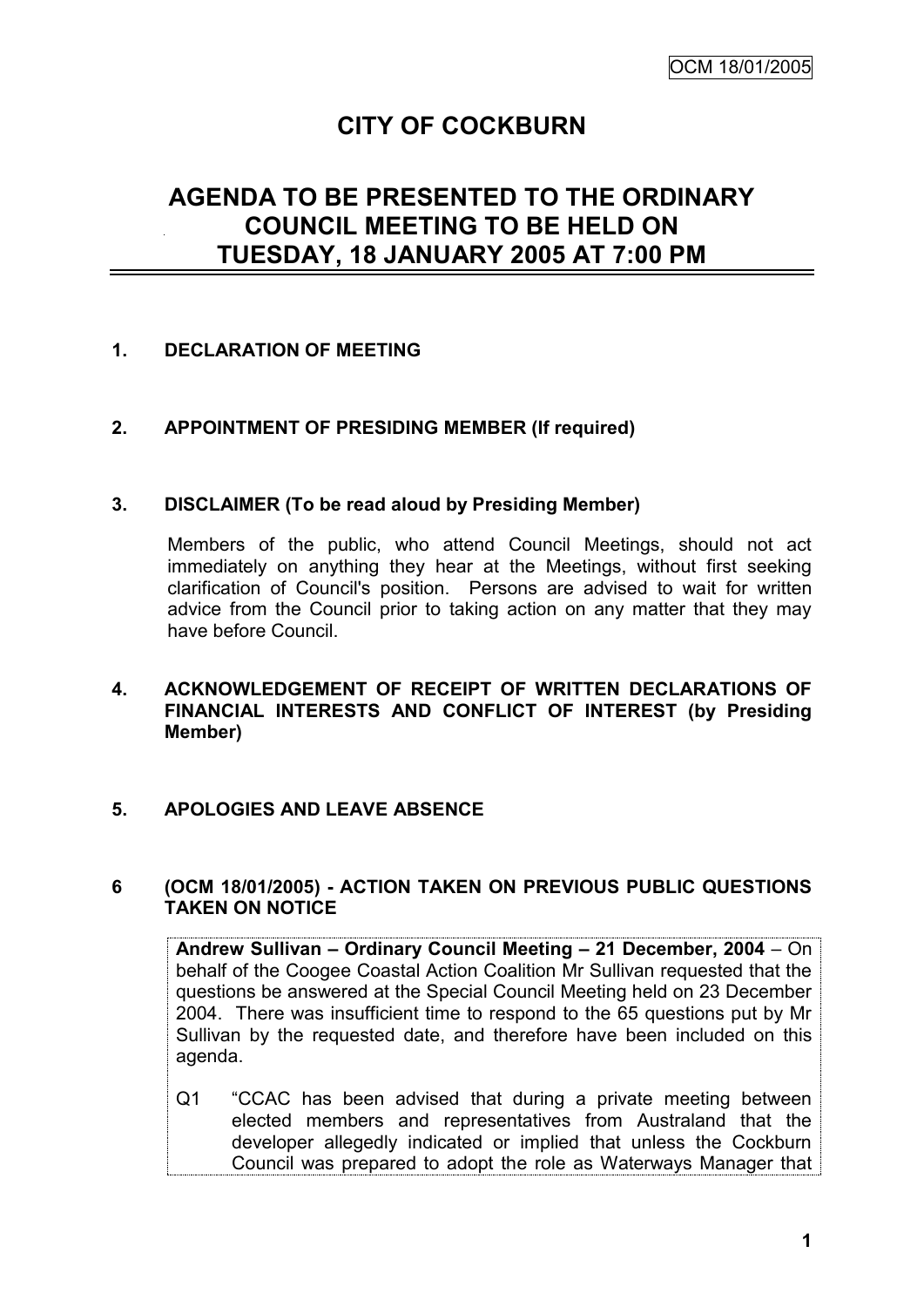the project would not proceed. Can the Council confirm whether such a statement or a statement to that effect, was made by any representative of the developers to any elected member or Council staff member?"

- A. Refer to the report prepared for the Special Council Meeting held on 23 December 1004.
- Q2 "What is the exact extent and nature of any informal and formal advice that has been provided to elected members by either the officers of the City of Cockburn or the developers and their consultants, regarding the Waterways Environmental Management Program and the role of the Waterways Manager?"
- A. Refer to the report prepared by the Special Council meeting held on 23 December 2004. Discussions and specialist presentations on the Waterways Environmental Management Program have occurred since 2002.
- Q3 "Have all elected members been fully and adequately advised in relation to these matters such that they can exercise their right to vote on such matters as governed by Council"s standing orders, and specifically, have all elected members received comprehensive information in relation to all of the matters raised in CCAC"s questions as contained herein, and in our letter addressed to the CEO dated 2 July 2004?"
- A The first part of this question can only be responded to by each elected member. Your questions of 21 December 2004 were circulated to all elected members as requested. Your submission dated 2 July 2004 was circulated to all elected members on 8 July and was responded to in writing on the same date.
- Q4 "Given that the proposed Port Coogee Local Structure Plan has not been endorsed by the Western Australian Planning Commission or the Minister for Planning and that the Council"s approval of that structure plan is conditional, how does the Council propose to handle any changes that may be made to the structure plan and the subsequent impacts such changes may have on the roles, responsibilities and income sources provided for the Waterways Environmental Management Program?"
- A Variations to structure plans are provided for under clause 6.2.14 of TPS No. 3.
- Q5 "Has Council received a consolidated final version of the Waterways Environmental Management Program and if so when was it received?"
- A Yes. The draft final version was received on 1 December 2004, and the final document was received on 23 December 2004. The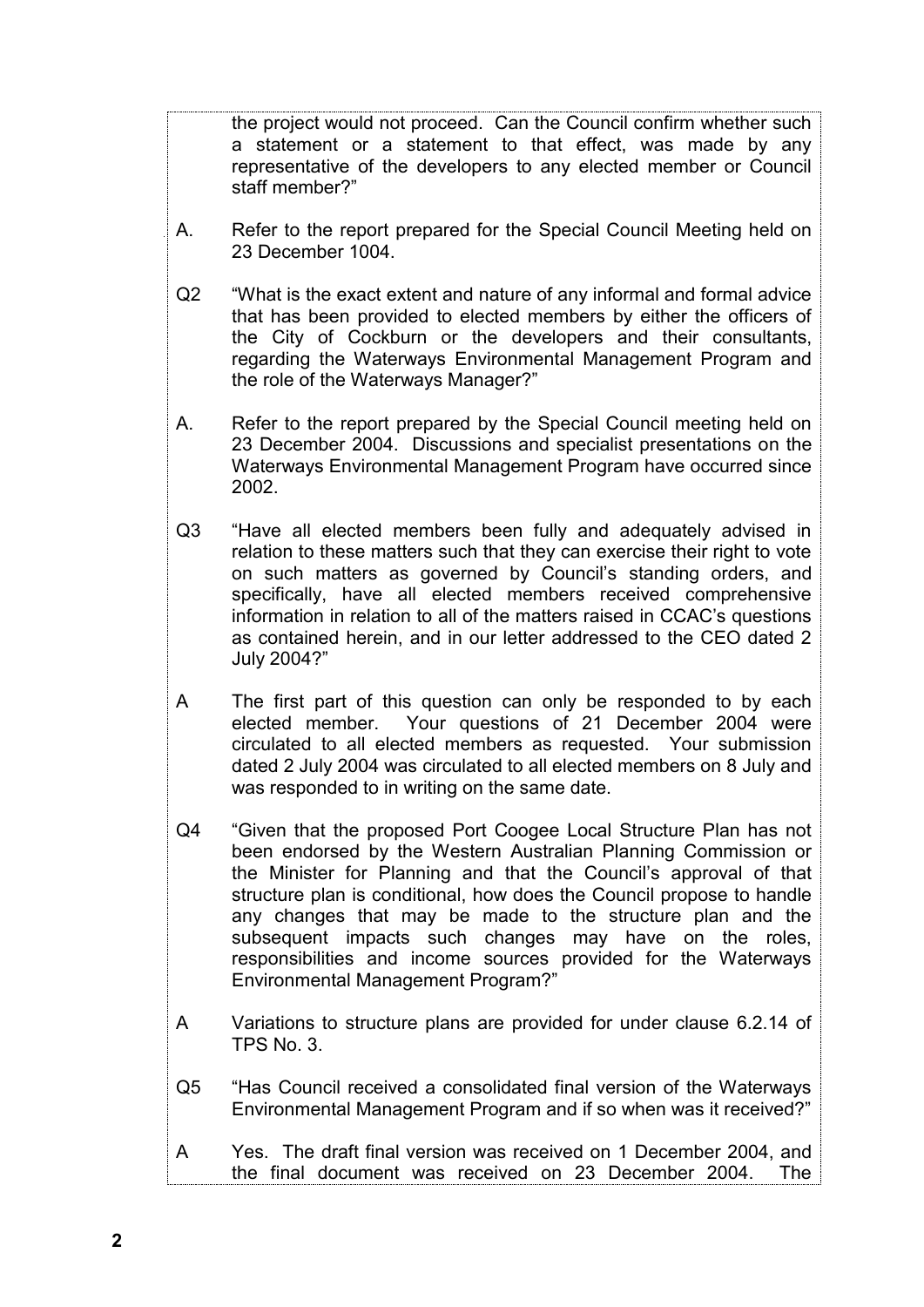differences between the two versions were very minor.

- Q6 "Has the Waterways Environmental Management Program been finalised in concurrence with the Environmental Projection Authority (EPA) as required by Environmental Conditions of the Metropolitan Region Scheme (MRS) Amendment 1010/33 (Port Catherine)?"
- A The Western Australian Planning Commission in concurrence with the EPA is required to finalise the Waterways Environmental Management Program and the identification of a Waterways Manager. The Council only provides advice. The Council adopted its position on 23 December 2004. The Western Australian Planning Commission, EPA and the proponent were advised accordingly.
- Q7 "If the Waterways Environmental Management Program has not been finalised in concurrence with the EPA, will Council defer making a decision in relation to the role of Waterways Manager until such time as a finalised Waterways Environmental Management Program is received and such that Council can seek independent advice on the final EPA endorsed Waterways Environmental Management Program rather than a preliminary Waterways Environmental Management Program that may be subject to considerable amendment?"
- A The Council made its decision on 23 December 2004.
- Q8 Has a Waterways Environmental Management Program been referred by Council to an independent party for review and advice as previously required by Council, and if so, when?"
- A Yes. As the environmental, legal and financial components of the Waterways Environmental Management Program were received from the proponent they were sent to the respective relevant independent party for assessment with all comments to the be provided to the City by 17 December 2004.
- Q9 "Can the Council name the independent party and identify their relevant qualifications in relation to providing advice on all of the matters covered by the Waterways Environmental Management Program?"
- A Refer to the Council report prepared for the Special Council Meeting held on 23 December 2004.
- A10 "Does the independent party have any personal connection or financial relationship with
	- (a) the developers;
	- (b) any owner of any lands at the Port Coogee site
	- (c) the Western Australian Planning Commission; and/or
	- (d) any past or present member of the Port Coogee Now group?"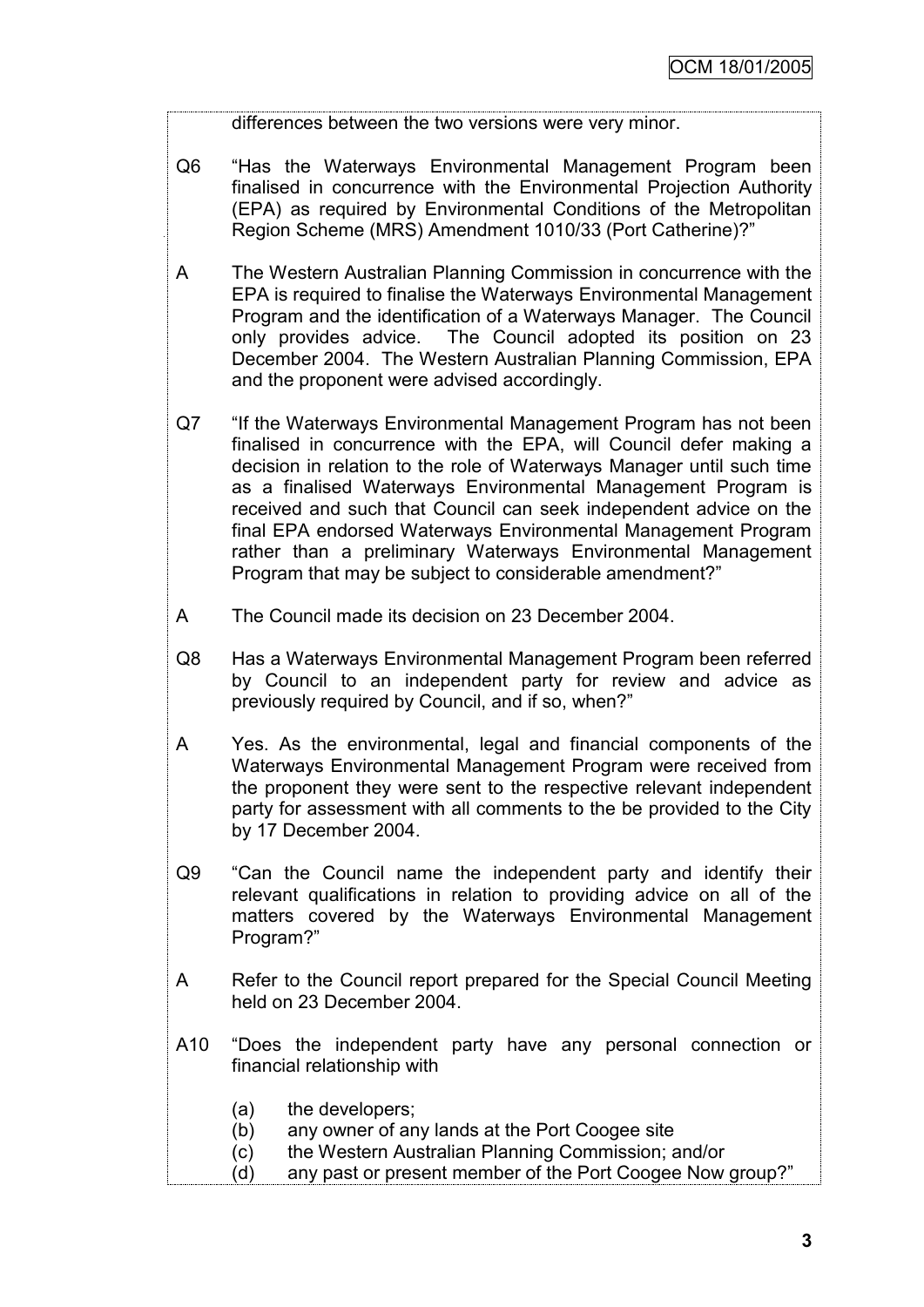| None of the independent parties which provided the independent<br>A<br>advice declared an interest or a conflict of interest, that prevented<br>them from providing the advice sought by the City.<br>Q11<br>"Has any formal or informal advice on the Waterways Environmental<br>Management Program been received<br>by Council from<br>and<br>independent party?"<br>Refer to the Council report prepared for the Special Council Meeting<br>A<br>held on 23 December 2004.<br>Q12<br>"Has the independent party been asked to provide formal or informal<br>advice on the functions, responsibilities and liabilities of the<br><b>Waterways Manager?"</b><br>Refer to the Council report prepared for the Special Council Meeting<br>A<br>held on 23 December 2004.<br>Q13<br>"Will the Council make publicly available all formal and informal advice<br>provided by the independent party prior to making a decision in<br>relation to the role as Waterways Manger?"<br>Refer to the Council report prepared for the Special Council Meeting<br>A<br>held on 23 December 2004.<br>Q14<br>"Will the Council provide adequate opportunity for members of the<br>public to scrutinise any formal or informal independent advice and<br>provide feedback to the Council?"<br>The formal independent advice was sought for the specific<br>A<br>No.<br>purpose of assisting the Council to consider the matter on 23<br>December 2004.<br>Q15<br>"Given that the role of Waterways Manager is governed by the<br>requirements of the Waterways Environmental Management Program,<br>is Council absolutely satisfied that the Waterways Environmental<br>Management Program covers the full extent of all possible<br>environmental problems relative to the proposed artificial waterways<br>(canals and marina) and the impacts on coastal processes that will or<br>may arise form the proposed development?"<br>Refer to the Council decision dated 23 December 2004.<br>A<br>Q16<br>"Has Council adopted the required 'precautionary principle' in<br>Waterways Environmental<br>the<br>adequacy<br>оf<br>the<br>assessing<br>Management Program and in considering its potential role as<br><b>Waterways Manager?"</b> |
|-------------------------------------------------------------------------------------------------------------------------------------------------------------------------------------------------------------------------------------------------------------------------------------------------------------------------------------------------------------------------------------------------------------------------------------------------------------------------------------------------------------------------------------------------------------------------------------------------------------------------------------------------------------------------------------------------------------------------------------------------------------------------------------------------------------------------------------------------------------------------------------------------------------------------------------------------------------------------------------------------------------------------------------------------------------------------------------------------------------------------------------------------------------------------------------------------------------------------------------------------------------------------------------------------------------------------------------------------------------------------------------------------------------------------------------------------------------------------------------------------------------------------------------------------------------------------------------------------------------------------------------------------------------------------------------------------------------------------------------------------------------------------------------------------------------------------------------------------------------------------------------------------------------------------------------------------------------------------------------------------------------------------------------------------------------------------------------------------------------------------------------------------------------------------------------------------------------------------------|
|                                                                                                                                                                                                                                                                                                                                                                                                                                                                                                                                                                                                                                                                                                                                                                                                                                                                                                                                                                                                                                                                                                                                                                                                                                                                                                                                                                                                                                                                                                                                                                                                                                                                                                                                                                                                                                                                                                                                                                                                                                                                                                                                                                                                                               |
|                                                                                                                                                                                                                                                                                                                                                                                                                                                                                                                                                                                                                                                                                                                                                                                                                                                                                                                                                                                                                                                                                                                                                                                                                                                                                                                                                                                                                                                                                                                                                                                                                                                                                                                                                                                                                                                                                                                                                                                                                                                                                                                                                                                                                               |
|                                                                                                                                                                                                                                                                                                                                                                                                                                                                                                                                                                                                                                                                                                                                                                                                                                                                                                                                                                                                                                                                                                                                                                                                                                                                                                                                                                                                                                                                                                                                                                                                                                                                                                                                                                                                                                                                                                                                                                                                                                                                                                                                                                                                                               |
|                                                                                                                                                                                                                                                                                                                                                                                                                                                                                                                                                                                                                                                                                                                                                                                                                                                                                                                                                                                                                                                                                                                                                                                                                                                                                                                                                                                                                                                                                                                                                                                                                                                                                                                                                                                                                                                                                                                                                                                                                                                                                                                                                                                                                               |
|                                                                                                                                                                                                                                                                                                                                                                                                                                                                                                                                                                                                                                                                                                                                                                                                                                                                                                                                                                                                                                                                                                                                                                                                                                                                                                                                                                                                                                                                                                                                                                                                                                                                                                                                                                                                                                                                                                                                                                                                                                                                                                                                                                                                                               |
|                                                                                                                                                                                                                                                                                                                                                                                                                                                                                                                                                                                                                                                                                                                                                                                                                                                                                                                                                                                                                                                                                                                                                                                                                                                                                                                                                                                                                                                                                                                                                                                                                                                                                                                                                                                                                                                                                                                                                                                                                                                                                                                                                                                                                               |
|                                                                                                                                                                                                                                                                                                                                                                                                                                                                                                                                                                                                                                                                                                                                                                                                                                                                                                                                                                                                                                                                                                                                                                                                                                                                                                                                                                                                                                                                                                                                                                                                                                                                                                                                                                                                                                                                                                                                                                                                                                                                                                                                                                                                                               |
|                                                                                                                                                                                                                                                                                                                                                                                                                                                                                                                                                                                                                                                                                                                                                                                                                                                                                                                                                                                                                                                                                                                                                                                                                                                                                                                                                                                                                                                                                                                                                                                                                                                                                                                                                                                                                                                                                                                                                                                                                                                                                                                                                                                                                               |
|                                                                                                                                                                                                                                                                                                                                                                                                                                                                                                                                                                                                                                                                                                                                                                                                                                                                                                                                                                                                                                                                                                                                                                                                                                                                                                                                                                                                                                                                                                                                                                                                                                                                                                                                                                                                                                                                                                                                                                                                                                                                                                                                                                                                                               |
|                                                                                                                                                                                                                                                                                                                                                                                                                                                                                                                                                                                                                                                                                                                                                                                                                                                                                                                                                                                                                                                                                                                                                                                                                                                                                                                                                                                                                                                                                                                                                                                                                                                                                                                                                                                                                                                                                                                                                                                                                                                                                                                                                                                                                               |
|                                                                                                                                                                                                                                                                                                                                                                                                                                                                                                                                                                                                                                                                                                                                                                                                                                                                                                                                                                                                                                                                                                                                                                                                                                                                                                                                                                                                                                                                                                                                                                                                                                                                                                                                                                                                                                                                                                                                                                                                                                                                                                                                                                                                                               |
|                                                                                                                                                                                                                                                                                                                                                                                                                                                                                                                                                                                                                                                                                                                                                                                                                                                                                                                                                                                                                                                                                                                                                                                                                                                                                                                                                                                                                                                                                                                                                                                                                                                                                                                                                                                                                                                                                                                                                                                                                                                                                                                                                                                                                               |
| Refer to the Council decision dated 23 December 2004.<br>A                                                                                                                                                                                                                                                                                                                                                                                                                                                                                                                                                                                                                                                                                                                                                                                                                                                                                                                                                                                                                                                                                                                                                                                                                                                                                                                                                                                                                                                                                                                                                                                                                                                                                                                                                                                                                                                                                                                                                                                                                                                                                                                                                                    |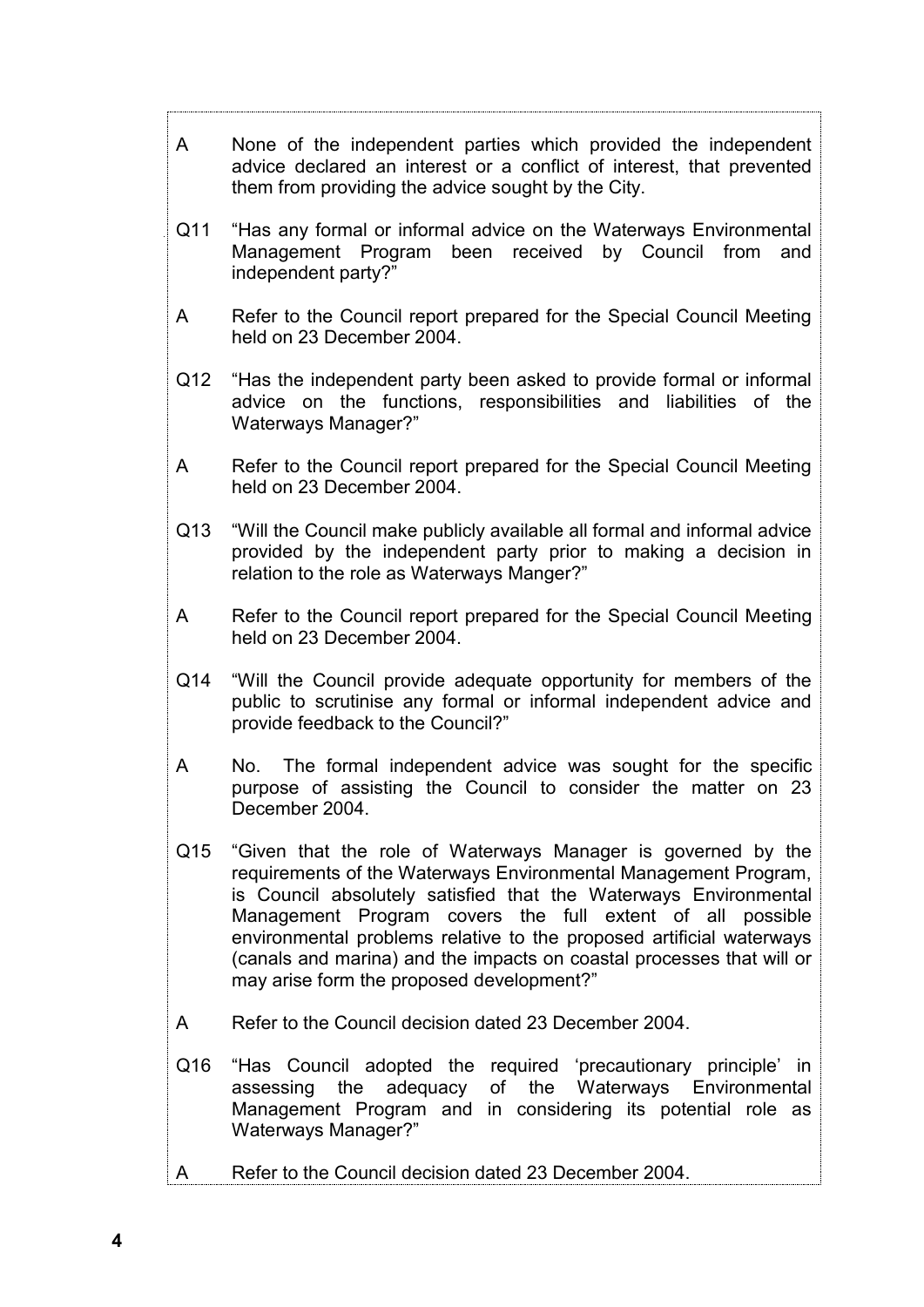Q17 "Is Council satisfied that the Waterways Environmental Management Program and the specified functions of the Waterways Manager fully comply with the WAPC"s Development Control Policy DC1.8 Canal Estates and other Artificial Waterway Developments?"

- A Refer to the Council report prepared for the Council Meeting held on 16 March 2004.
- Q18 "Has adequate consideration been given to problems that will arise in relation to the establishment of the waterway environment where mosquitos will breed?"
- A No. Normal Health Department requirements will apply. Mosquito breeding in an ocean environment is highly unlikely.
- Q19 "What control, if any, have been established to safeguard public health in relation to mosquito-borne diseases such as Ross River Virus, etc.?"
- A Normal Health Department practices will apply.
- Q20 "What safeguards have been adopted to ensure that the artificial waterways, including the recently added so-called "artificial swimming beach', will satisfy water quality criteria that provides for safe public swimming?"
- A Refer to the requirements of the Waterways Environmental Management Program
- Q21 "Has the Council identified whether the proposed sand bypassing system is capable of being undertaken by a suitably experienced contractor on behalf of the Council?"
- A The Council has not identified a suitably experienced sand by-passing contractor at this stage.
- Q22 "Has the Council identified whether the specialised dredging, earth moving, and/or pumping machinery will be available locally and for sufficient period of time to carry out the required tasks when required and what alternatives are available if such machinery is unavailable or proves to be incapable to carry out the tasks involved?"
- A Refer to the Council report prepared for the Special Council Meeting held on 23 December 2004.
- A23 "What is the final proposal adopted in the Waterways Environmental Management Program in relation to the requirement to bypass sand around the development?"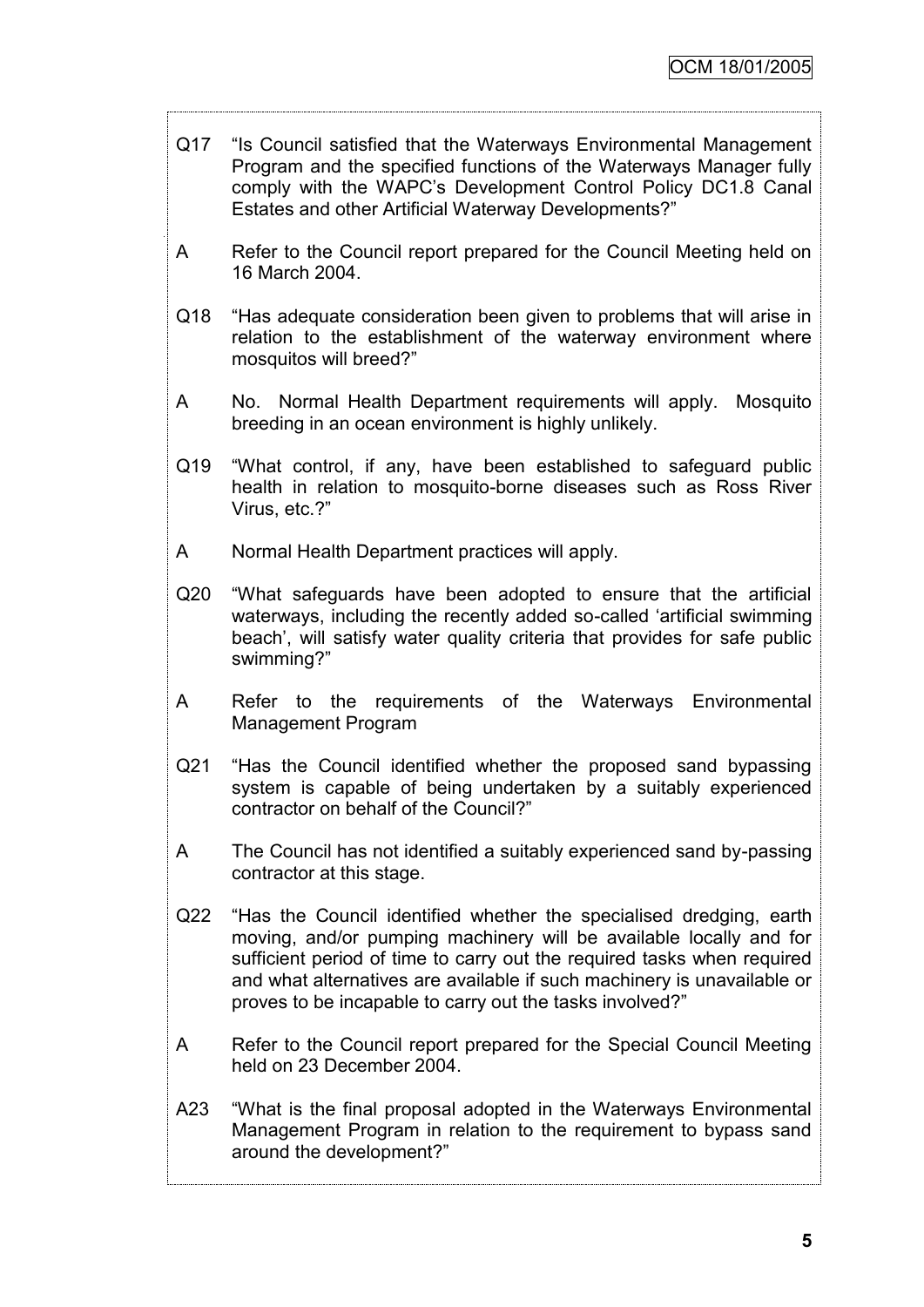- A The installation of a sand by-passing pipe, to provide for future bypassing as required.
- Q24 "Has an assessment been conducted to determine how many days during the late winter/spring period the water at Coogee Beach is turbid to the extend that the pumping of sand slurry directly into the sea would have no discernible impact due to the background cloudiness of the water during storm events?"
- A Refer to the Waterways Environmental Management Program. Refer to the Council report prepared for the Special Council Meeting held on 23 December 2004. The Environmental Review (August 2002) has been approved by the EPA and the Waterways Environmental Management Program (December 2004) has yet to be formally approved by the EPA.
- Q25 "Will the sand slurry that is pumped into the ocean have different characteristics in relation to rates of settlement and subsequent stability when compared with the natural seabed and what are the environmental consequences of any such variance in characteristics that could be anticipated?"
- A The Environmental Review (August 2002) has been approved by the EPA and the Waterways Environmental Management Program (December 2004) has yet to be formally approved by the EPA.
- Q26 "Given that the EPA have required that the sand by-passing will not be allowed to cause turbidity above natural background levels, will the sand slurry be pumped directly into the sea or will it be required to be pumped into settlement ponds on the beaches, and if so where will these settlement ponds be located?"
- A Sand by-passing will have to be undertaken in accordance with EPA requirements and with the approval of the Western Australian Planning Commission. This is addressed in the Waterways Environmental Management Program (December 2004).
- Q27 "Given that the developer has indicated the sand by-passing system may need to pump 5,000 cubic metres of sand per annum (proposed to be transported in a single operation every  $3 - 5$  years) and that officers of the Department for Planning and Infrastructure have previously indicated that the amount to be transported may need to be substantially more than that predicted by the developer, can the Council indicate how many days, weeks or months it will take to bypass 25,000 cubic metres of sand in any one year using the proposed sand bypassing system in a manner that does not cause turbidity above daily background levels?"
- A Sand by-passing will have to be undertaken in accordance with EPA requirements and with the approval of the Western Australian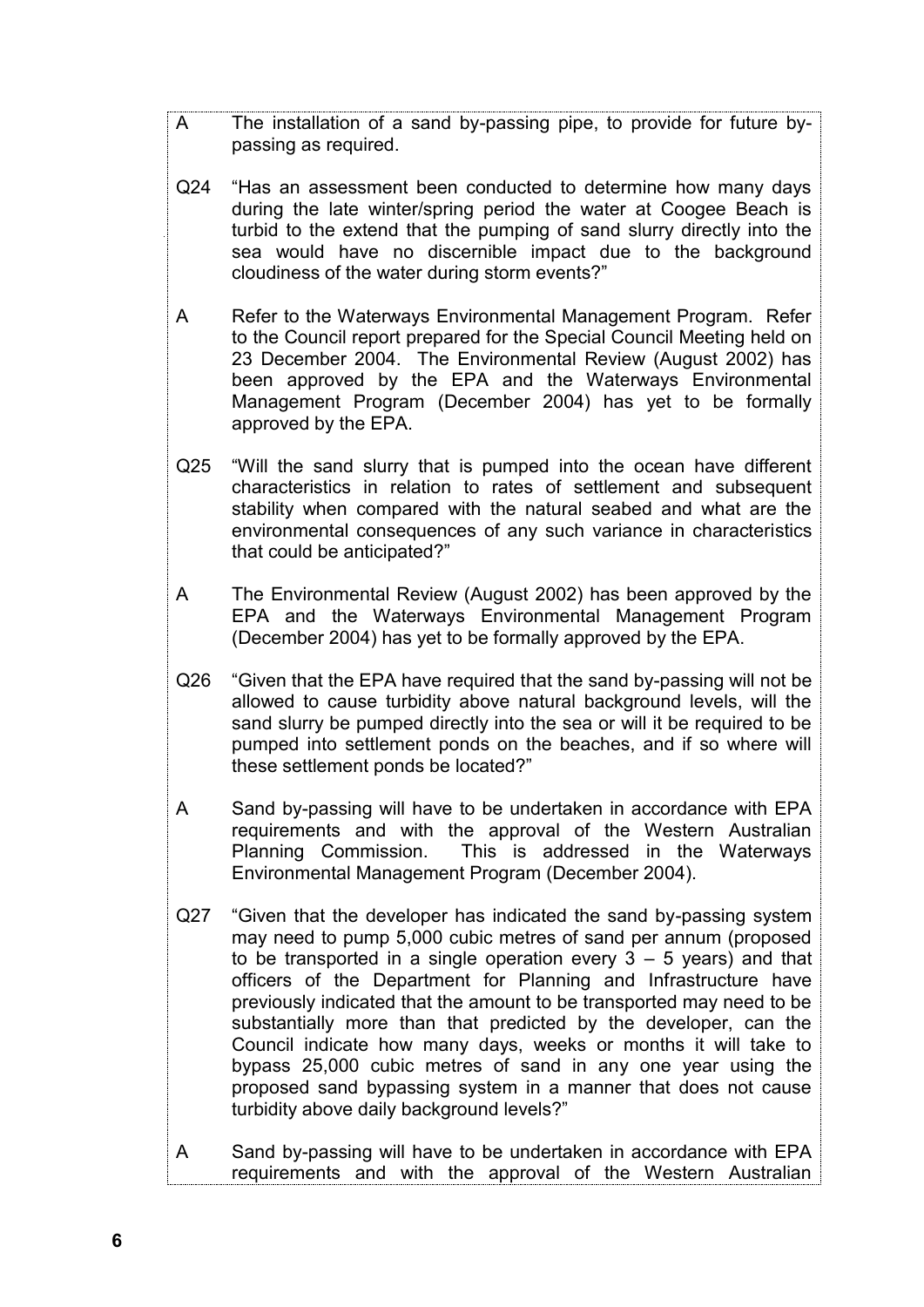Planning Commission.

- Q28 "Has the Council based its assessment of the responsibilities and costs of accepting the role of the Waterways Manager on a scenario that requires 25,000 cubic metres of sand to be by-passed annually, and if not, why not?"
- A The Council has based it decision on the scenario contained in the Waterways Environmental Management Program (December 2004) which has yet to be formally approved by the EPA.
- Q29 "What will be the physical and visual impact on the main section of Coogee Beach of pumping 25,000 cubic metres of sand in one season, ie. will it change the bathymetry of the seabed or the profile of the beach?"
- A The Environmental Review (August 2002) has been approved by the EPA and the Waterways Environmental Management Program (December 2004) has yet to be formally approved by the EPA.
- Q30 "Will sand moving and grading machinery will need to operate on the section of Coogee Beach between the jetty and the development site, and will there be any beach closures in these area?"
- A This is unknown at this stage, but based on the Waterways Environmental Management Program this appears unlikely. During the operation of the sand by-passing equipment, the outlet and deposition areas will need to be protected from public access as a safety precaution.
- Q31 "What area(s) will be affected by the mining of sand from the beaches north of the marina breakwaters?"
- A According to the Environmental Review (August 2002) and the Waterways Environmental Management Program (December 2004) this will occur as required from the sand accumulated on the northern side of the northern breakwater to the marina.
- Q32 "On the basis that there will be urban development at the old Power Station and along the former North Coogee industrial strip, what impact will sand mining of these beaches have on future adjoining residents in relation to noise, odours, visual amenity and access to these beaches?"
- A The operation of any sand by-passing equipment will have to comply with DoE requirements and EPA regulations. The operation of the equipment is addressed in the Waterways Environmental Management Program (December 2004).
- A33 "Will the beaches proposed to be mined north of the development be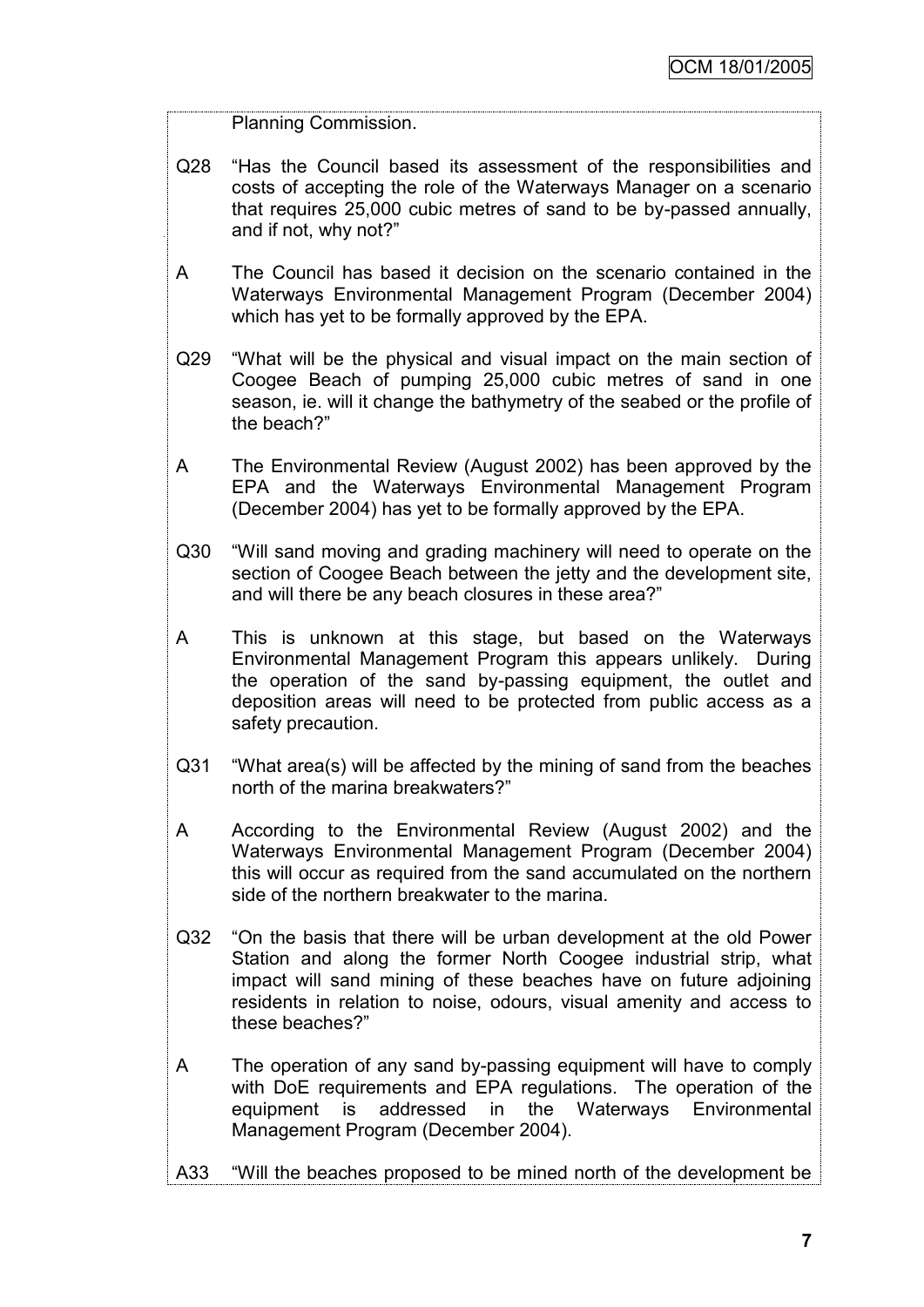closed to the public during the sand by-passing period?"

- A Yes, but only to the extent necessary to ensure public safety.
- Q34 "Given that seaweed wracks have occurred immediately north of the Fremantle Harbour in recent years (albeit no at bathers beach for several years), has the Waterways Environmental Management Program been amended to consider what will happen in the event that major seaweed wracks occur at Coogee?"
- A This matter is addressed in the Waterways Environmental Management Program (December 2004).
- Q35 "Given that similar marina projects at sites such as Busselton and Glenelg in Adelaide, which rely on sand by-passing that has been granted environmental approval in the same manner as the Port Coogee proposal, but which have resulted in management disasters for the local authorities, what guarantees can Council provide that similar management disasters will not occur at Coogee?"
- A The Council has no in-house specialist expertise and therefore must rely on the professional advice of the project consultants, the advice of independent specialists and the recommendations made and approvals received by the Western Australian Planning Commission and EPA.
- Q36 "In the event that the current proposal for sand by-passing fails, what contingency plans have been established to relocate sand from the north of the project to the south and what impacts will this cause on local communities and the usage and access of local beaches?"
- A Alterations to the in-situ sand by-passing pipe is to use either dredging or trucking of sand. These are possible options due to the small volume of sand predicted to be involved. Limitations to public access to the works area would be determined a the time.
- Q37 "Will the Council provide a written guarantee to the community that it will not allow a groyne, or series of groynes, to be constructed along the beaches south of the development as a means of controlling erosion caused by the new breakwaters?"
- A The Council is unable to give any sound guarantee as the decision to allow or not allow groynes, jetties or other structures on a regional reserve as such approval rests with the Western Australian Planning Commission.
- Q38 "Giving that the draft Waterways Environmental Management Program proposal in relation to the sand bypassing system proposed to mine beach sand in the vicinity of the historic shipwrecks of the James (1812 – 1830) and the Diana (1860 – 1878), what measures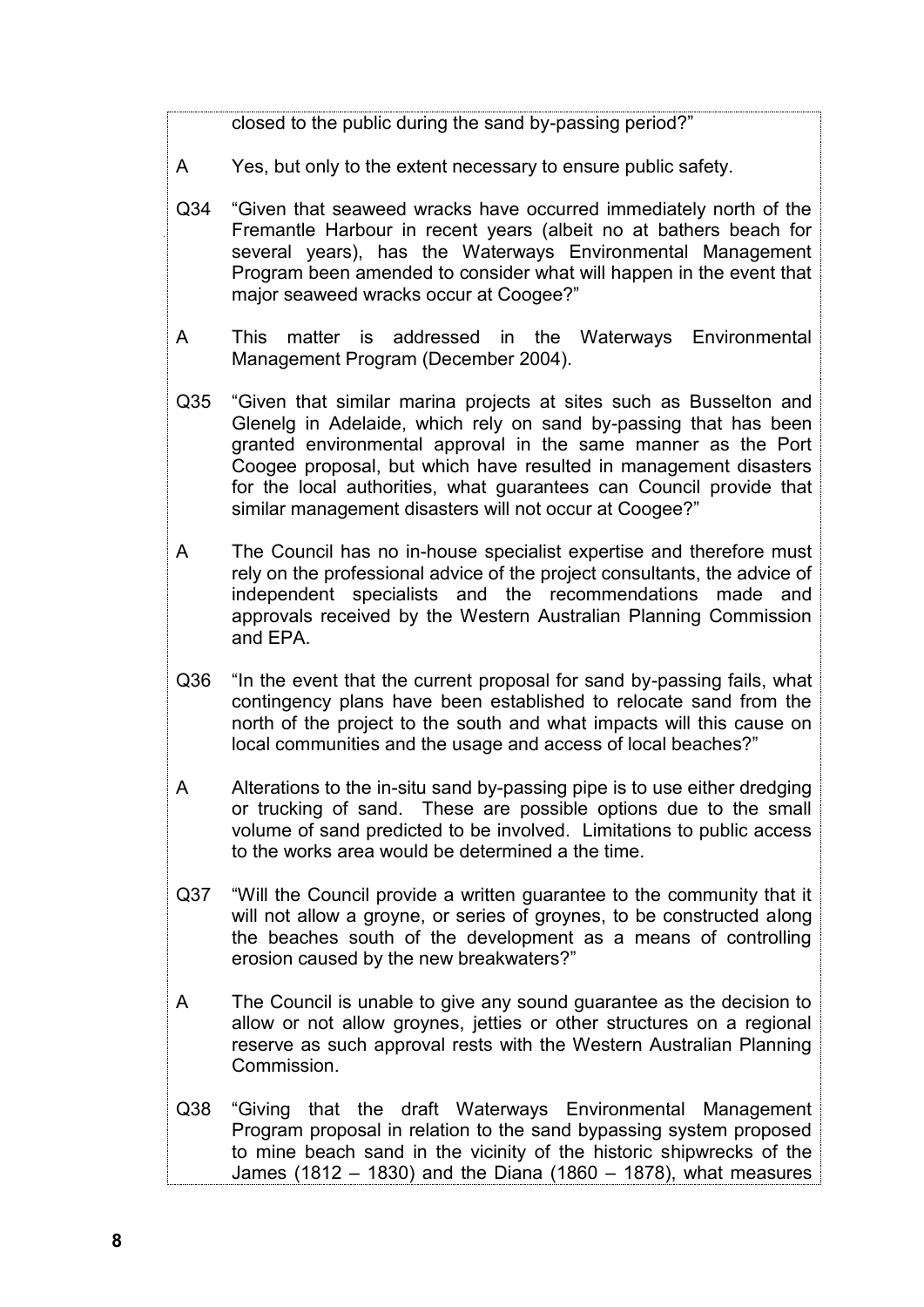have been put in place to satisfy the requirements of the Commonwealth"s Historic Shipwrecks Act (1979) to protect these sites and how does that impact on the proposed sand by-passing operation?"

- A The Environmental Review (August 2002) has been approved by the EPA and the Waterways Environmental Management Program (December 2004) has yet to be formally approved by the EPA.
- Q39 "What guarantees are included in the Waterways Environmental Management Program, if any, will ensure that the popular Omeo dive wreck will not be adversely impacted by:
	- (a) being seasonally or permanently covered by sand due to changes in the bathymetry (contour levels) of the seabed resulting from the construction of the marina breakwaters;
	- (b) being impacted by water turbidity levels that exceed natural background levels as a result of the five sand by-passing outfall pipes discharging sand slurry directly into the ocean in the vicinity of the Omeo;
	- (c) being closed temporarily or permanently to the public due to sand by-passing operations?"
- A The future of the Omeo wreck is not addressed in the Waterways Environmental Management Program (December 2004). This is a matter for the State to deal with as the Omeo wreck is located outside the district of the City of Cockburn, and lies within the Waterways Reserve under the MRS.
- Q40 "Will the developer or the Council ultimately own the proposed jetties and boardwalks if the council adopts the role as Waterways Manager?"
- A Structures that are in public ownership will be the responsibility of the City. Structures that fall within the Waterways Management reserve will be the responsibility of the Waterways Manager.
- Q41 "Will any or all of the seabed land the subject of the artificial waterways be provided in freehold title to either the developer or the Council?"
- A This is not known at this stage. It appears that the proponent is suggesting that the seabed be reserved, and vested in the City with the power to lease.
- Q42 "What forms of tenure, if any, will exist over the artificial waterways?"
- A Refer to the Waterways Environmental Management Program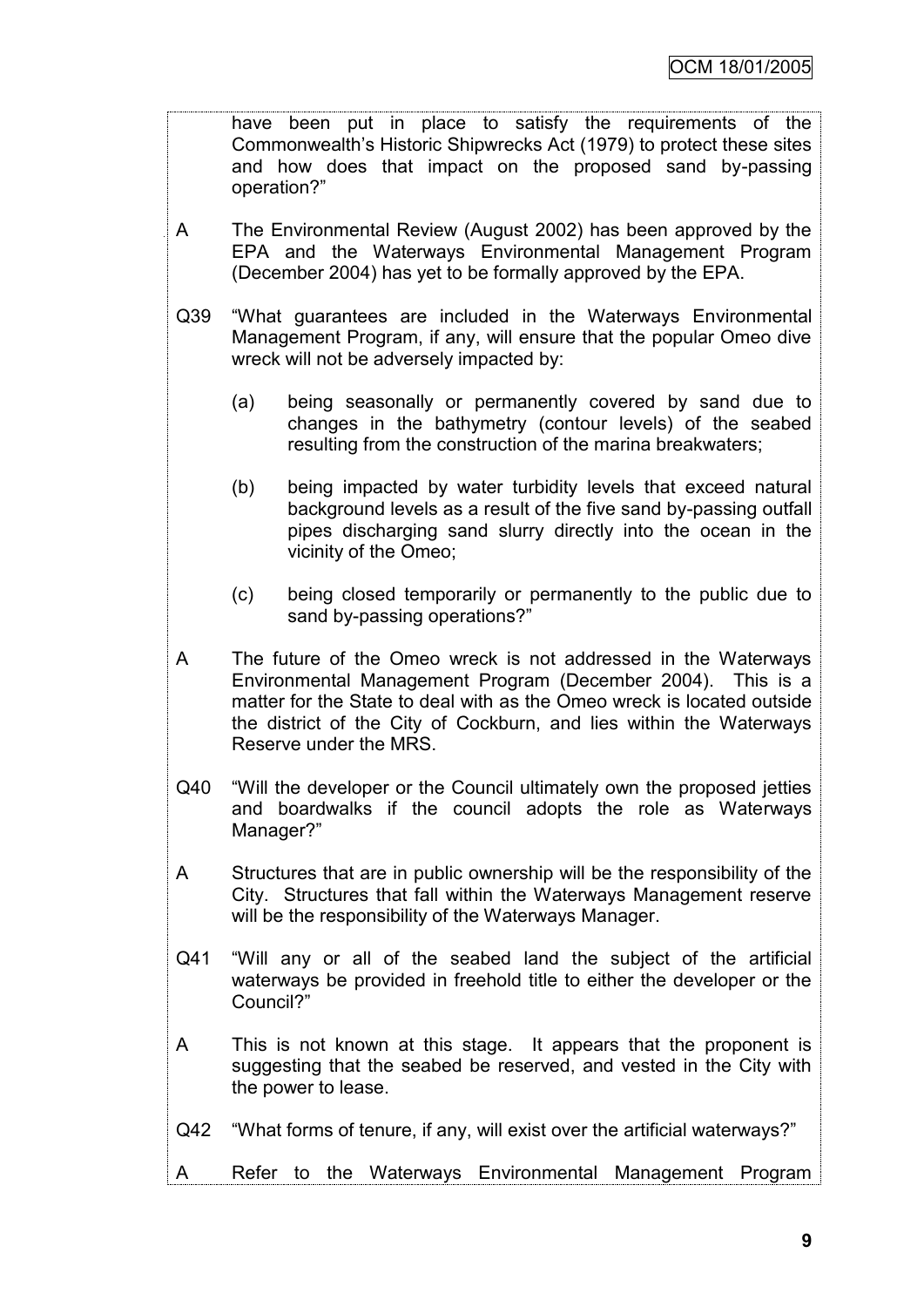(December 2004).

- Q43 "What guarantees are there that the developer will construct any of or all of the boat pens, jetties and boardwalks proposed for the marina waterbody?"
- A At this stage in the planning process, guarantees in respect to development have not be gained. Even with all the approvals in place there is no obligation for the proponent to proceed. There, however, may be undertakings and penalties in the State Development Agreement between the State and the Developer, to which the City is not a party.
- Q44 "Will all of the proposed boat pens, jetties and boardwalks be publicly accessible?"
- A It is not certain at this stage in the process where public access may be limited. The Council is keen to ensure that public access is maximised.
- Q45 "What guarantee can Council give that the jetties and boardwalks will remain publicly accessible at all times in perpetuity?"
- A The extent of the public accessibility has yet to be determined. Once decided, this should reflect the future arrangement.
- Q46 "Will the developer gain any income from any of the boat pens in the marina waterbody, or will the Council be the recipient of all of the income from these boat pens?"
- A Refer to the Council decision made at the Special Council Meeting held on 23 December 2004.
- Q47 "Who will construct the proposed commercial development over the marina waterbody and will Council receive income from this portion of the existing seabed land?"
- A All development is proposed to be constructed by the developer. The matter of income is addressed in the Council decision made at the Special Council Meeting held on 23 December 2004.
- Q48 "Will the Council be responsible for the ongoing maintenance of the breakwaters, boat pens, jetties, boardwalks and artificial waterway structures adjacent to public lands?"
- A The City will be responsible for the maintenance of all public land and reserves, together with the associated public structures and facilities. The Waterways Manager and the Public Marina Manager will be allocated responsibilities according to the Waterways Management and leasing arrangements. Refer to the report prepared for the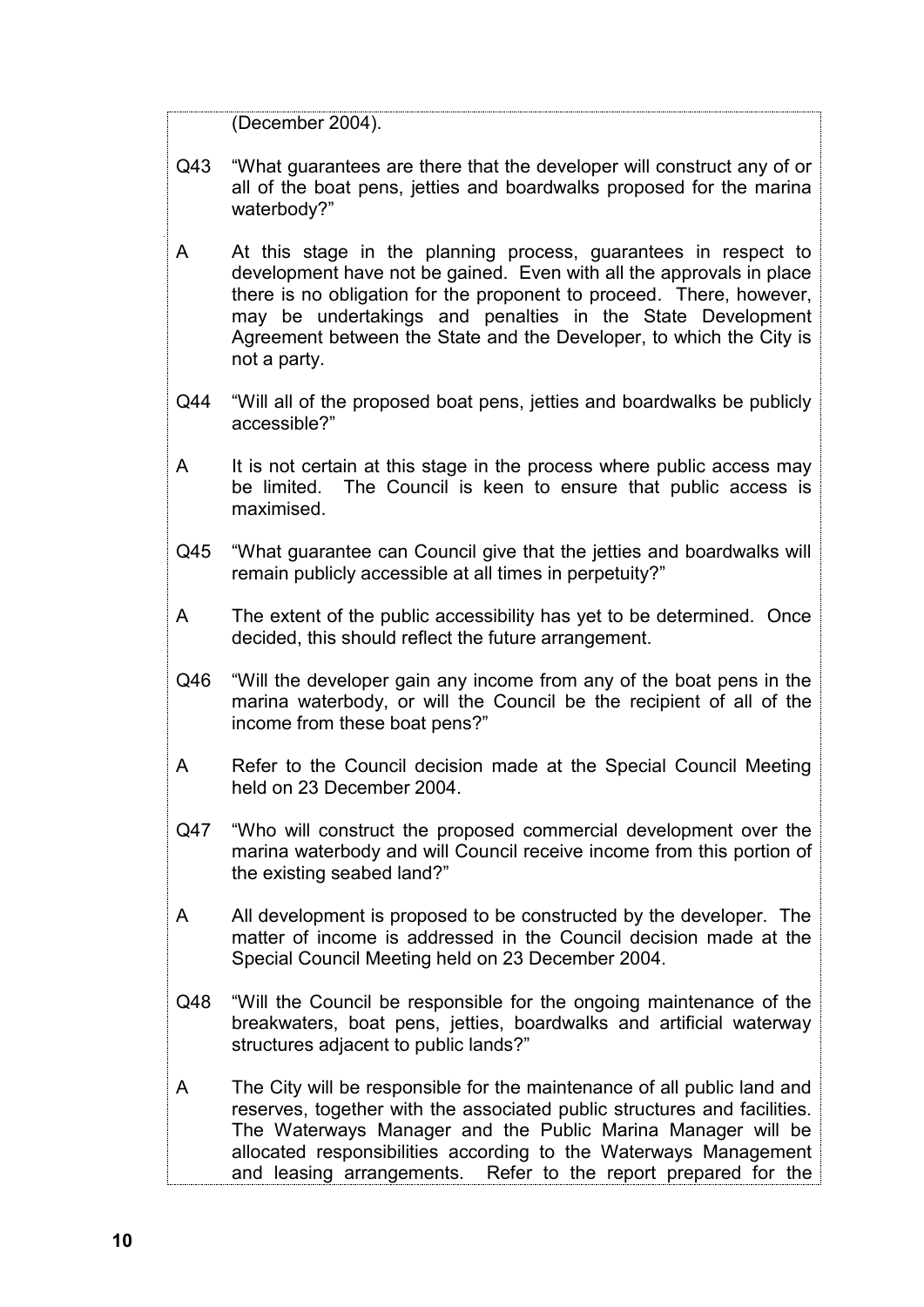Special Council Meeting held on 23 December 2004 together with the Council resolution.

- Q49 "What are the recurrent and life cycle costs associated with accepting the long term responsibilities for these breakwaters, pens, jetties, boardwalks, and artificial waterways structures?"
- A This is addressed in the Financial Plan associated with the Waterways Environmental Management Program (December 2004).
- Q50 "What are the costs associated with maintenance dredging of the artificial waterways and the entrance channel to the marina?"
- A This is addressed in the Financial Plan associated with the Waterways Environmental Management Program (December 2004), by way of the establishment of a Contingency Reserve Fund that will accumulate \$1.6 million by the year 2012. Refer to the Council decision made at the Special Council Meeting held on 23 December 2004.
- Q51 "What are the recurrent costs associated with ongoing water quality testing?"
- A Refer to the report prepared for the Special Council Meeting held on 23 December 2004.
- Q52 "What are the recurrent costs associated with the removal of flotsam and jetsam from the artificial waterways?"
- A Refer to the Financial Plan associated with the Waterways Environmental Management Program (December 2004).
- Q53 "Has the Council costed the operation of providing refuelling and effluent pump out facilities?"
- A This cost will be the responsibility of the lessee of the public marina as proposed in the Waterways Environmental Management Program (December 2004) and in the associated draft Legal Agreement.
- Q54 "What specific management structure will be put in place to manage the daily operations associated with a 300 boat pen marina and what are the costs associated with this?"
- A The Waterways Environmental Management Program (2004) and associated draft Legal Agreement proposed that this would be the responsibility of the lessee of the public marina.
- Q55 "Has the council budgeted for the maintenance costs noted above?"
- A A legal agreement has yet to be finalised.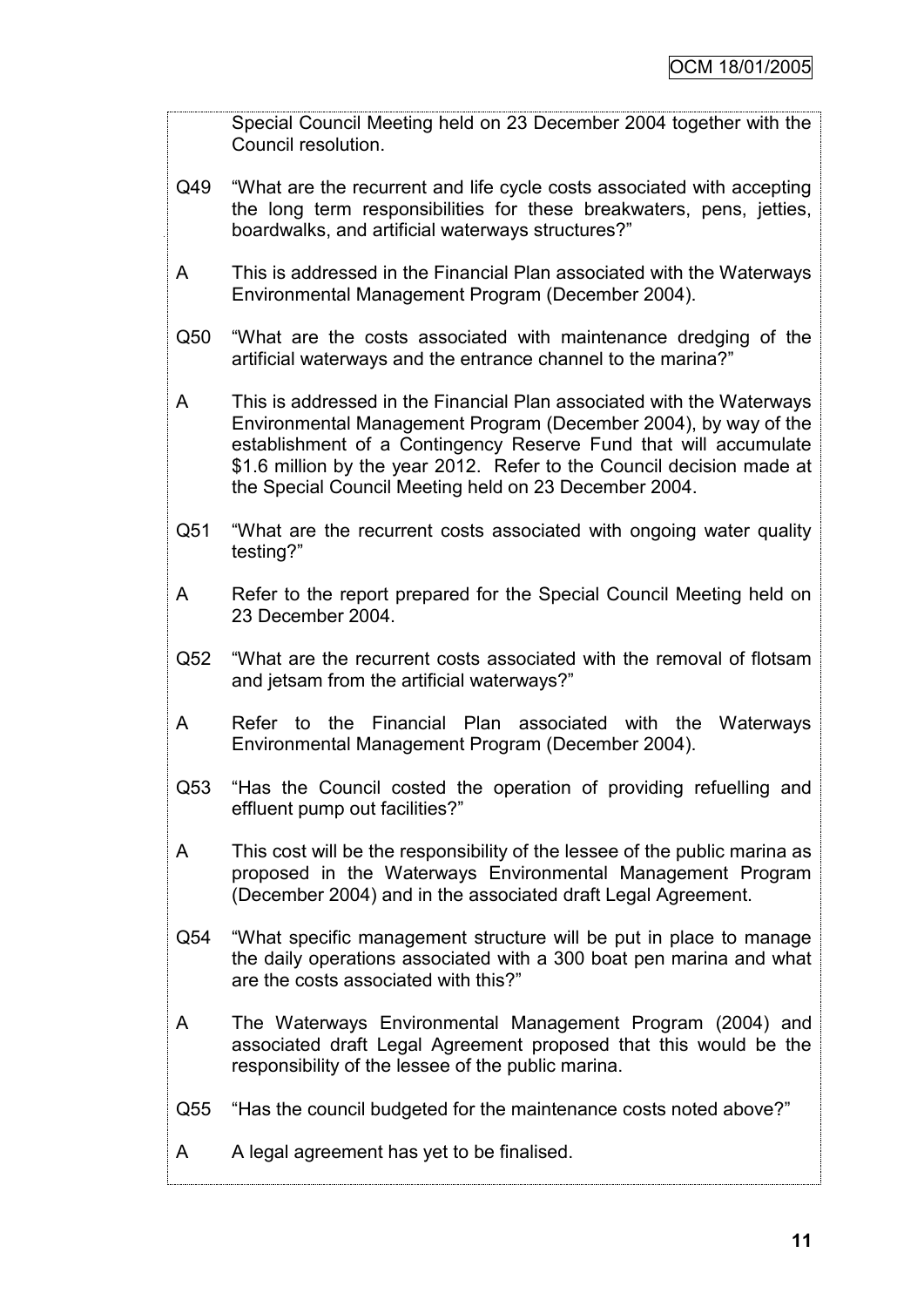- Q56 "Has the Council sought independent advice on the predicted costs and incomes associated with the role of the Waterways Manager?"
- A Yes. Refer to the report prepared for the Special Council Meeting Held on 23 December 2004.
- Q57 "Given that legitimate concerns have been raised regarding the functional practicality and extent of the proposed sand by-passing process, what is the forecast worst case scenario in relation to the annual operating cost of the sand by-passing system?"
- A This matter is addressed in the Waterways Environmental Management Program (December 2004), which provides for 15,000m<sup>3</sup> of sand being by-passed every 3 years. It is understood that DPI prefer to allow this volume being by-passed very 2 years. Despite this, by-passing will be undertaken as required and funded from the Reserve Fund or other appropriate income source.
- Q58 "What is the upper limit of income that can be realistically obtained through special area rates and any other incomes that may be available through accepting the roles as Waterways Manager?"
- A Refer to the report prepared for the Special Council Meeting held on 23 December 2004, together with the Council decision.
- Q59 "Has Ministerial approval been granted to apply a differential or special area rate to the Port Coogee Site?"
- A Ministerial approval is not required.
- Q60 "If the operating costs associated with the role of Waterways Manager increase significantly or if Council has to pay compensation to affected members of the public if the development results in catastrophic management problems (similar to those experience at Port Geographe), will the Council be required to utilise general revenue to cover such costs?"
- A The Council"s objective is to ensure that all expenditure and income associated with the operation and maintenance of the marina is independent of the remainder of the district. However, in the case of the catastrophe, this situation may need to be reviewed in conjunction with the State and Federal Governments, given that such an event may require special consideration and apply to other coastal developments, inside and outside the City of Cockburn.
- Q61 "Has Council sought advice from its insurers in relation to the ability to obtain the following types of insurance for the areas proposed to be managed by the Waterways Manager:
	- (a) adequate public liability insurance for all areas and all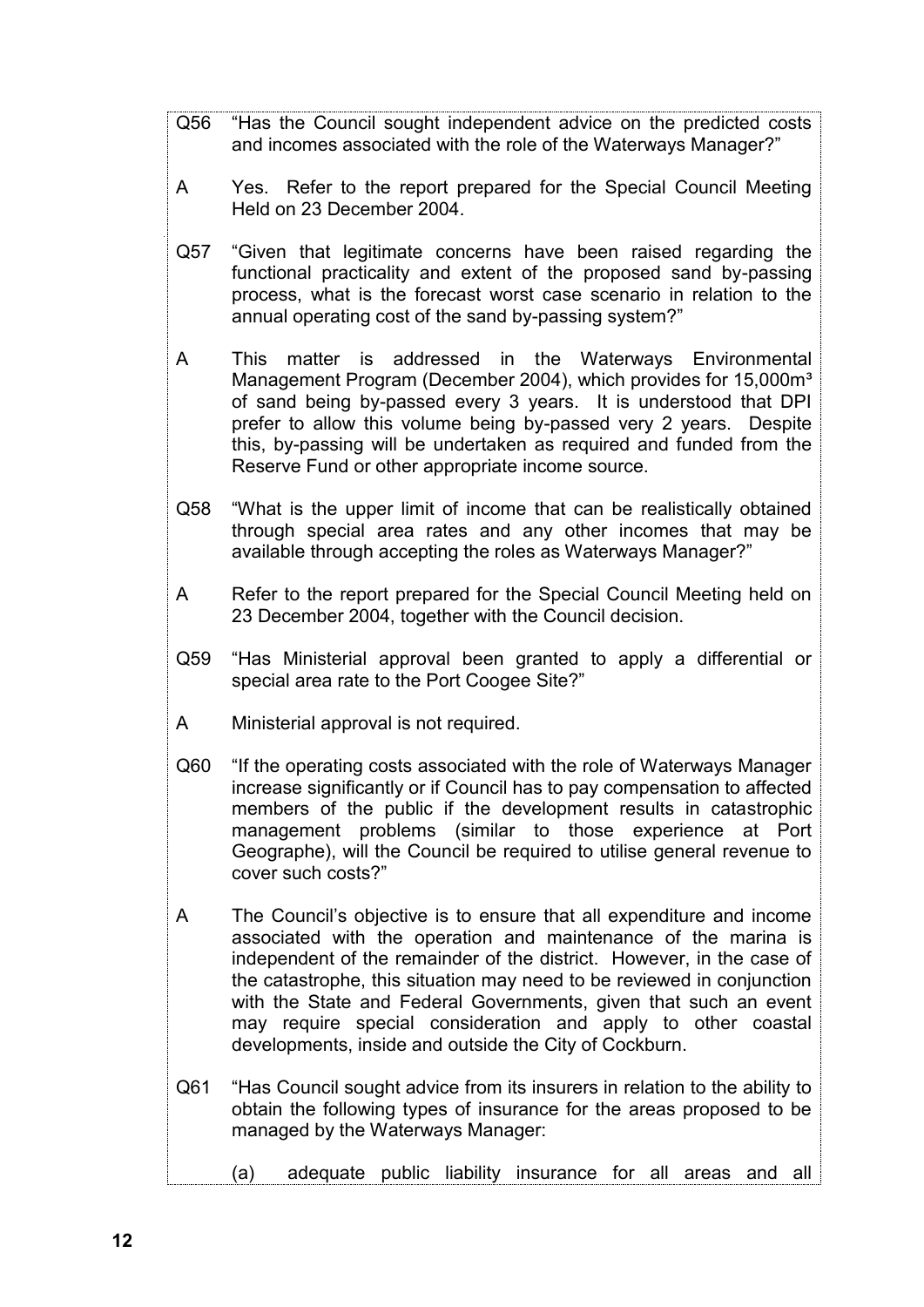management operations;

- (b) insurance covering repairs or replacement of any of the breakwaters and fishing platform structures;
- (c) insurance covering the replacement of any of the boat pens, jetties and boardwalks?
- (d) insurance covering consequential damages resulting form any failure by the Waterways Manager to adequately maintain the waterways and the adjoining coastal foreshores and coastal strips."
- A Preliminary advice has been sought in respect to insurance. Provision for an insurance premium has been included in the Financial Plan. Refer to the Council decision at the Special Council Meeting held on 23 December 2004.
- Q62 "Will Council"s insurers cover all events including storm events, fire, explosions on vessels and the refuelling station, accidental damage, inadequate engineering of structures, and death or injury caused as a result of global warming and sea level rises."
- A Refer to the Council decision at the Special Council Meeting held on 23 December 2004.
- Q63 "What guarantees exists that the undertakings that may have been made by Port Catherine Developments Pty Ltd (PCD) will be honoured by the parent company Australand Holdings Ltd in the event that PCD is unable to fulfil any part of its obligations in relation to the construction of the development and initial management responsibilities provided for the Waterways Environmental Management Program, and are such guarantees legally enforceable by the Council?"
- A The City is unaware of the contractual arrangements in this regard, between the State and Consolidated Marine Services and Port Catherine Development and Australand Holdings. The Council is not in a position to enforce any guarantees about the future of the development unless it requires performance bonds as a condition of any development approval it may issue for the project.
- Q64 "Has the State Government agreed to underwrite or guarantee that the development will be satisfactorily completed?"
- A Not that the City is aware of.
- Q65 "Has the State Government agreed to indemnify the Council and/or the Waterways Manager from management problems that are beyond the scope of those indicated in the final Waterways Environmental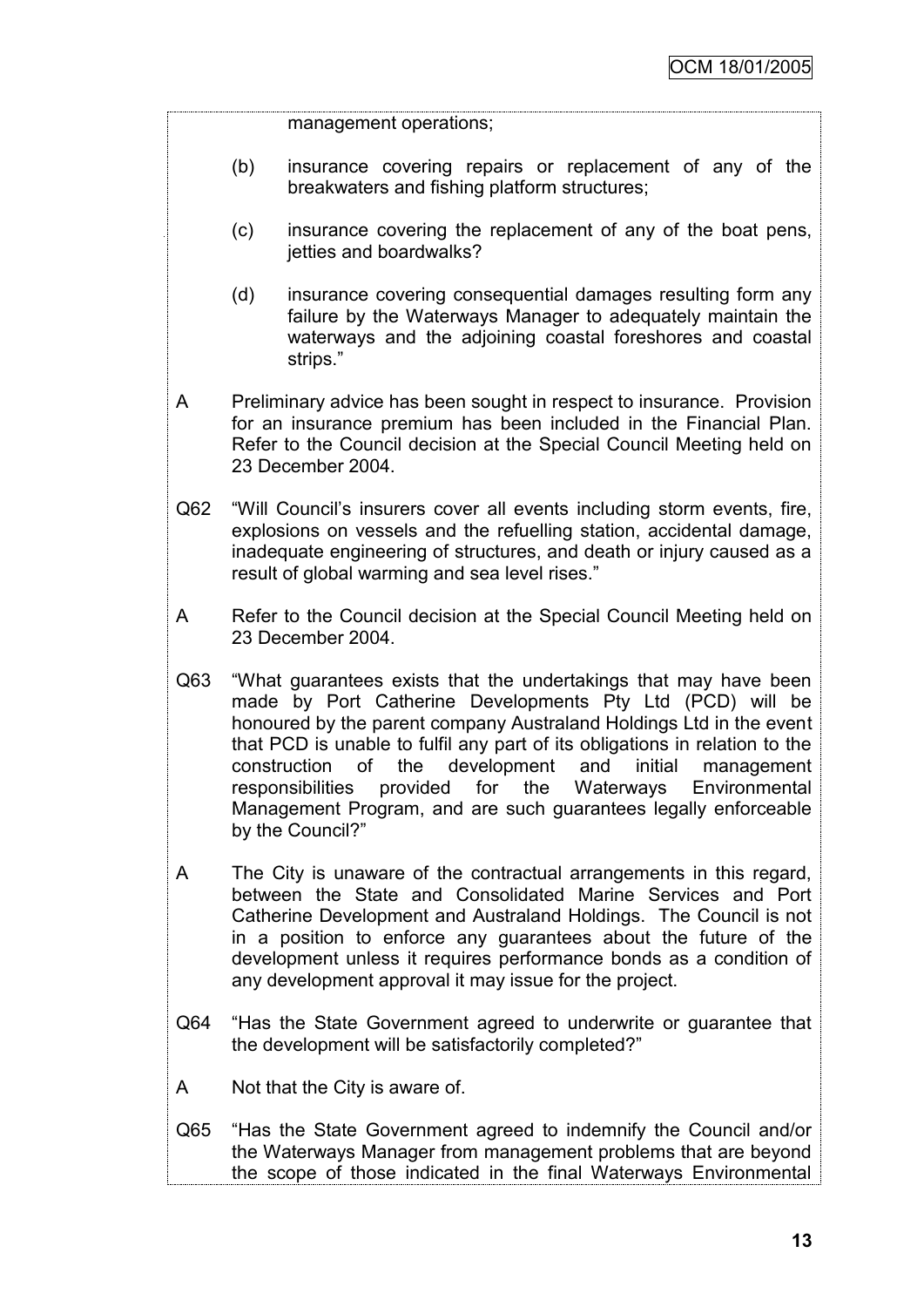Management Program and is such an indemnity legally enforceable by the Council?"

A Not that the City is aware of. However it is proposed that the City and the developer enter into a legal agreement for the purpose of describing roles and responsibilities in relation to the Waterways Management, but this does not include indemnities, and at this stage no other contractual arrangements have been contemplated between the City and any other party.

# **Marie Slyth – Public Question Time – Special Council Meeting – 23 December 2004**

- Q How does Council propose to satisfy its ratepayers that they will not be hit with similar horrific upkeep expenses should the Port Coogee Marina go ahead, since the Office of the Minister for Planning has already decreed that the plan is to pipe sand from the northern side of the marina through to Coogee Beach?
- A The Council has received independent expert advice on the Waterways Environmental Management Program, relating to environmental management and monitoring, the financial plan and legal agreement, for which it had due regard when considering the likely role and responsibility of the Waterways Manager. At the Special Council Meeting held on 23 December 2004, the Council resolved to be the nominated Waterways Manager subject to a number of conditions, included to ensure, that any future liability on the City is minimised. The sand by-pass pipe is proposed to be included to move sand from north to south of the marina when required, so as to ensure a minimum of inconvenience to the public.
- Q How will Council manage the huge build-up of seagrasses on the northern side of the marina and the accompanying stench that will impact on residents close by?
- A Based on the technical data provided to date it is unlikely that large amounts of seagrass will accumulate on the northern side of the marina. The Waterways Environmental Management Plan has been approved by the EPA.
- Q How many ratepayers have been shown these essential management plans by Council to date; there must be some in existence if Council is going to take the role on. Ratepayers must know how much additional cost they are up for?
- A The City has been involved in ongoing discussions about the Waterways Environmental Management Program with the proponent since 2002. The draft final plans and program were not available to the City until the end of November and early December 2004.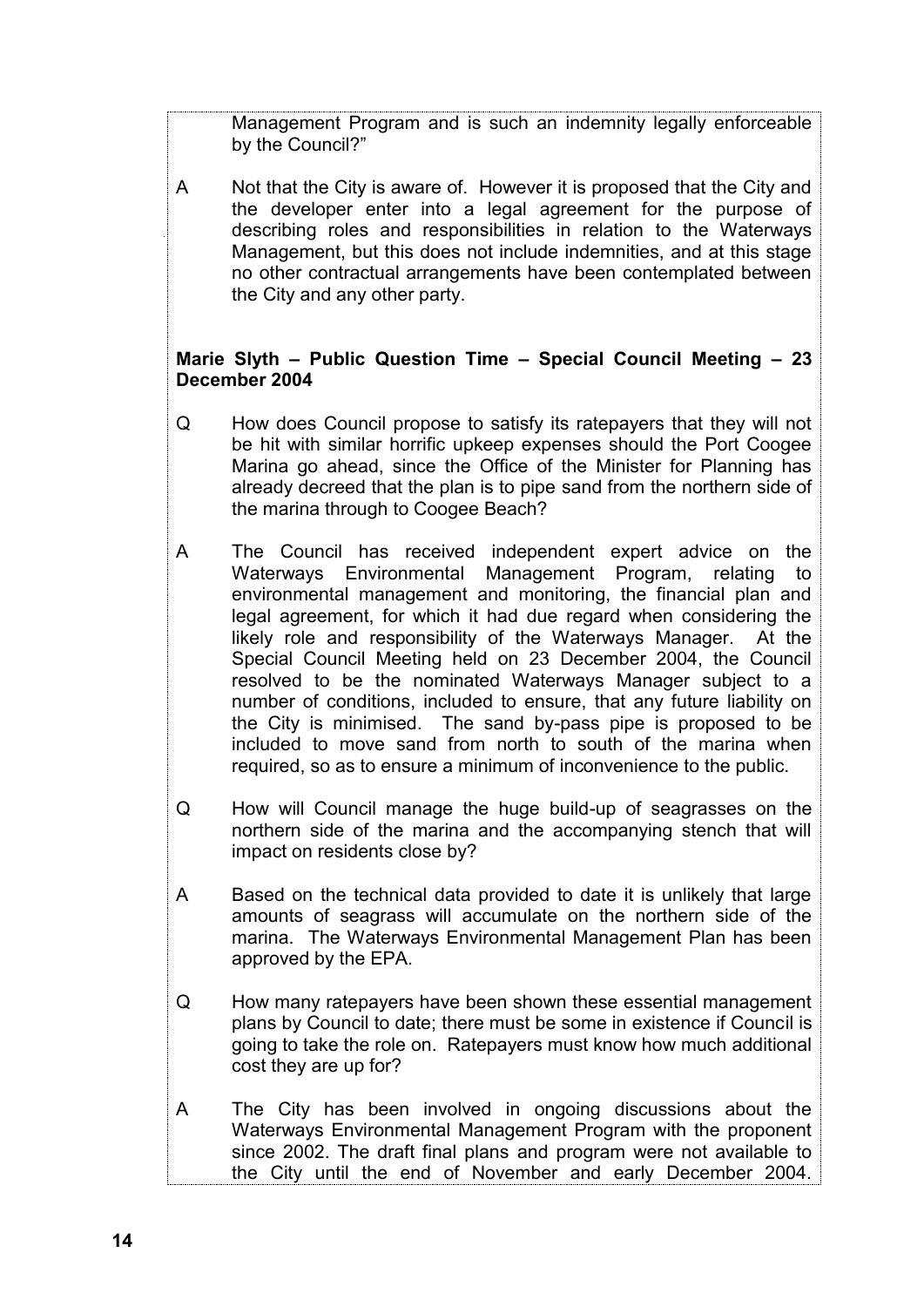Following receipt of the plans and program they were referred to independent experts for advice before the Council considered its position in respect to the Waterways Environmental Management Program and the management of the Waterways. Prior to the draft final plan and program being prepared, the Environmental Review and the Waterways Environmental Management Program were advertised for public comment. Following this the EPA approved the Environmental Review but has yet to approve the Waterways Environmental Management Program. The Council, at the Special Council Meeting on 23 December 2004, made it quite clear, in its decision that any Specified Area Rate would only apply to the project area and that the City should receive income from the operation of the boat pens and associated marina facilities.

# **7. PUBLIC QUESTION TIME**

## **8. CONFIRMATION OF MINUTES**

#### **8.1 (OCM 18/01/2005) - ORDINARY COUNCIL MEETING - 21/12/2004**

#### **RECOMMENDATION**

That the Minutes of the Ordinary Council Meeting held on Tuesday, 21 December 2004 be adopted as a true and accurate record.

**COUNCIL DECISION**

#### **8.2 (OCM 18/01/2005) - SPECIAL COUNCIL MEETING - 23/12/2004**

#### **RECOMMENDATION**

That the Minutes of the Special Council Meeting held on Thursday, 23 December 2004, to consider amending its 2004/05 Municipal Budget to enable additional funds to be allocated to conduct a Concert at Manning Park on 19 March 2005, be adopted as a true and accurate record.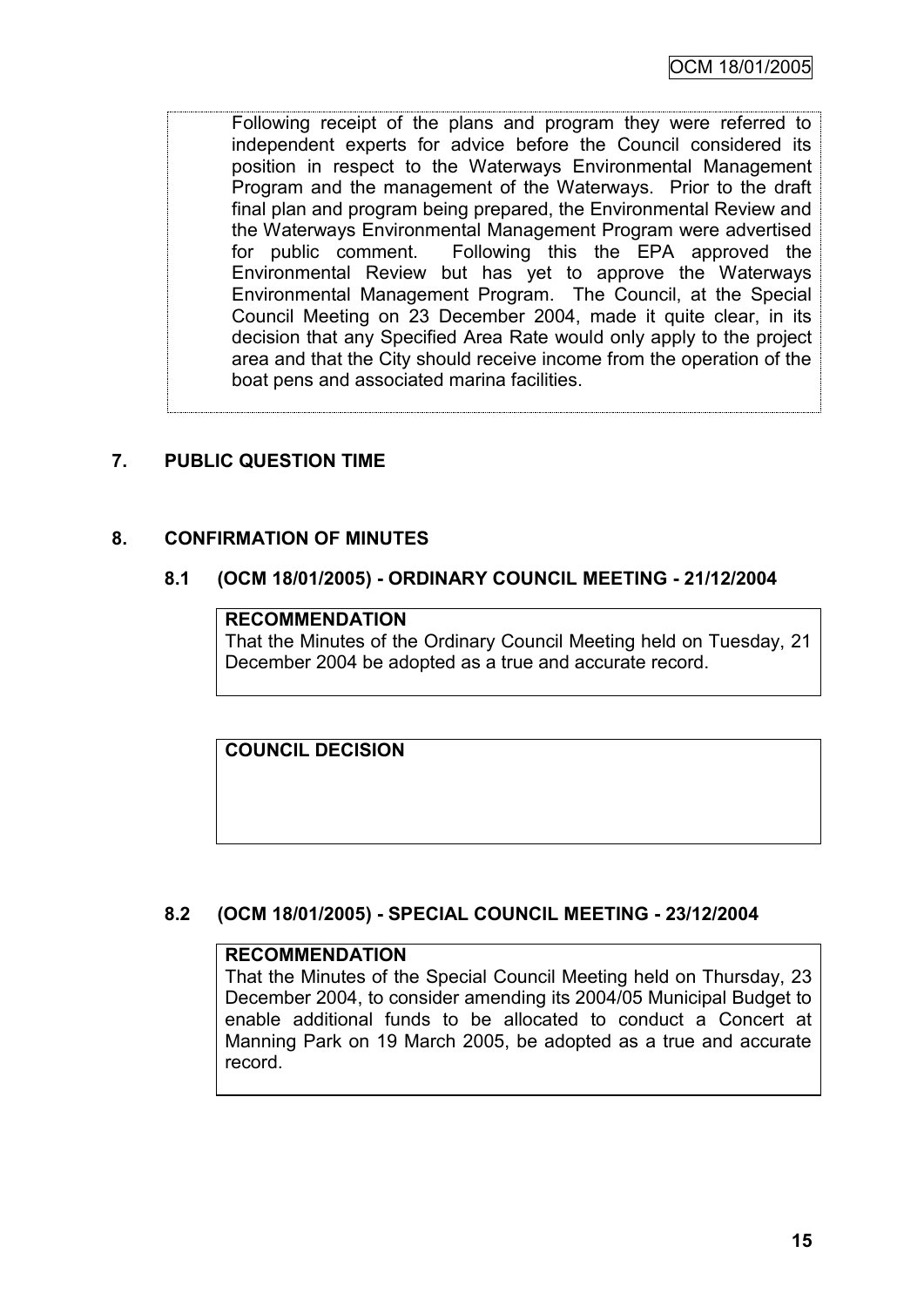# **COUNCIL DECISION**

### **8.3 (OCM 18/01/2005) - SPECIAL COUNCIL MEETING - 23/12/2004**

#### **RECOMMENDATION**

That the Minutes of the Special Council Meeting held on Thursday, 23 December 2004, to consider the Waterways Environmental Management Programme for Port Coogee, be adopted as a true and accurate record.

**COUNCIL DECISION**

#### **9. WRITTEN REQUESTS FOR LEAVE OF ABSENCE**

# **10. DEPUTATIONS AND PETITIONS**

# **11. BUSINESS LEFT OVER FROM THE PREVIOUS MEETING (If adjourned)**

Nil

## **12. DECLARATION OF COUNCILLORS WHO HAVE NOT GIVEN DUE CONSIDERATION TO MATTERS IN THE BUSINESS PAPER**

- **13. COUNCIL MATTERS**
	- **13.1 (OCM 18/01/2005) - DELEGATED AUTHORITIES, POLICIES AND POSITION STATEMENTS COMMITTEE - 6 DECEMBER 2004 (1054) (DMG) (ATTACH)**

#### **RECOMMENDATION** That Council receive the Minutes of the Delegated Authorities, Policies and Position Statements Committee, as attached to the Agenda, dated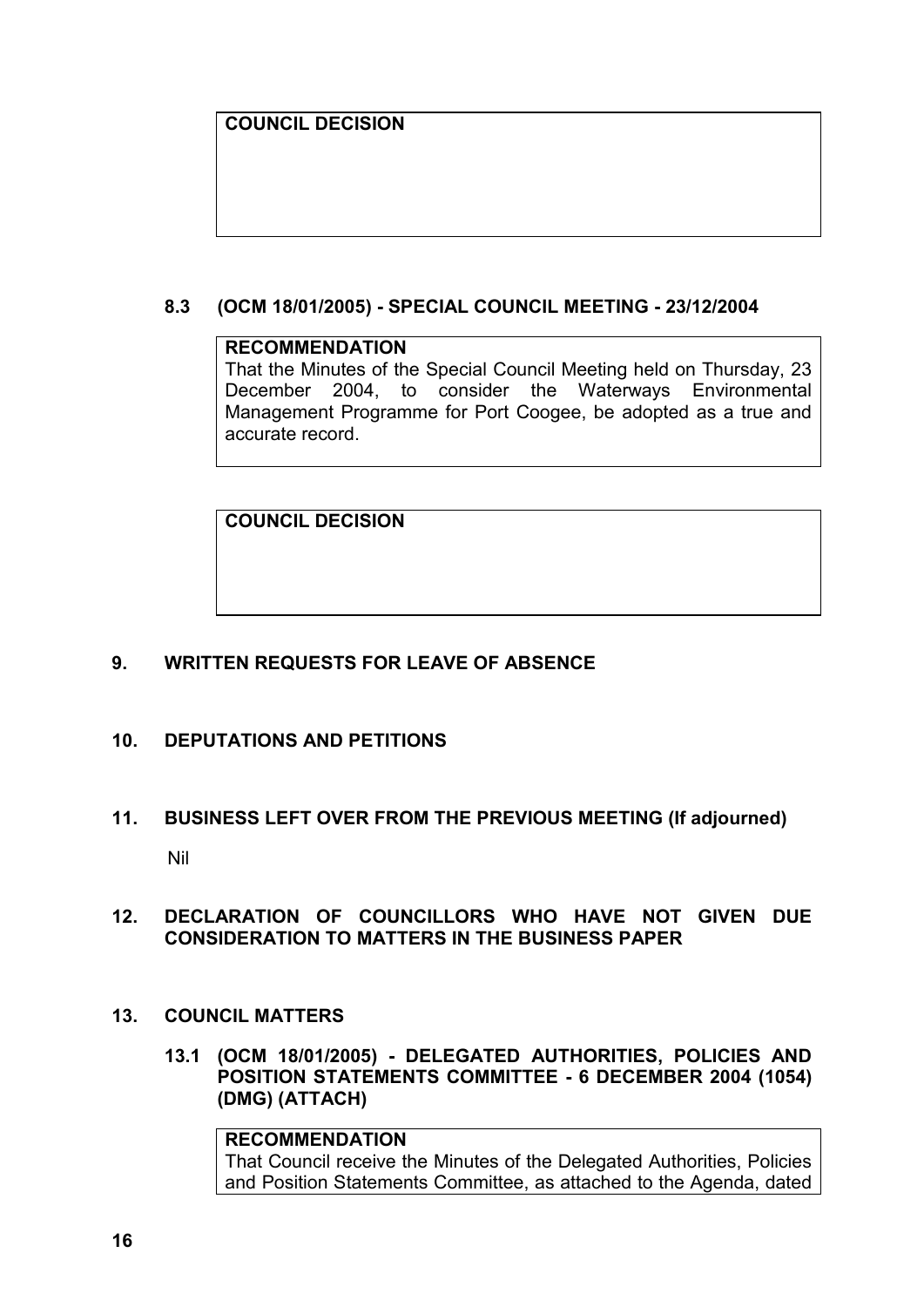6 December 2004 and adopts the recommendations contained therein.

# **TO BE CARRIED BY ABSOLUTE MAJORITY OF COUNCIL**

# **COUNCIL DECISION**

## **Background**

The Delegated Authorities, Policies and Position Statements Committee conducted a meeting on 6 December, 2004. The Minutes of the Meetings are required to be presented to Council and its recommendations considered by Council.

#### **Submission**

The Minutes of the Delegated Authorities, Policies and Position Statements Committee Meeting are attached to the Agenda. Items dealt with at the Committee Meeting form the Minutes of that Meeting.

#### **Report**

The Committee recommendations are now presented for consideration by Council and if accepted, are endorsed as the decisions of Council.

Any Elected Member may withdraw any item from the Committee Meeting for discussion and propose an alternative recommendation for Council"s consideration.

Any such items will be dealt with separately, as provided for in Council"s Standing Orders.

#### **Strategic Plan/Policy Implications**

Key Result Area "Managing Your City" refers.

#### **Budget/Financial Implications**

Committee Minutes refer.

#### **Legal Implications**

Committee Minutes refer.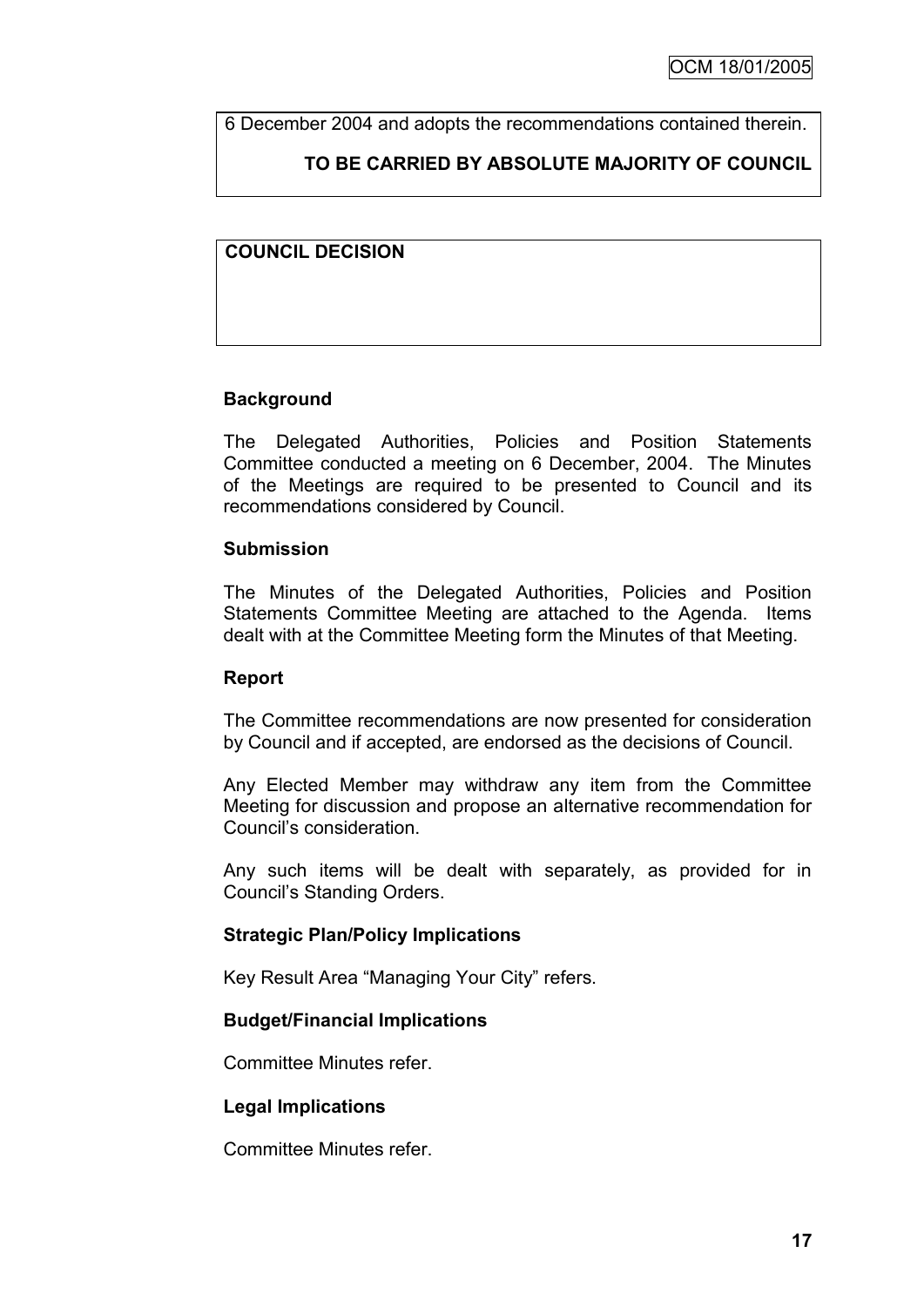# **Community Consultation**

Committee Minutes refer.

### **Implications of Section 3.18(3) Local Government Act, 1995**

Committee Minutes refer.

## **13.2 (OCM 18/01/2005) - PROPOSAL TO MAKE A LOCAL LAW - STANDING ORDERS (1148) (DMG) (ATTACH)**

#### **RECOMMENDATION**

That Council make a Local Law Relating to Standing Orders, as contained in the attachment to the Agenda.

# **TO BE CARRIED BY AN ABSOLUTE MAJORITY OF COUNCIL**

**COUNCIL DECISION**

# **Background**

At the Council Meeting conducted on 20 July 2004, Council adopted a Draft text of the Standing Orders Local Law, proposing a number of amendments to the current Standing Orders for the purpose of seeking public comment. The submission period closed on 9 September 2004.

In addition, Council sought a legal opinion on the interpretation of Clause 10.6(f) relating to the Order of Call in Debate.

Subsequently, at its Meeting held on 19 October 2004, Council carried the following resolution:-

#### *"that Council:*

- *(1) make a Local Law relating to Standing Orders, as contained in the attachment to the Agenda, subject to deleting clauses 10.6(f), (g), and (h) and substituting them with the following:*
	- *1. Other speakers against and for the motion in alternating order while there are speakers with differing views remaining;*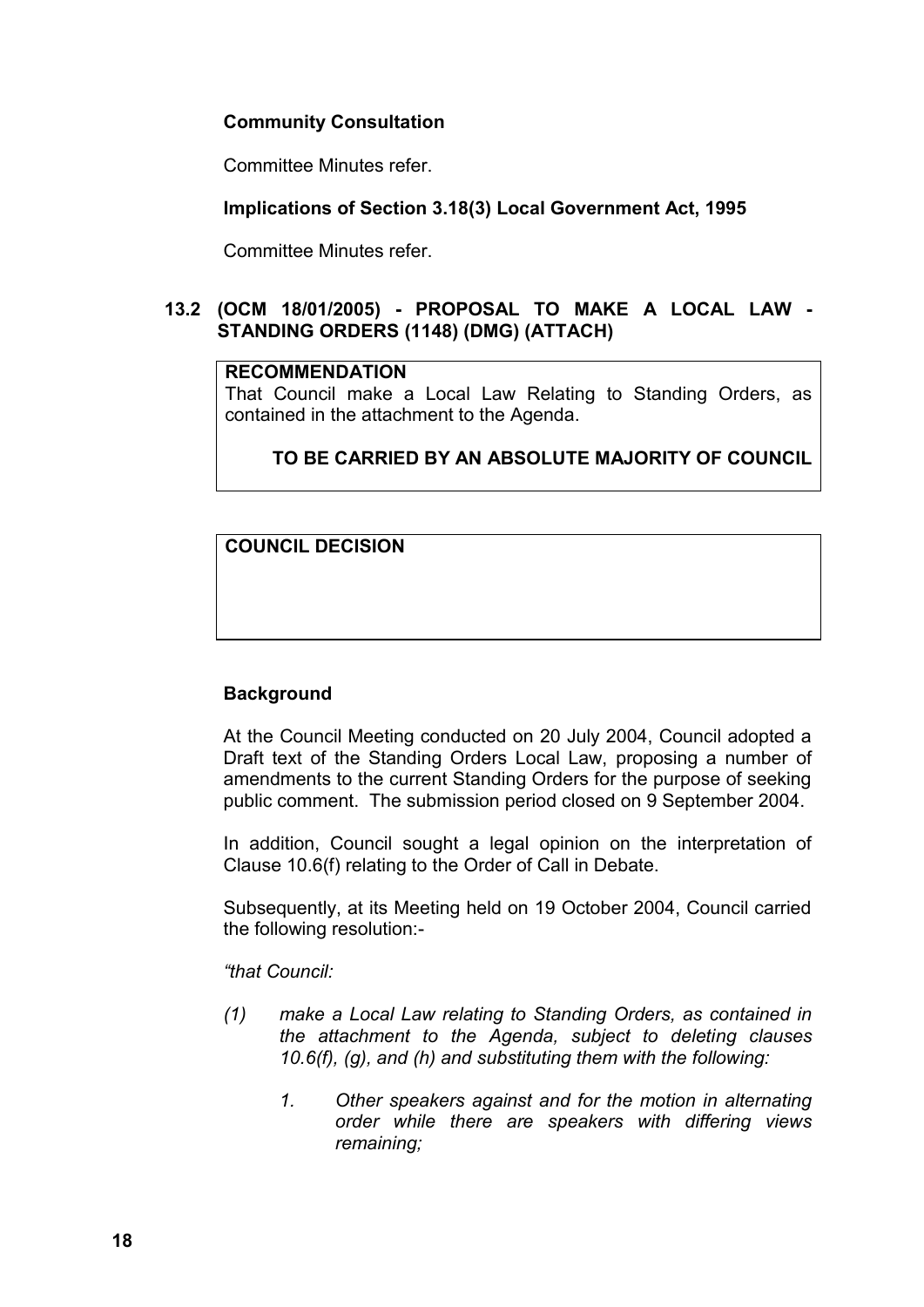- *2. Other speakers notwithstanding they are of the same view provided that no member (other than mover exercising right of reply) may speak twice;*
- *3. Mover takes right of reply which closes the debate;*
- *4. No member (other than the mover who may elect to open debate and speak in reply) may speak twice.*
- *(2) re-advertise the amended Local Law for public comment as the amended clause has the effect of substantially altering current Council Meeting practices.*

## *Explanation*

*It is considered that Elected Members should be able to use Council Meetings as a forum to publicly state their individual views on matters under consideration by Council, regardless of whether their views are the same, or different, from other members. By inserting the alternative clauses 10.6 (f), (g), (h) and (i), these views will be able to be presented. Sub-clause (2) is self explanatory."*

Resulting from this decision of Council, the revised Local Law was advertised for public comment, with the period for submissions closing on 9 December 2004.

#### **Submission**

To adopt the Draft as adopted by Council at its October 2004 Meeting.

#### **Report**

At the close of the advertising period, no public submissions were received.

In respect of the issue of interpreting Clause 10.6(f), legal advice received is summarised as follows:-

- (a) Item (f) is clearly ambiguous.
- (b) The interpretation which appears more closely to follow the intent of the present wording in item (f) is to allow for speakers against and for the motion in alternating order while speakers with differing views remain, and thereafter to allow all other members to speak to the motion, even if successive speakers are of the same view.
- (c) The Council should determine whether it wishes the subclause to have that meaning, or the opposite meaning which would close debate when the alternating views are exhausted.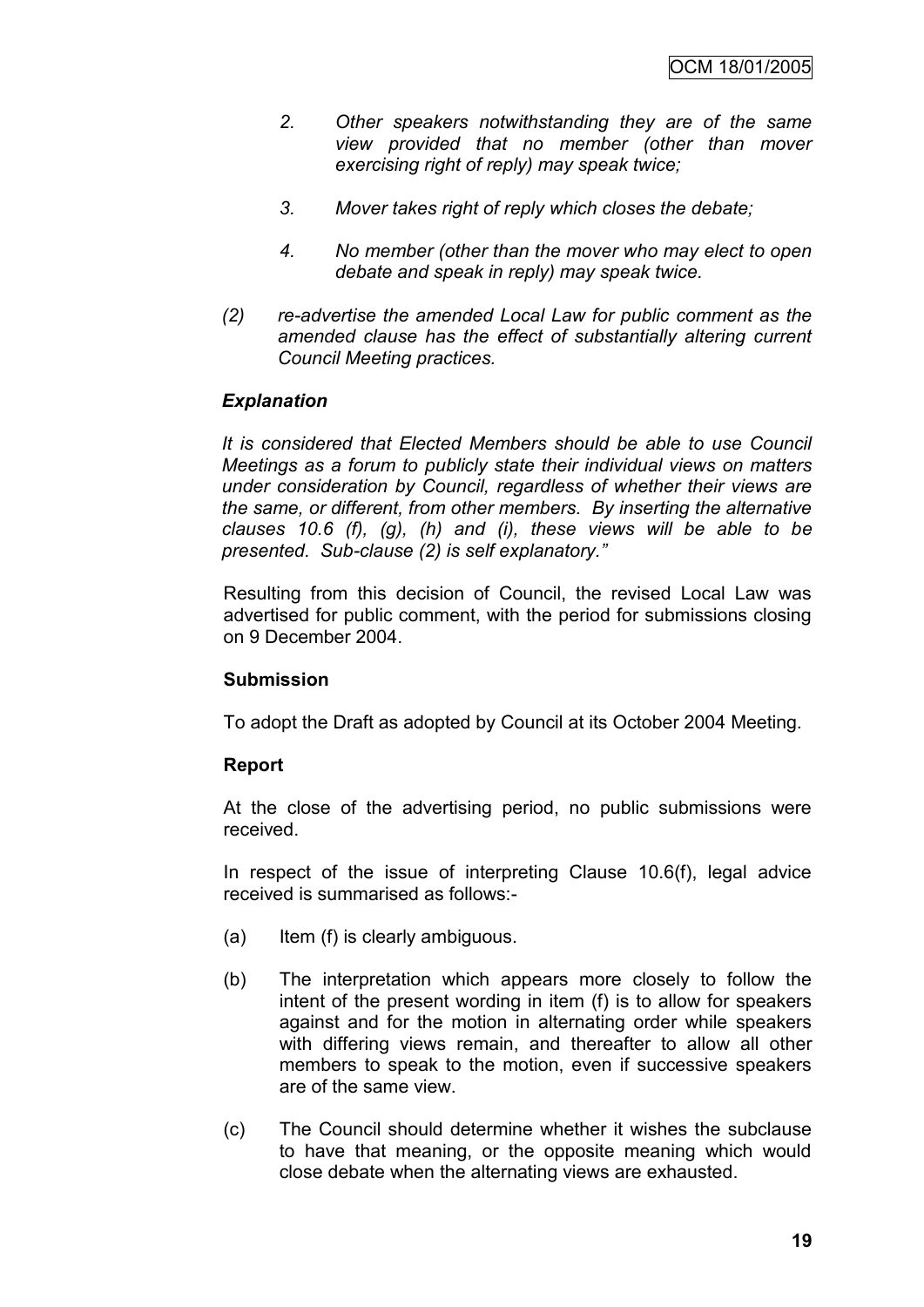(d) In any event, it should be made clear that no member other than the mover may speak twice.

The following suggestions for alternative drafts for the item in subclause (1) substituting for the present (f) and (g) are offered in the advice.

#### A. **Substitute provisions allowing for all members wishing to speak to participate in debate**

- "(f) Other speakers against and for the motion in alternating order while there are speakers with differing views remaining;
- (g) Other speakers notwithstanding they are of the same view provided that no member (other than mover exercising right of reply) may speak twice;
- (h) Mover takes right of reply which closes the debate;
- (i) No member (other than the mover who may elect to open debate and speak in reply) may speak twice."

#### B. **Provisions allowing debate to continue only while there are members with alternative views**

Delete the current items (f) and (g) and substitute the following:

- (f) Other speakers against and for the motion in alternating order until there is no member (excluding the mover) wishing to speak who is of the opposite view than the last preceding speaker;
- (g) Mover takes right of reply which closes the debate;
- (h) No member (other than the mover who may elect to open debate and speak in reply) may speak twice."

As the recently adopted Council objective of the Clause was to permit debate on a motion while there are speakers wishing to present any view, the wording assigned to sub-paragraph "A" above has been included in the revised Draft at Clause 10.6.

Should Council prefer the alternative interpretation to be inserted into the Standing Orders, the Draft will not be required to be submitted for public consultation in accordance with Sec 3.13 of the Local Government Act, 1995, as it is not a departure from the current understanding and practice adopted by Council.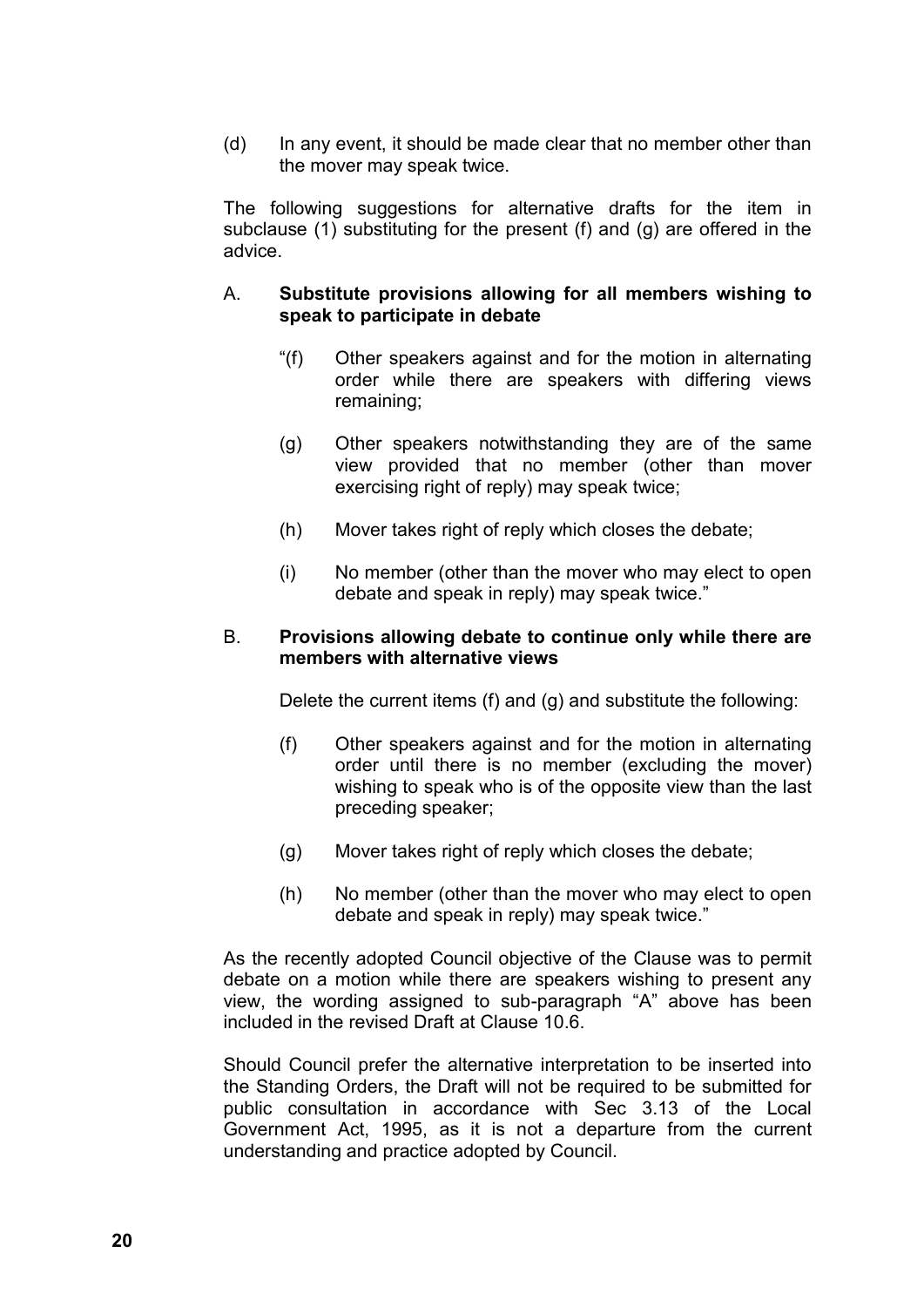# **Strategic Plan/Policy Implications**

Key Result Area "Managing Your City" refers.

#### **Budget/Financial Implications**

Legal advertising and printing costs associated with statutory processes are available within Council"s "Governance" Budget.

#### **Legal Implications**

Sec 3.12 of the Local Government Act, 1995, refers. Legal opinion on Clause 10.6(f) attached.

#### **Community Consultation**

Statewide Public Notice provided for six week public submission period.

#### **Implications of Section 3.18(3) Local Government Act, 1995**

Nil.

#### **14. PLANNING AND DEVELOPMENT DIVISION ISSUES**

**14.1 (OCM 18/01/2005) - PROPOSED (INITIATION) REZONING AMENDMENT TO TOWN PLANNING SCHEME NO. 3 - LOT 8001 COCOS DRIVE, BIBRA LAKE - OWNER/APPLICANT: WHITE RIVER PTY LTD (4412800) (JB) (ATTACH)**

# **RECOMMENDATION**

That Council:

(1) adopt the following amendment:

TOWN PLANNING AND DEVELOPMENT ACT 1928 (AS AMENDED) RESOLUTION DECIDING TO AMEND CITY OF COCKBURN TOWN PLANNING SCHEME NO. 3

AMENDMENT NO. 23

Resolved that Council, in pursuance of Section 7 of the Town Planning and Development Act 1928, amend the above Town Planning Scheme by:

1. rezoning Lot 8001, from Light and Service Industry to Industry, subject to the preparation of formal documentation and scheme amendment maps.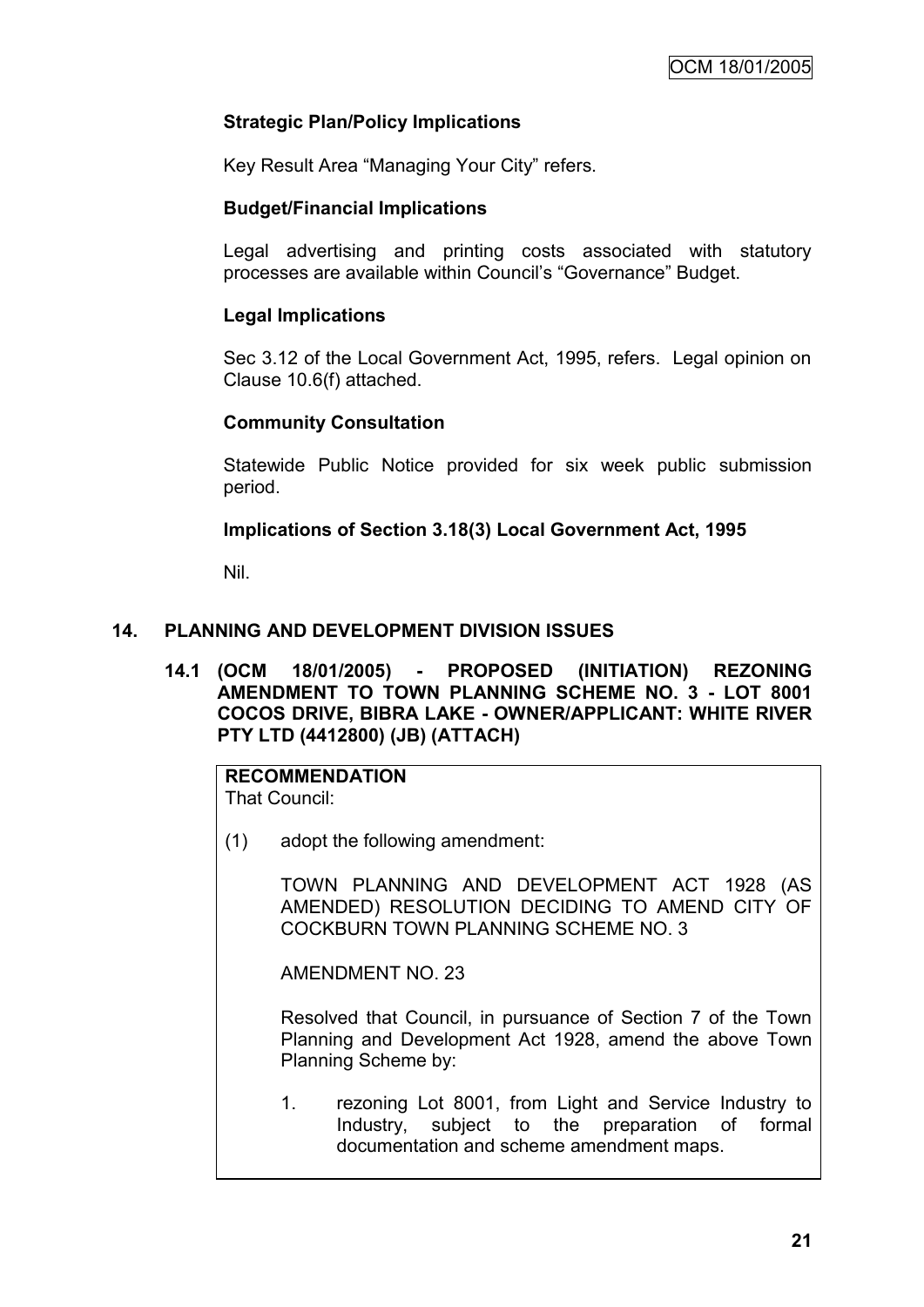2. amending the Scheme Map accordingly.

Dated this……………………… day of …………………… 2005

Chief Executive Officer

- (2) following the receipt of formal advice from the Environmental Protection Authority that the Scheme Amendment should not be assessed under Section 48A of the Environmental Protection Act, advertise the Amendment under Town Planning Regulation 25 without reference to the Western Australian Planning Commission;
- (3) notwithstanding (2) above, the Director of Planning and Development may refer a Scheme or Scheme Amendment to the Council for its consideration following formal advice from the Environmental Protection Authority that the Scheme Amendment should be assessed under Section 48A of the Environmental Protection Act, as to whether the Council should proceed or not proceed with the Amendment;
- (4) should formal advice be received from the Environmental Protection Authority that the Scheme Amendment should be assessed or is incapable of being environmentally acceptable under Section 48(A) of the Environmental Protection Act, the Amendment be referred to the Council for its determination as to whether to proceed or not proceed with the Amendment;
- (5) advise the applicant of Council"s decision.

# **COUNCIL DECISION**

#### **Background**

| ZONING:   | MRS:        | I Industrial                     |
|-----------|-------------|----------------------------------|
|           |             | TPS3: Light and Service Industry |
| LAND USE: | Vacant Land |                                  |
| LOT SIZE: | 4.2083 Ha   |                                  |

White River Pty Ltd previously applied in January 2001 to rezone the eastern portion of Cocos Park from Light Industry to General Industry. Council resolved to not support the proposed amendment because:-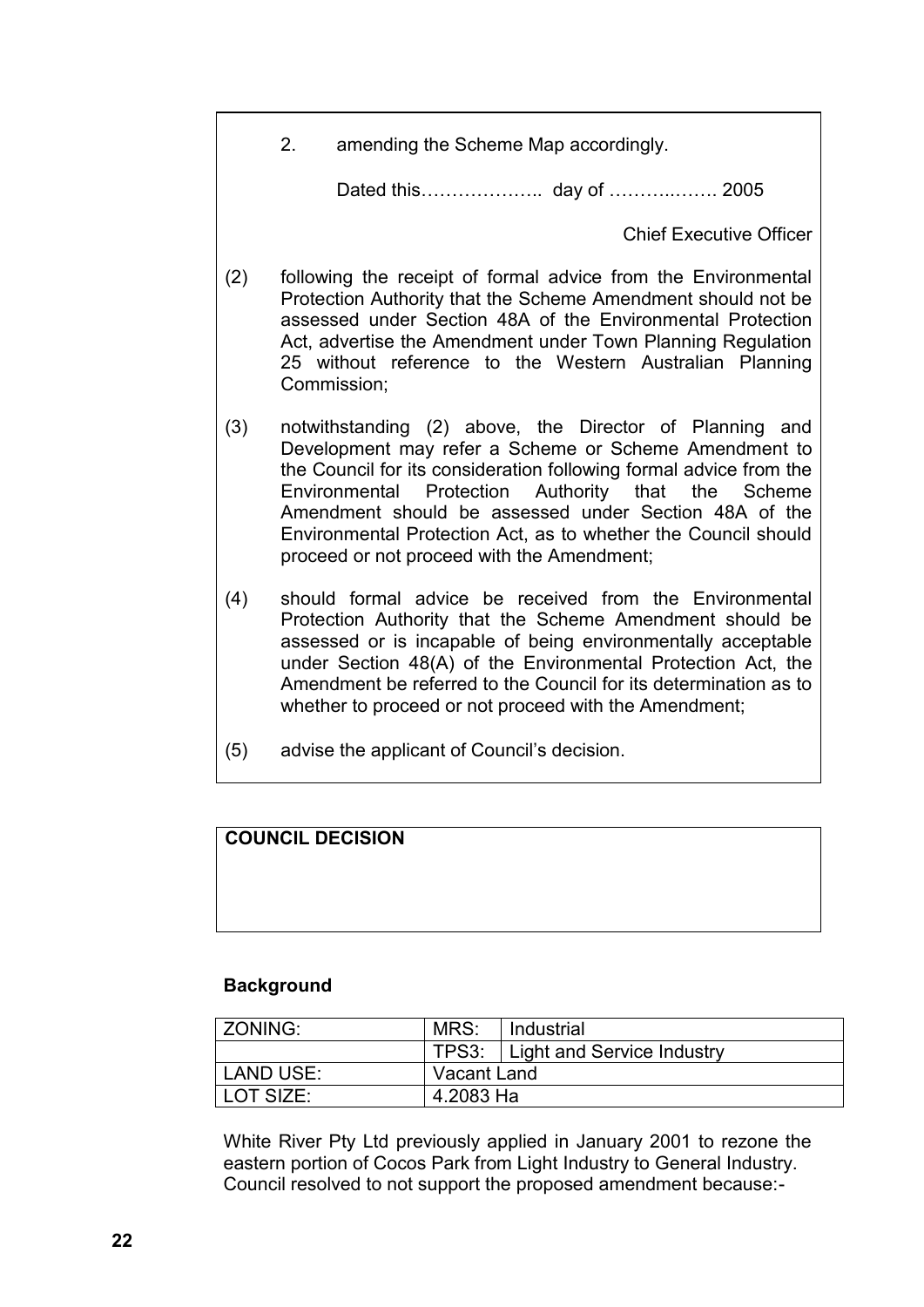- The rezoning of the Cocos Park to General Industry cannot be justified as it is too close to Yangebup residents;
- Council had originally intended that the whole of the Cocos Park to be Light Industry but the Minister of the time had only permitted Light Industry as an interface buffer;
- To remove any portion of the existing Light Industry buffer was unfair on both the Yangebup and Bibra Lake residents; and
- It was felt that the potential uses allowed in the General Industrial Zone were too diverse and as such Council could not justify allowing General Industrial uses so close to residents.

#### **Submission**

The submission from White River Pty Ltd is attached.

In essence White River Pty Ltd indicate that:

- the Light Industrial area fronting Yangebup maintains an average separation distance of 170m with Lot 8001 being located outside this area;
- any potential externalities from the site are not negated due to the zoning of the land as any occupier of the site would need to comply with the existing regulations (Environmental Protection 'Noise' Regulations 1997);
- potential purchasers of future lots within Lot 8001, prefer the flexibility of the Industry Zone.

# **Report**

White River Pty Ltd proposes to rezone Lot 8001 from "Light and Service Industry" to "Industry", whilst still allowing the average buffer separation distance to be maintained between the Cocos Park Industry Zone and Yangebup residents.

Council has previously raised concerns over the range of permitted uses allowed in the General Industry Zone. It is noted that these concerns were raised when DZS No.2 was in operation. With the adoption of TPS No.3 Council has greater control over industrial development and the use of land in the Industry Zone by the inclusion of General Industry and General (licensed) Industry uses. If Council was to support the rezoning of this one Lot from Light and Service Industry to Industry the General (licensed) Industry provisions of TPS No.3 allows for Council to apply its discretion to uses that require licensing by the DEP and reduce any potential impacts on surrounding properties.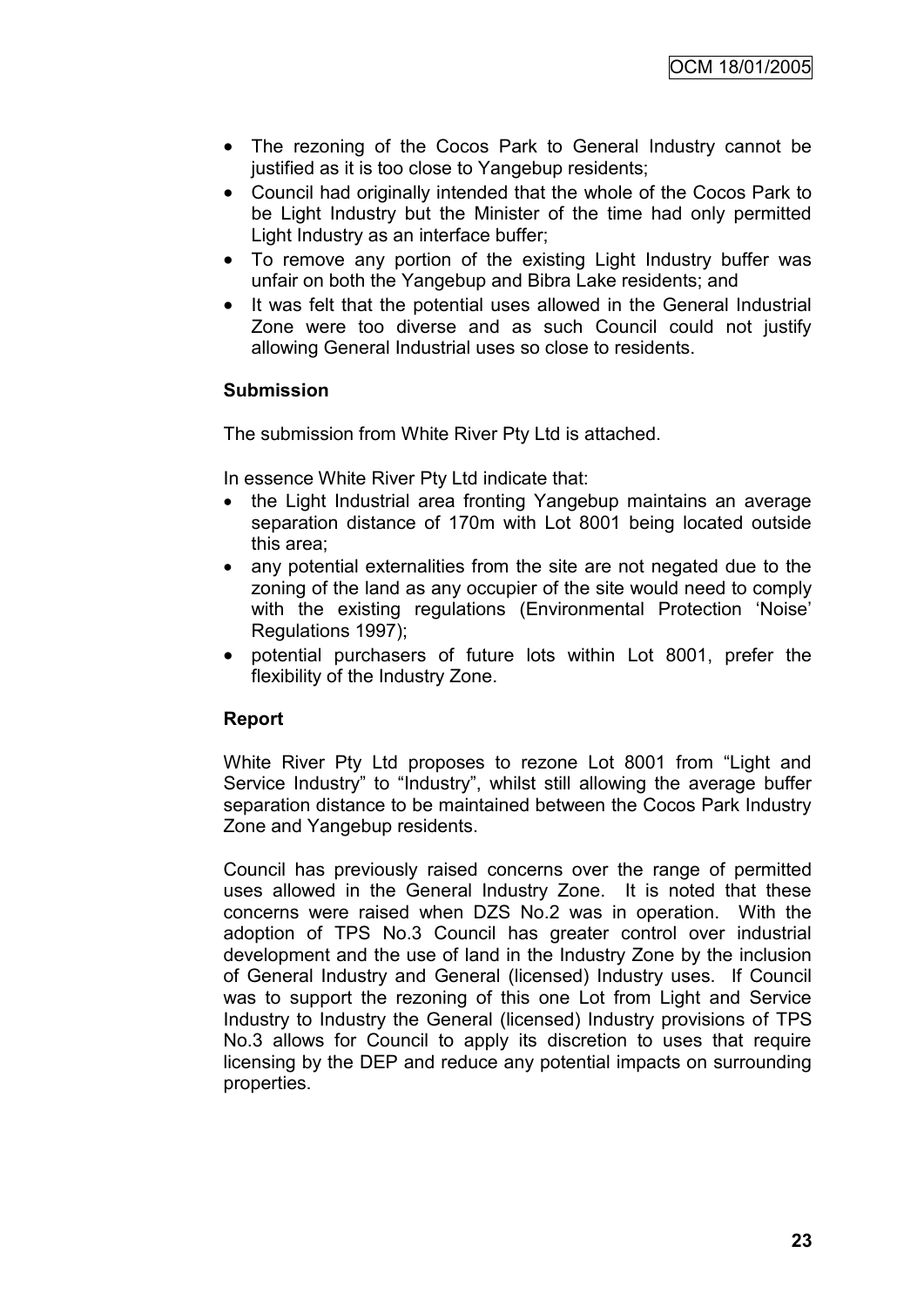Reasons for support of rezoning:

- 1. The proposal is consistent and compatible with the surrounding landuses which are light and general industrial developments .
- 2. The closest residential property is approximately 188m away in Yangebup, which is comparable with existing industrial uses in Cocos Park.
- 3. The proposal represents a rationalisation of industrial boundaries and does not adversely affect the transitional development from Industry to Light and Service Industry as a buffer to the residential area of Yangebup.
- 4. The land is sufficient in size for subdivision into smaller industrial Lots (see attached).
- 5. The Light and Service Industry zoning limits the range of industrial uses which has contributed to the slow take-up of Lots for development in the area.
- 6. Council now has greater control over General (licensed) Industry uses in the Industry zone than under the former DZS No.2. Council can refuse industry uses if they require licensing by the DEP or are deemed to be incompatible.

Given this, it is suggested that Council support the extension of the Industry Zone into the eastern portion of Cocos Park (lot 8001) as per the attached plans.

#### **Strategic Plan/Policy Implications**

The Corporate Strategic Plan Key Result Areas which apply to this item are:

- 2. Planning Your City
	- *"To ensure that the planning of the City is based on an approach which has the potential to achieve high levels of convenience for its citizens."*
	- *"To ensure that the development will enhance the levels of amenity currently enjoyed by the community."*
- 3. Conserving and Improving Your Environment
	- *"To ensure that the development of the district is undertaken in such a way that the balance between the natural and human environment is maintained."*

#### **Budget/Financial Implications**

N/A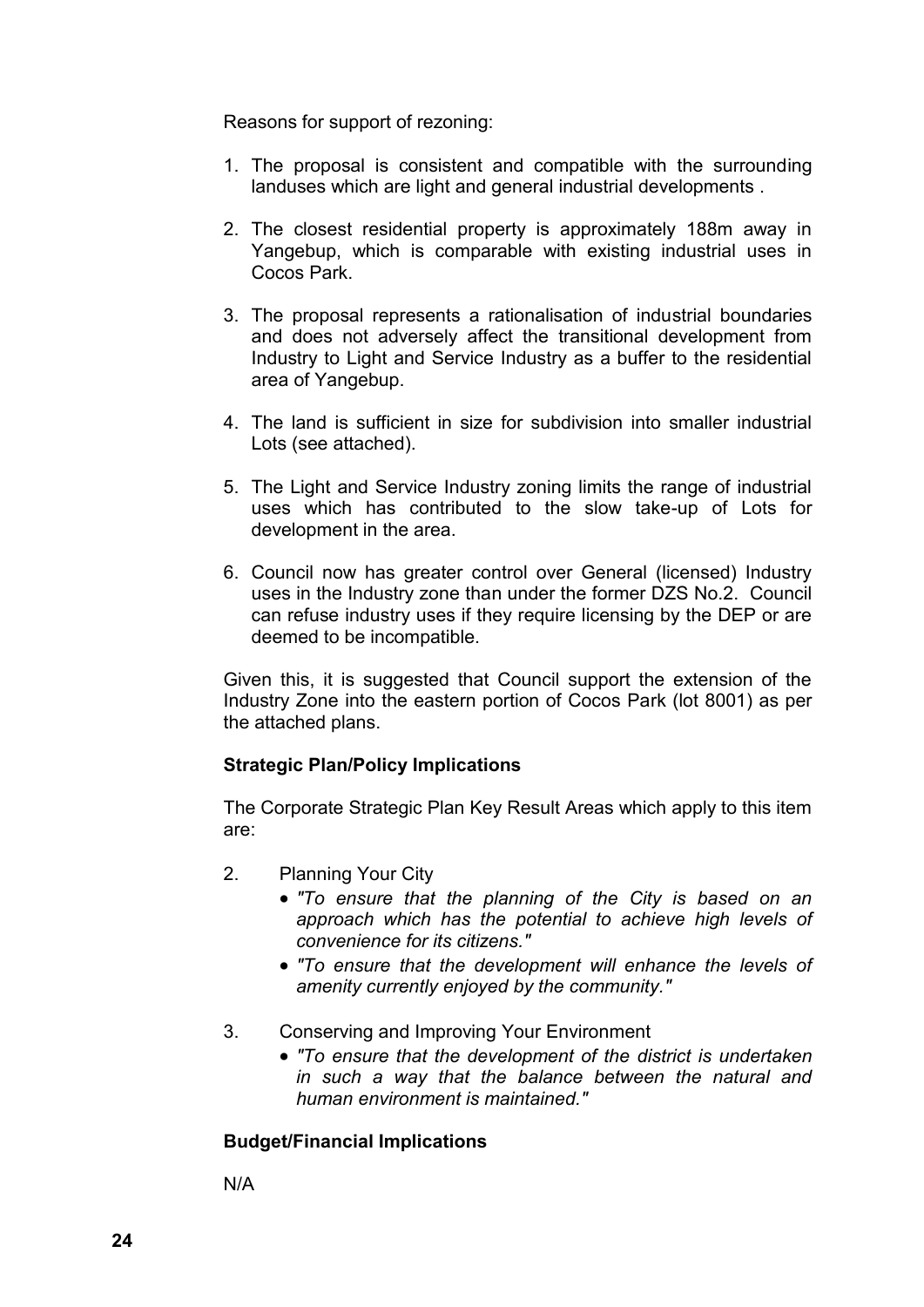# **Legal Implications**

N/A

# **Community Consultation**

N/A

# **Implications of Section 3.18(3) Local Government Act, 1995**

Nil.

## **14.2 (OCM 18/01/2005) - HOME BUSINESS - CHIROPRACTOR - 53 BARRINGTON STREET MUNSTER - OWNER/APPLICANT: THOMAS FRANCIS KENNEDY/IAN MESSANGER (3315267) (AB)**

#### **RECOMMENDATION** That Council:

(1) approve the proposed Home Business on Lot 680 (53) Barrington Street, Munster subject to the following conditions:

#### STANDARD CONDITIONS

- 1. The development complying with the Home Business provisions and definition set out in the Town Planning Scheme.
- 2. All materials and/or equipment used in relation to the Home Business shall be stored within the residence or an approved outbuilding.
- 3. The Home Business Approval may be withdrawn by the Council upon receipt of substantiated complaints.
- 4. The Home Business can only be undertaken by the owner of the land and is not transferable pursuant to clause 5.8.5 (a) (ii) of Town Planning Scheme No 3.
- 5. On the sale of the property or change in ownership of the land the home business entitlement ceases pursuant to clause 5.8.5 (a) (iii) of Town Planning Scheme No 3.
- 6. The business must be carried out by the occupier of the dwelling, at all times.

SPECIAL CONDITIONS

7. A maximum of twenty (20) clients per day.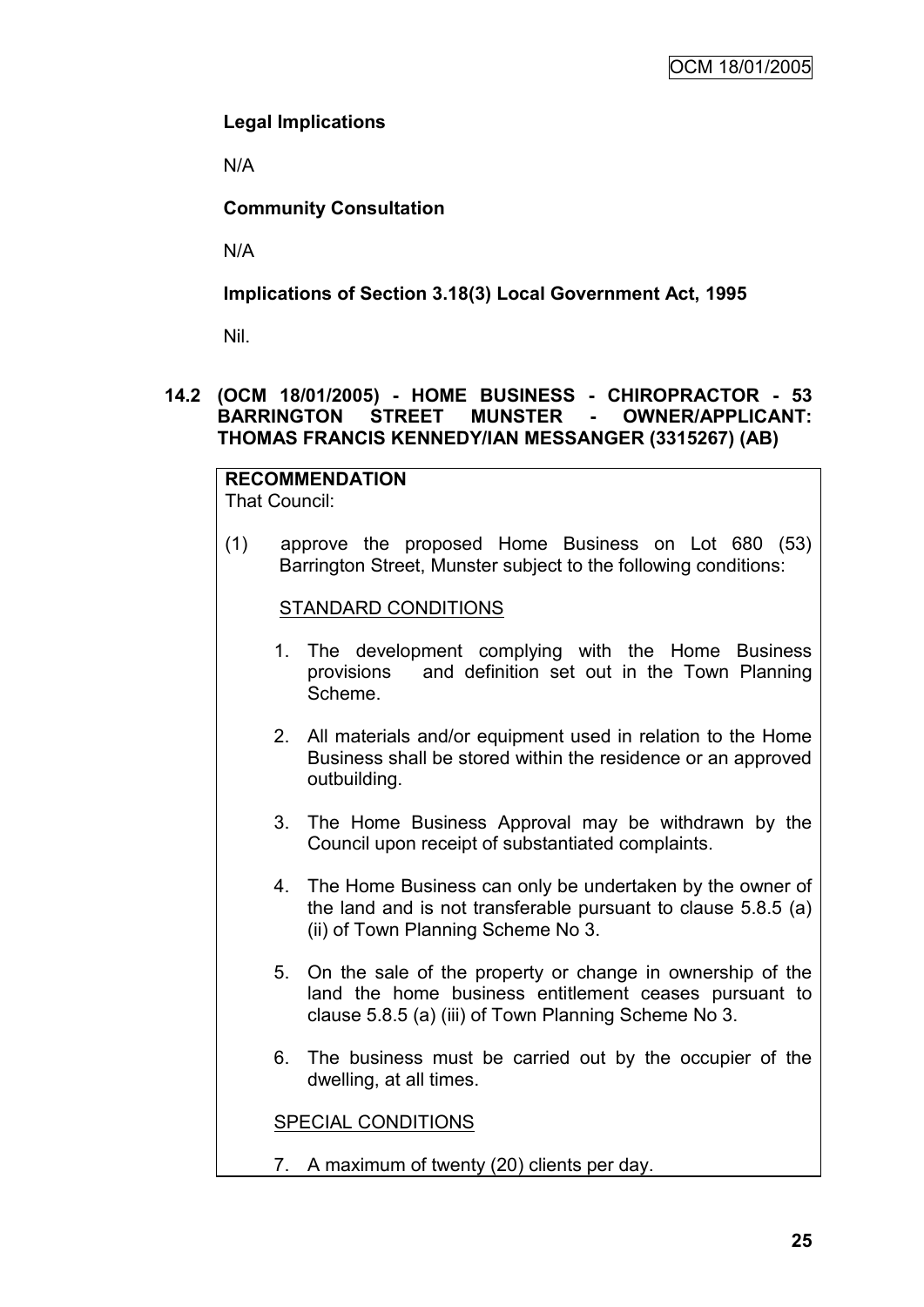- 8. The applicant must ensure that there is at least a 10 minute interval between clients.
- 9. All clients must park on private property and not within Council verge or on Barrington Street or Marvell Avenue.

### FOOTNOTES

- 1. If the number of clients exceeds twenty (20) per day, the applicant must relocate to a commercial premises.
- 2. A Home Business is defined in Town Planning Scheme No 3 as

"..a business, service or profession carried out in a dwelling or on land around a dwelling by an occupier of the dwelling which –

- *(a) does not employ more than 2 people not members of the occupier's household;*
- *(b) will not cause injury to or adversely affect the amenity of the neighbourhood;*
- *(c) does not occupy an area greater than 50 square metres;*
- *(d) does not involve the retail sale, display or hire of goods of any nature;*
- *(e) in relation to vehicles and parking, does not result in traffic difficulties as a result of the inadequacy of parking or an increase in traffic volumes in the neighbourhood, and does not involve the presence, use or calling of a vehicle more than 3.5 tonnes tare weight; and*
- *(f) does not involve the use of an essential service of greater capacity than normally required in the zone.*
- (2) issue a Schedule 9 Notice of Determination on Application for Planning Approval to the applicant accordingly; and
- (3) advise the complainant of Council"s decision.

# **COUNCIL DECISION**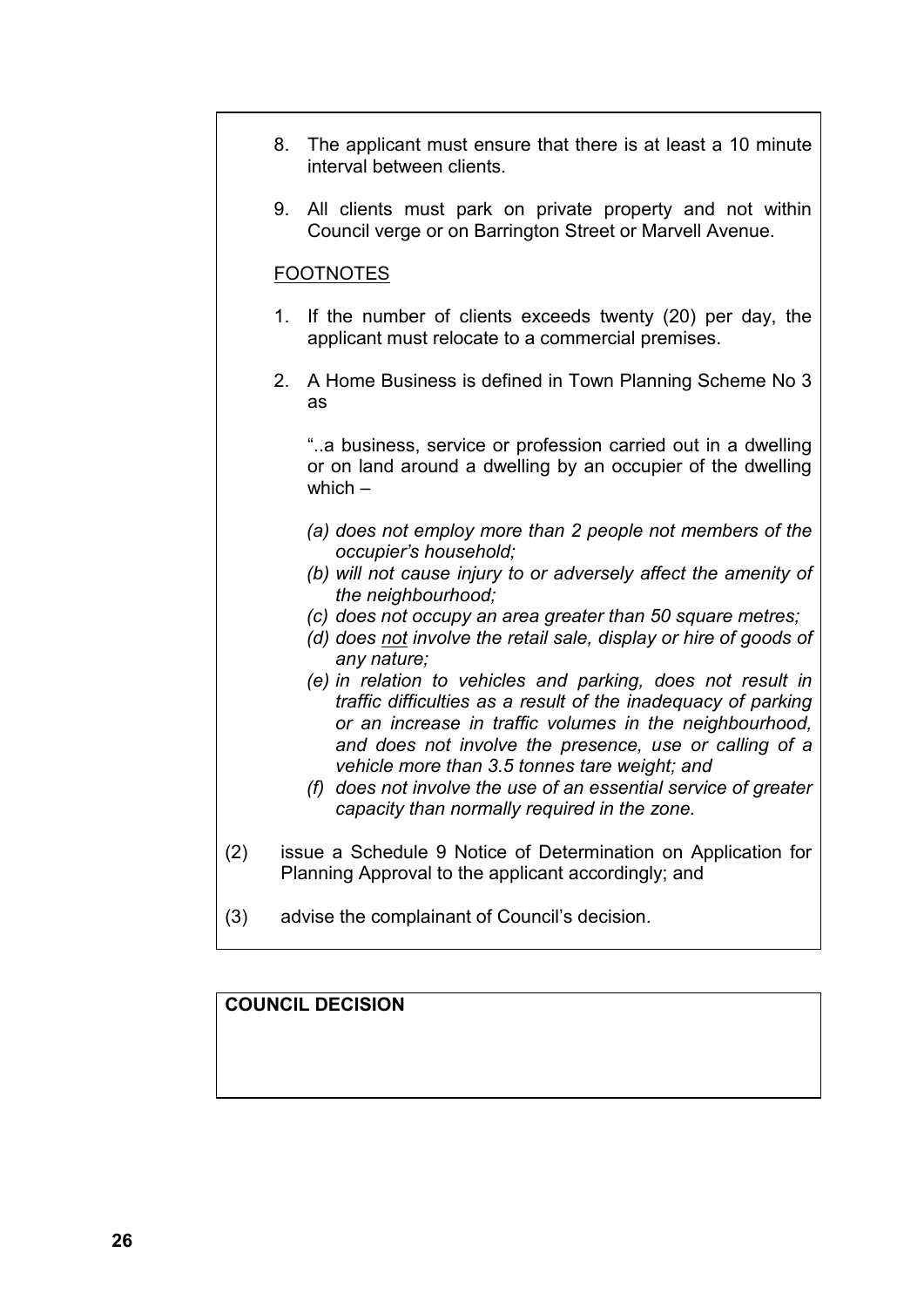# **Background**

| ZONING:    | MRS: Urban            |                         |  |
|------------|-----------------------|-------------------------|--|
|            |                       | TPS3:   Residential R20 |  |
| LAND USE:  | Residential           |                         |  |
| LOT SIZE:  | 896m2                 |                         |  |
| AREA:      | No more than 50 sqm   |                         |  |
| USE CLASS: | Home Business 'A' use |                         |  |

The background relevant to this proposal is:-

- The applicant proposes to operate a Chiropractic clinic from home at 53 Barrington Street, Munster. The applicant is required to obtain the City"s approval in order to comply with a condition on the Contract of Sale to purchase the subject land.
- The applicant is presently operating at 3 King Street, Coogee. Council at its Meeting held on 20 November 2001 issued conditional approval for a Consulting Room (Chiropractor) at 3 King Street, Coogee restricting the approval to a maximum of 20 clients per day with 10 minute intervals. There are no complaints on file associated with this use.

## **Submission**

The proposal is to operate a chiropractic clinic from home:-

- With approximately 20 clients per day.
- Operating on Monday, Wednesday and Friday from 9:30am –12pm then 3:30pm-6:30pm and Tuesday from 3:30pm-6:30pm.
- No drugs, noise or any other pollution will emanate from the practice.
- The applicant will request the relocation of the bus shelter to facilitate a wider crossover and therefore parking is to be accommodated in the driveway after the rear gate is modified.

# **Report**

The proposal is acceptable from a planning point of view, however, an objection was received during the advertising of the application pursuant to clause 9.4 of Town Planning Scheme No 3.

The objection is on two grounds. The objector has stated that *"the area is residential and the parking may be overcrowded."* In addition *"the traffic on the corner of Barrington Street and Marvell Avenue is severe at the moment. Additional traffic would be deleterious."*

The Home Business if approved will maintain the residential appearance of the existing house and the parking area will facilitate the parking of two (2) vehicles at the most at any given time.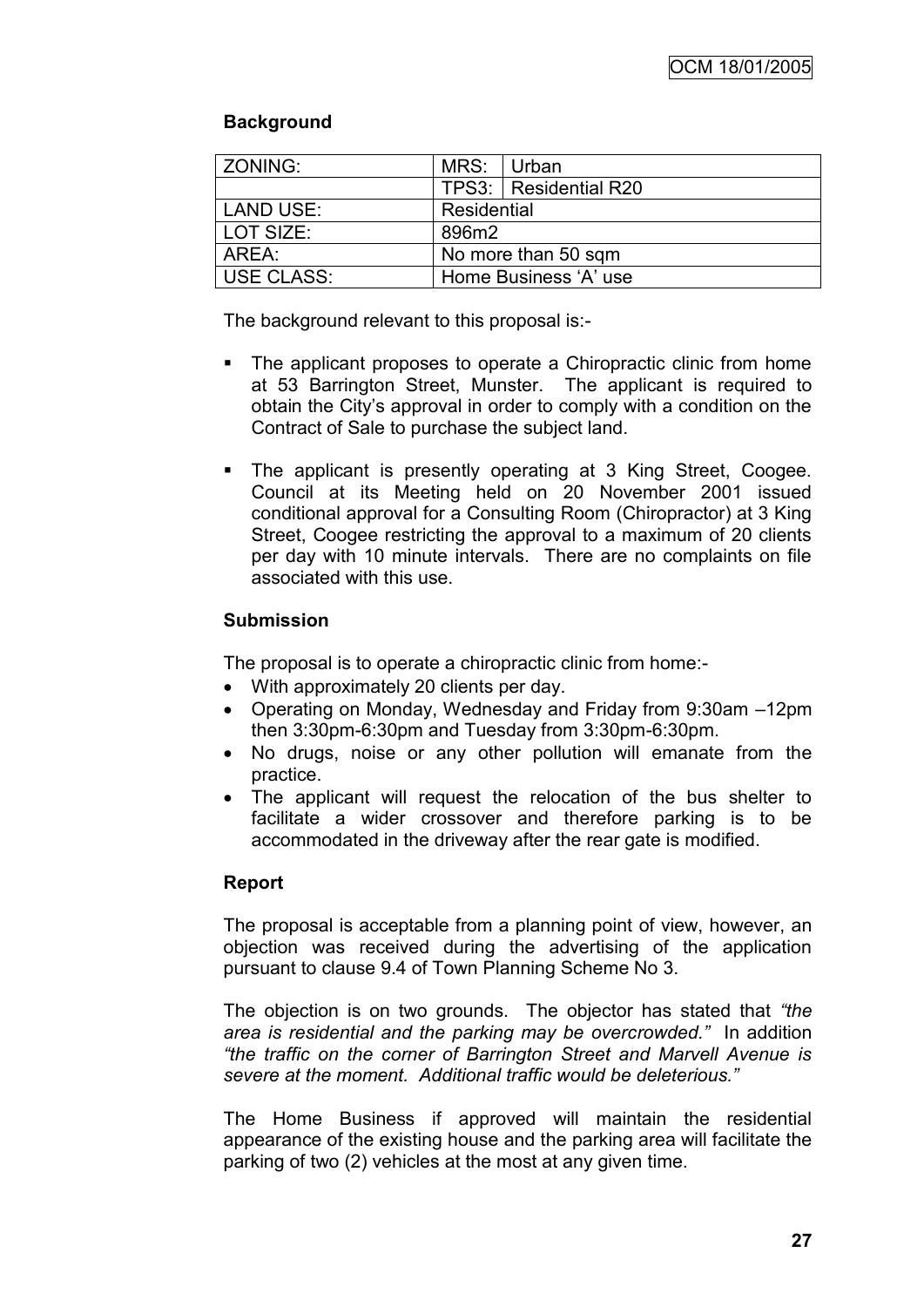In regards to the traffic / intersection matter, the application has since been referred to Engineering Services for comment who advise that the potential increase in traffic flows at this intersection as a result of the home business (i.e. 20 vehicles per day) will have a minimal impact on the safety of the intersection. Further, that vehicles must not park on either the road or verge but solely within private property where there appears to be ample room for vehicular parking.

The relocation of the bus shelter is a separate matter which needs to be negotiated and discussed with the City"s engineering services.

In respect to these matters it is recommended that the home business will not substantially impact on the amenity of the area in terms of traffic, noise and parking and therefore can be supported.

## **Strategic Plan/Policy Implications**

The Corporate Strategic Plan Key Result Areas which apply to this item are:-

- 2. Planning Your City
	- *"To ensure that the planning of the City is based on an approach which has the potential to achieve high levels of convenience for its citizens."*
	- *"To ensure that the development will enhance the levels of amenity currently enjoyed by the community."*
	- *"To foster a sense of community within the district generally and neighbourhoods in particular."*

The Planning Policies which apply to this item are:-

APD17 Standard Development Conditions and Footnotes

#### **Budget/Financial Implications**

N/A

#### **Legal Implications**

N/A

#### **Community Consultation**

The proposal was advertised in accordance with Clause 9.4 of Town Planning Scheme No. 3 for a period of 14 days. One (1) objection was received.

#### **Implications of Section 3.18(3) Local Government Act, 1995**

Nil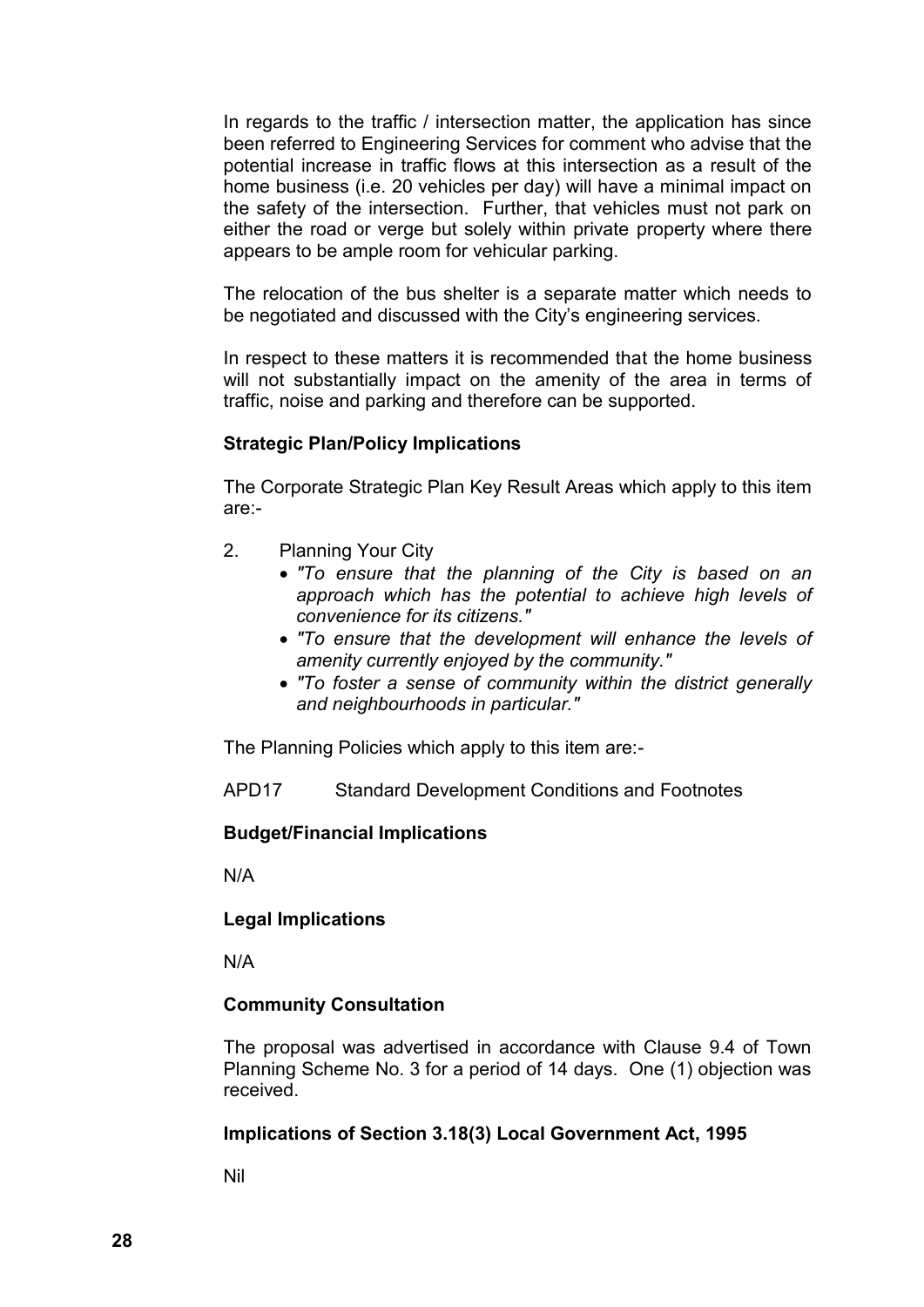### **14.3 (OCM 18/01/2005) - LAND MANAGEMENT STRATEGY 2005 - 2010 (4809) (SMH) (ATTACH)**

# **RECOMMENDATION**

That Council:

- (1) receive the report;
- (2) adopt the Land Management Strategy 2005 2010;
- (3) proceed with the development and sale of Council owned land, in accordance with the Land Management Strategy 2005 – 2010, consistent with the Principal Activities Plan revised from time to time; and
- (4) allocate all proceeds from the sale of land into the Land Development Reserve Fund.

# **COUNCIL DECISION**

#### **Background**

The Council has identified a number community facilities needed in the community over the next 6 years.

To achieve the facilities proposed, it is necessary for the City to sell Council owned land as an important source of funding.

Council at its meeting held on 19<sup>th</sup> October 2004 considered the report and resolved that the item be deferred to a future Council meeting after it has been considered at a Concept Forum to be convened at a time to be determined by the Mayor.

A Concept Forum meeting was held on Wednesday 24<sup>th</sup> November 2004, at which the Director of Planning and Development gave a powerpoint presentation on the strategy to Elected Members, supported by the Director of Finance and Corporate Services and the City"s Land Officer.

At the conclusion of the presentation, all Elected Members were requested to lodge any comments or submissions on the Land Management Strategy with the Director of Planning and Development by Friday 17<sup>th</sup> December 2004.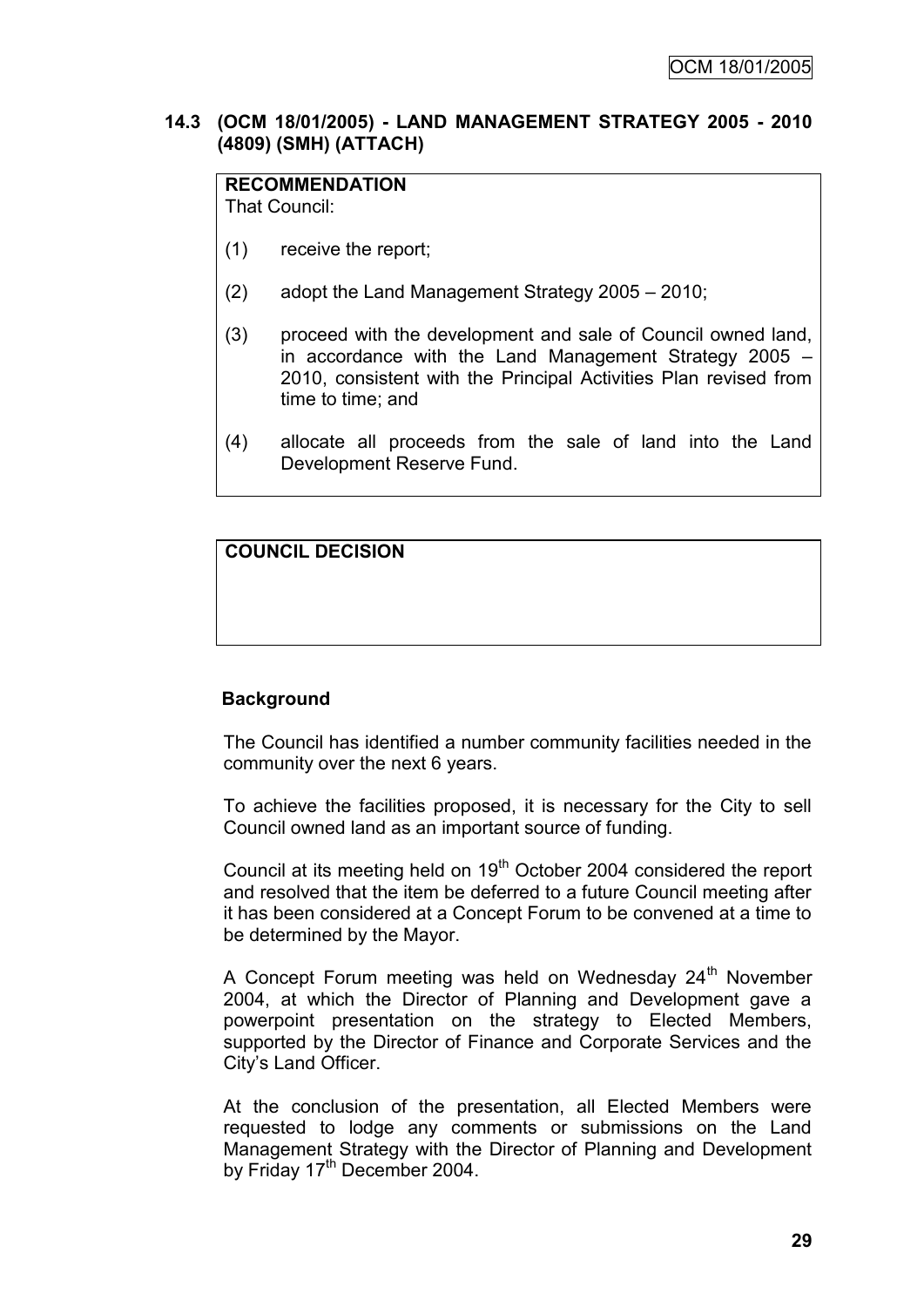A copy of the Land Management Strategy powerpoint presentation was provided to each Elected Member.

#### **Submission**

The Principal Activities Plan 2004/05 to 2007/08 forms the basis of the Land Management Strategy.

By the 17 December 2004, only one submission on the Land Management Strategy had been received, and this was from Clr Oliver which is provided below together with the response from the Director of Planning and Development.

Clr Oliver was unable to attend the Concept Forum.

- *Q1 " What would be the interest on borrowing for these projects against possible better prices for the land in the future."*
- A To borrow money for 10 years would cost about 6.25% in interest. Land prices could rise, but also they can fall as has been experienced in the Eastern States. The future can only be an informed guess by those active in the market place. To borrow money would be a Council decision.
- *Q2 " Do we have to develop the second stage of the Cockburn Youth Facilities so soon?"*
- A The development of the Council youth facilities is a Council decision. It is only one development, but funded over 2 financial years.
- *Q3 " How much was spent on the Coolbellup Redevelopment as to the amount that is needed for Southwell"*
- A Since 2000 the Council has contributed about \$341,000 to the Coolbellup redevelopment and according to the books there may be another \$117,000 yet to spend, but has not yet been claimed. At this stage we do not know what will be spent in Southwell. It is likely that the current level of expenditure will apply but spent in conjunction with the Dept of H.W. These figures only relate to capital works and not operating costs.
- *Q4 " Where is the School site PT Lot 21 situated and why is it compulsory for council acquisition?"*
- A The settlement of the primary school on lot 621 in Yangebup is likely to be in February next year. As the school has been built on our land the Education Department must pay us for it.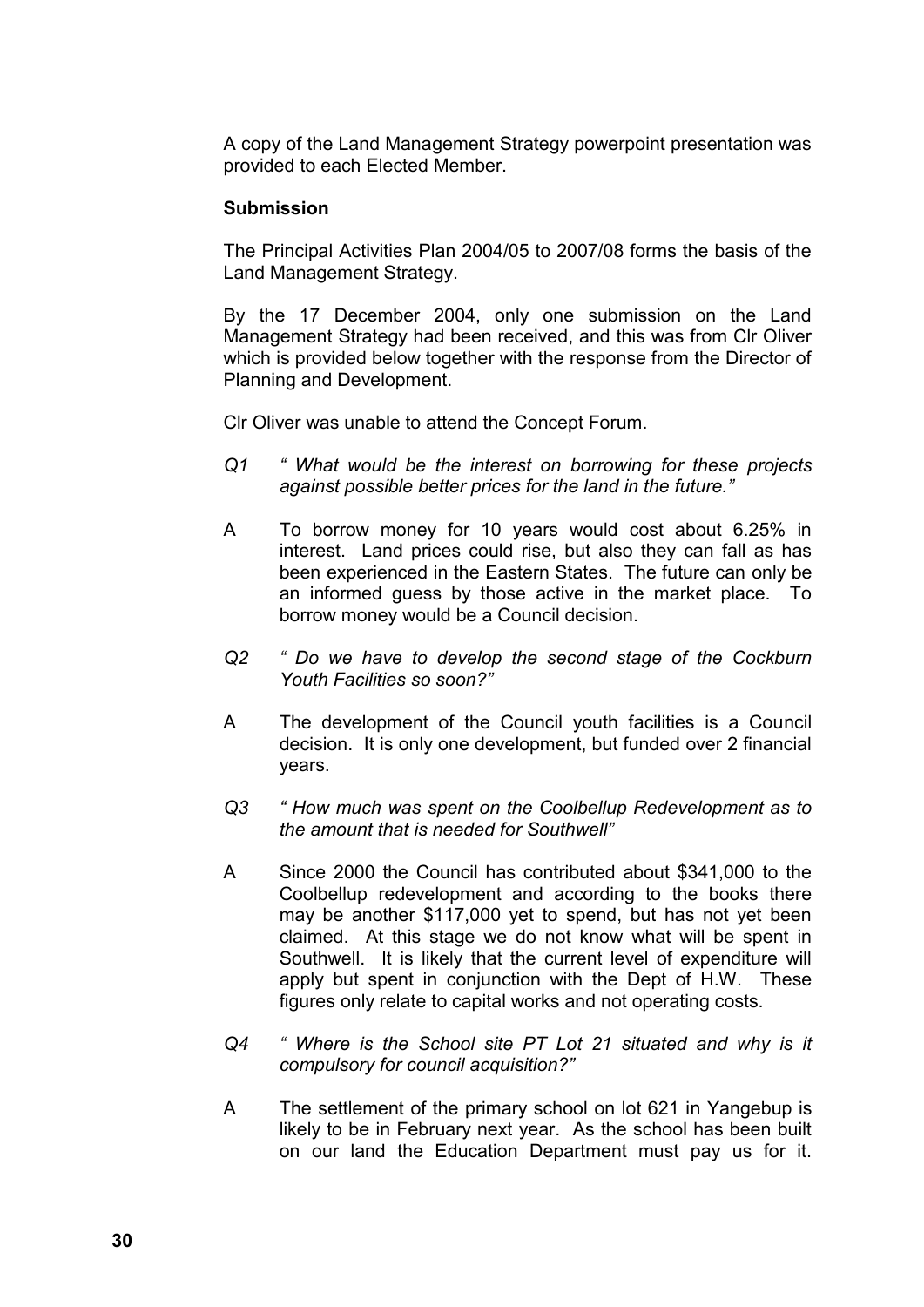Instead of compulsory acquisition we have negotiated a sale of the land based on the provisions of the Act.

- *Q5 " Why is the development of Coogee Reserve being brought forward before the Port Coogee Marina is finished?"*
- A The development of Coogee Reserve is a Council decision that may be taken now that the public consultation has been completed. This will require Western Australian Planning Commission approvals prior to commencement. The redevelopment of the shop is being undertaken in accordance with a Council decision. The redevelopment of Coogee Beach can be undertaken separately from the Port Coogee Marina. They are independent of one another, in scale, location and timing. All that has been brought forward at this stage is the public consultation and the refurbishment of the shop.
- *Q6 " while I feel we need facilities for the Surf Club I feel it could be done on a smaller scale or cost most surf clubs grow in stages Poore Grove is this owned by Calm?"*
- A The size and cost of the Surf Club is a matter for the surf club and the approval authorities. The Council is not an approval authority in a P and R reserve it only makes recommendations. This is a matter that you should raise at a Council meeting when the matter is further debated.
- *Q7 " And wouldn't we be able to get funding from Sports and Recreating, Lotterywest and other Local Industries?"*
- A Poore Grove is on the CALM reserve. However, they are not supporting the surf club building being on part of its land or in the Council preferred location. If the club ends up in this location, then the building will need to be on a Council reserve so that we can lease it to the club. This has yet to be resolved as no approval for the club building has been issued by WAPC. Once this has been decided, then it may be possible for the club to find sources of funds, some of which could be the ones you have suggested.
- *Q8 " Do you think we need to sell all of this land? and would it be better to wait for more development and the prices to go up before the land is sold?"*
- A The sale of land is a Council decision. This has yet to be considered by the Council and it would be appropriate at this time for you to raise these questions as part of the deliberations. The need to sell land is not based on the market, but driven solely by the need for the Council to raise funds to implement its programs or to build facilities without the need to raise rates or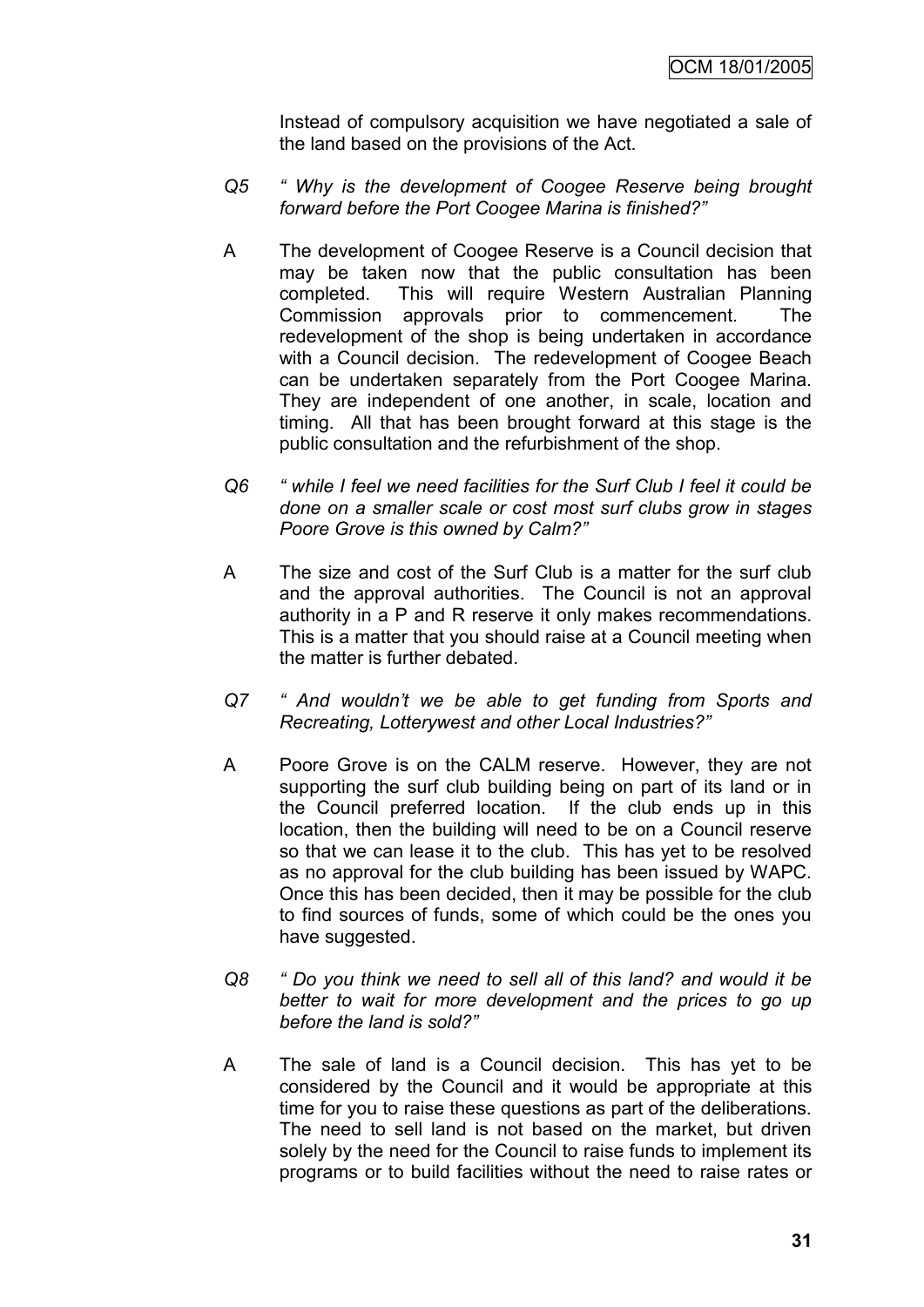to borrow money. If there is no need for the funds then the land holdings will be held and should appreciate in value as time goes by. This again is a matter that you should raise during the consideration of the Land Strategy by the Council.

- *Q9 " I personally would like to wait if the land prices could go up. Or buy more land for the future."*
- A At this stage the land strategy is being prepared in response to the possible sale of existing land holdings. It does not address the active purchase of land. Land is usually accumulated through opportunities that arise through surplus government land or through subdivision. This is also a matter that you could raise at an appropriate Council meeting.

The foregoing questions and answers have been provided so that any other Elected Member or member of the community who may have similar concerns the response provided to Clr Oliver may be useful in understanding the purpose of and approach to the Land Management Strategy.

#### **Report**

The Land Management Strategy 2005 – 2010 is attached to the Agenda, in support of the officer"s recommendation as provided.

The Land Management Strategy has been amended to effect the recommendations made in the Powerpoint presentation at the Concept Forum.

#### **Strategic Plan/Policy Implications**

The Corporate Strategic Plan Key Result Areas which apply to this item are:-

- 1. Managing Your City
	- *"To deliver services and to manage resources in a way that is cost effective without compromising quality."*
- 3. Conserving and Improving Your Environment
	- *"To conserve the quality, extent and uniqueness of the natural environment that exists within the district."*

#### **Budget/Financial Implications**

The Land Management Strategy should form an integral part of the Principal Activities Plan and the deliberations of the Annual Budget.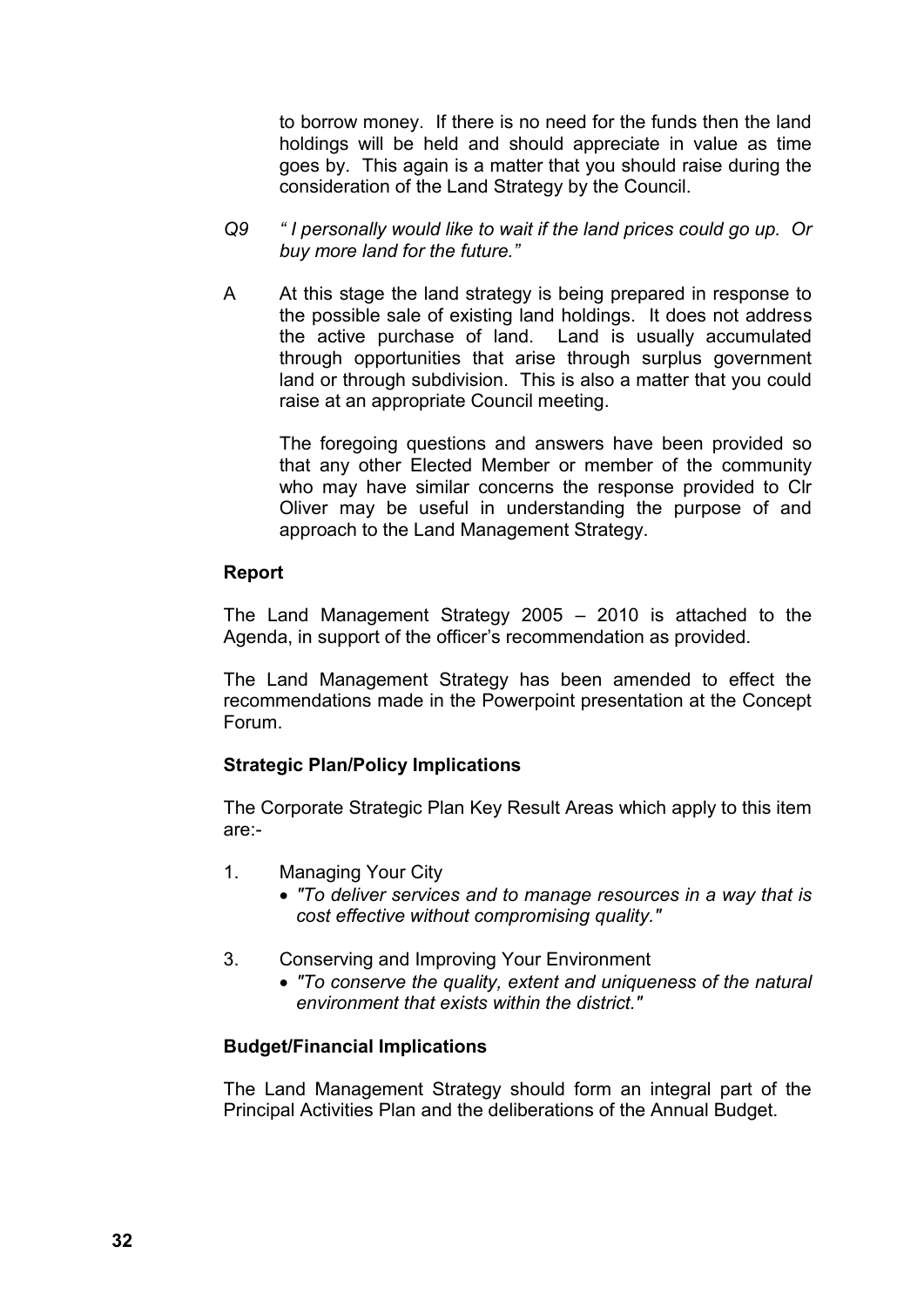# **Legal Implications**

The provisions of Section 3.59 of the Local Government Act apply to land transactions undertaken by the City.

# **Community Consultation**

No community consultation is required in regard to the consideration and adoption of a Land Management Strategy. However, the Strategy would, as part of the procedures associated with the publication and adoption of the Principal Activities Plan and the budget, be the subject of advertising and public scrutiny.

# **Implications of Section 3.18(3) Local Government Act, 1995**

Nil

# **14.4 (OCM 18/01/2005) - MODIFICATION TO STRUCTURE PLAN - LOT 446 LYON ROAD, AUBIN GROVE - OWNER/APPLICANT: PRIZELAND PTY LTD/ROBERTS DAY (9645E) (JLU) (ATTACH)**

# **RECOMMENDATION**

That Council:

- (1) adopt the proposed modification to the Structure Plan for Lot 446 Lyon Road, Aubin Grove pursuant to clause 6.2.14.1 of the City of Cockburn Town Planning Scheme No.3, as shown on the Structure Plan included in the Agenda attachments;
- (2) advise the applicant of Council"s decision;
- (3) refer the modified Structure Plan to the Western Australian Planning Commission for endorsement; and
- (4) upon receipt of the Western Australian Planning Commissions endorsement of the modified Structure Plan advise those who made submissions on the original Structure Plan of the decision.

**COUNCIL DECISION**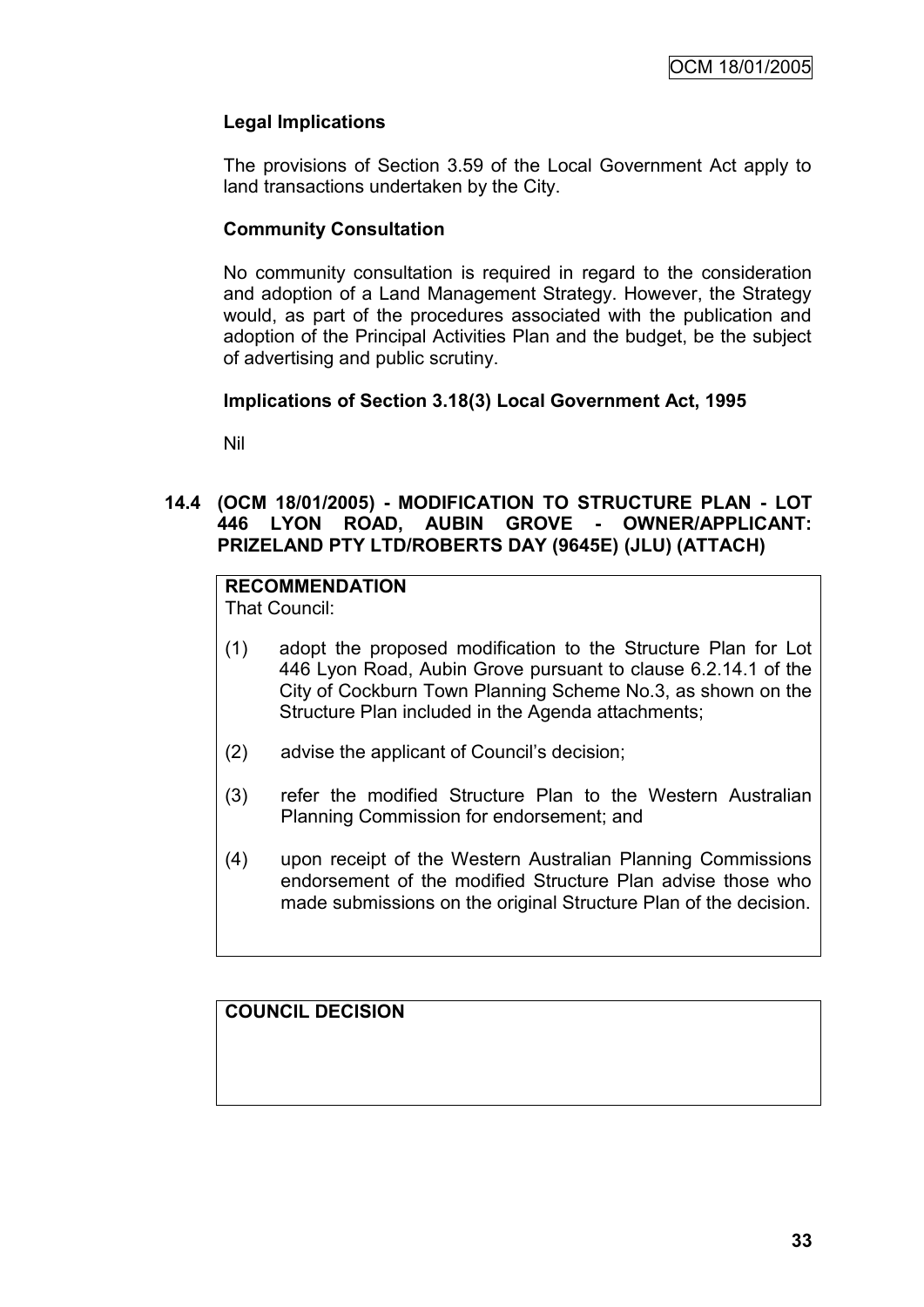# **Background**

| <b>ZONING:</b> | MRS: Urban |                                      |
|----------------|------------|--------------------------------------|
|                |            | TPS: $\vert$ Development Zone – DA11 |
| LOT SIZE:      | 4.0469ha   |                                      |

At its meeting on the 19 October 2004 Council considered the above Structure Plan and resolved the following:

- *(1) adopt the Structure Plan for Lot 446 Lyon Road, Aubin Grove subject to the applicant modifying the Structure Plan report and plan, to demonstrate how an R30 density will be achieved;*
- *(2) provide the applicant with the Water Corporation submission and further advise that nutrient management will be required as part of the subdivision drainage network;*
- *(3) adopt the officer's comments made on the Schedule of Submissions as contained in the Agenda attachment; and*
- *(4) advise those persons who made a submission of Council's decision and forward a copy of the Structure Plan (revised) to the Western Australian Planning Commission for its endorsement pursuant to Clause 6.2.10 of Town Planning Scheme No. 3.*

### **Submission**

The City received a Structure Plan on the 28 July 2004 for Lot 446 Lyon Road, Aubin Grove from the Roberts Day Group on behalf of Prizeland Pty Ltd.

The proposed Structure Plan area is likely to yield approximately 49 lots, with 32 of these at a density of R20 (500 $m<sup>2</sup>$  average) and 17 at a density of R30 (300m<sup>2</sup> average). The Structure Plan also proposed a public open space (POS) area of  $4,096m^2$ , complying with the 10% POS requirement.

The Structure Plan is consistent with the Southern Suburbs District Structure Plan Stage 2 – Banjup adopted by Council at its meeting held on the 19 November 2003 (Item 14.21).

### **Report**

The above required modifications were made to the Structure Plan and it was referred to the Western Australian Planning Commission for endorsement on the 2 November 2004. The modified Structure Plan is contained in the Agenda attachments.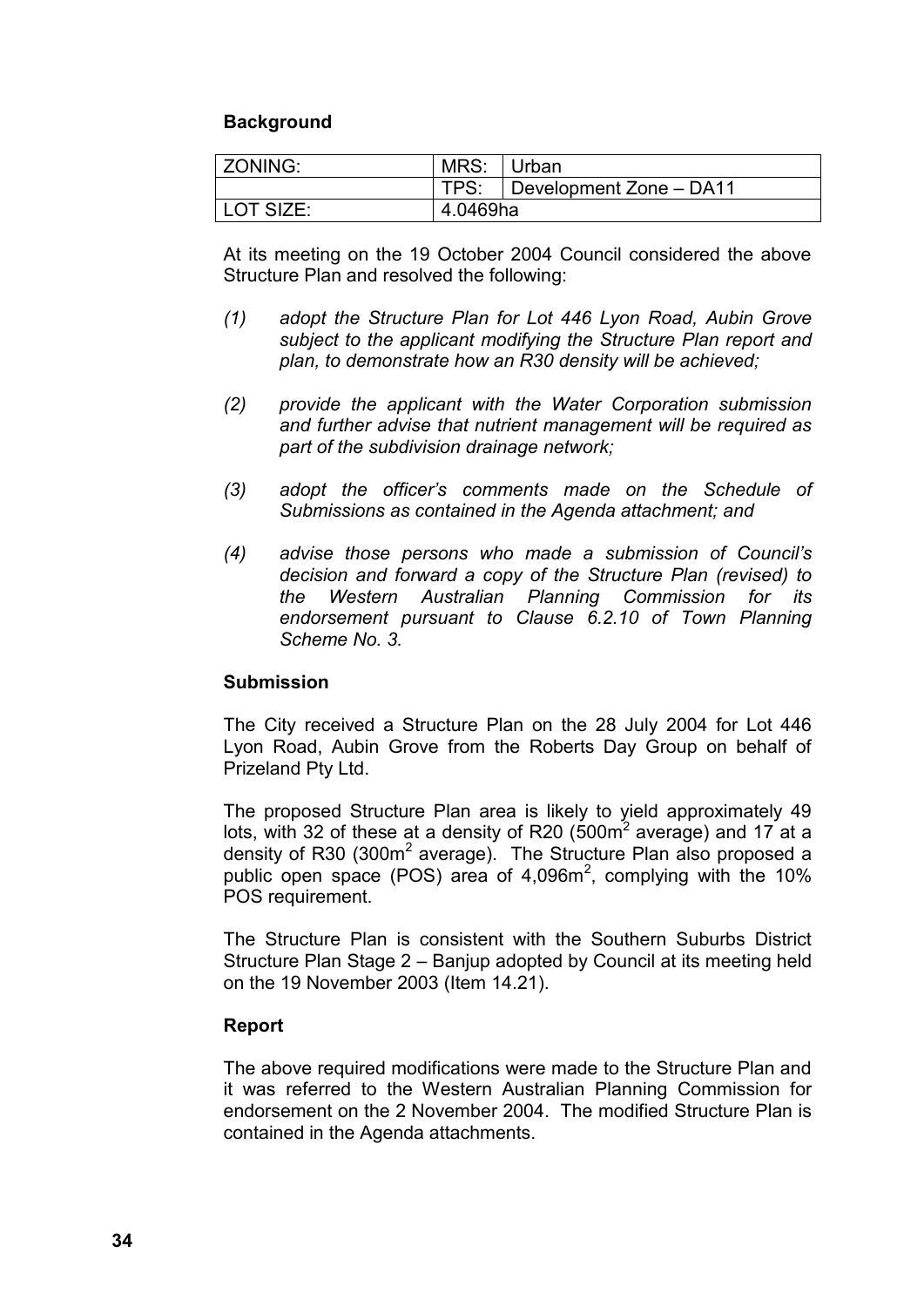On the 13 December 2004 the Commission advised that it *"would be prepared to endorse the Structure Plan subject to the R30 coding being replaced with an R20 coding, reference to the potential for the laneway being removed and corresponding modifications being made to the text of the Structure Plan document (ie. "Lot Layout" – page 20)".*

These modifications resulted from further investigations being carried out during the preparation of the subdivision application which determined that lots at a density of R30 could not be achieved in the area due to the topography and the need for excessive cut and fill.

Clause 6.2.10.2 of Council Town Planning Scheme No. 3 states that in relation to the endorsement of Structure Plans by the Commission that:-

*" 6.2.10.2 As soon as practicable after receiving the proposed structure plan, the Commission is to determine whether to endorse the proposed structure plan."*

This clause does not allow for the Commission to require further modifications to the Plan. Therefore in order to ensure the modified Plan has followed the process outlined in the TPS it is required to be referred back to the Council for adoption. The modified Structure Plan is contained in the Agenda attachments.

### **Conclusion**

The proposed modifications are minor and will not impact on the development of the surrounding area. Given the minor nature of the changes the Structure Plan is not required to be readvertised and it is recommended that Council adopt the proposed modification to the Structure Plan for Lot 446 Lyon Road, Aubin Grove pursuant to clause 6.2.14.1 of the City of Cockburn Town Planning Scheme No.3, as shown on the Plan included in the Agenda attachments.

### **Strategic Plan/Policy Implications**

The Corporate Strategic Plan Key Result Areas which apply to this item are:-

- 1. Planning Your City
	- *"To ensure that the planning of the City is based on an approach which has the potential to achieve high levels of convenience for its citizens."*
	- *"To ensure that the development will enhance the levels of amenity currently enjoyed by the community."*
	- *"To foster a sense of community within the district generally and neighbourhoods in particular."*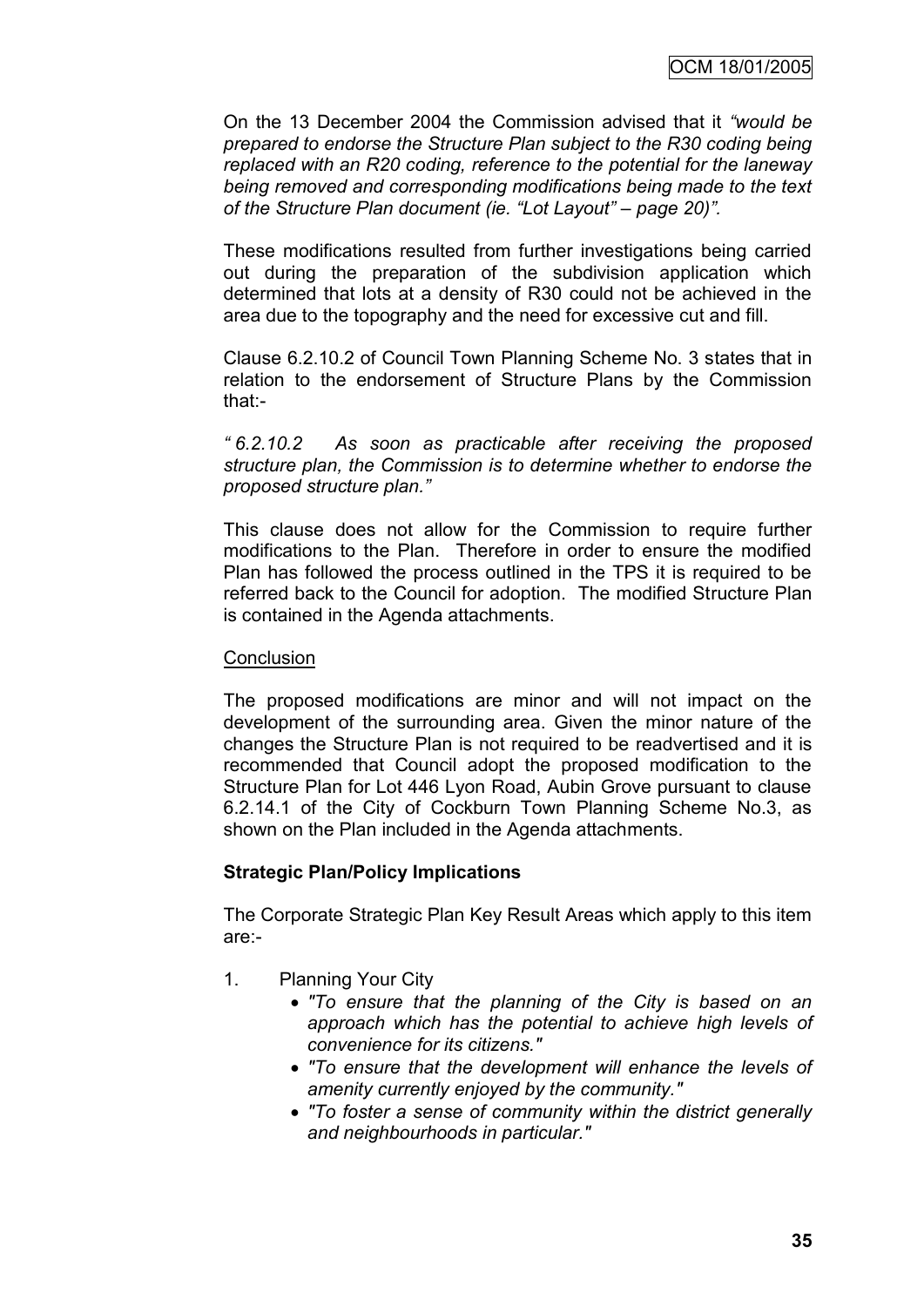- 2. Conserving and Improving Your Environment
	- *"To ensure that the development of the district is undertaken in such a way that the balance between the natural and human environment is maintained."*

# **Budget/Financial Implications**

N/A

# **Legal Implications**

N/A

# **Community Consultation**

N/A as the changes are considered minor and will not impact on the surrounding area. The original Plan was referred out for public comment in accordance with the Town Planning Scheme. Eight submissions were received on the original Plan. The modified Plan does not have any impact on any of the issues previously raised.

# **Implications of Section 3.18(3) Local Government Act, 1995**

Nil

# **14.5 (OCM 18/01/2005) - LOCAL STRUCTURE PLAN LOTS 18 & 19 GAEBLER ROAD, AUBIN GROVE - OWNER/APPLICANT: KB LANG; SA PERIBONIO/KOLTASZ SMITH, ON BEHALF OF NICHOLSON ROAD DEVELOPMENT TRUST (9671) (CP) (ATTACH)**

# **RECOMMENDATION**

That Council:

- (1) adopt the Structure Plan for Lots 18 and 19 Gaebler Road, Aubin Grove;
- (2) advise the applicant of the matters indicated in the summary of submissions as requiring advice to be provided to the applicant;
- (3) adopt the Schedule of Submissions as contained in the Agenda attachment;
- (4) advise those persons who made a submission of Council"s decision; and
- (5) forward a copy of the Structure Plan and schedule of submissions to the Western Australian Planning Commission for its endorsement pursuant to Clause 6.2.10 of Town Planning Scheme No. 3.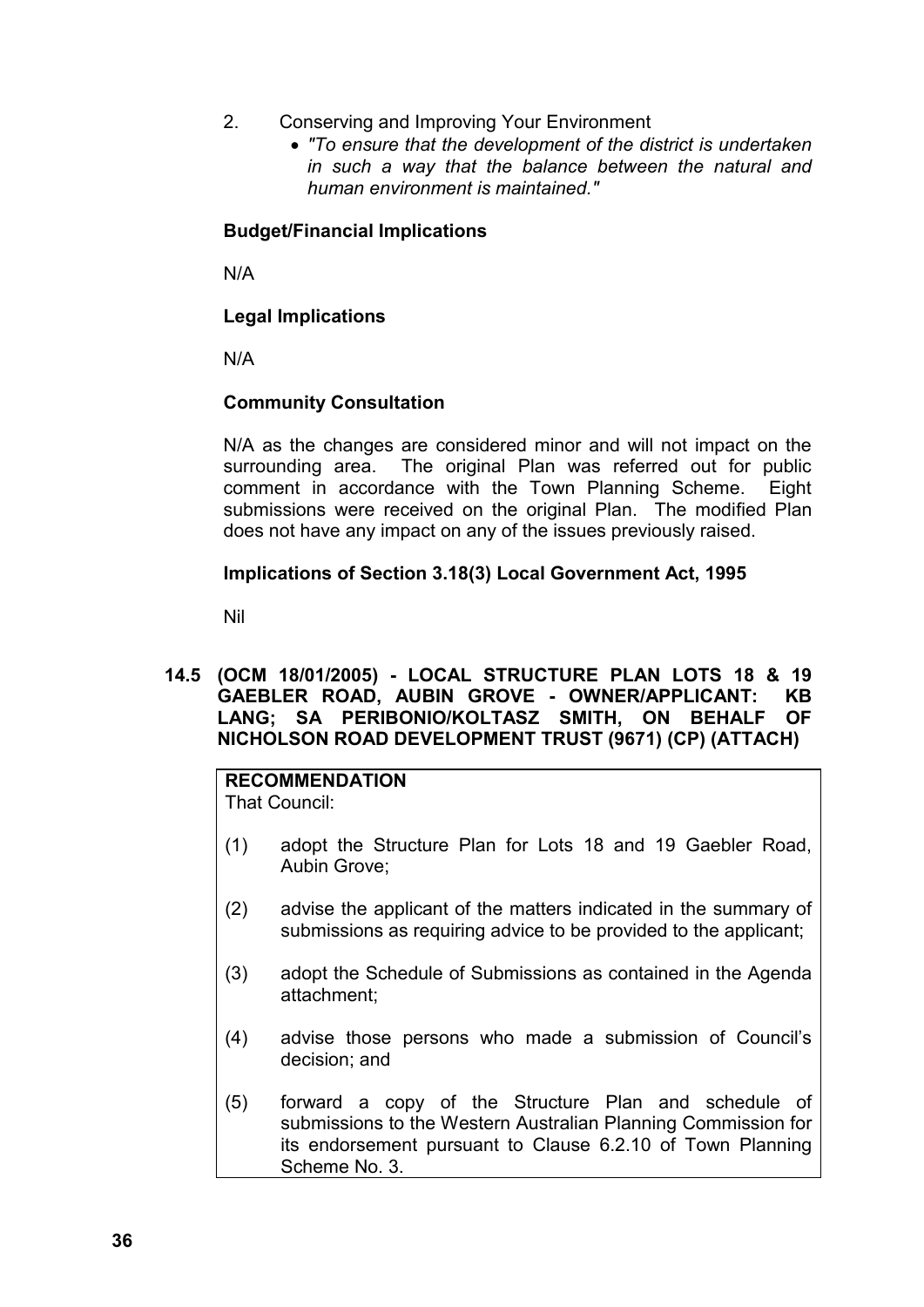# **COUNCIL DECISION**

# **Background**

| ZONING:   | MRS: Urban |                                                             |     |
|-----------|------------|-------------------------------------------------------------|-----|
|           |            | TPS3: Development (DA11)                                    |     |
| LAND USE: |            | Existing dwellings, outbuildings<br>undeveloped rural land. | and |
| LOT SIZE: | 4.4008ha   |                                                             |     |

The land is subject to Southern Suburbs District Structure Plan Stage 2 Banjup which was adopted by Council at its meeting held on 19 November 2002 (Item 14.21).

### **Submission**

A local structure plan has been submitted by Koltasz Smith Town Planners affecting Lots 18 and 19 Gaebler Road, Aubin Grove (refer to Agenda attachments).

The proposed structure plan provides a framework for the subsequent subdivision and development of the land for uses including a proposed childcare centre, aged care facility and a retirement village.

Key elements of the structure plan include:

- Locating the Childcare Centre on the corner of Lyon and Gaebler Roads, with the Aged Care and Retirement Village sites abutting Gaebler Road;
- Residential zoning over the Aged Care and Retirement Village developments with a density coding of R40;
- Mixed Business/Commercial/Home Based Business zoning for the proposed child care centre site;
- The provision of land for public open space in the south-western corner of Lot 18;
- Vehicle access proposed to the land uses primarily from Gaebler Road.

The structure plan report states the developer of the intended uses will be an "approved provider" under the Aged Care Act, and outlines an innovative proposal to co-locate the aged-care and retirement village with the child care centre. The development land is situated adjacent a future neighbourhood centre located on the eastern side of Lyon Road, at the intersection of Gaebler Road and the proposed bus service in Lyon Road.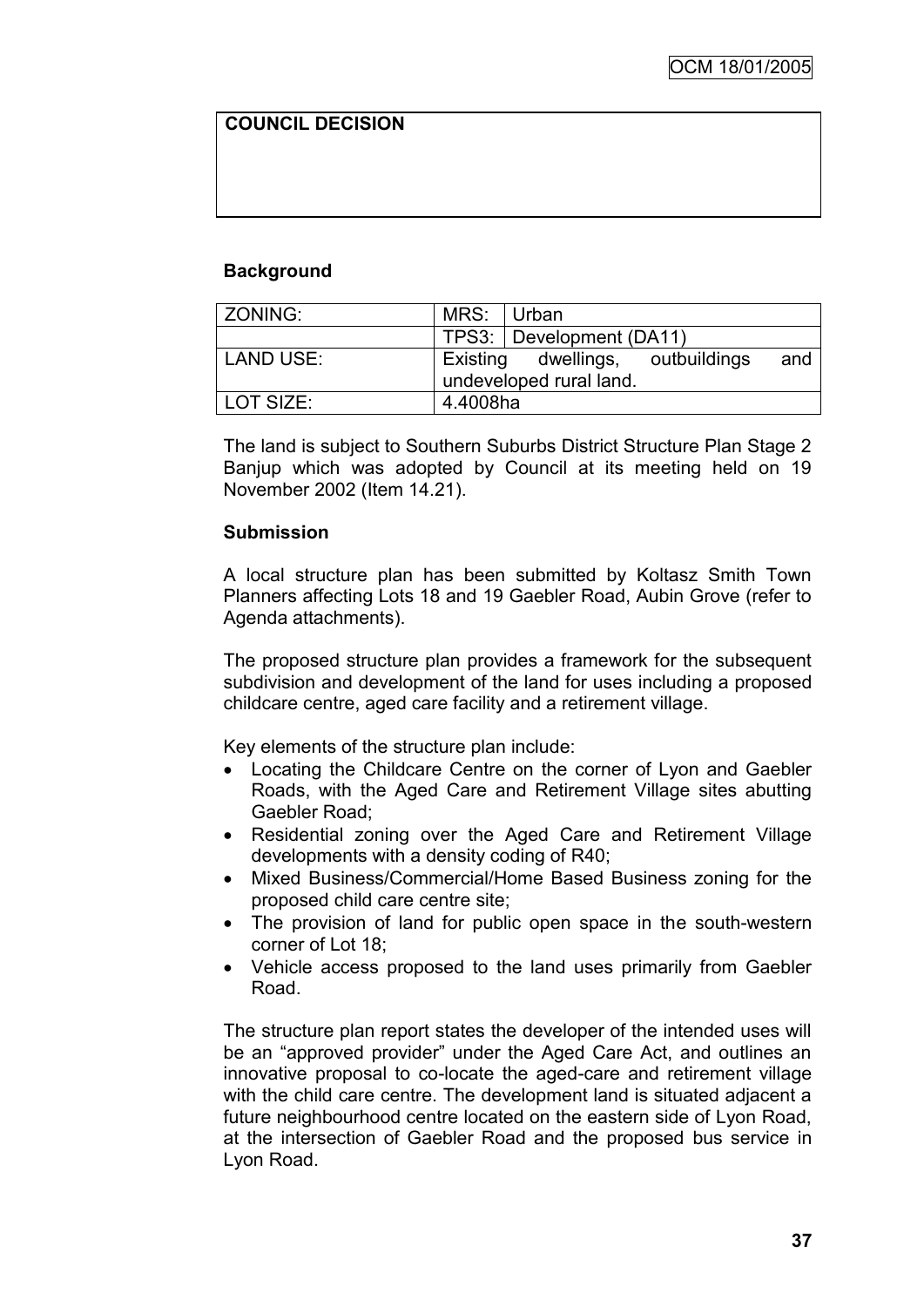# **Report**

The structure plan was advertised for public comment in accordance with Town Planning Scheme requirements. At the close of the submission period (21 December 2004) four submissions had been received. Two late submissions were received. A summary of submissions is contained in the Agenda attachments.

The key points raised in submissions relate to:

- Location of the childcare centre site
- Traffic issues relating to the childcare facility.

These and other key issues are discussed in the following section.

### Public Open Space:

Land is proposed to be vested as public open space in the south western corner of Lot 18 Gaebler Road. The amount of land to vest is based upon 10% of the area of Lot 18 Gaebler Road and does not take into account land in Lot 19 Gaebler Road. This is because Lot 19 is being developed for the childcare centre and aged care facility, neither of which attract a POS requirement.

The location of the POS relates to incorporating existing established vegetation on the site in a manner that may be expanded to integrate with a larger area of POS across Gaebler Road to the south. This is consistent with the Southern Suburbs District Structure Plan – Stage 2.

### MARKET GARDEN BUFFER

Market gardening is currently being undertaken on the land to the south of Gaebler Road (Lot 10 Gaebler Road). This has implications for the development of the subject land if development timeframes overlap with the continuation of market gardening. Potential effects include impacts of spray drift on the proposed uses. In this instance, the market gardening and proposed land uses are separated by Gaebler Road itself, which provides at least a 20m buffer. In addition, other means of mitigating effects of spray drift include retaining existing intervening vegetation and /or erecting screen fencing as has been the solution in other similar situations.

An appropriate design response to this matter will be investigated during the detail design phase and reflected in the final proposal.

### LOCATION OF CHILDCARE CENTRE

As discussed earlier, a key principle behind the development is the colocation of the childcare centre land use with aged care and retirement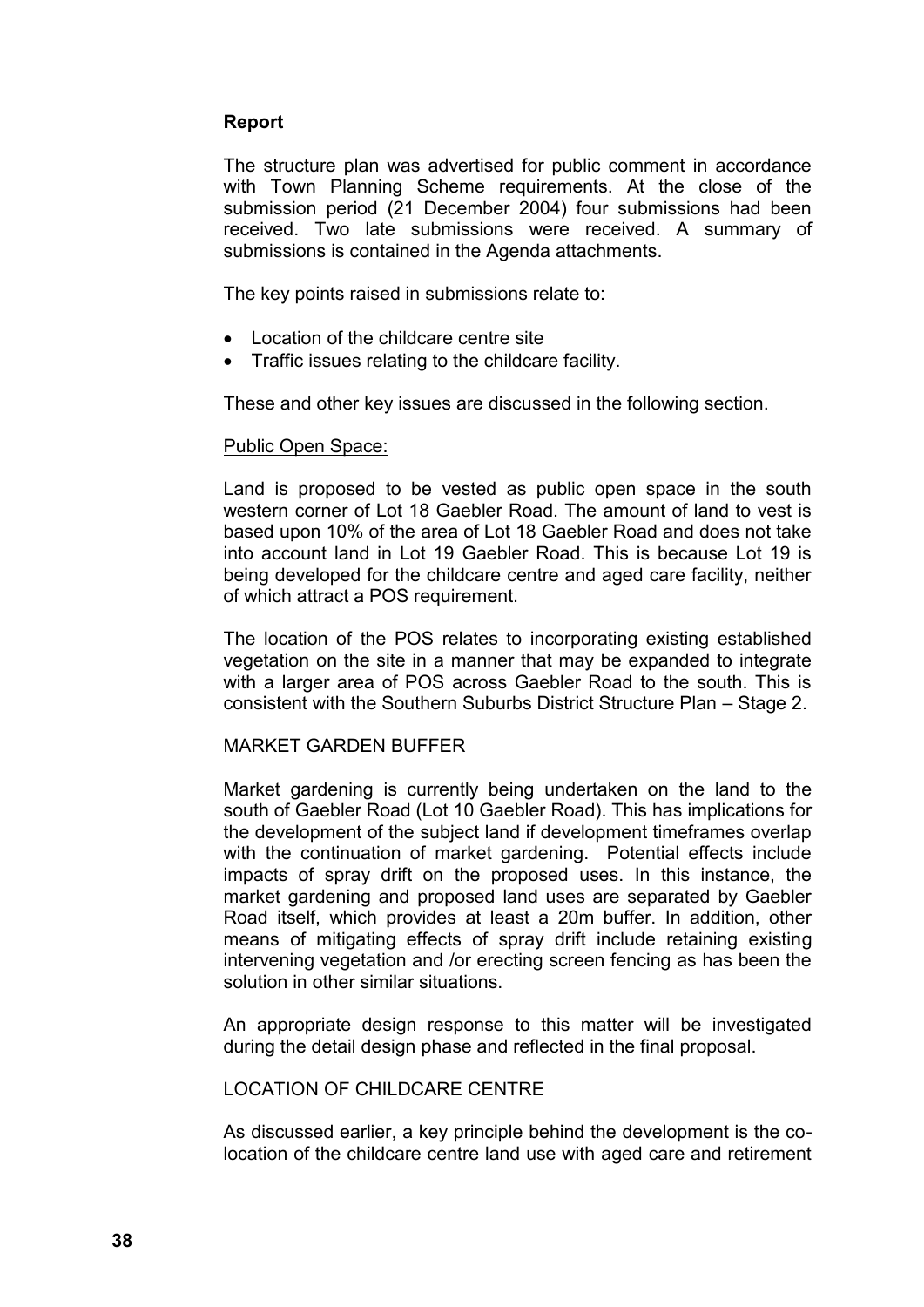village. The proposed childcare centre site itself is a corner site opposite a future neighbourhood shopping centre.

In terms of site suitability, guidance is provided in Council Policy APD44 "Location of Childcare Centres within Residential Areas". Criteria are outlined that are designed to protect residential amenity, particularly in existing residential neighbourhoods, which relate to appearance, corner site issues and lot design. The proposed location of the childcare site in this instance concurs with the policy criteria and is therefore supported as an element of the structure plan.

### TRAFFIC ISSUES

Overall the proposed development is likely to produce lower traffic volumes than if the land had been subdivided for residential purposes.

Primary access for the development is off Gaebler Road which is suitable for this purpose given its low traffic volumes and its intersection with Lyon Road will have a roundabout to facilitate safe and convenient access. Secondary access being to the residential aged care centre and childcare centre is off Lyon Road.

Concern has been raised in the submissions about access to the child care centre and specifically about the potential traffic problems at the intersection of Lyon and Gaebler Road. Consideration of this matter by Council"s Strategic Planners concluded that the proposed child care centre is unlikely to pose traffic problems for the following reasons:

- Traffic volumes on Lyon Road are relatively low (approx 4000 upd)
- Being a corner site access can be obtained off both Gaebler and Lyon Roads and internal circulation provided.
- Given the proposed roundabout at the intersection of Lyon and Gaebler Roads traffic speeds in the vicinity of the child care facility will be slow.
- The child care site has frontages of 60m to Lyon Road and 40m to Gaebler Road allowing acceptable separation between driveways and islands associated with the Gaebler/Lyon Road roundabout.
- There is an opportunity to jointly develop and share car parking with the adjoining residential aged care facility which wraps around the child care centre site. It is also possible to arrange shared access if the need arises.
- Vehicles will be accessing the abutting roads in a forward gear and have good visibility.
- Islands can be provided in Lyon Road to limit access to left in/left out only if required.

Notwithstanding that it is considered that safe and convenient access can be provided to the proposed child care facility, the proponents will be required to submit a traffic assessment as part of the detailed proposals for the site.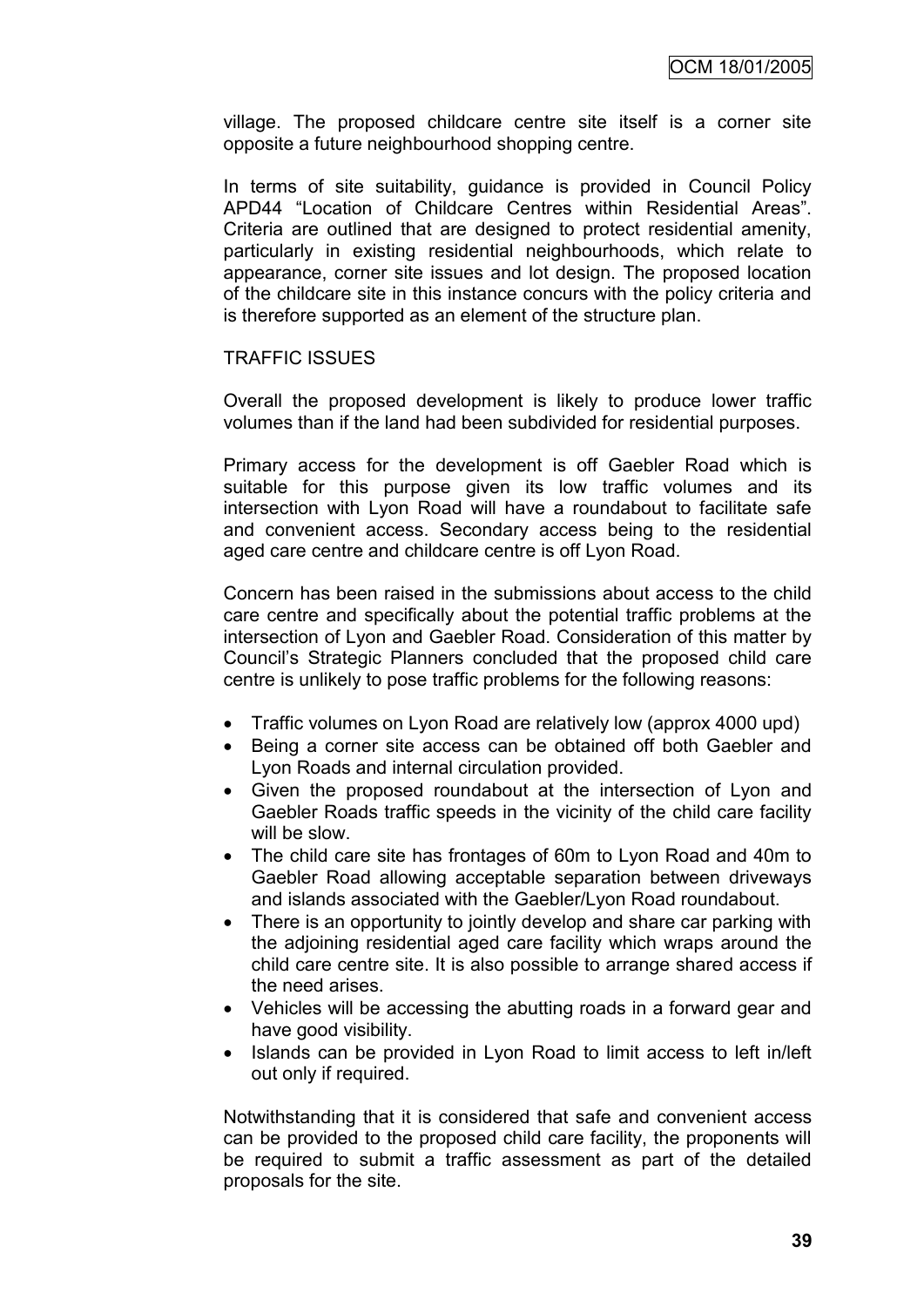### DRAINAGE

Stormwater runoff on the land will need to be disposed of onsite. In addition, an outlet will be required to accommodate drainage for the 1 in 100 event. Final lot levels will need to be designed to comply with the requirements of the David Wills and Associates report ("Southern Suburbs Russell Road Arterial Drainage Scheme"), in terms of achieving sufficient vertical separation above groundwater levels. Options may include filling the land to the desired level or installing sub-surface drainage. These matters are usually considered in detail at the subdivision stage.

A developer contribution towards the cost of providing regional drainage infrastructure will be required as a condition of subdivision and/or development approval in accordance with proposed DCA No.7 which is the subject of Amendment No.17 to TPS No.3.

### FREEWAY NOISE

The western boundary of Lot 18 Gaebler Road abuts the Kwinana Freeway. There is therefore potential for the freeway noise to impact on future residents in the retirement village. To this extent, the City will recommend conditions of subdivision approval requiring acoustic treatment to address the noise issue. An acoustic treatment solution could be in the form of appropriately designed uniform fencing erected along the western boundary of the land.

### **CONCLUSION**

The proposed development is in accordance with the principles of the adopted Southern Suburbs District Structure Plan – Stage 2 Banjup and Council policies on Aged Persons Accommodation (APD12), Location of Childcare Centres in Residential Areas (APD44) and Liveable Neighbourhoods (SPD4).

The submissions lodged in response to the advertising of the Structure Plan have raised no issues which warrant changes to the submitted proposal albeit that some matters need to be further addressed at the detail design and approval stages. Accordingly, it is recommended that Council adopt the Structure Plan for Lots 18 and 19 Gaebler Road, Aubin Grove.

### **Strategic Plan/Policy Implications**

The Corporate Strategic Plan Key Result Areas which apply to this item are:-

- 1. Managing Your City
	- *"To conduct Council business in open public forums and to manage Council affairs by employing publicly accountable practices."*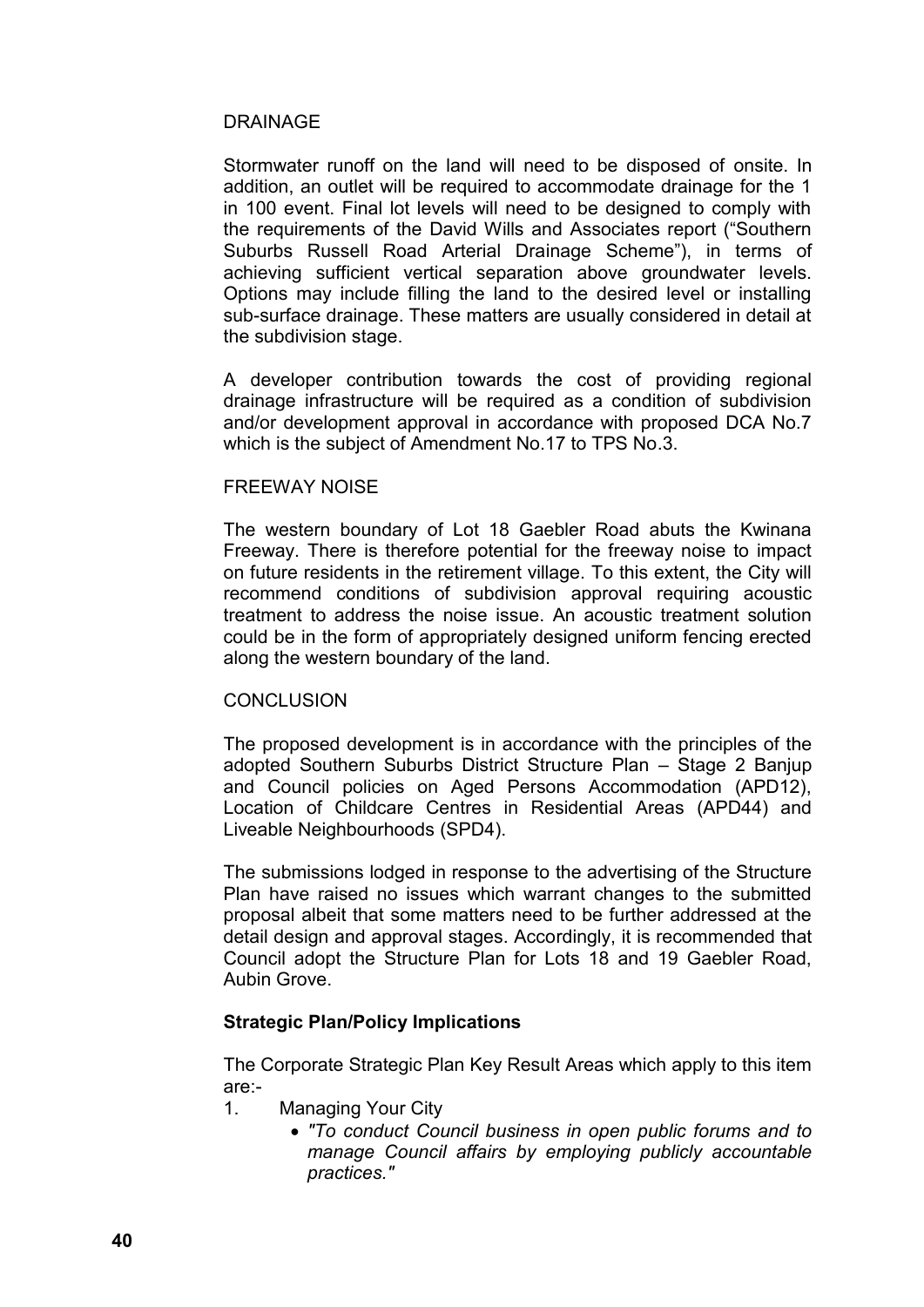- 2. Planning Your City
	- *"To ensure that the development will enhance the levels of amenity currently enjoyed by the community."*
- 3. Conserving and Improving Your Environment
	- *"To conserve the quality, extent and uniqueness of the natural environment that exists within the district."*
- 4. Facilitating the needs of Your Community
	- *"To facilitate and provide an optimum range of community services."*

The Planning Policies which apply to this item are:-

- SPD4 Liveable Neighbourhoods
- APD12 Aged Persons Accommodation Development Guidelines APD44 Location of Childcare Centres within Residential Areas

### **Budget/Financial Implications**

N/A

### **Legal Implications**

Possibility of an appeal to the planning Tribunal and the need to defend the Council decision.

### **Community Consultation**

Advertised for public comment in accordance with scheme requirements.

#### **Implications of Section 3.18(3) Local Government Act, 1995**

Nil.

### **14.6 (OCM 18/01/2005) - RETROSPECTIVE PLANNING APPROVAL - RETAINING WALLS - 7 DALMATIA COURT, COOGEE, WA 6166 - OWNER/APPLICANT: TONI SURJAN/INES ANTOINETTE SURJAN (3318993) (MD) (ATTACH)**

# **RECOMMENDATION**

That Council grant retrospective approval to existing over-height retaining walls with a reduced setback on Lot 233 (No. 7) Dalmatia Court, Coogee subject to the following conditions:-

STANDARD CONDITIONS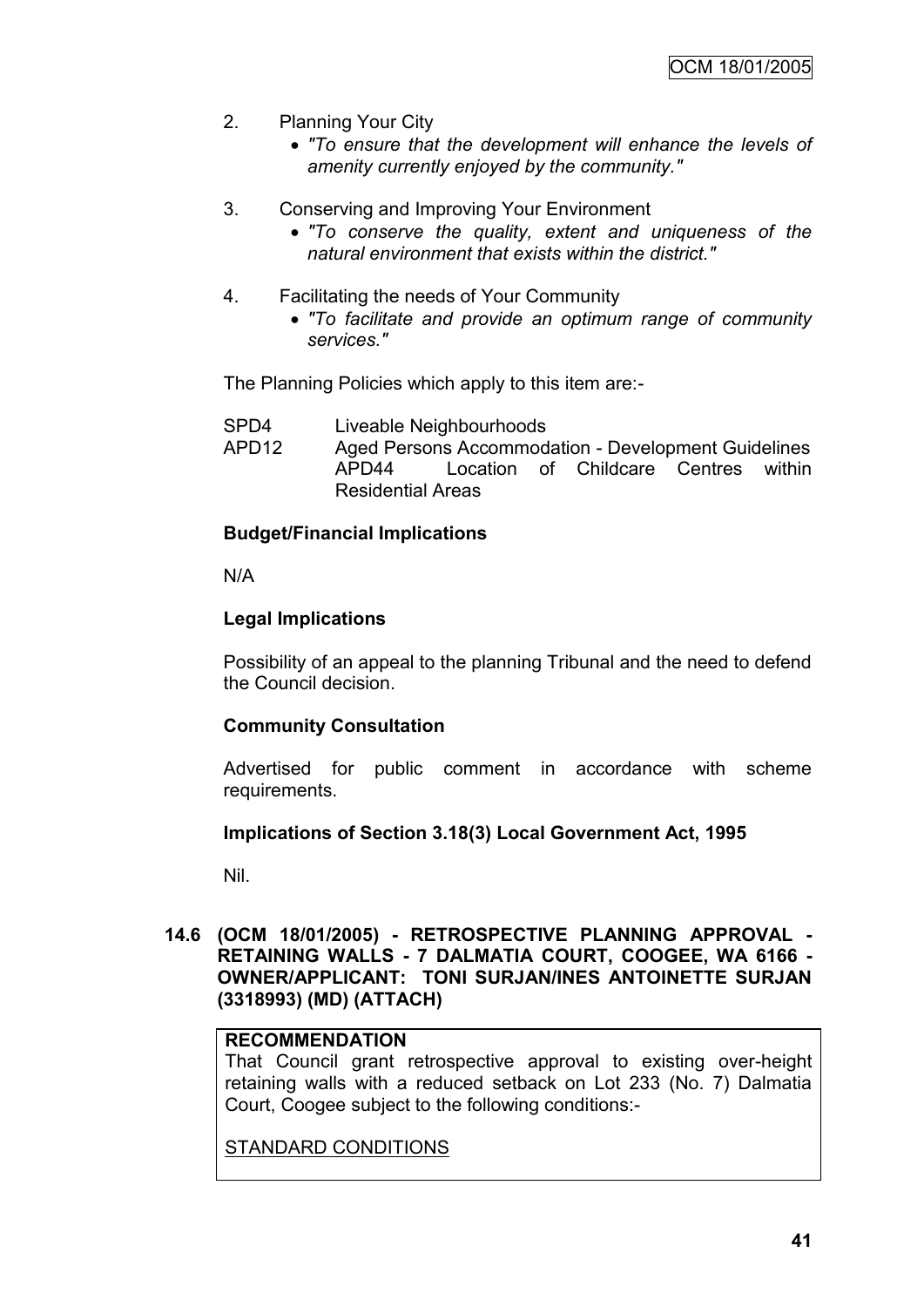- 1. Development may be carried out only in accordance with the terms of the application as approved herein and any approved plan.
- 2. Nothing in the approval or these conditions shall excuse compliance with all relevant written laws in the commencement and carrying out of the development.
- 3. All stormwater being contained and disposed of on-site to the satisfaction of the Council.

# SPECIAL CONDITIONS

- 4. Retaining walls being certified by a suitably qualified Structural Engineer to the satisfaction of the Council.
- 5. The surface finish of the retaining walls abutting the adjoining lot(s) to be of a clean finish to the satisfaction of Council.

# FOOTNOTES

- 1. The development is to comply with the requirements of the Building Code of Australia.
- 2. The applicant is advised that the City is legally unable to issue a retrospective building licence for the retaining walls. Special Condition 4 simply ensures the retaining walls have been constructed to a suitable standard.

# **COUNCIL DECISION**

#### **Background**

| ZONING:    | MRS:                            | Urban                  |
|------------|---------------------------------|------------------------|
|            | <b>TPS3:</b>                    | Development Area       |
|            |                                 | <b>Residential R30</b> |
| LAND USE:  | Vacant                          |                        |
| LOT SIZE:  | 810m2                           |                        |
| AREA:      | N/A                             |                        |
| USE CLASS: | Single (R-Code) House – "P" Use |                        |

Council received written complaint regarding the height of the retaining walls constructed on the subject lot on the 15 September 2004. The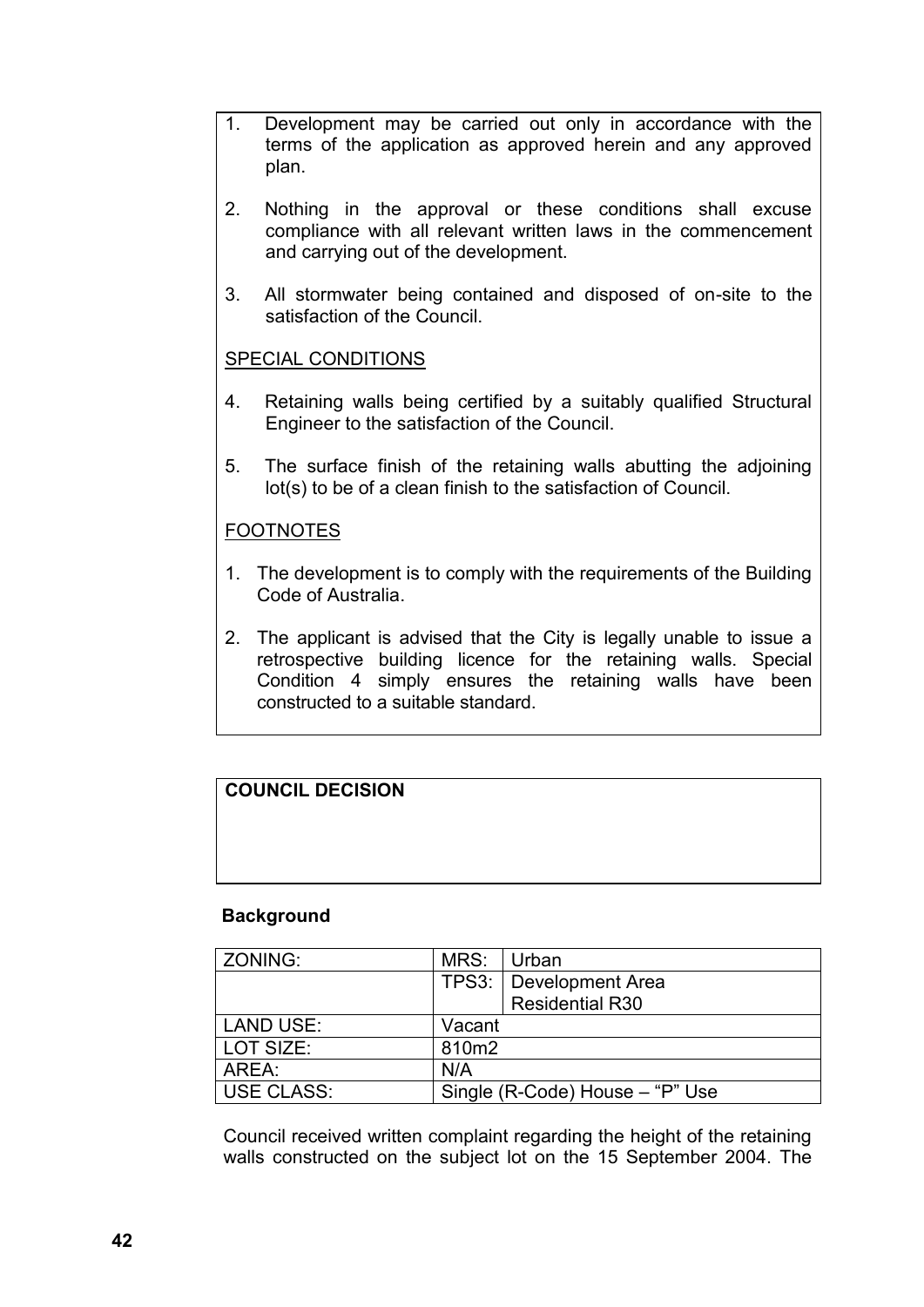City then wrote to the landowner requesting that they seek retrospective approval for the retaining walls.

The owner subsequently lodged an application seeking retrospective approval for the retaining walls on the 25 October 2004.

### **Report**

#### Residential Design Codes (the "Codes")

In determining the application, Council is to have regard to the performance criteria under Clause 3.6.2 (P2) of the Codes, which states:

*"Retaining walls designed or setback to minimise the impact on adjoining properties".*

The existing retaining wall would normally be required to be setback 3.3m from a common boundary under the Codes. Council subsequently referred the application to adjoining property owners for the reduced setback. One objection was received (see comments below).

The existing retaining wall is designed to minimise impact on the adjoining properties in that it is a limestone wall with a clean finish. It is considered the retaining wall meets the performance criteria of the Codes.

#### Community Consultation

The application was referred to 3 adjoining landowners in accordance with Clause 9.4 of the City's Scheme. One letter of 'objection' and one letter of "no objection" were received. The letter of objection raised the following concerns:-

- 1. The level of the block combined with the height of the boundary fence prevents a significant amount of solar access to objector"s back yard.
- 2. The house proposed on the subject lot is a double storey house, which will result in a lack of privacy to objector's back yard.

The above concerns are addressed below:-

1. The objector abuts the south-west corner of the subject property. The height of the retaining wall above natural ground level at the south-west corner of the subject lot is between 0.85m and 1.2m. The total combined height of the existing retaining wall and a standard 1.8m fence at that location would be between 2.65m and 3m. A 3m high fence at the corner of the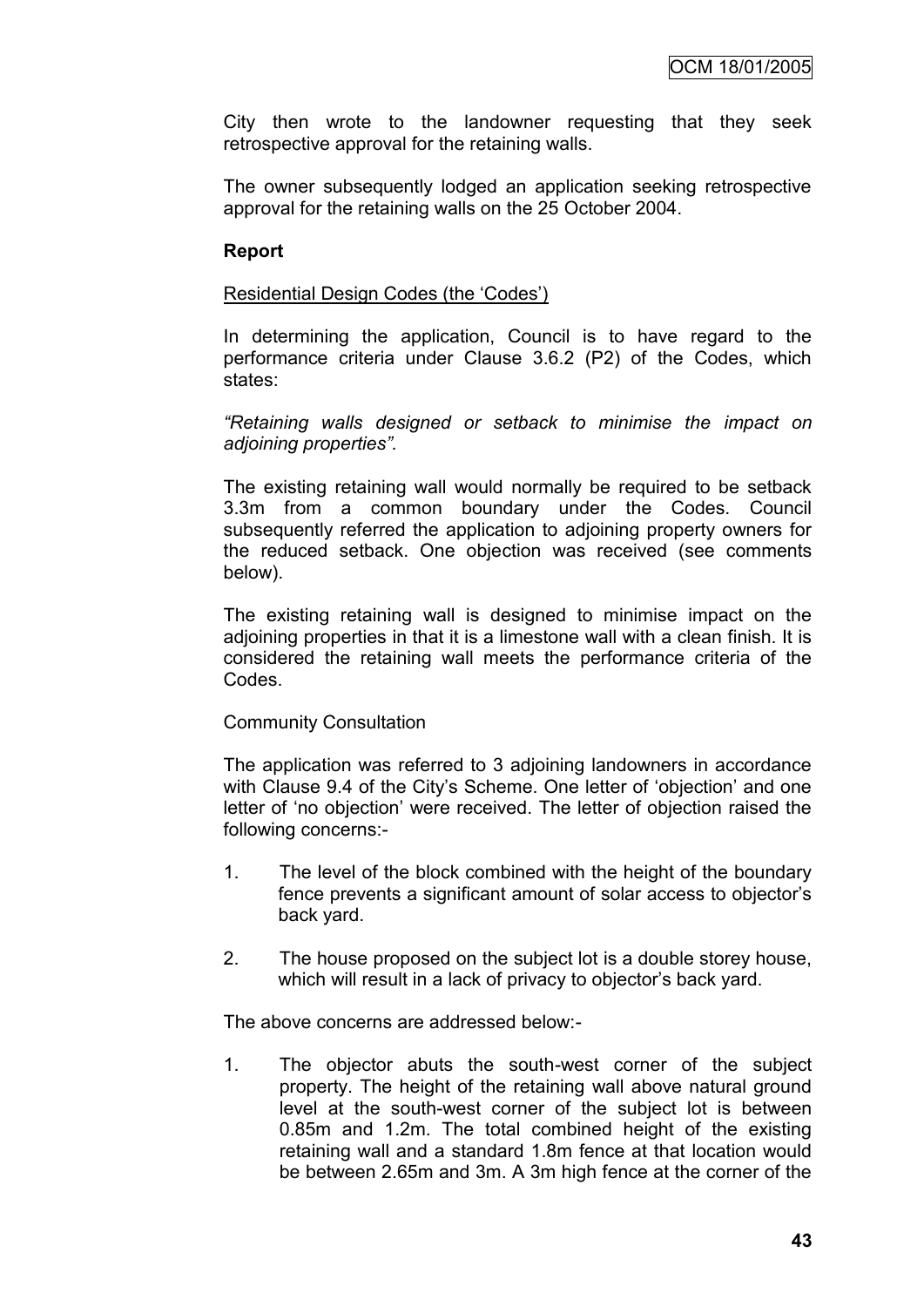property will not have any significant overshadowing implications on the objector"s property and will comply with the requirements of the Codes for overshadowing.

- 2. The retaining wall only abuts the corner of the objector"s property and will have minimal impact on the amenity of the objector"s property.
- 3. A building licence has previously been issued for a house on the subject lot and the house is substantially commenced on-site. The house is two-storeys in height, however the house is built in the front portion of the subject property, approximately 17 metres from the objector's property. The house complies with the privacy setback requirements specified under the Codes.

### **Conclusion**

It is recommended Council grant retrospective approval to the existing retaining wall subject to conditions.

# **Strategic Plan/Policy Implications**

The Corporate Strategic Plan Key Result Areas which apply to this item are:-

- 2. Planning Your City
	- *"To ensure that the planning of the City is based on an approach which has the potential to achieve high levels of convenience for its citizens."*
	- *"To ensure that the development will enhance the levels of amenity currently enjoyed by the community."*
	- *"To foster a sense of community within the district generally and neighbourhoods in particular."*
- 3. Conserving and Improving Your Environment
	- *"To conserve the character and historic value of the human and built environment."*

### **Budget/Financial Implications**

N/A

### **Legal Implications**

Town Planning Scheme No. 3 Residential Design Codes of Western Australia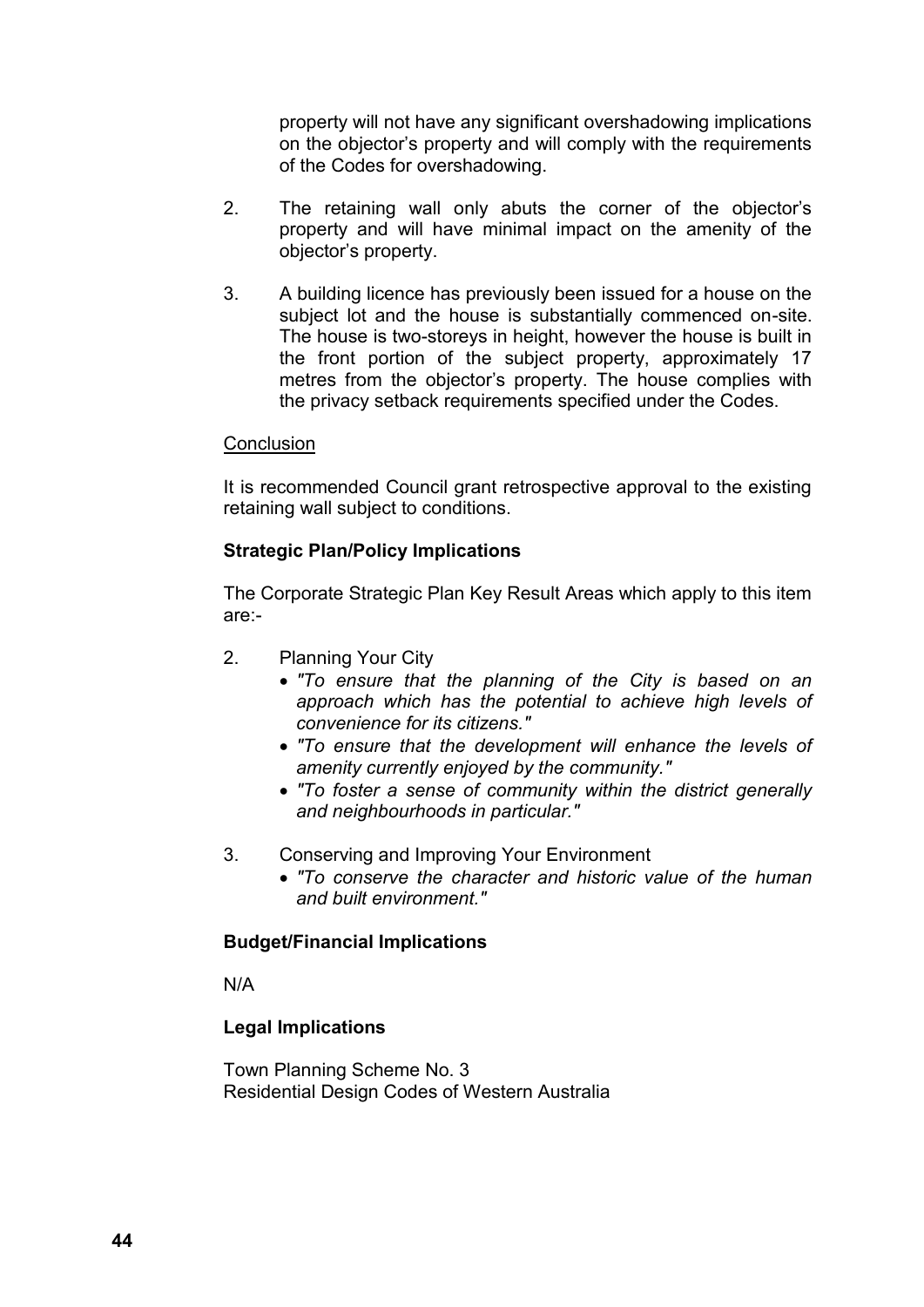# **Community Consultation**

The application was advertised to 3 adjoining affected property owners in accordance with Clause 9.4 of the City's Town Planning Scheme No. 3.

One (1) letter of "objection" and 1 letter of "no objection" were received.

# **Implications of Section 3.18(3) Local Government Act, 1995**

Nil

# **14.7 (OCM 18/01/2005) - AUSTRALIAN TECHNICAL COLLEGE - EXPRESSION OF INTEREST FOR ITS ESTABLISHMENT WITHIN THE CITY OF COCKBURN (9006) (SMH)**

**RECOMMENDATION** That Council:

- (1) submit an Expression of Interest with the Department of Education, Science and Training for the establishment of an Australian Technical College within the district based on the City Officer"s report; and
- (2) identify Cockburn Central as the location for the establishment of an Australian Technical College for the purposes of the Expression of Interest submission.

**COUNCIL DECISION**

# **Background**

The Australian Government will establish 24 Australian Technical Colleges providing high quality tuition in both academic and vocational education for students in Years 11 and 12. The Technical Colleges will be located in regions of skills shortages; a large youth population; and a strong industry base.

The establishment of Australian Technical Colleges will revolutionise Australia"s vocational education and training system and promote pride and excellence in the acquisition of trade skills.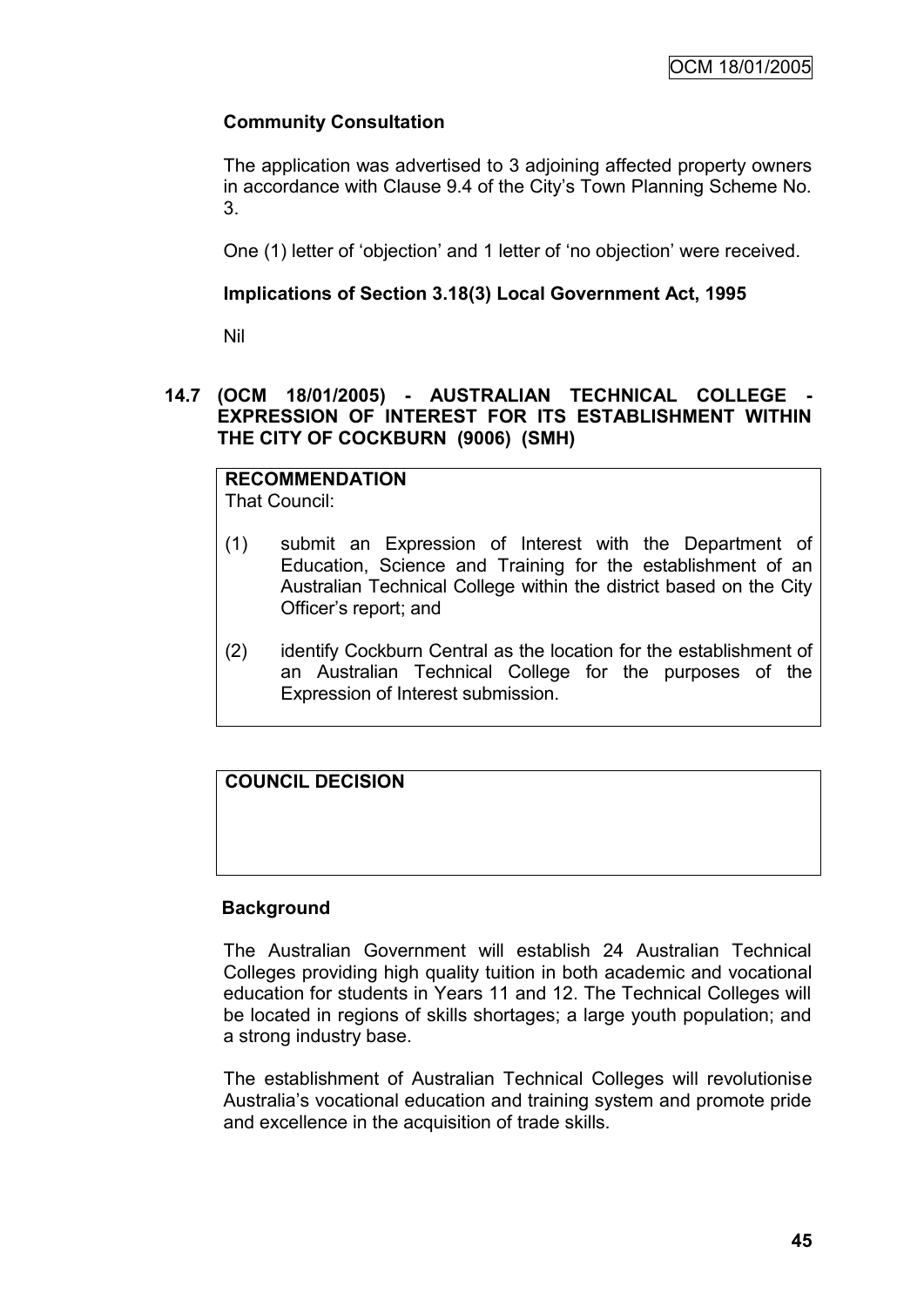These select high achievement Colleges will provide tuition for up to 7,200 students each year.

Students at the Colleges will be able to undertake academic, information technology and business courses. They will graduate from the Colleges with trade, entrepreneurial, and business skills with the capacity to be self employed in the future or to go on to further education and training.

Each Australian Technical College will be based on regional industry needs, local infrastructure, and current and future economic circumstances. Tenders will be sought from consortia of existing education institutions, including schools, TAFEs and universities, together with local and national industry. Colleges may be based on new or shared campuses of existing organisations or totally new institutions.

The first of these Colleges will begin accepting students in 2006. They will be linked to and endorsed by industry and run autonomously by principals who will be able to engage teaching staff on a performance pay basis.

Each College will specialise in a particular trade, but will offer at least four trades including:

- engineering (machinists, fabricators, toolmakers, welders sheet metal workers)
- automotive (mechanics, auto electricians, panel beaters, vehicle painters)
- construction (bricklayer, plumbers, carpenters)
- electrical (including refrigeration and power line)
- commercial cookery.

Tenders will be sought to establish Colleges in the following regions:

- NSW: the Hunter, the Illawarra, Queanbeyan, Port Macquarie, Lismore/Ballina, Dubbo, Gosford, Western Sydney
- Victoria: Geelong, Warrnambool, Eastern Melbourne, Sunshine, Bairnsdale/Sale, Bendigo
- Queensland: Townsville, Gladstone, North Brisbane, Gold Coast
- South Australia: Adelaide, Whyalla/Port Augusta
- Western Australia: Perth South, Pilbara
- Tasmania: Northern Tasmania
- Northern Territory: Darwin.

#### **Submission**

Organisations, or groups of organisations, wishing to lodge an initial expression of interest in establishing an Australian Technical College are asked to do so by 18 February 2005.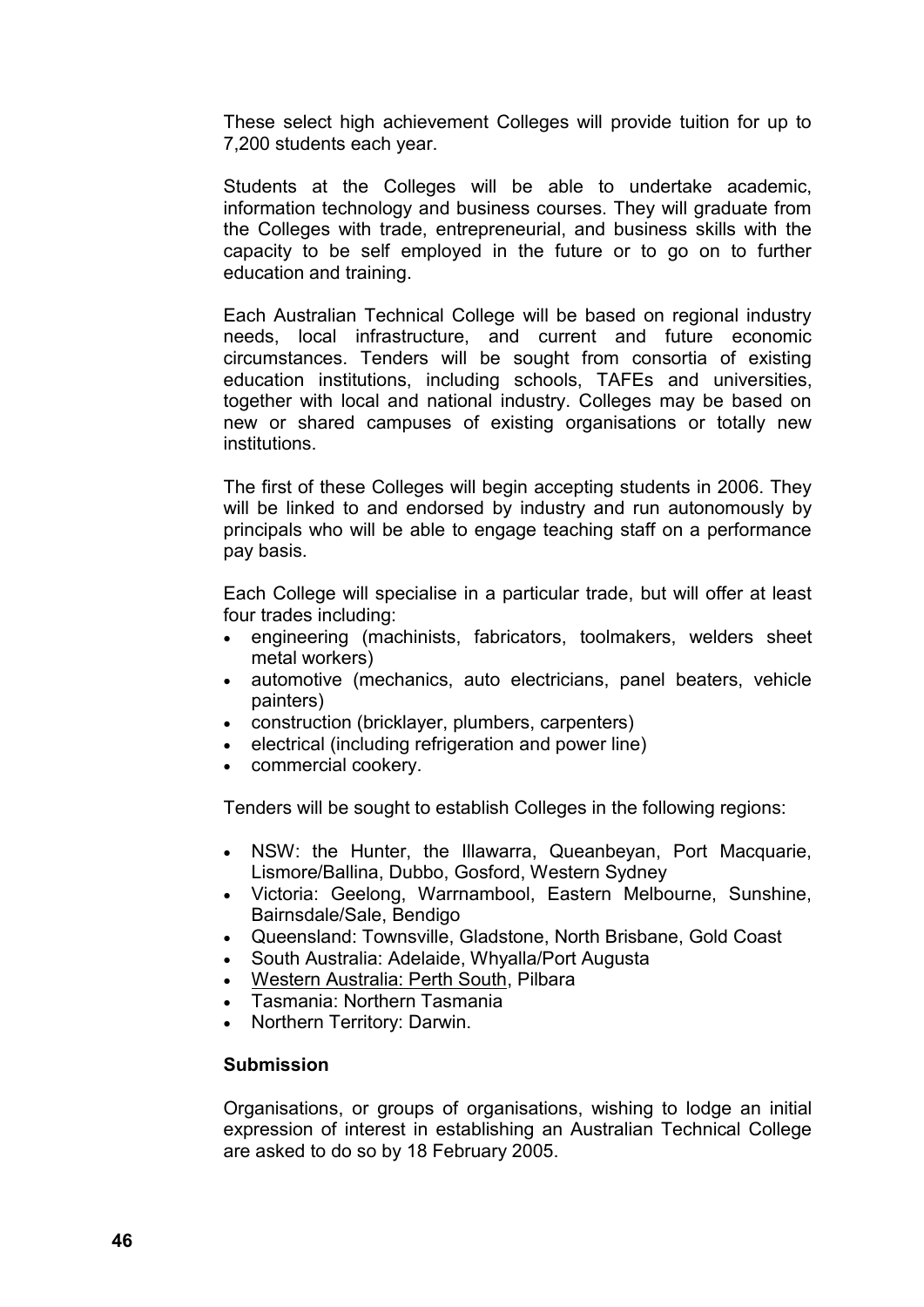This initial expression of interest should be only a short statement of intent briefly stating how the organisations would see an Australian Technical College operating within a particular region in accordance with the broad principles outlined above. The formal tender process will be undertaken early in 2005.

### **Report**

At the December Ordinary Meeting of Council Deputy Mayor Graham requested that Council Officers prepare a report to a future Council Meeting regarding whether Council should lodge an expression of interest with the Commonwealth Government for the establishment of an Australian Technical College within the district. It was later reported by the Deputy Mayor that expressions of interest close on 18 February 2005 and that this matter needed to be reported at the January 2005 Ordinary Meeting.

The opportunity exists for the Council to submit an expression of interest for the establishment of one of the 24 Australian Technical Colleges to be located within the district.

The Technical Colleges will be located in regions of skills shortages; a large youth population; and a strong industry base. Justification for the Technical College can be provided on the basis of existing industrial areas of Bibra Lake, Jandakot and Henderson and future regional industry occurring within the Hope Valley Wattleup Industrial Area.

In terms of youth population, the City of Cockburn 15-29 age groups are, on the whole, similar to the total Perth Region, but with the Region being slightly higher in the 15-24 groups and the City being slightly higher in the 25-29 group (ABS,1996). In summary, the City comprises a higher than average proportion of younger people, and a lower than average proportion of mature and older citizens. Population growth within the district has also been increasing rapidly and is projected to grow from 75,000 (2004) to 115,000 (2026).

There is an arguable case for the establishment of an Australian Technical College within the district and it is recommended that the Council submit an expression of interest to the Department of Education, Science and Training accordingly.

### **Strategic Plan/Policy Implications**

The Corporate Strategic Plan Key Result Areas which apply to this item are:-

- 2. Planning Your City
	- *"To ensure that the planning of the City is based on an approach which has the potential to achieve high levels of convenience for its citizens."*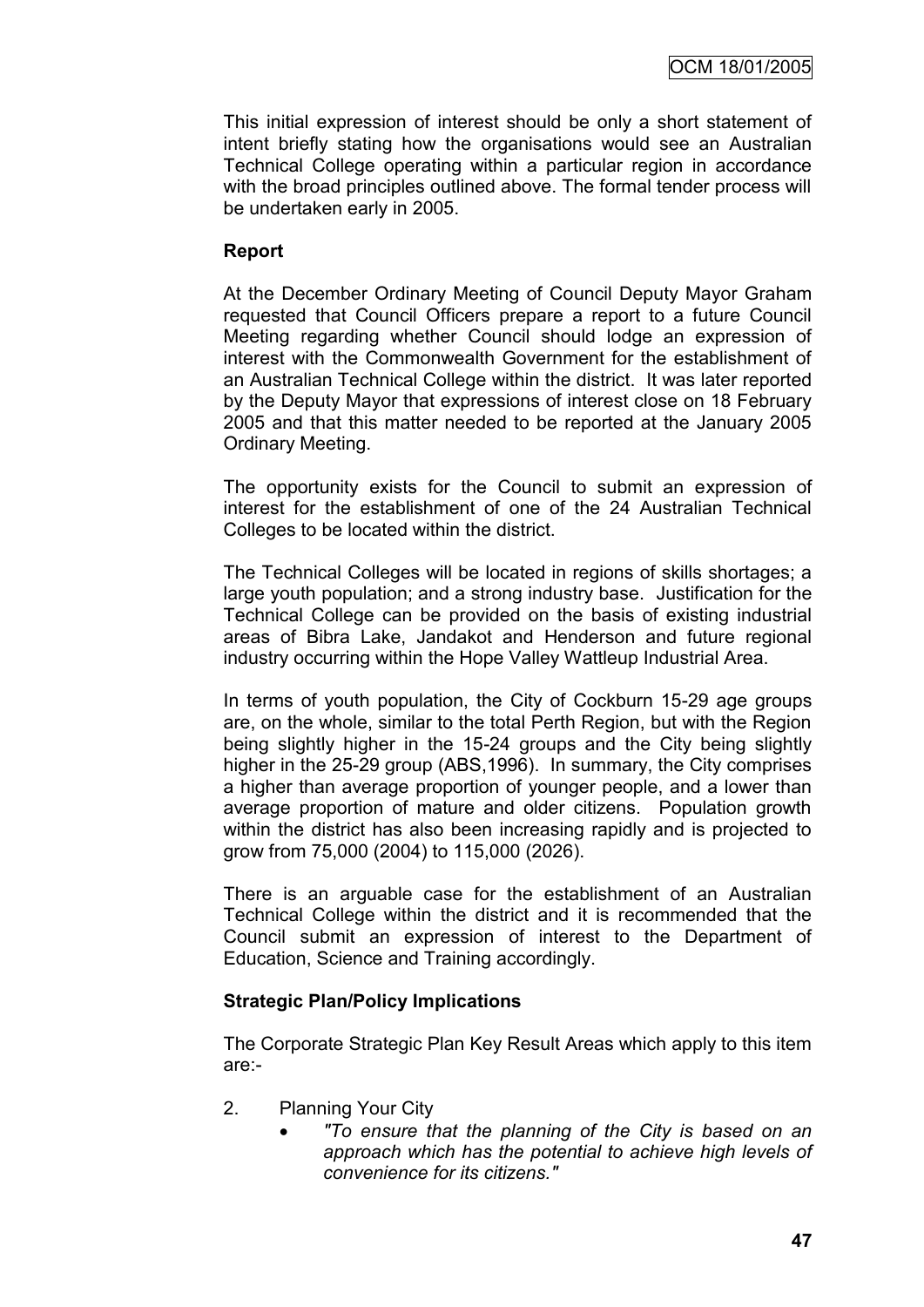**Budget/Financial Implications**

N/A

**Legal Implications**

N/A

**Community Consultation**

N/A

**Implications of Section 3.18(3) Local Government Act, 1995**

Nil.

**14.8 (OCM 18/01/2005) - LOCAL STRUCTURE PLAN - LOTS 458 AND 23 RUSSELL ROAD, HAMMOND PARK - OWNER/APPLICANT: CHS PTY LTD; CITY OF COCKBURN/TAYLOR BURRELL BARNETT (9638F) (CP) (ATTACH)**

# **RECOMMENDATION**

That Council:

- (1) adopt the Structure Plan for Lots 458 and 23 Russell Road, subject to the relocation of the temporary connector road on the north side of Russell Road to the eastern cul-de-sac within the structure plan area and provide a cul-de-sac treatment where the connector road was originally proposed;
- (2) advise the applicant that subdivision or development of the land within the noise buffer associated with the piggery on Lot 15 Lyon Road will not be permitted by Council until the piggery permanently ceases operation or written confirmation is provided from the Department of Environmental Protection that the buffer has been redefined such that it no longer affects Lot 458 Russell Road;
- (3) advise the applicant of the matters indicated in the summary of submissions as requiring advice to be provided to the applicant:
- (4) adopt the Schedule of Submissions as contained in the Agenda attachment;
- (5) advise those persons who made a submission of Council"s decision; and
- (6) forward a copy of the Structure Plan and Schedule of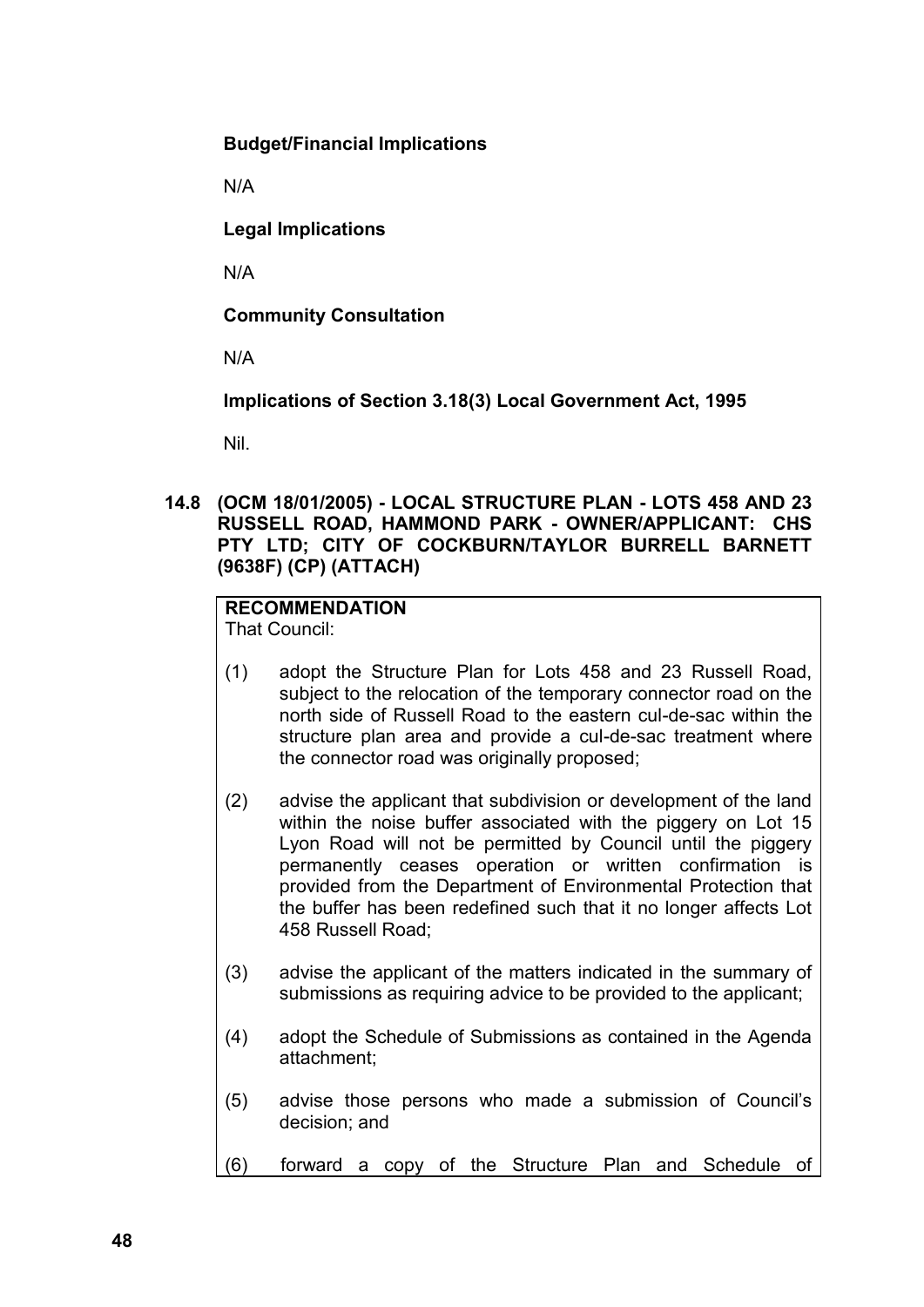Submissions to the Western Australian Planning Commission for its endorsement pursuant to Clause 6.2.10 of Town Planning Scheme No. 3.

# **COUNCIL DECISION**

### **Background**

| ZONING:    | MRS: Urban              |                                 |  |
|------------|-------------------------|---------------------------------|--|
|            |                         | TPS3:   Development (DA8 & DA9) |  |
| LAND USE:  | Vacant undeveloped land |                                 |  |
| LOT SIZE:  | 7.3126 ha in total      |                                 |  |
| AREA:      | N/A                     |                                 |  |
| USE CLASS: | N/A                     |                                 |  |

### **Submission**

A local structure plan has been submitted by Taylor Burrell Barnett Town Planners for Lots 458 & 23 Russell Road, Hammond Park (refer to Agenda attachments).

Lot 458 Hammond Road spans Russell Road to the north and south and contains an environmental feature (i.e. a dampland) that is fundamental to the structure plan design.

The proposed structure plan incorporates fee simple land owned by the City of Cockburn, which would otherwise be the only parcel in the area not covered by a local structure plan. Including Lot 23 Russell Road (0.3187ha) within this structure plan enables the land to be developed and sold for residential development.

Key elements of the structure plan include:

- Preserving the dampland core and providing a vegetated buffer around the core;
- Pockets of medium density Residential R40 on the north side of Russell Road;
- Residential R25 abutting the public open space with Residential R20 for the remainder of the land;
- The provision of land for public open space around the dampland and buffer;
- Incorporation of drainage in the public open space, including regional drainage infrastructure;
- Including land for the widening of Russell Road (north side):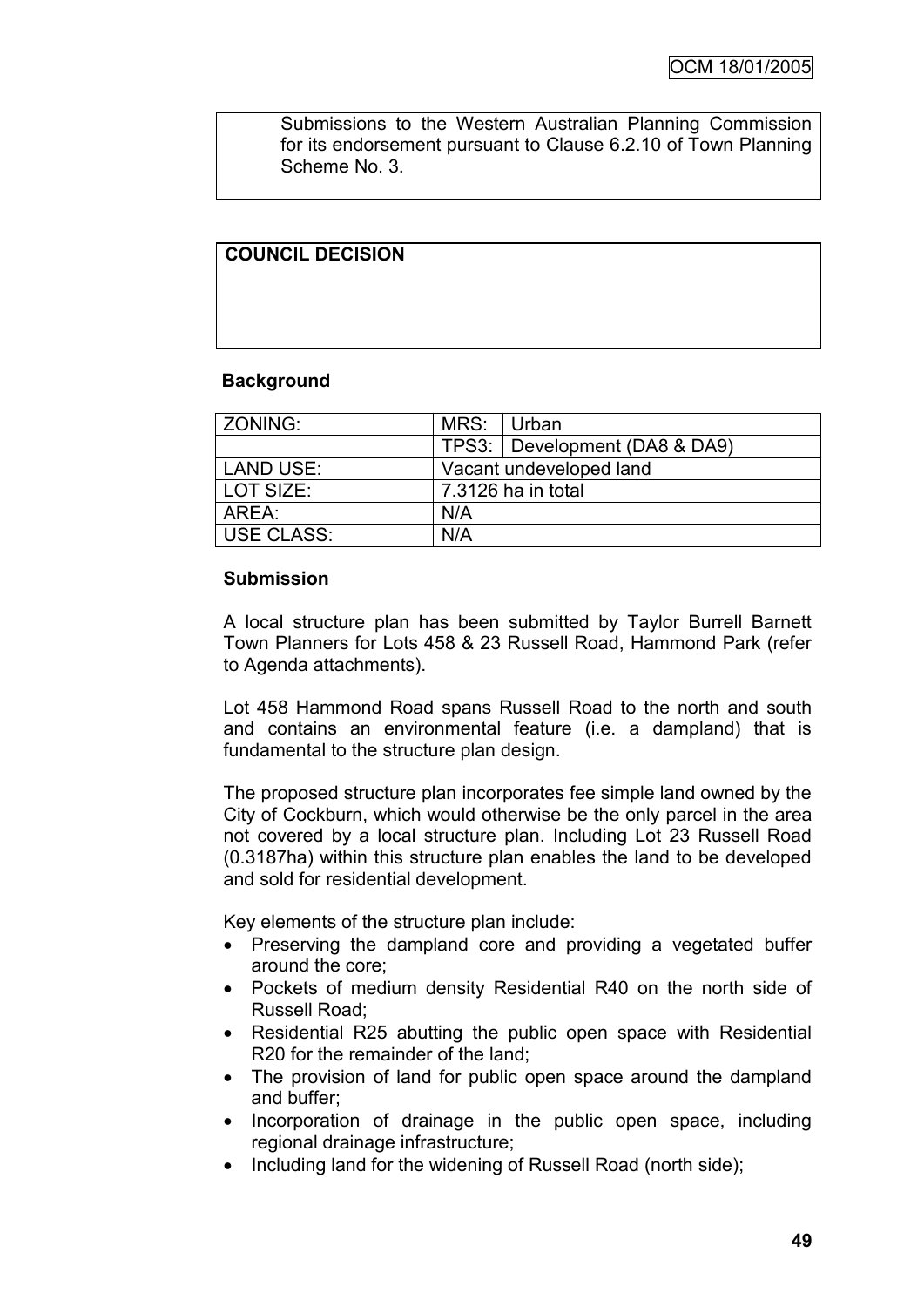- Temporary connector road on the north side of Russell Road which will also serve as a bus route; and
- A network of shared paths and footpaths providing connectivity within the structure plan area as well as with adjoining land.

### **Report**

The structure plan was advertised for public comment in accordance with Town Planning Scheme requirements. At the close of the submission period (21 December 2004) seven submissions had been received. One late submission was received. A summary of submissions is contained in the Agenda attachments.

The key point raised in submissions related to

 concern about the location of the temporary connector road to the north of Russell Road to the extent that this would provide a more direct route for traffic through Magnolia Gardens Estate between Hammond and Russell Roads.

This and other key issues are discussed in the following sections.

### TEMPORARY CONNECTOR ROAD

A submission received from Gold Estates, developers of Magnolia Gardens Estate to the north and east of Lot 458 Russell Road raised concerns about the more direct traffic route created by locating the temporary connector road on the western side of the structure plan area. Integral to the planning of Magnolia Gardens Estate was the issue regarding the location of temporary access to Russell Road for a bus route, until such time as the proposed park and ride facility is constructed on land near the railway station proposed to the east.

The adopted Magnolia Gardens Estate Structure Plan showed the temporary access to Russell Road through Lot 458 in a more central location. This location was agreed to after considerable discussion and negotiation with the landowners and DPI regarding both the temporary and permanent access points onto Russell Road.

It is considered there is no justification to depart from the previously agreed position on this matter. It is also noted that the change in location of the temporary connection will not necessitate any modifications to the subdivision design as the centrally located temporary access point will utilise a road way proposed in the design as shown on the plan included in the Agenda attachments.

### PUBLIC OPEN SPACE

The Public Open Space ("POS") allocation has been based around preserving the environmental dampland located on the site.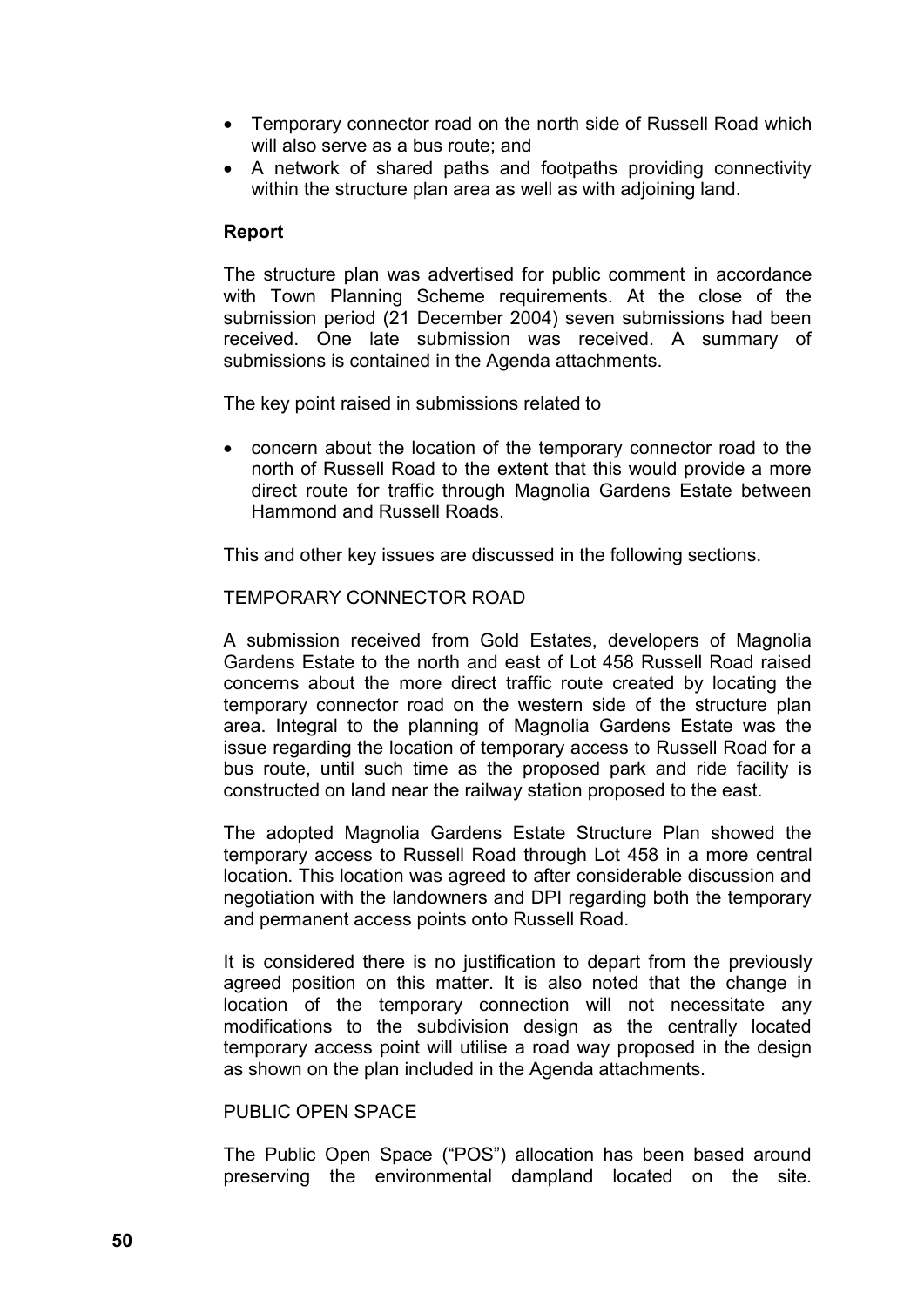Specifically, it is proposed to preserve the dampland core as well as provide a 30m buffer around the core in addition to satisfying the statutory 10% public open space requirement for Lot 458. A POS schedule is included in the structure plan report which details the allocation.

### DRAINAGE

It is also proposed to incorporate a portion of the regional drainage infrastructure in the POS, being a section of the arterial drain running between the proposed swales in the Western Power easement land to the south east of the site and the Russell Road buffer lake (Lake Copulup) to the north west. The drainage swales are shown on the Structure Plan.

It is proposed to incorporate elements of a natural creekline or "living stream" in the construction of the arterial drain through the POS. Depending on how the arterial drain is constructed, there may be POS credit implications if a section of the drain is left open as suggested in the report.

Drainage from the roads will be piped to swales in the POS with overflow into the arterial drain. A Nutrient removal and Management Plan, incorporating water sensitive design principles will be required as a condition of subdivision approval.

### PIGGERY BUFFER

The piggery operation on Lot 15 Lyon Road, Aubin Grove east of the Freeway is understood to be continuing for the time being, and as such the buffer surrounding the piggery partially affects Lot 458 Russell Road, south of Russell Road. Development of the land within the piggery buffer will not be supported by the City until such time as the piggery operation permanently ceases as is required for Development Area 9 Gaebler Road provisions set out in Schedule 11 of TPS No. 3 (Part 5).

### UNIFORM FENCING

Uniform fencing is proposed along the lot boundaries abutting Russell Road. This will have an effect of attenuating traffic noise from Russell Road, but should be designed to an appropriate acoustic standard. This will be made a requirement of recommended subdivision conditions. This is particularly important given Russell Road is a designated freight route and will carry large volumes of trucks generating high noise levels.

Uniform fencing is also proposed along the interface of the POS and adjoining residential lots. Again, this will be addressed in detail at the subdivision stage.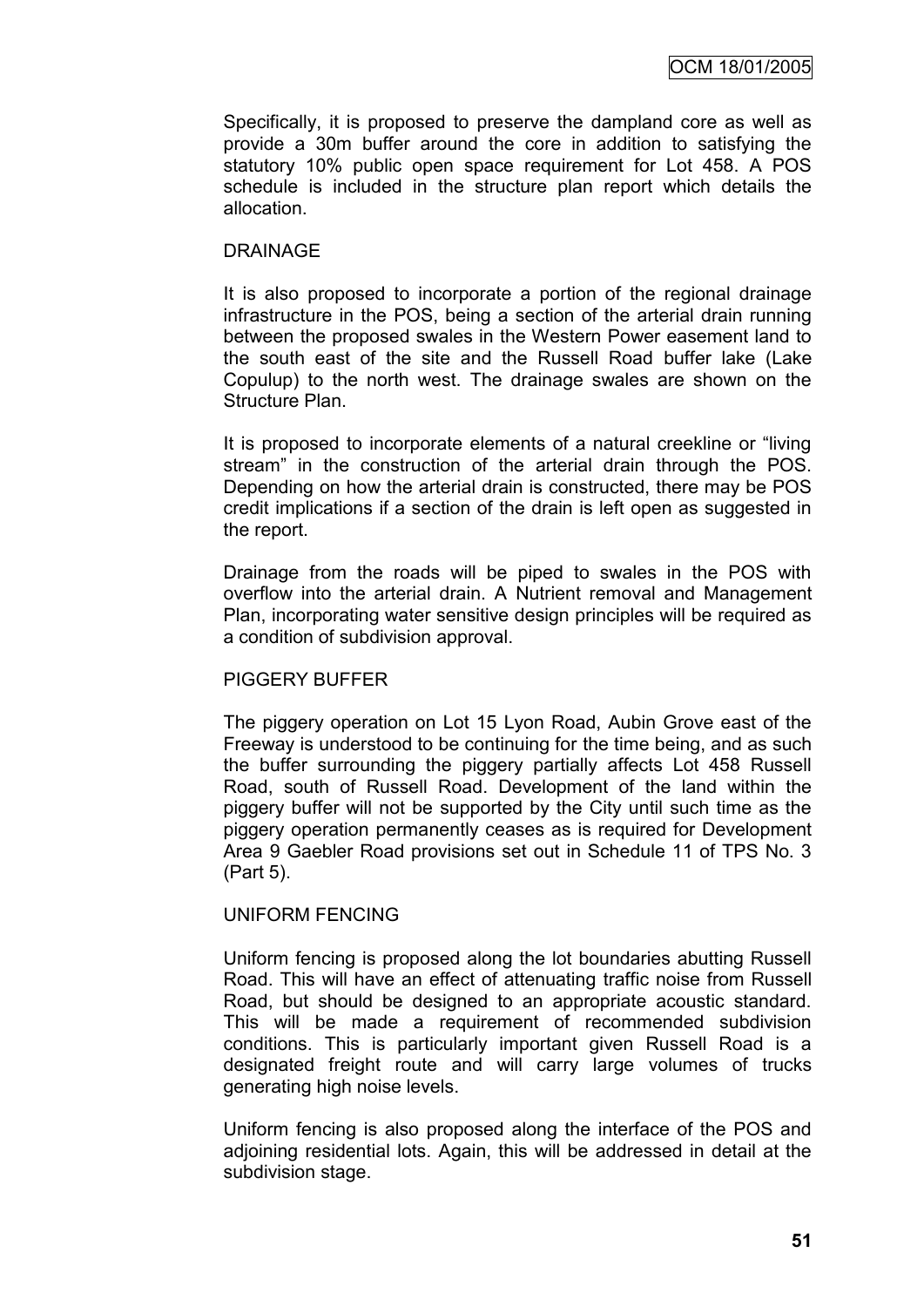### **CONCLUSION**

The only major issue raised in submissions lodged in respect of the advertised Structure Plan for Lots 458 and 23 Russell Road related to the position of the temporary connection point to on the north side of Russell Road.

Having reviewed the issue and having regard to past discussions and negotiations with the owners and DPI in regard to the adopted Structure Plan for Magnolia Gardens Estate which abuts Lot 458, it is recommended that Council support the submitted Structure Plan subject to the repositioning of the temporary connection to Russell Road. This would be effected by utilising the shorter eastern cul-de-sac shown on the subdivision design as opposed to the western cul-de-sac shown on the submitted Structure Plan.

### **Strategic Plan/Policy Implications**

The Corporate Strategic Plan Key Result Areas which apply to this item are:-

- 1. Managing Your City
	- *"To conduct Council business in open public forums and to manage Council affairs by employing publicly accountable practices."*
- 2. Planning Your City
	- *"To ensure that the development will enhance the levels of amenity currently enjoyed by the community."*
- 3. Conserving and Improving Your Environment
	- *"To ensure that the development of the district is undertaken in such a way that the balance between the natural and human environment is maintained."*

The Planning Policies which apply to this item are:-

- SPD1 Bushland Conservation Policy
- SPD5 Wetland Conservation Policy
- APD4 Public Open Space
- APD20 Design Principles for Incorporating Natural Management Areas Including Wetlands and Bushlands in Open Space and / or Drainage Areas
- APD28 Public Open Space Credit Calculations
- APD30 Road Reserve and Pavement Standards
- APD31 Detailed Area Plans
- APD34 Uniform Fencing Subdivision And Development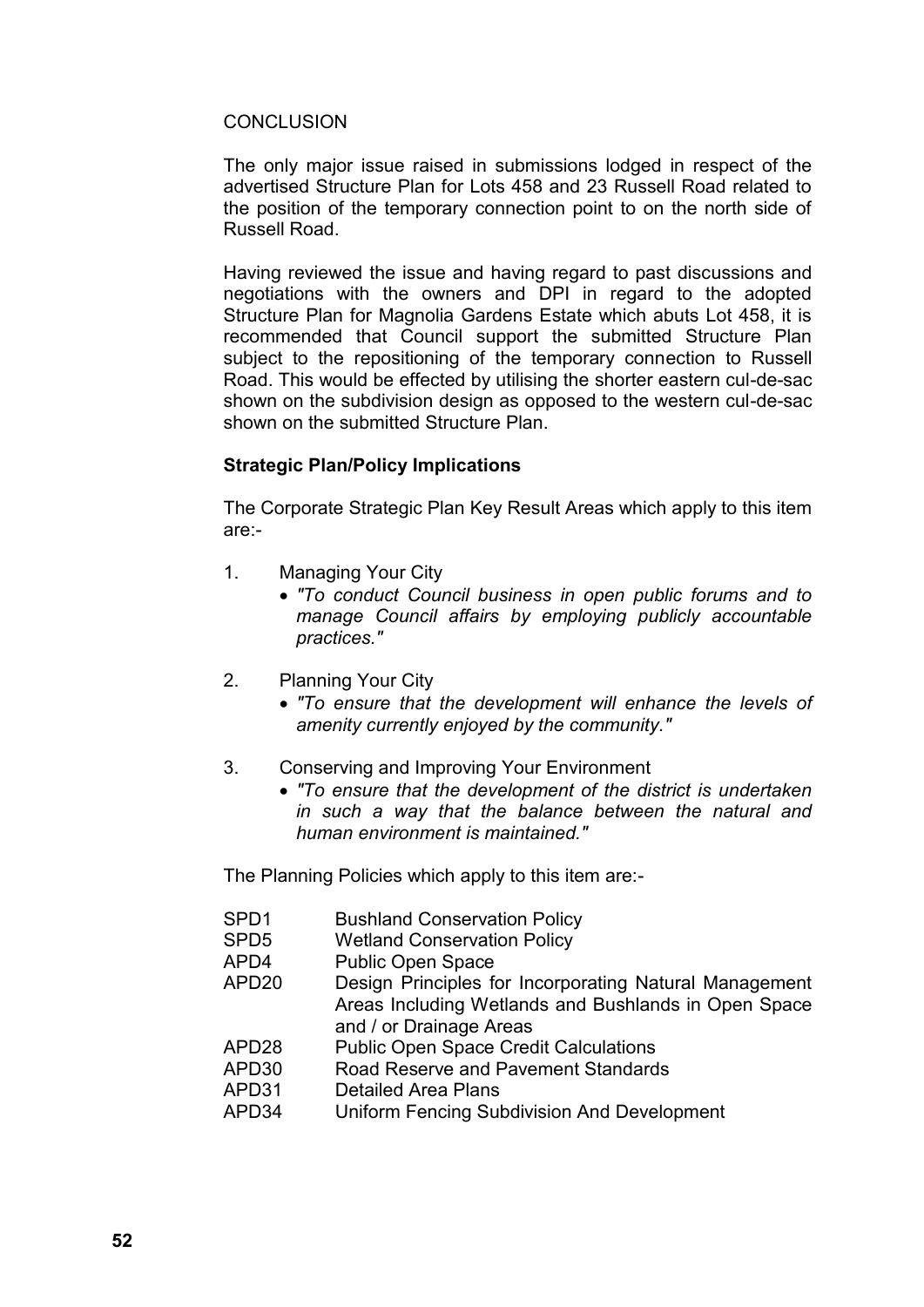# **Budget/Financial Implications**

N/A

# **Legal Implications**

Possibility of an appeal to the planning Tribunal and the need to defend the Council decision.

# **Community Consultation**

Advertised for public comment in accordance with scheme requirements.

# **Implications of Section 3.18(3) Local Government Act, 1995**

Nil

# **14.9 (OCM 18/01/2005) - RECREATION FACILITIES - RESERVE NO. 7756 HAMMOND ROAD, SUCCESS - OWNER: CITY OF COCKBURN (4621) (JLU) (ATTACH)**

# **RECOMMENDATION**

That Council:

- (1) receive the report; and
- (2) adopt the draft Structure Plan for the purpose of public consultation and advertising for a period of four weeks.

# **COUNCIL DECISION**

# **Background**

At its meeting on the 15 June 2004 (Item 17.1) Council considered a report for the development of Reserve 7756 Hammond Road and resolved the following:

*"That Council supports the development of Reserve 7756 on Hammond Road to incorporate 24 hard courts, clubrooms, community facilities and active grassed areas as detailed in the consultant's report as the preferred option and require the development of a concept plan*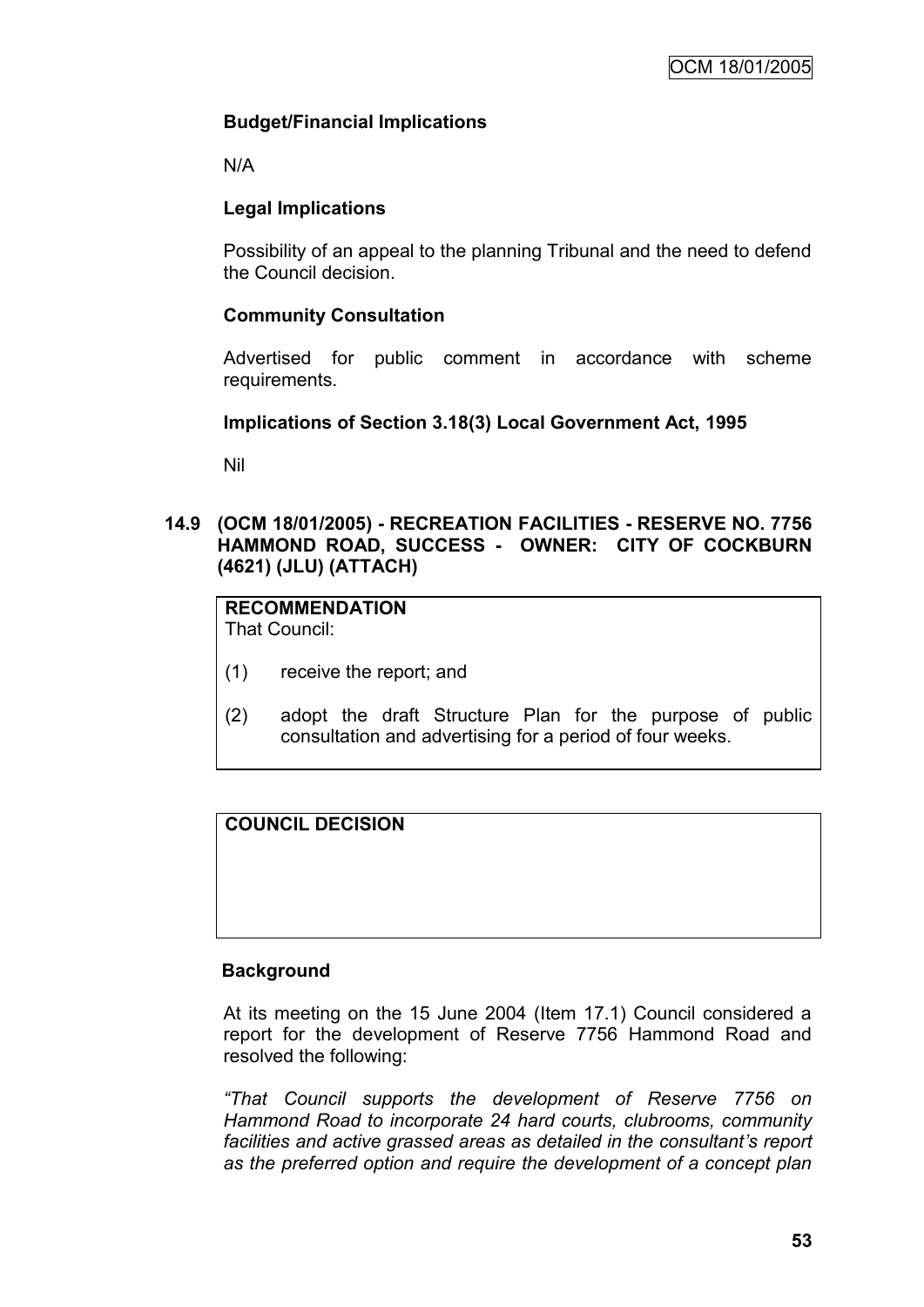*for the site and buildings with cost estimates for future consideration by Council."*

This resolution resulted from a Y.M.C.A Perth report that identified the need for 12 specific tennis courts, 8 specific netball courts and 4 marked for a number of sports, a grassed area to accommodate Australian Rules Football and/or Soccer and clubrooms.

### **Report**

Council"s Strategic Planning Services has been working closely with Community Services to produce a Structure Plan that incorporates the above sporting requirements. Given the significance of the facilities to be provided on the Reserve and the financial contributions to be made Council Officer"s believe that the Structure Plan should be formally processed through the Town Planning Scheme.

The Reserve also contains a Conservation Category Sumpland in the south-eastern corner which has been accommodated along with a 50m buffer. The Agenda attachments contain the proposed Structure Plan for the Reserve.

When preparing the plan the following was taken into consideration:

- Grassed Area Large grassed area be included to accommodate not only Soccer and Australian Rules Football but a number of other sports. The Structure Plan shows how a full and junior size football oval can be accommodated on the site, along with four softball diamonds two senior and one junior soccer ovals (all pitch sizes shown on the plan include out-of-play areas);
- Conservation Category Sumpland The Structure Plan shows the retention of the Conservation Category Sumpland located in the south-western corner of the Reserve. Previously Council Environmental Services assessed this Sumpland which defined the extent of the wetland area. The Structure Plan shows a 50m buffer from the wetland dependent vegetation surrounding the Sumpland. Some minimal encroachment into this buffer has occurred on the northern and eastern sides to allow for the fields whilst significantly more buffer has been provided on the western side. The 50m buffer will be enhanced and revegetated to accommodate these encroachments;
- Proposed Primary School to the South A proposed primary school will be constructed to the south of the site (within Magnolia Gardens) sometime in the future. At this stage the Department of Education cannot determine when this school is needed but it has been estimated that it maybe 5 to 7 years off or longer and will depend on the development of the catchment for the school. The proposed Structure Plan takes into consideration that if this school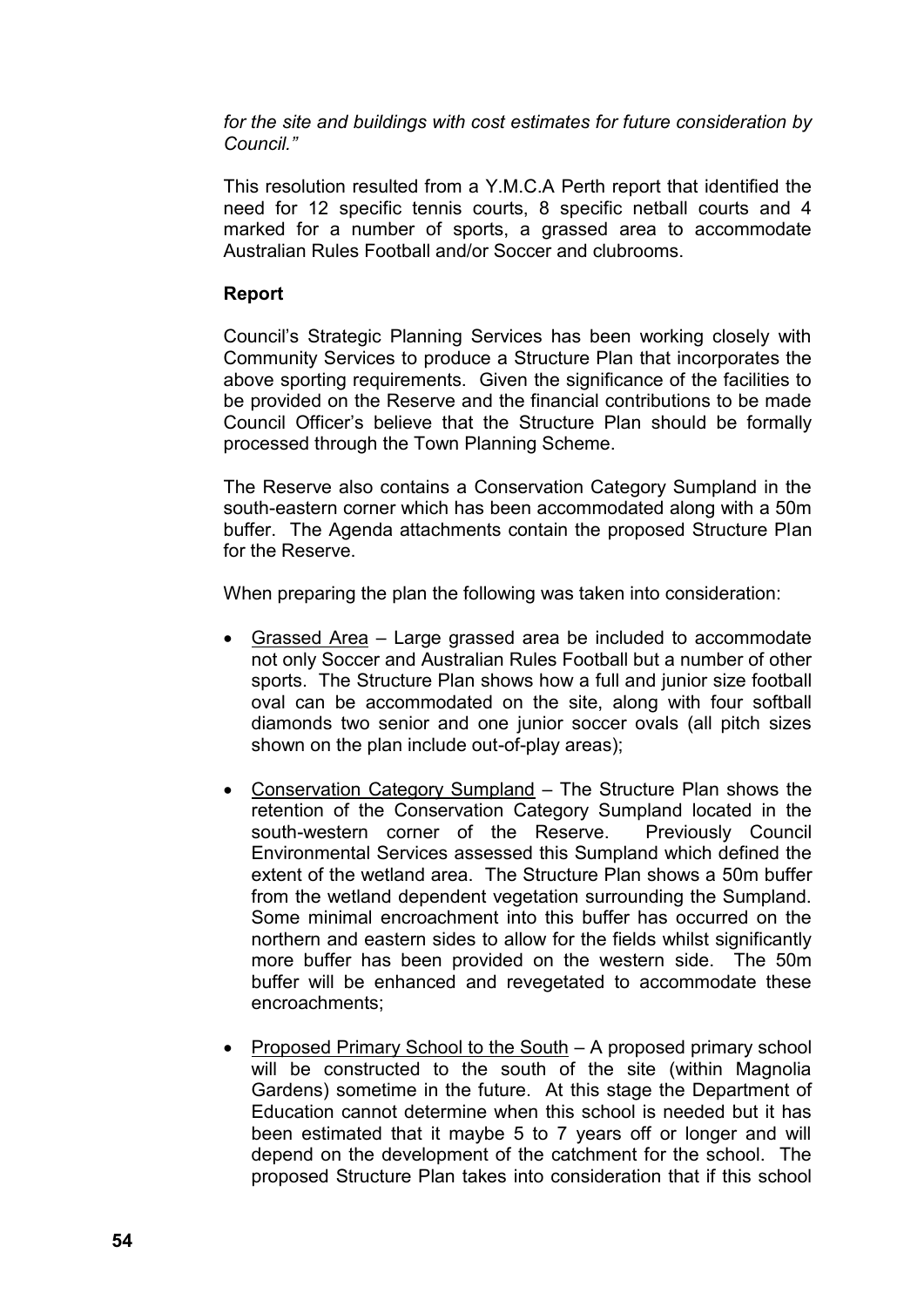was not built for some time or not at all that the land required for the grassed fields on that site would not exceed the 10% POS requirement if the proposed primary school site was subdivided for housing. The school site is also only 3.5ha and 2.5ha is required for school buildings. The Structure Plan shows only minimal encroachment onto the school site and will not impact on the future location of the school buildings;

- $\bullet$  Shop A small shop/deli has been shown on the Structure Plan located at the corner of Hammond Road and the new access road into Reserve 7756. In September 2004 Council resolved to rezone Lot 858 Baningan Avenue (corner of Bartram and Hammond Road) from 'Local Centre' to 'Residential – R20'. A small shop is located at the Jandakot Caravan Park to the north and a neighbourhood centre is proposed as part of the Frankland Springs development on Russell Road to the south. The proposed shop/deli shown on the Structure Plan would not only benefit from the passing traffic on Hammond Road and provide the local community with its daily needs but also from the users of the sporting fields on the Reserve.
- Skate Park The Structure Plan shows a location for a future skate park if required in the area. The location of the skate park is ideal given its visibility from Hammond Road and the Success Fire Station. The park is also some considerable distance from future residential development;
- Parking and Drainage The Structure Plan shows 5 main car parks containing approximately 465 spaces in total. A large open drainage swale currently runs east-west across the reserve carrying stormwater run off from the surrounding residential developments. This drainage swale will be required to be relocated in part to ensure maximum use of the site for recreation activities. The cost of relocating this swale is unknown at this stage as detailed engineering information needs to be collected. This information should also include the likely drainage implications from the development of the Reserve and the most appropriate way to dispose of this drainage.

As indicated in the report considered by Council in June 2004 the Department of Sport and Recreation and the respective State Sport Associations were canvassed on the proposal. The Department of Sport and Recreation was supportive of the proposal as were the tennis, netball and football associations. Their support is important given the cost of the facilities to be located on the Reserve and the need to seek external funding towards to cost of the construction of the facilities.

Costings for the works shown in the Structure Plan are currently being prepared and will be presented to Council together with a report on submissions lodged during the advertising period.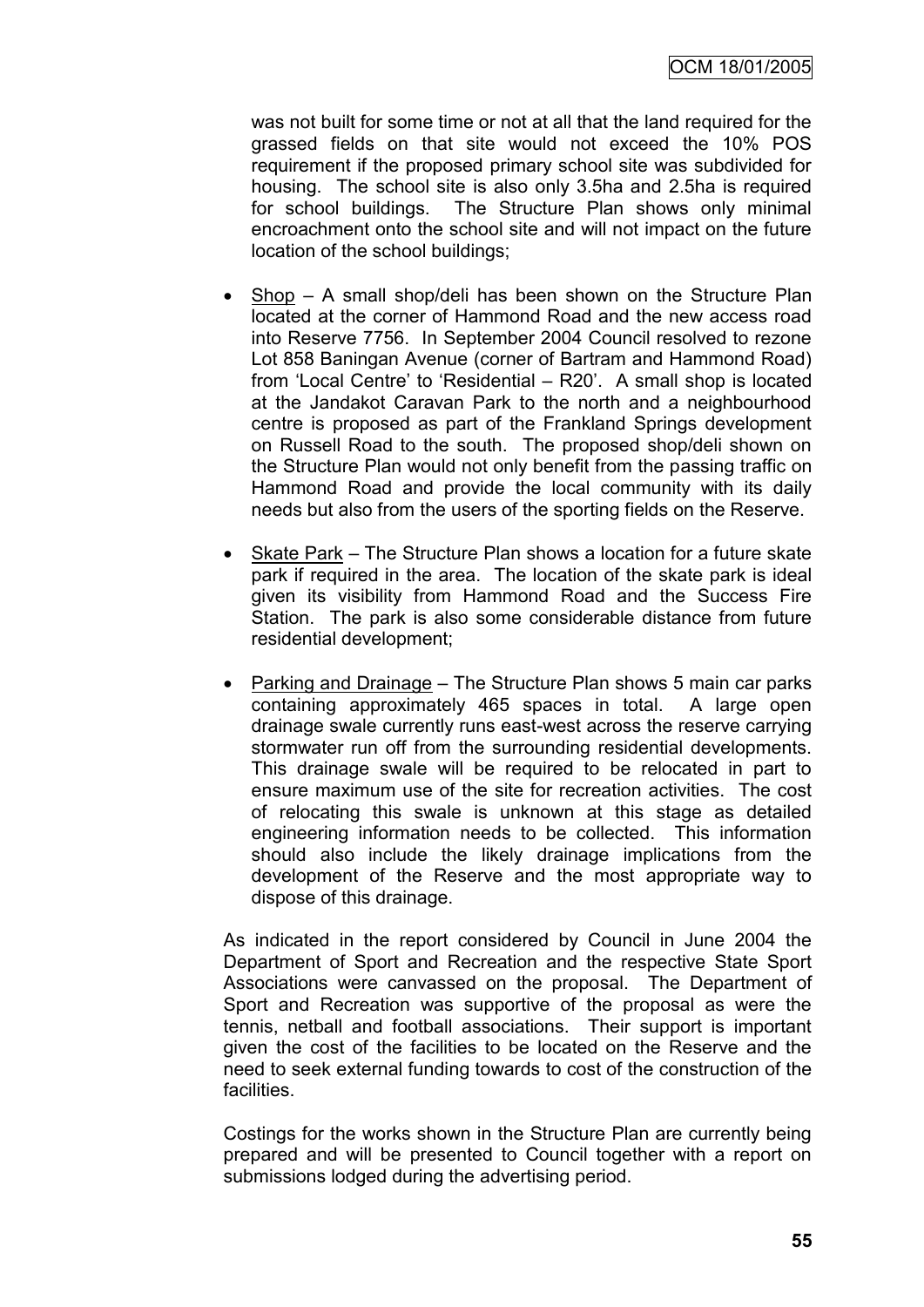# **Conclusion**

Given the significance and cost of the facilities to be located on the Reserve it is recommended that the Structure Plan be advertised for public comment for a period of four weeks. Stakeholders would also be provided a copy of the plan and requested to comment. Following the advertising period the Structure Plan would be referred back to Council for further consideration.

# **Strategic Plan/Policy Implications**

The Corporate Strategic Plan Key Result Areas which apply to this item are:-

- 1. Managing Your City
	- *"To deliver services and to manage resources in a way that is cost effective without compromising quality."*
- 2. Planning Your City
	- *"To ensure that the planning of the City is based on an approach which has the potential to achieve high levels of convenience for its citizens."*
	- *"To ensure that the development will enhance the levels of amenity currently enjoyed by the community."*
	- *"To foster a sense of community within the district generally and neighbourhoods in particular."*
- 3. Conserving and Improving Your Environment
	- *"To conserve the quality, extent and uniqueness of the natural environment that exists within the district."*
	- *"To ensure that the development of the district is undertaken in such a way that the balance between the natural and human environment is maintained."*
- 4. Facilitating the needs of Your Community
	- *"To facilitate and provide an optimum range of community services."*
	- *"To identify current community needs, aspirations, expectations and priorities of the services provided by the Council."*
	- *"To determine by best practice, the most appropriate range of recreation areas to be provided within the district to meet the needs of all age groups within the community."*
- 5. Maintaining Your Community Facilities
	- *"To construct and maintain parks which are owned or vested in the Council, in accordance with recognised standards and convenient and safe for public use."*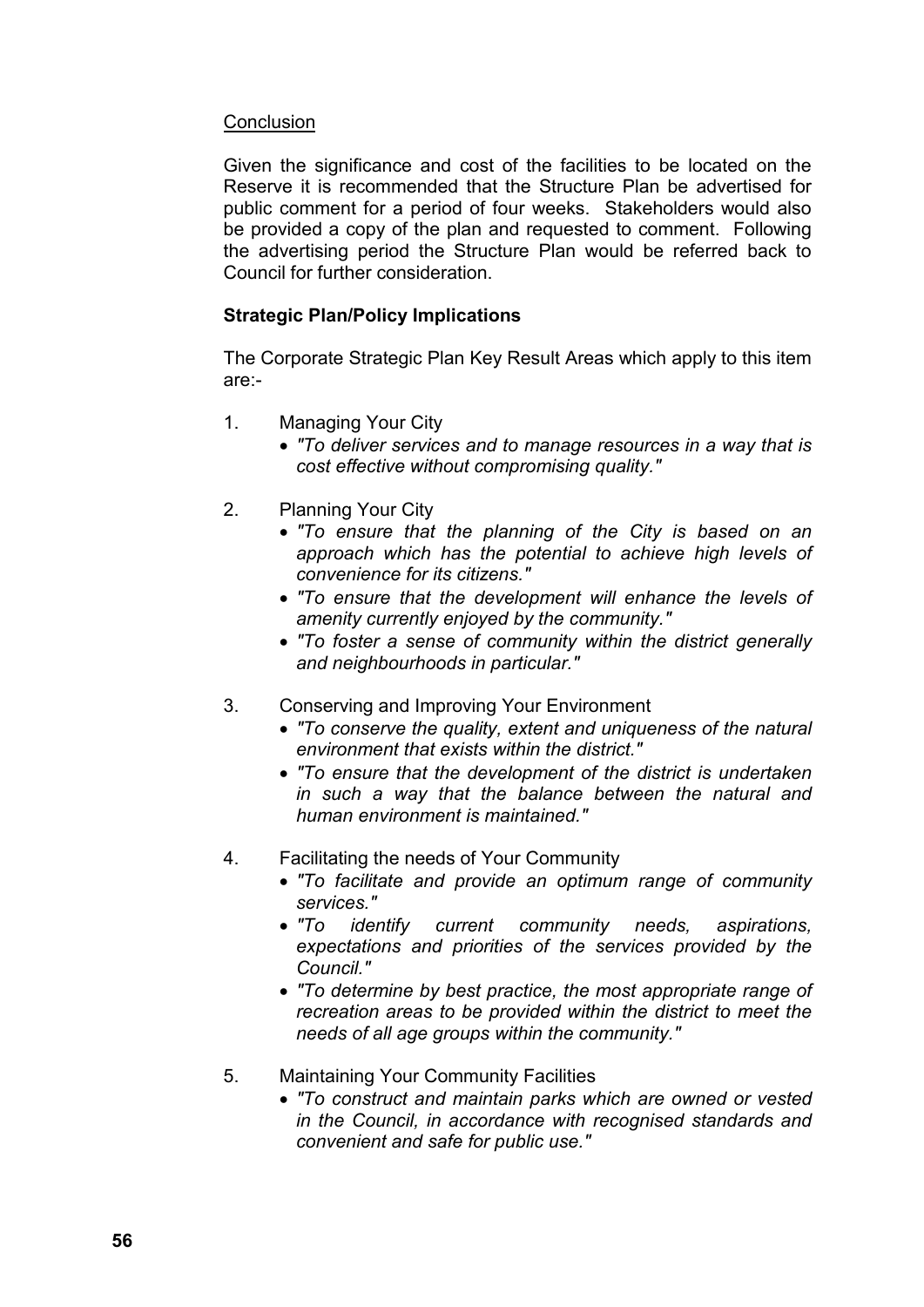*"To construct and maintain community buildings which are owned or managed by the Council, to meet community needs."*

The Council Policies which apply to this item are:-

- SPD1 Bushland Conservation Policy
- SPD2 Community Facilities Infrastructure 10 Year Forward Plan
- SPD5 Wetland Conservation Policy
- APD20 Design Principles for incorporating Natural Management Areas including Wetlands And Bushlands in Open Space and/or Drainage Areas
- APD26 Control Measures for Protecting Water Resources in receiving Environments

# **Budget/Financial Implications**

Costings for the works shown in the Structure Plan are currently being prepared and will be presented to Council together with a report on submissions lodged during the advertising period. Construction of the facilities is proposed to be staged over the period 2007/08 to 2010/11 depending on availability of funds.

# **Legal Implications**

N/A

# **Community Consultation**

The Plan is proposed to be advertise for public comment for a four week period. Relevant stakeholders would also be requested to comment on the Plan during this period.

### **Implications of Section 3.18(3) Local Government Act, 1995**

Nil

# **14.10 (OCM 18/01/2005) - EXPENDITURE OF PUBLIC OPEN SPACE CASH-IN-LIEU MONIES IN THE CITY OF COCKBURN - OWNER: CITY OF COCKBURN (9477) (JLU) (ATTACH)**

# **RECOMMENDATION**

That Council:

- (1) receive the report;
- (2) adopt the proposed strategy for the expenditure of Public Open Space Cash–in–Lieu monies;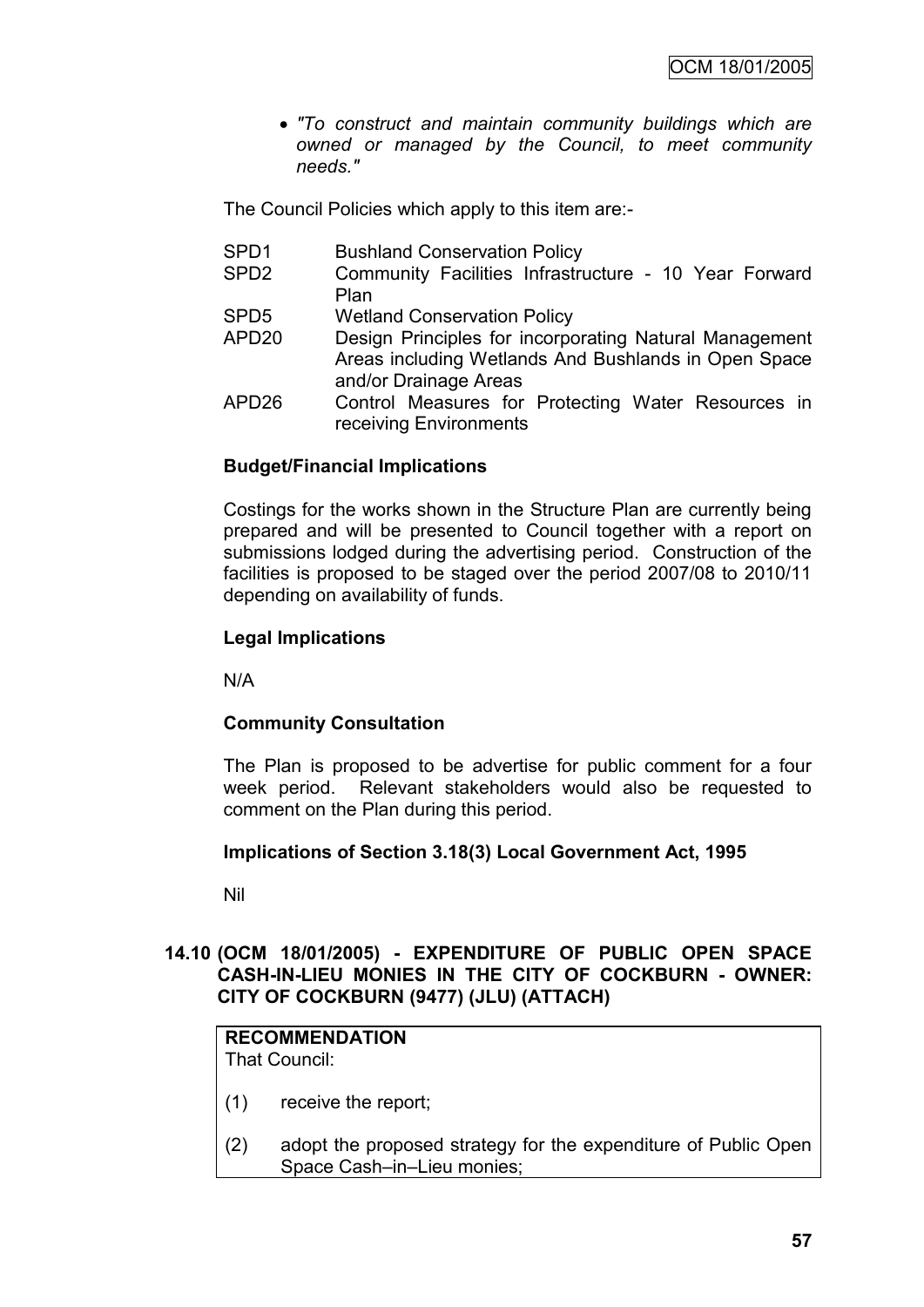- (3) forward the strategy to the Western Australian Planning Commission for consideration and recommendation to the Minister for Planning and Infrastructure; and
- (4) subject to the approval of the Minister, proceed with the implementation of the Public Open Space Cash–in–Lieu expenditure strategy.

# **COUNCIL DECISION**

# **Background**

At its meeting on the 19 October 2004 Council considered an item for the proposed expenditure of Public Open Space (POS) cash-in-lieu monies throughout the City. At this meeting Council resolved:

- *(1) receive a full briefing and workshop/tour of the widespread projects listed in the attachments;*
- *(2) also consider the purchase of additional Public Open Space as part of the opportunities available; and*
- *(3) investigate the possibility of using CSRFF funds for the construction of the Atwell Changerooms; and*
- *(4) defer consideration of this item until (1), (2), and (3) have been achieved.*

### **Submission**

A briefing and workshop was held on the 24 November 2004. The presentation from the workshop was distributed to all Elected Members for comment and feedback by the 17 December 2004. One request was received from Councillor Allen as follows:

*"Can we also add to Coogee an amount for additional bins along Coogee Beach and also an allocation to the "Friends of Coogee Beach" for dune restoration?"*

### **Report**

Council"s Environmental Services and Parks Services have considered Councillor Allen"s proposal and the following information is provided: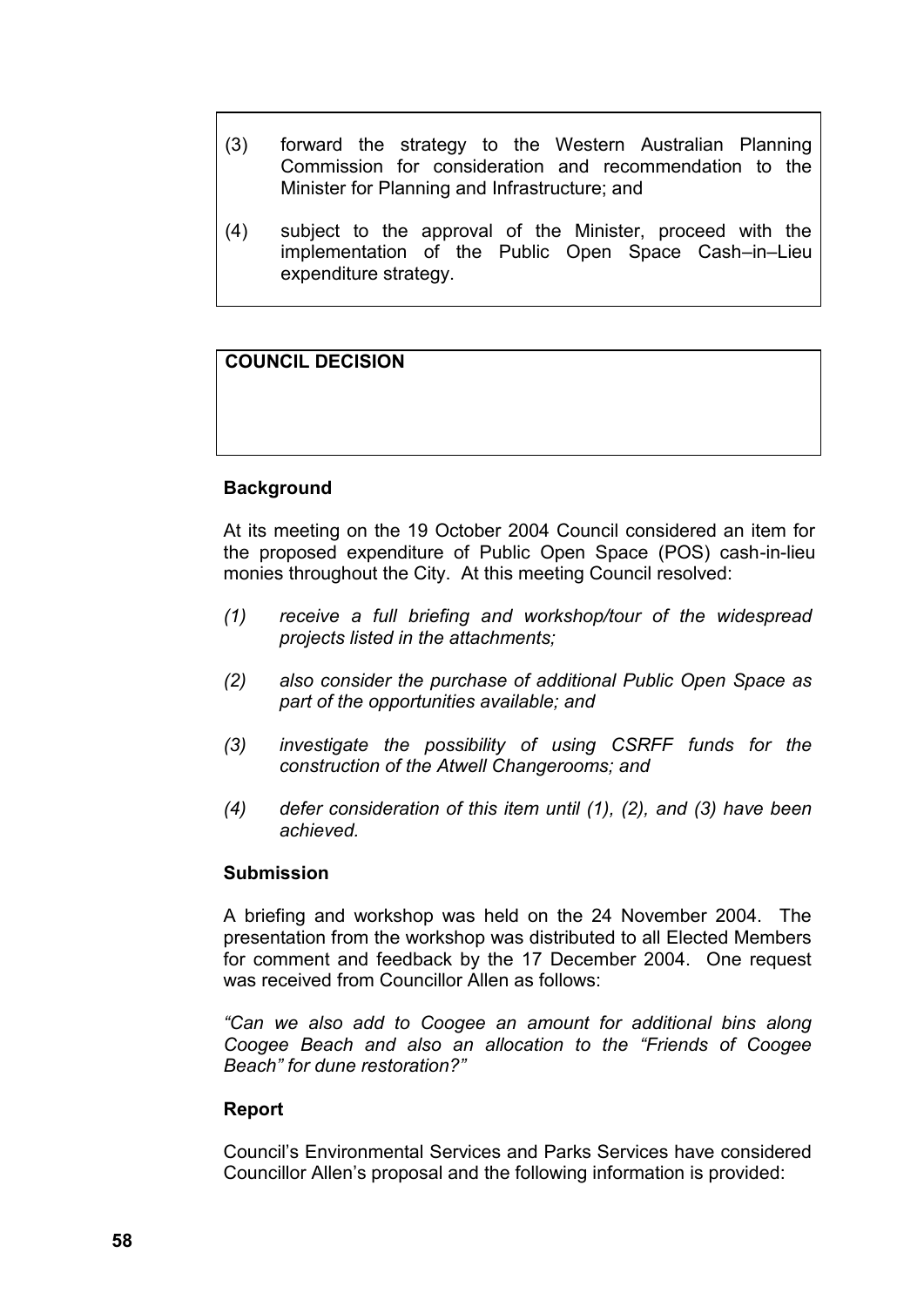The Coogee area POS cash-in-lieu account currently holds \$624,107.30, \$506,024.00 worth of projects was designated leaving \$118,083.33 in the account;

Council"s Parks Services advise that there are 10 existing plastic bins along Coogee Beach. It is proposed to replace all these bins and an additional two steel bins be placed at the Beach. Parks have advised that the existing plastic bins will be replaced with steel bins at a cost of \$4,800 (including the two additional bins);

With regards to money being allocated to the Friends of Coogee Beach for dune restoration the following table proposes \$12,844 being allocated to the Friends Group over three years and a further \$100,467 (over three years) being allocated to restoration of the remainder of the dune by contractors (on behalf of Council"s Environmental Services).

|                              | Friends Group * |       |                                | Council (contract) |                   |          |           |
|------------------------------|-----------------|-------|--------------------------------|--------------------|-------------------|----------|-----------|
| Year                         | 2005            | 2006  | 2007                           |                    | 2005              | 2006     | 2007      |
| $N^{\circ}$ of plants        | 700             | 700   | 700                            |                    | 3000              | 4000     | 5500      |
| Weed control                 | \$500           | \$775 | \$1,201                        |                    | \$2,143           | \$4,071  | \$7,914   |
| Cost of plants               | \$662           | \$695 | \$730                          |                    | \$2,838           | \$3,974  | \$5,724   |
| <b>Planting cost</b>         |                 |       |                                |                    | \$5,400           | \$7,560  | \$10,890  |
| Stakes, guards, \$385<br>etc |                 | \$404 | \$424                          |                    | \$1,650           | \$2,310  | \$3,328   |
| Watering cost                | \$1,925 \$2,021 |       | \$2,122                        |                    | \$8,250           | \$11,550 | \$16,638  |
| Maintenance<br>cost          | \$329           | \$345 | \$363                          |                    | \$1,410           | \$1,974  | \$2,844   |
|                              |                 |       |                                |                    |                   |          |           |
|                              | \$3,801 \$4,241 |       | \$4,841                        | \$12,884 \$21,691  |                   | \$31,439 | \$47,337  |
|                              |                 |       |                                |                    | :====             |          | ====      |
|                              |                 |       | <b>Running</b><br><b>Total</b> |                    | \$12,884 \$34,575 | \$66,014 | \$113,351 |

\* - Assumes Friends plant 700 plants per year

The sum of \$118,151 (being \$113,351 of rehabilitation works and \$4,800 for new bins) of further projects requested by Councillor Allen can be accommodated for from the Coogee Beach account and \$67.67 being drawn from the general funds account (i.e. \$118,083.33 + \$67.67  $= $118,151$ ).

With regards to points (2) and (3) of the resolution above the following comments are made: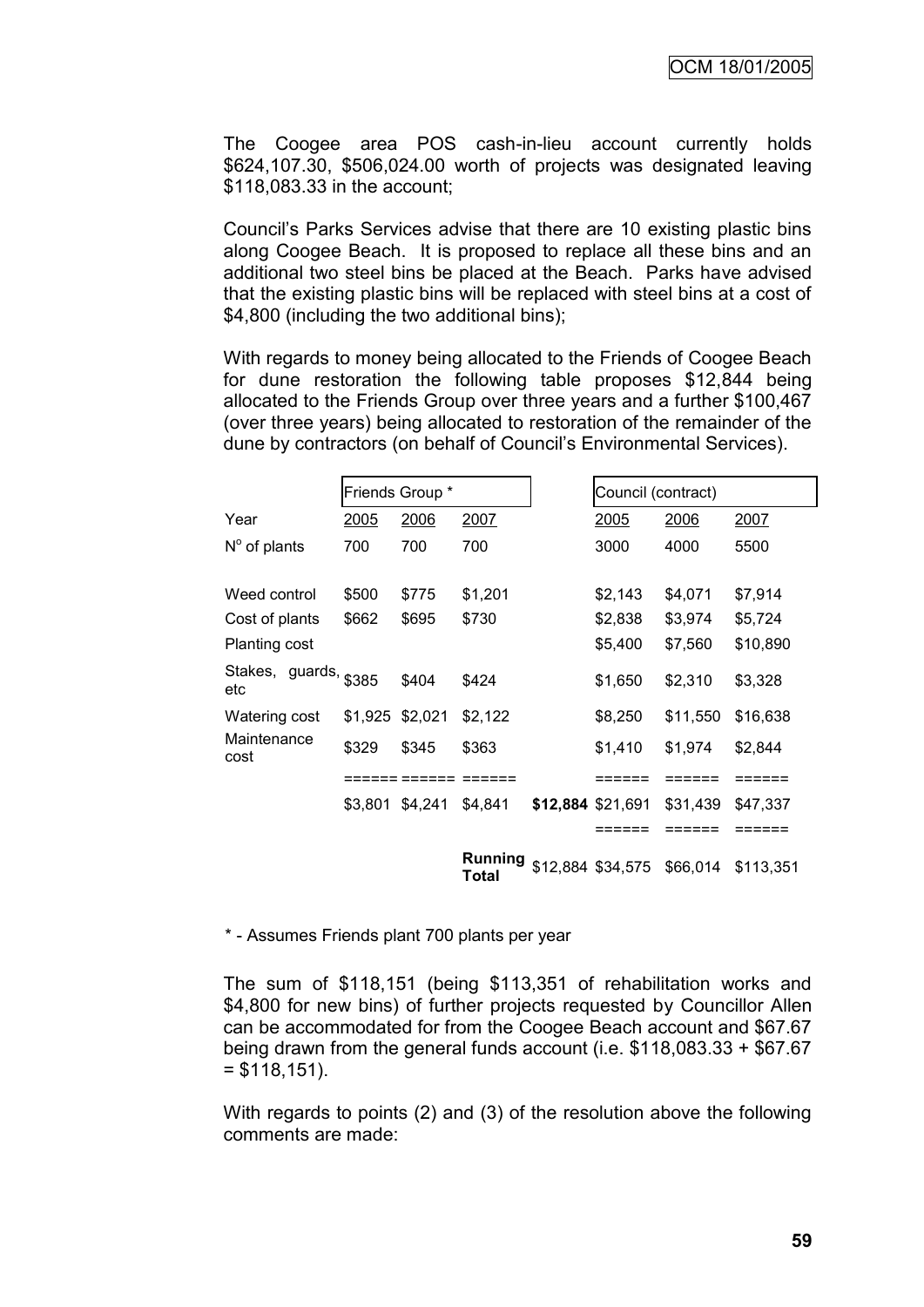Purchase of additional POS – The purchase of additional POS in the City would normally be considered as part of the Structure Plan process and be within the areas that money is still available or has been collected from. The purchase of this land would require the approval of the Minister for Planning.

CSRFF funding opportunities – CSRFF funding could be sought for the extension to the Atwell Change Rooms however the next round of funding closes at the end of October 2005 and if the City was successful the money would not be available until the 2006/2007 financial year. Generally funds sought through CSRFF are of significant amounts and it is recommended that other projects be given priority over the extensions to the Change Rooms for funding from this source.

It was also questioned at the workshop whether the proposals put forward addressed any of the sections of the Cockburn Community Development Strategy? It is difficult to determine if the proposals put forward in the cash-in-lieu expenditure address the Cockburn Community Development Strategy given the complexity and size of the Strategy. The Strategy comprises mainly general comments with few specific proposals outlined.

The following general comments are made comparing the Development Strategy with the cash-in-lieu proposals:-

Most comments contained in the Strategy relating to parks and ovals within the City are positive. There are some suggestions for swings, basketball rings and skate parks being requested, however, it is difficult to determine exactly where these facilities are required due to the vagueness of the comments from the Strategy. Most other comments relate to the maintenance of the wetlands, water features and general park areas. These activities cannot be covered by the cash in lieu funds.

There are a number of suggestions to include bins within POS areas. Council"s Parks and Waste Services have advised that Council doesn"t generally install bins unless there is a demonstrated need for them. Bins within POS are difficult to access and local residents are encouraged to take rubbish home with them. The bins also tend to be used for over flow of household rubbish. The inclusion of bins as part of the works will be considered on an individual basis;

A common theme throughout the Strategy is the request for more pathways and better disabled access. Council Officers along with a consultant are currently reviewing the Cockburn Bike Plan. This Plan will be used to upgrade and provide new bike paths and facilities throughout the City over the next five years or so. Funding of these projects could be taken from the cash-in-lieu funds however it is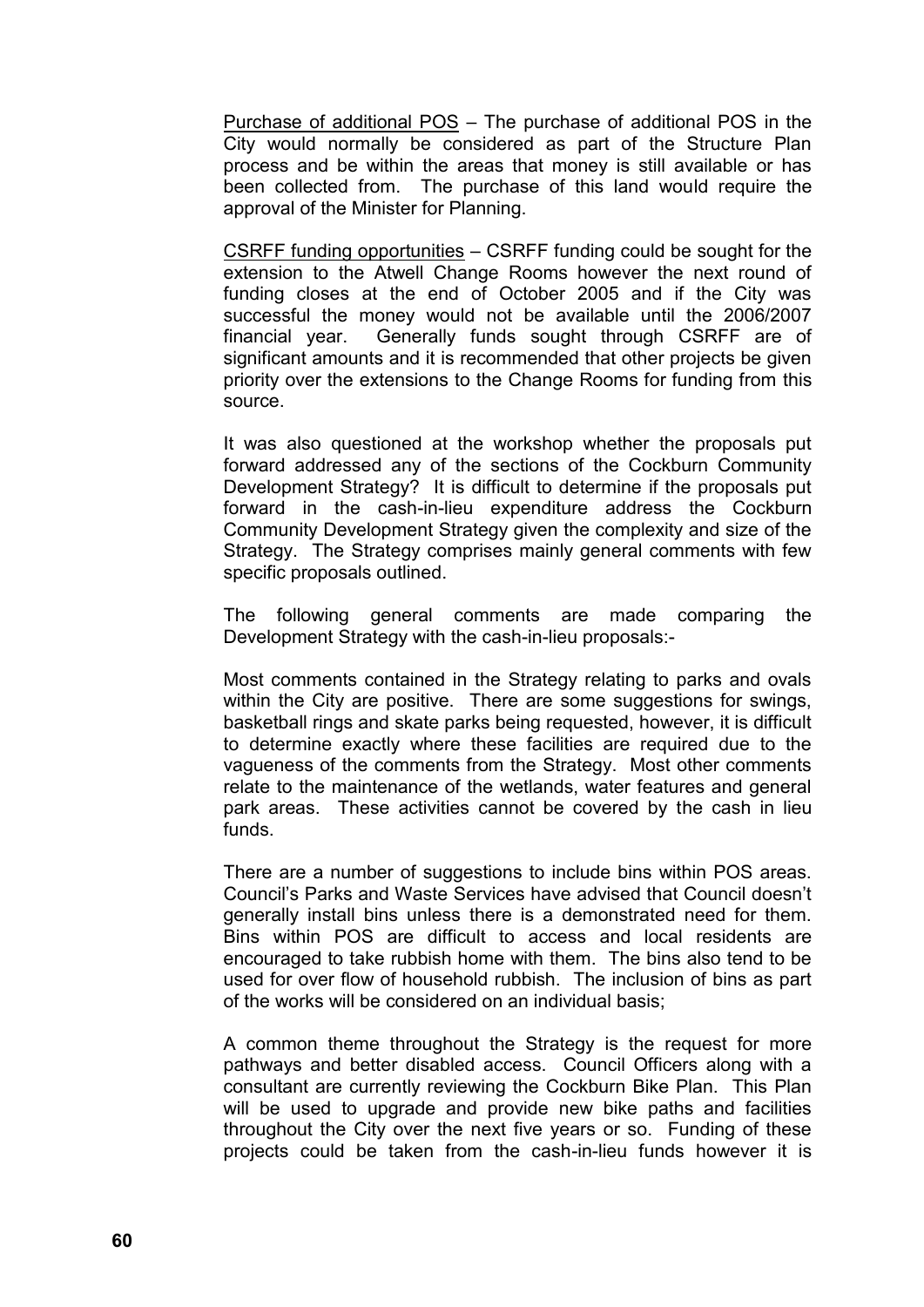recommended that other sources be found for such projects where possible;

There are a number of suggestions for BBQ"s and toilet facilities within the larger parks throughout the City. Whilst such facilities could be funded through the cash-in-lieu funds they would be costly to maintain in the long term.

Generally the proposals contained in the proposed expenditure are consistent with the comments and intent of the Cockburn Community Development Strategy.

At the workshop on the 24 November 2004, Mayor Lee questioned Proposal No. 8c in the Spearwood area. This proposal related to earthworks and landscaping to create an amphitheatre, instillation of seating and construction of paths within Smart Park. Council's Parks Services have reviewed this proposal and recommend that it be modified to include earthworks for steps, paths and security lighting. The cost of this works will remain at \$44,622.45.

Since the October Council meeting and workshop some minor modifications have been made to the breakdown of the expenditure of the monies. These changes relate to the full expenditure of the money within the Munster proposal to allow for the erection of new light towers at Santich Park and the Coogee Beach works mentioned above. The following table provides the reviewed breakdown:

|                      |                            |                                 | <b>Expenditure</b>                                        | <b>Balance</b>                                                  |
|----------------------|----------------------------|---------------------------------|-----------------------------------------------------------|-----------------------------------------------------------------|
| Area                 | <b>Amount</b><br>available | <b>Amount spent</b><br>on works | Amount to be<br>held for the<br>purchase of<br><b>POS</b> | <b>Balance to</b><br>be held for<br>future works<br>in the area |
| <b>Hamilton Hill</b> | 28,658.05                  | 28,658.05                       | 0                                                         | O                                                               |
| Coogee               | 624,107.30                 | 624,107.30                      | 0                                                         | 0                                                               |
| Munster              | 62,844.21                  | 62,844.21                       | 0                                                         | 0                                                               |
| Yangebup             | 26,094.00                  | 14,094.00                       | 12,000.00                                                 | 0                                                               |
| St Paul's Estate     | 42,390.00                  | 42,390.00                       | 0                                                         | 0                                                               |
| <b>Bibra Lake</b>    | 375.00                     | 375.00                          | 0                                                         | 0                                                               |
| South Lake           | 226,091.50                 | 46,180.00                       | 179,911.50                                                | 0                                                               |
| Spearwood            | 155,622.45                 | 155,622.45                      | 0                                                         | 0                                                               |
| Jandakot             | 83,500.00                  | 83,500.00                       | 0                                                         | 0                                                               |
| Atwell               | 227,033.00                 | 227,033.00                      | 0                                                         | 0                                                               |
| <b>Beeliar</b>       | 16,500.00                  | 16,500.00                       | 0                                                         | 0                                                               |
| Hammond Park         | 700.00                     | 700.00                          | 0                                                         | 0                                                               |
| General funds        | 104,712.77                 | 33,144.67                       | 0                                                         | 71,568.10                                                       |
| Total                | 1,598,628.28               | 1,335,148.68                    | 191,911.50                                                | 71,568.10                                                       |

A total of \$1,527,060 will be spent over three financial years from the cash-in-lieu accounts (as some projects will be carried out over a number of financial years). This includes \$191,911.50 for the purchase of additional POS.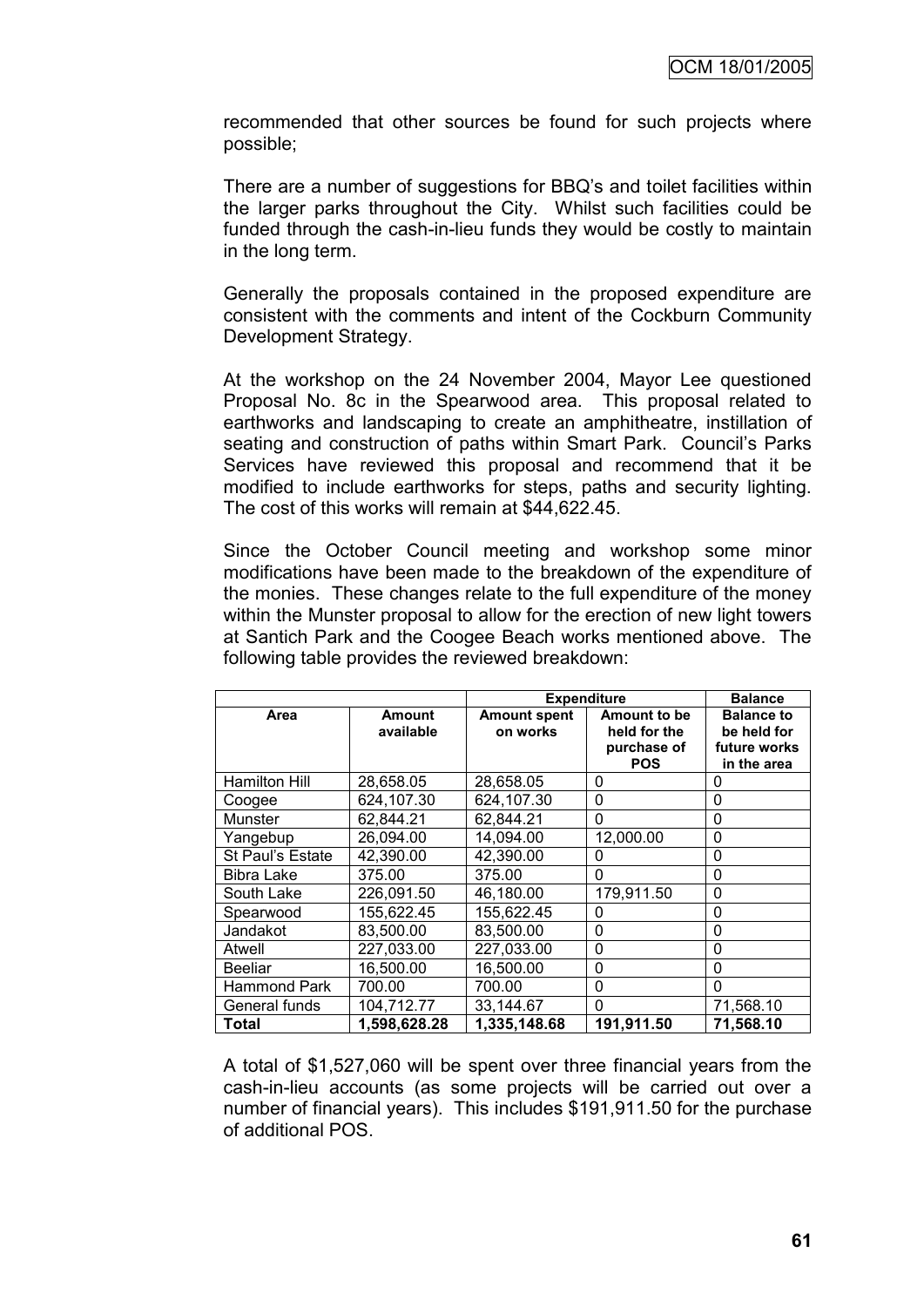An amount of \$71,568 will remain in the cash-in-lieu account for future expenditure.

|                                                                     | <b>Financial Years</b> |                   |            |              |
|---------------------------------------------------------------------|------------------------|-------------------|------------|--------------|
| <b>Department</b>                                                   | Year 1                 | Year <sub>2</sub> | Year 3     | Total        |
| Parks                                                               | 378,233.05             | 148,024.21        | 107,216.45 | 633,473.66   |
| (includes)<br>Engineering<br>Facilities<br>Management<br>and Roads) | 144,800.00             | 181,500.00        | 0.00       | 326,300.00   |
| Environment                                                         | 25,492.00              | 157,420.00        | 92,462.00  | 275,374.00   |
| Planning                                                            | 40,000.00              | 179,911.50        | 12,000.00  | 231,911.50   |
| <b>Social Services</b>                                              | 60,000.00              | 0.00              | 0.00       | 60,000.00    |
| Total                                                               | 648,525.05             | 666,855.71        | 211,678.45 | 1,527,059.16 |

It is proposed that the works be carried out over three financial years as follows:

Given that the actions required by Council"s resolution of the 19 October 2004 have been carried out and no further comments were forthcoming on the proposals it is recommended that Council endorse the schedule of works that are proposed to be undertaken with funds from the public open space account (as shown in the attachments) and submit the proposals to the Western Australian Planning Commission and the Minister for Planning for approval.

Receiving approval from the Minister may take up to six months. Following the Minister for Planning's approval of the proposed expenditure of cash-in-lieu funds, the timeframe for the works program will need to be reviewed. Therefore, the attached program is to be treated as indicative of the time allocated for each of the proposed works.

# **Strategic Plan/Policy Implications**

The Corporate Strategic Plan Key Result Areas which apply to this item are:-

- 1. Planning Your City
	- *"To ensure that the planning of the City is based on an approach which has the potential to achieve high levels of convenience for its citizens."*
	- *"To ensure that the development will enhance the levels of amenity currently enjoyed by the community."*
- 2. Conserving and Improving Your Environment
	- *"To conserve the quality, extent and uniqueness of the natural environment that exists within the district."*
- 3. Facilitating the needs of Your Community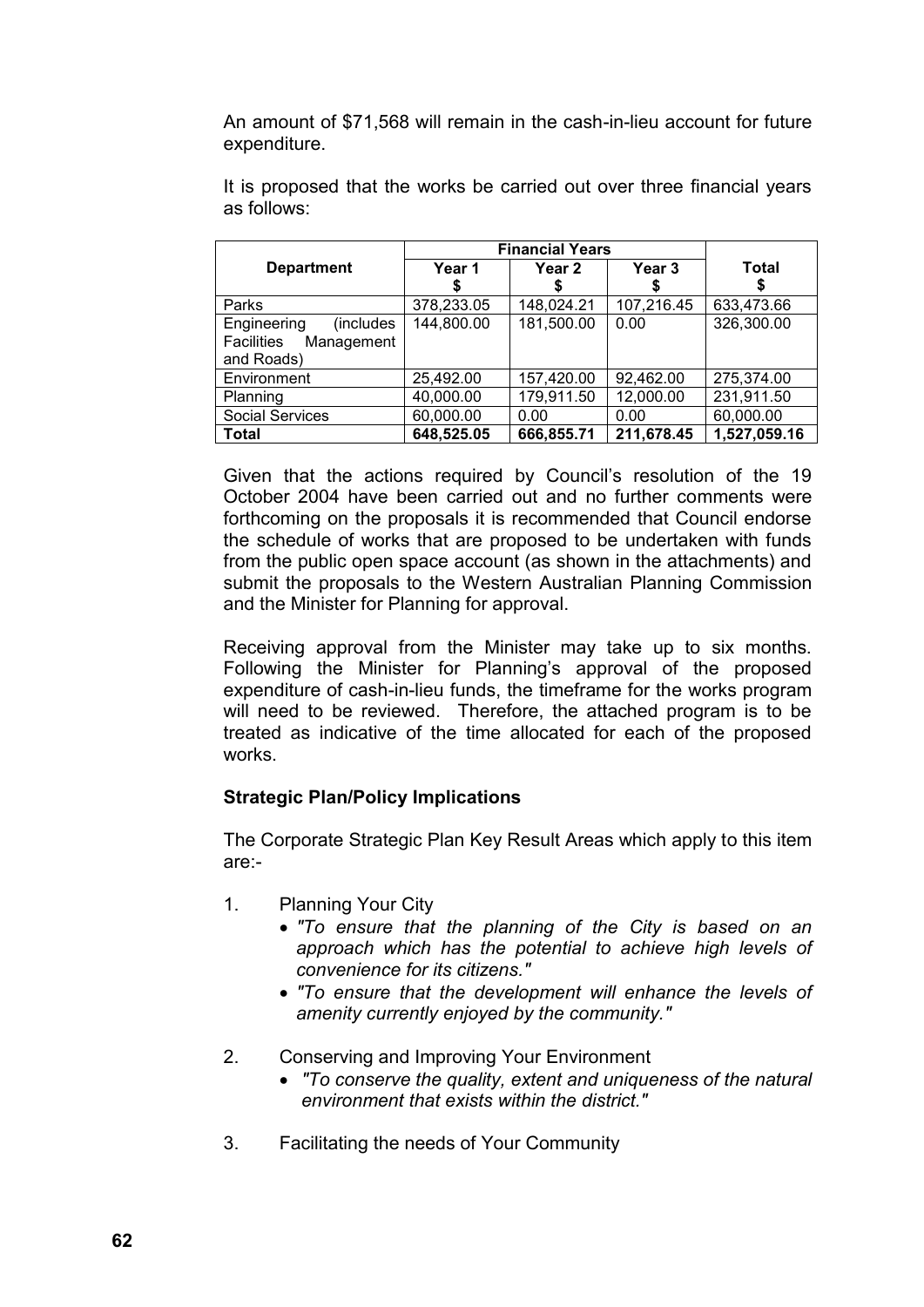- *"To facilitate and provide an optimum range of community services."*
- *"To identify current community needs, aspirations, expectations and priorities of the services provided by the Council."*
- *"To determine by best practice, the most appropriate range of recreation areas to be provided within the district to meet the needs of all age groups within the community."*
- 4. Maintaining Your Community Facilities
	- *"To construct and maintain parks which are owned or vested in the Council, in accordance with recognised standards and convenient and safe for public use."*

The Council Policies which apply to this item are:-

| SPD2 |                          | COMMUNITY FACILITIES INFRASTRUCTURE - 10 |  |
|------|--------------------------|------------------------------------------|--|
|      | <b>YEAR FORWARD PLAN</b> |                                          |  |
| APD4 | <b>PUBLIC OPEN SPACE</b> |                                          |  |

### **Budget/Financial Implications**

The total funds available in the POS account is \$1,598,628.28. The proposals put forward in this agenda item total \$1,527,060 leaving \$71,568 in the POS Cash-in-Lieu account for future.

The proposal is to expend the funds in the trust account over the next 4 years (ie. 2005-2008 inclusive)

Before the Council can spend money from the account it is necessary to have the approval of the Hon. Minister for Planning and Infrastructure. Once the approval is received, the Council will have to approve the transfer of the funds into municipal funds so it can be accessed for its approved purpose.

### **Legal Implications**

N/A

### **Community Consultation**

N/A. However, a comparison with the Cockburn Community Development Strategy was carried out in order to identify comments, priorities and specific projects, that could be addressed in the POS Cash-in-lieu strategy.

### **Implications of Section 3.18(3) Local Government Act, 1995**

Nil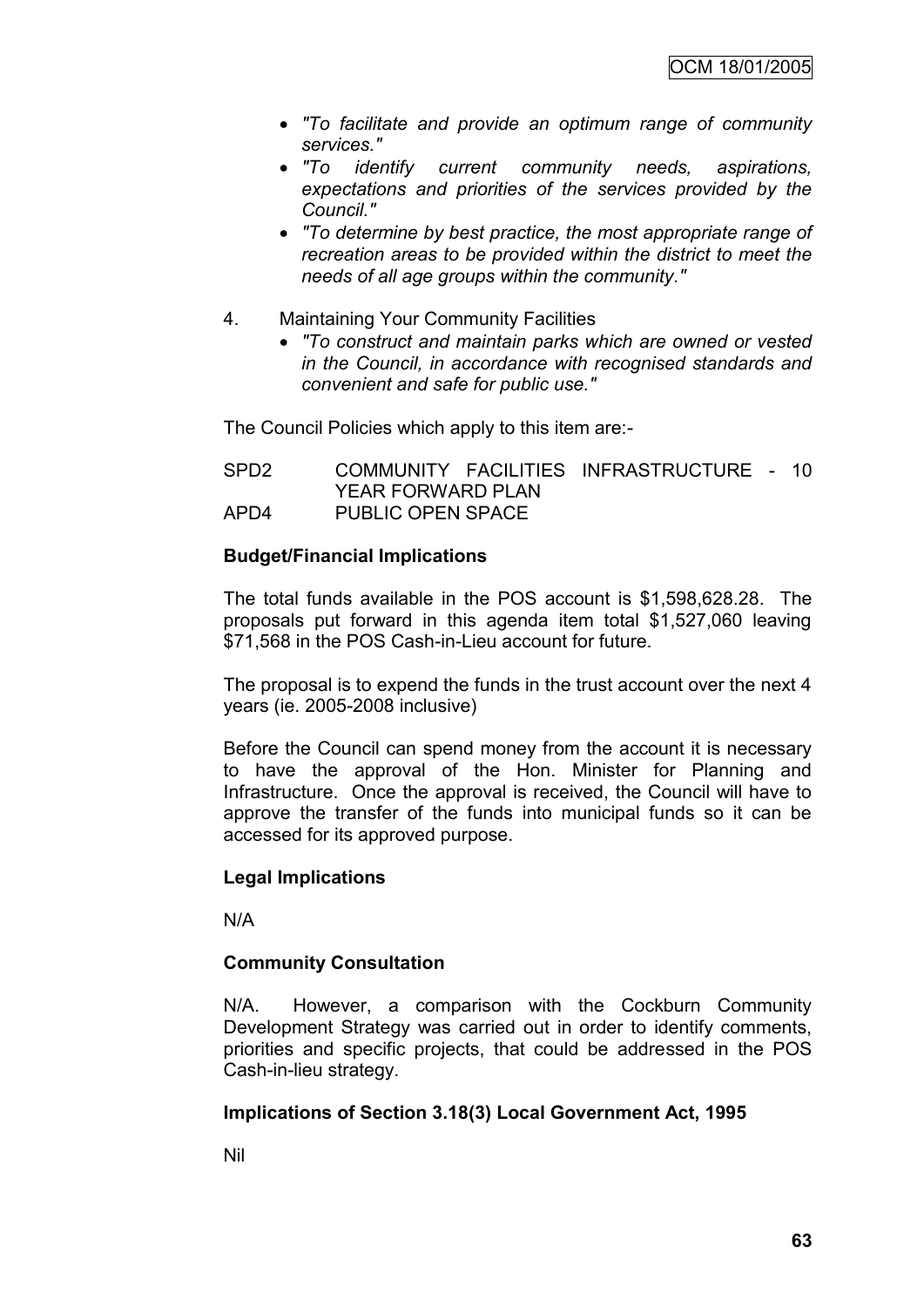### **14.11 (OCM 18/01/2005) - MEDICAL CENTRE, PHARMACY AND OFFICE - 6 BARRINGTON STREET, SPEARWOOD, WA 6163 OWNER/APPLICANT: CARCIONE NOMINEES/HOLTON CONNOR ARCHITECTS (3316863) (MR) (ATTACH)**

# **RECOMMENDATION**

That Council:

(1) grant its approval to the proposed Medical Centre, Pharmacy and Professional Office on Lot 852 (No 6) Barrington Street, Spearwood, in accordance with the approved plan subject to the following conditions:-

### STANDARD CONDITIONS

- 1. Development may be carried out only in accordance with the terms of the application as approved herein and any approved plan.
- 2. Nothing in the approval or these conditions shall excuse compliance with all relevant written laws in the commencement and carrying out of the development.
- 3. This approval relates to the revised attached plan dated 31 December 2004.
- 4. No person shall install or cause or permit the installation of outdoor lighting otherwise than in accordance with the requirements of Australian Standard AS 4282 - 1997 "Control of the Obtrusive Effects of Outdoor Lighting".
- 5. Retaining wall(s) being constructed in accordance with a suitably qualified Structural Engineer's design and a building licence being obtained prior to construction.
- 6. The premises shall be kept in a neat and tidy condition at all times by the owner/occupier to the satisfaction of the Council.
- 7. A plan or description of all signs for the proposed development (including signs painted on a building) shall be submitted to and approved by the Council as a separate application. The application (including detailed plans) and appropriate fee for a sign licence must be submitted to the Council prior to the erection of any signage on the site/building.
- 8. Notwithstanding the detailed specifications required to be submitted for a Building Licence approval, a separate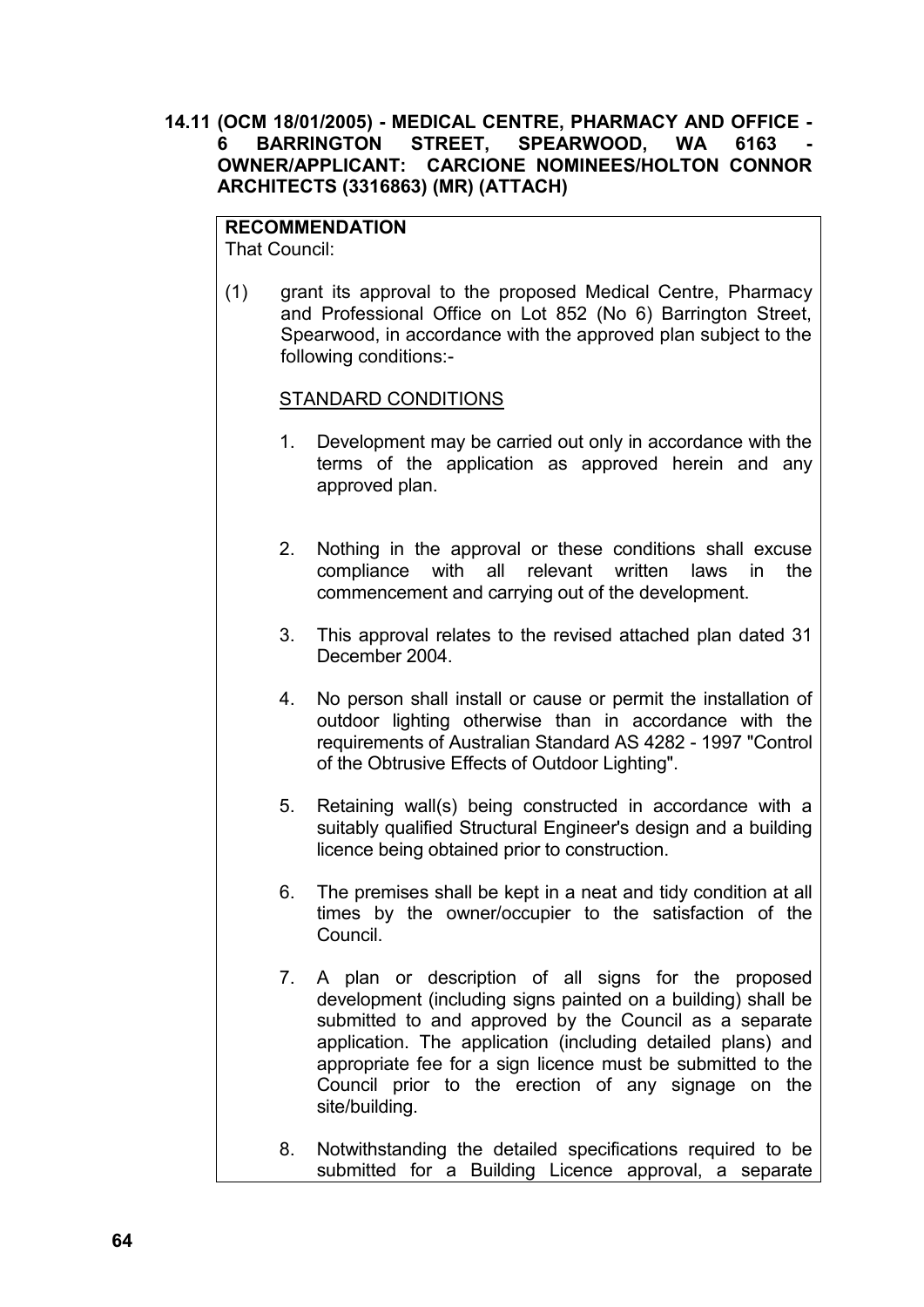schedule of the colour and texture of the building materials shall be submitted and approved to the satisfaction of the Council prior to applying for a Building Licence, and before the commencement or carrying out of any work or use authorised by this approval.

- 9. Landscaping and tree planting to be undertaken in accordance with the approved plan prior to the occupation of the site.
- 10. The landscaping installed in accordance with the approved detailed landscape plan, must be reticulated or irrigated and maintained to the satisfaction of the Council.
- 11. No development or building work covered by this approval shall be commenced until the landscape plan has been submitted and approved, by the Council
- 12. No wall, fence or landscaping greater than 0.75 metres in height measured from the natural ground level at the boundary, shall be constructed within 1.5 metres of a vehicular accessway unless the wall, fence or landscaping is constructed with a 3 metre truncation, as depicted on the approved plan.
- 13. Earthworks over the site and batters must be stabilised to prevent sand or dust blowing, and appropriate measures shall be implemented within the time and in the manner directed by the Council in the event that sand or dust is blown from the site.
- 14. All stormwater being contained and disposed of on-site to the satisfaction of the Council.
- 15. A minimum of 2 disabled carbays designed in accordance with Australian Standard 2890.1 - 1993 is to be provided in a location convenient to, and connected to a continuous accessible path to, the main entrance of the building or facility. Design and signage of the bay(s) and path(s) is to be in accordance with Australian Standard 1428.1 - 1993. Detailed plans and specifications illustrating the means of compliance with this condition are to be submitted in conjunction with the Building Licence application.
- 16. Works depicted on the approved parking plan shall be maintained to the satisfaction of the Council.
- 17. The vehicle parking area shall be sealed, kerbed, drained and line marked in accordance with the approved plans and specifications certified by a suitably qualified practicing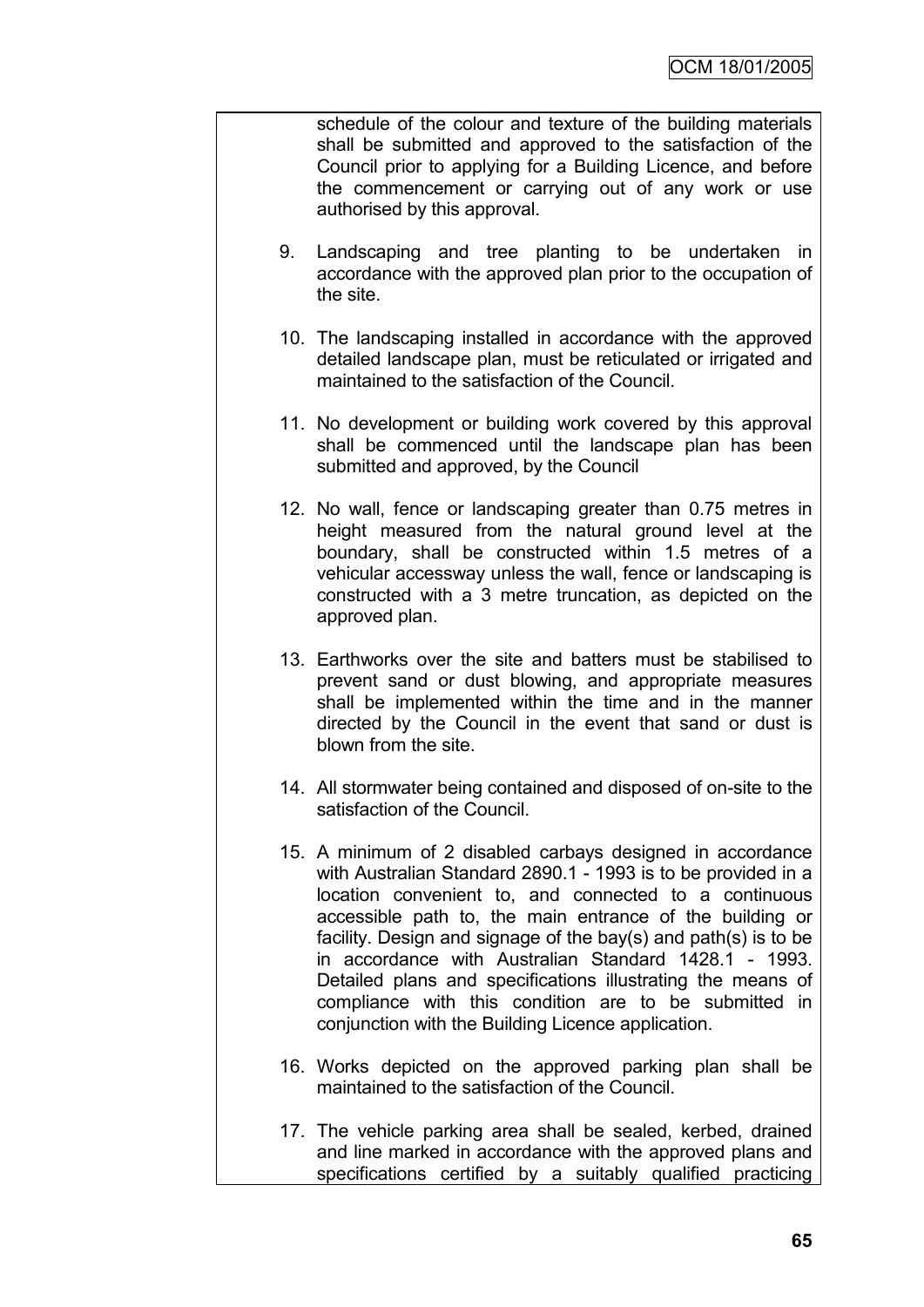Engineer to the satisfaction of the Council.

- 18. Access onto the site shall be restricted to that shown on the plan approved by the Council.
- 19. The parking bay/s, driveway/s and points of ingress and egress to be designed in accordance with the Australian Standard for Offstreet Carparking (AS2890) unless otherwise specified by this approval and are to be constructed, drained and marked in accordance with the design and specifications certified by a suitably qualified practicing Engineer and are to be completed prior to the development being occupied and thereafter maintained to the satisfaction of the Council.
- 20. Carbay grades are not to exceed 6% and disabled carbays are to have a maximum grade 2.5%.
- 21. The provision of bicycle parking facilities in accordance with the approved plans is to be provided in the locations marked on the attached plans, and are to be installed prior to the development being occupied.
- 22. Refuse bins shall be provided adequate to service the development and the bins are to be screened from view to the satisfaction of the Council before the development is occupied or used.
- 23. Potential occupiers must seek approval from the Council for their proposed use prior to occupying and commencing the business operation.
- 24. Landscaping is to be undertaken in the street verge adjacent to the Lot(s) in accordance with the approved plans and be established prior to the occupation of the building, and thereafter maintained to the Council"s satisfaction.

# SPECIAL CONDITIONS

- 25. Tenancy 1 to 6 must only be occupied, as medical suites and each tenancy is limited to a maximum of 2 Health Consultants at any time.
- 26. Tenancy 7 must only be used for a Pharmacy and Tenancy 8 used as an Office.
- 27. No commercial vehicles servicing the adjoining shopping centre are permitted to use the vehicular access at any time.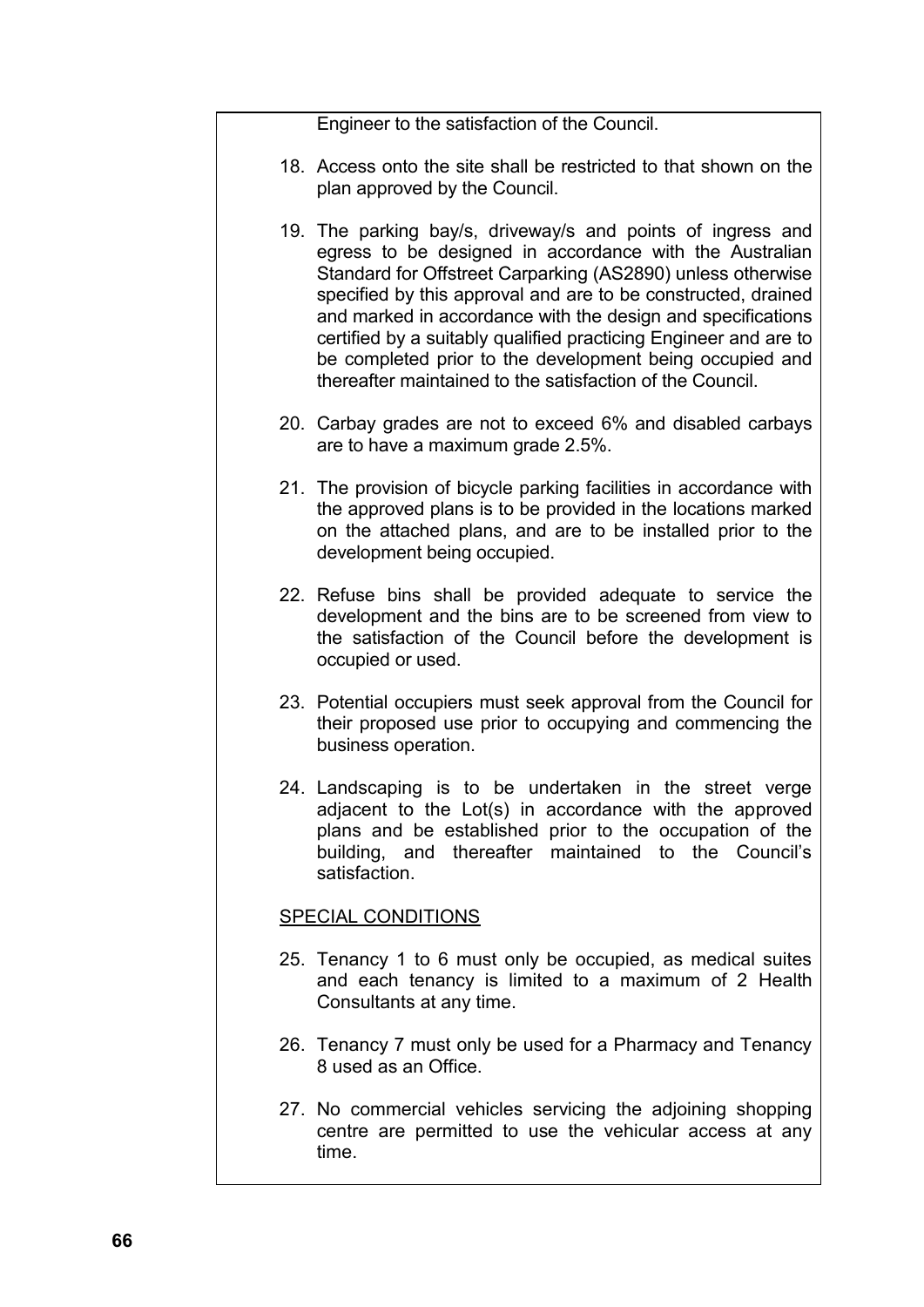- 28. The glazing to first floor windows facing east and west must be partially obscure to a minimum height of 1.8m above the first floor finished floor level in accordance with the revised plans.
	- 29. The undercroft car park must be secured after-hours to prevent unauthorised entry.
	- 30. The façade being modified to include provision for specific locations for signage of tenancies.
	- 31. All mechanical plant and equipment must be screened from view of adjoining properties and Barrington Street. The location of plant and equipment must also minimise the impact of noise being received by neighbouring residents.
	- 32. The proponent entering into an agreement with the Cockburn City Council to provide for an easement for the purpose of securing vehicular access between Lot 852 and Lot 851. The agreement is to be prepared by Council's solicitors at the cost of the applicant.

Conditions to be completed prior to applying for Building **Licence** 

- 33. All stormwater drainage shall be designed in accordance with the document entitled "Australian Rainfall and Runoff" 1987 (where amended) produced by the Institute of Engineers, Australia, and the design is to be certified by a suitably qualified practicing Engineer and designed on the basis of a 1:10 year storm event.
- 34. A landscape plan must be submitted to the Council and approved, prior to applying for building licence and shall include the following:-
	- (1) the location, number and type of existing and proposed trees and shrubs, including calculations for the landscaping area;
	- (2) any lawns to be established;
	- (3) any natural landscape areas to be retained;
	- (4) those areas to be reticulated or irrigated; and verge treatments.

# FOOTNOTES

1. The development is to comply with the requirements of the Building Code of Australia.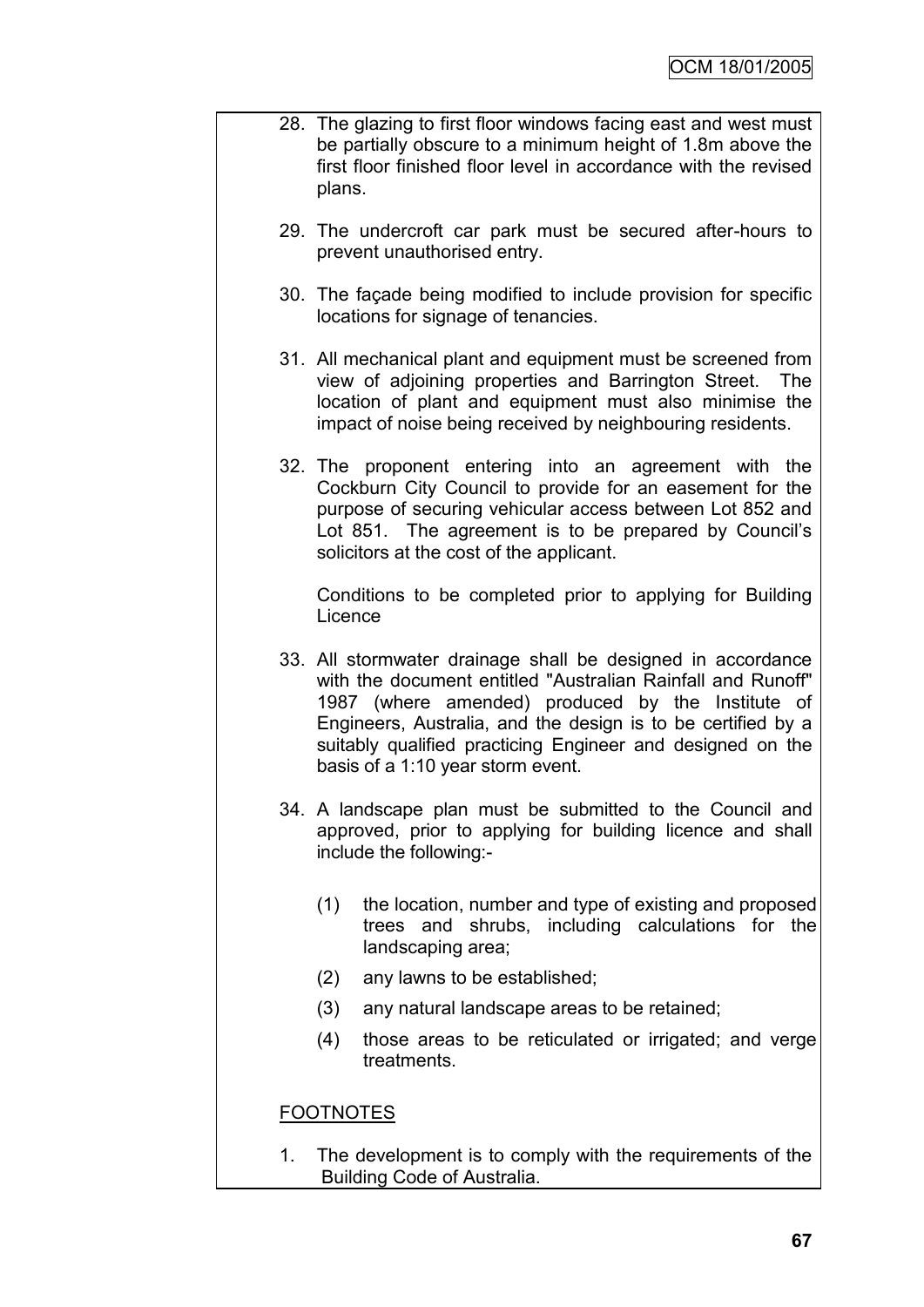- 2. The development must comply with the *Environmental Protection (Noise) Regulation 1997.*
- (2) Issue a Schedule 9 Notice of Determination of Application for Planning Approval – Approval (inclusive of MRS Form 2 Approval).

| <b>COUNCIL DECISION</b> |  |  |
|-------------------------|--|--|
|                         |  |  |
|                         |  |  |

### **Background**

| <b>ZONING:</b>    | MRS: Urban                                |                                        |
|-------------------|-------------------------------------------|----------------------------------------|
|                   |                                           | TPS3:   Local Centre                   |
| <b>LAND USE:</b>  |                                           | Vacant – (former Indoor Swimming Pool) |
| LOT SIZE:         | $\overline{275}$ 7m <sup>2</sup>          |                                        |
| AREA:             | Approx 1420 $m^2$ gfa                     |                                        |
| <b>USE CLASS:</b> | Medical Centre & Shop - Permitted 'P' and |                                        |
|                   |                                           | Office - Discretionary Use 'D'         |

Council previously refused to grant approval to a service access driveway from Barrington Street along the eastern side boundary of the subject property to service the adjoining shopping centre.

### **Submission**

The proponent seeks Council approval to construct a medical centre that includes undercroft car parking and a ground floor pharmacy and office suite.

The same proponent owns the adjoining Spearwood Shopping Centre/Tavern site and it is intended that access to the upper level of the new development be directly from the adjoining site car park, which is at the same level. Tavern patrons almost exclusively use that car park at night.

A total of 61 new bays are to be provided with the possibility of a reciprocal parking agreement with the adjoining site being considered if required.

### **Report**

The proponent was uncertain of the final tenancy mix but this can only be determined on the basis of the TPS3 car parking requirements. It is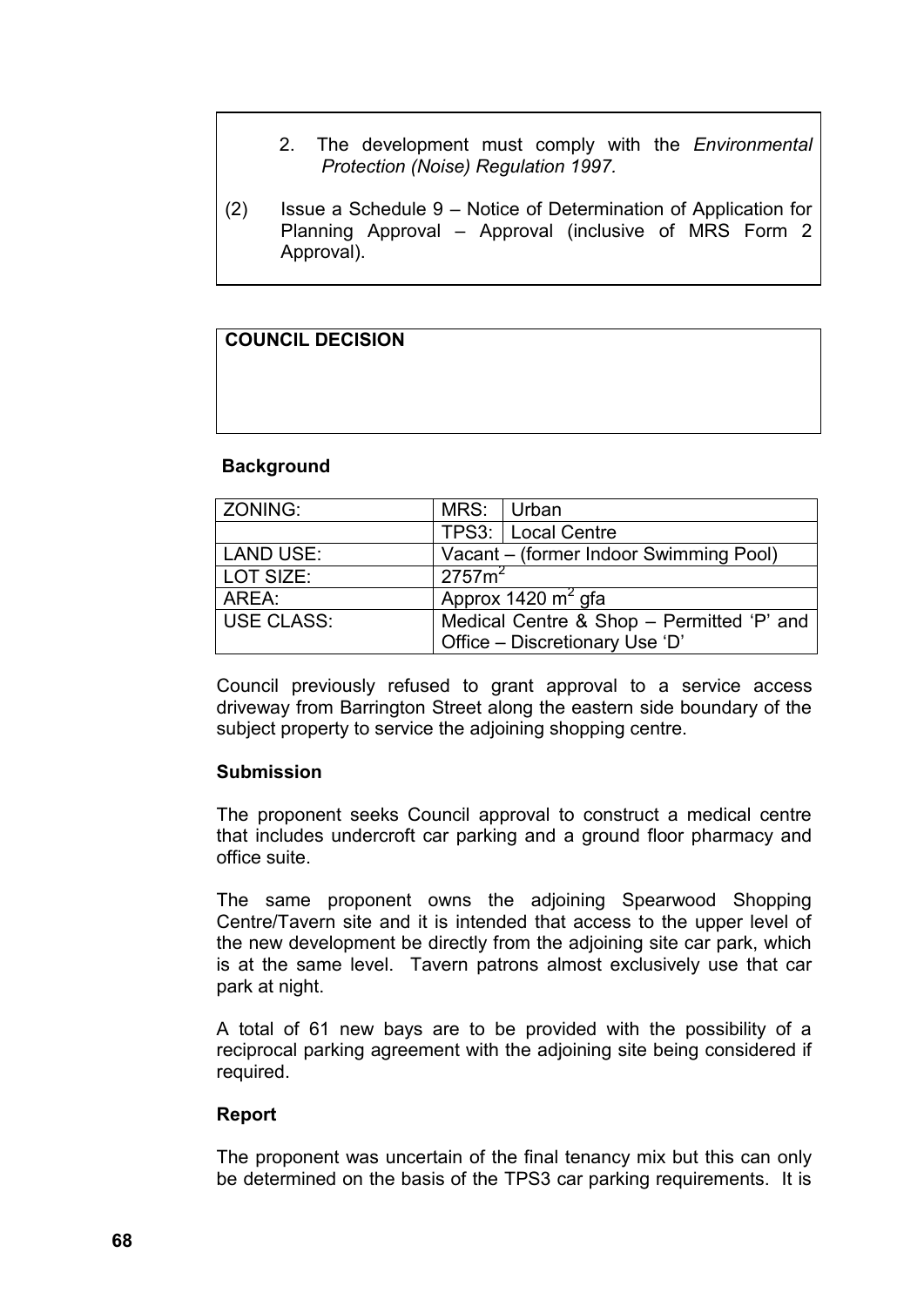recommended that the ground floor units only be used for the purpose of a pharmacy and an office and the first floor occupied by medical suites that are limited to a maximum of 2 practitioners only, which is more in line with the actual parking requirements. There is no capacity to consider reciprocal car parking agreements with the adjoining shopping centre land given that a parking reduction has already been permitted to enable the expansion of the Action supermarket now complete.

The proposed development was advertised for public comment for 14 days. The City notified surrounding landowners of the proposal in writing. At the close of the submission period were 6 submissions were received. Of these 2 submissions raised the following objections:-

Objection from No 12 Barrington Street (eastern side of lot):

- The proposal is a substantial development adjacent to our house and seek assurance of a continued quiet enjoyment is maintained and protected from air conditioners and vehicle traffic.
- The above objection is withdrawn if privacy is protected regarding the glazing facing the adjoining property.

Objection from JT Fabrications – owner and developer of residential units on 448 Rockingham Rd cnr Barrington Street.

- The proposal would reduce levels of privacy and security for future residents on the adjoining block;
- Objection is based on the height and positioning of windows on the west side of the proposed development which will interfere with the privacy of residents;
- Also concerned about the exit on the rear elevation, which will allow a number of people to overlook the residential properties and will become a privacy and security risk.

The applicant has agreed to install obscure glassing to windows and only have non-obscure glazing to high-level windows above. This will protect the privacy of the existing and future adjoining residents.

The applicant indicated the rear stairs are needed for emergency fire escape purposes as follows:-

*"The egress at the upper floor is via fire-isolated stairs toward Barrington Street and via the entry doors facing the shopping centre car park. As escape is not permitted across site boundaries the applicant has indicated an exit along the "front" of the upper level via a 4.5 metre setback. The windows facing the escape route would be sprinkled from inside to protect the escape route from the fire source should the building be on fire."*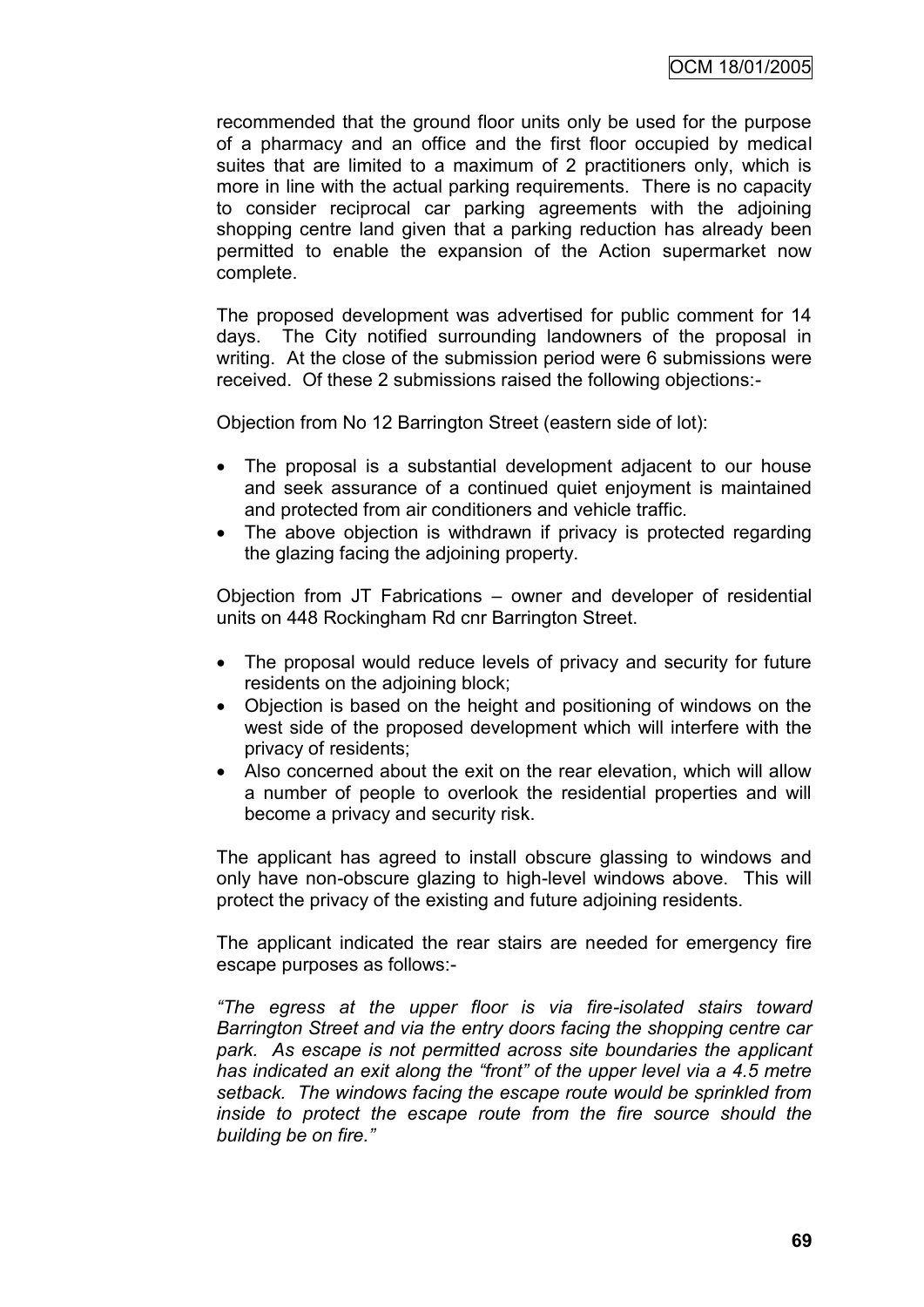Customer access from the undercroft parking area is via an internal stair and lift at ground floor level. Shoppers can also access the centre directly from the first floor entrance facing the shopping centre. The external stair is essential for emergency purposes and is unlikely to be used for any other purpose.

One of the benefits of the proposal apart from the improved level of medical services is the ability to improve access and egress to the adjoining Spearwood Shopping Centre by linking with Barrington Street. This will help to reduce the usage pressure on the two existing crossovers of the shopping centre site onto Rockingham Road. It is recommended that a vehicle access easement be provided as a condition of approval.

A series of design changes have been made by the applicant in consultation with City Officers to improve the façade and address issues outlined in this report.

There are no objections to the proposed development proceeding subject to conditions outlined in the report recommendations.

# **Strategic Plan/Policy Implications**

The Corporate Strategic Plan Key Result Areas which apply to this item are:-

- 1. Managing Your City
	- *"To conduct Council business in open public forums and to manage Council affairs by employing publicly accountable practices."*
- 2. Planning Your City
	- *"To ensure that the planning of the City is based on an approach which has the potential to achieve high levels of convenience for its citizens."*
	- *"To ensure that the development will enhance the levels of amenity currently enjoyed by the community."*
- 4. Facilitating the needs of Your Community
	- *"To facilitate and provide an optimum range of community services."*
	- *"To identify current community needs, aspirations, expectations and priorities of the services provided by the Council."*

The Planning Policies which apply to this item are:-

APD17 Standard Development Conditions and Footnotes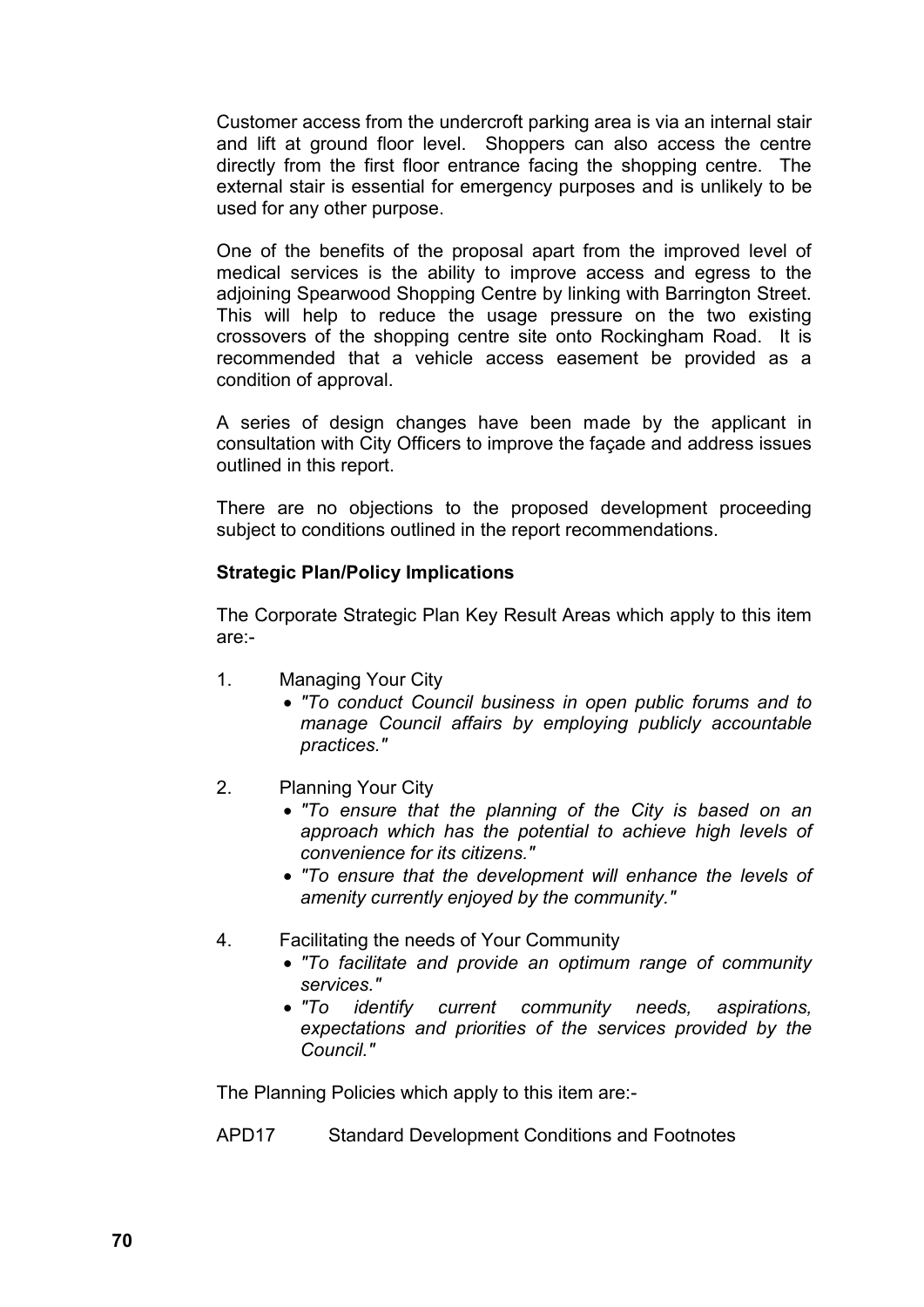# **Budget/Financial Implications**

N/A

# **Legal Implications**

Town Planning Scheme No 3

# **Community Consultation**

Community consultation was carried out in accordance with clause 9.4 of TPS3. Details of the submissions received are examined in the report.

# **Implications of Section 3.18(3) Local Government Act, 1995**

Nil

# **14.12 (OCM 18/01/2005) - PROPOSED STRUCTURE PLAN - LOT 9 HAMMOND ROAD, SUCCESS - APPLICANT: KOLTASZ SMITH (9656B) (JLU) (ATTACH)**

# **RECOMMENDATION**

That Council:

- (1) adopt the Structure Plan for Lot 9 Hammond Road, Success and advise the applicant that:
	- 1. A Drainage and Nutrient Management Plan will be required at the time of subdivision;
	- 2. The road reservation for the loop road is to be increased to 15m;
	- 3. The north-south road and public open space is to be in alignment with Lot 8 Hammond Road to the north;
	- 4. A school site liability contribution required by the Department for Education and Training will be applicable at the time of subdivision;
	- 5. Council will review Development Contribution Area No. 1 to include the construction of a four lane roundabout at the intersection of Carmel Way, the proposed subdivision entry road and Hammond Road; and
	- 6. The Structure Plan Report to be modified to include information on the road reservations and the reviewed drainage system.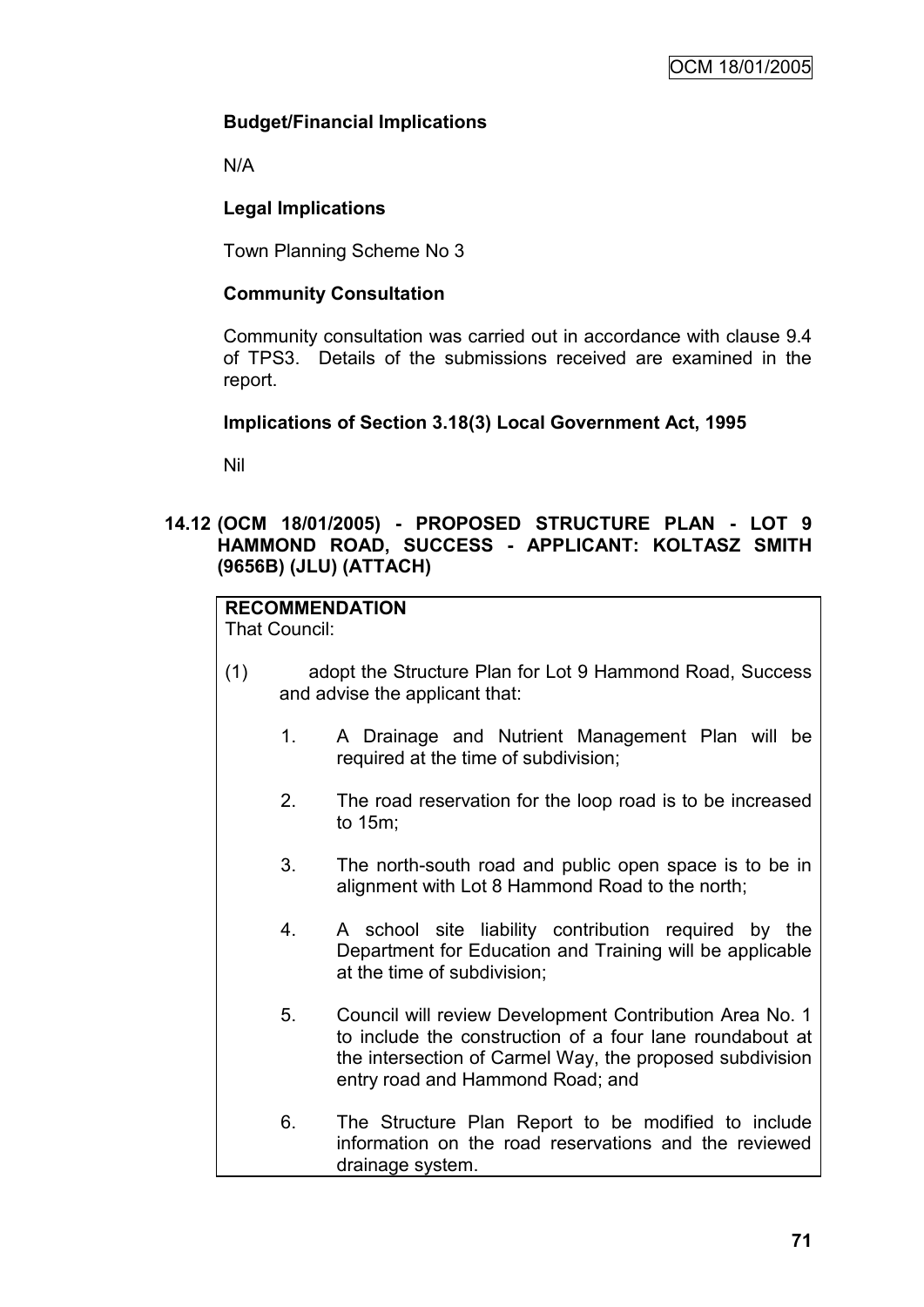- (2) adopt the Schedule of Submissions as contained in the Agenda attachment; and
- (3) advise those persons who made a submission of Council"s decision and forward a copy of the Structure Plan (revised) and Schedule of Submissions to the Western Australian Planning Commission for its endorsement pursuant to Clause 6.2.10 of Town Planning Scheme No. 3.

# **COUNCIL DECISION**

#### **Background**

| ZONING:   | MRS:           | Urban       |
|-----------|----------------|-------------|
|           | TPS:           | Development |
| LAND USE: | <b>Nursery</b> |             |
| LOT SIZE: | 2.0462ha       |             |

A Structure Plan was prepared and approved for Lot 8 Hammond Road (directly to the north) on the 17 June 2003, which shows indicatively the future development of Lot 9. However this Plan did not show lot densities for Lot 9 Hammond Road. See the Agenda attachments for the approved Structure Plan for Lot 8 Hammond Road. Council adopted the Structure Plan for Lot 8 Hammond Road at is meeting on the 20 August 2003 (Item 14.8)

## **Submission**

The City received a Structure Plan on the 3 November 2004 for Lot 9 Hammond Road, Success from Koltasz Smith on behalf of Maincity Investments Pty Ltd. A locality plan and the Structure Plan are shown in the Agenda Attachments.

The proposed Structure Plan area is likely to yield approximately 24 lots, with 18 of these at a density of R20 (500 $m^2$  average) and six (6) at a density of R25 (350 $m^2$  average). The Structure Plan also proposes a public open space (POS) area of 2,255 $m^2$ , slightly exceeding the 10% POS requirement.

#### **Report**

The Plan was advertised from the 23 November 2004 to 13 December 2004. Five submissions were received during the advertising period, two of these being objections. A Schedule of Submissions is contained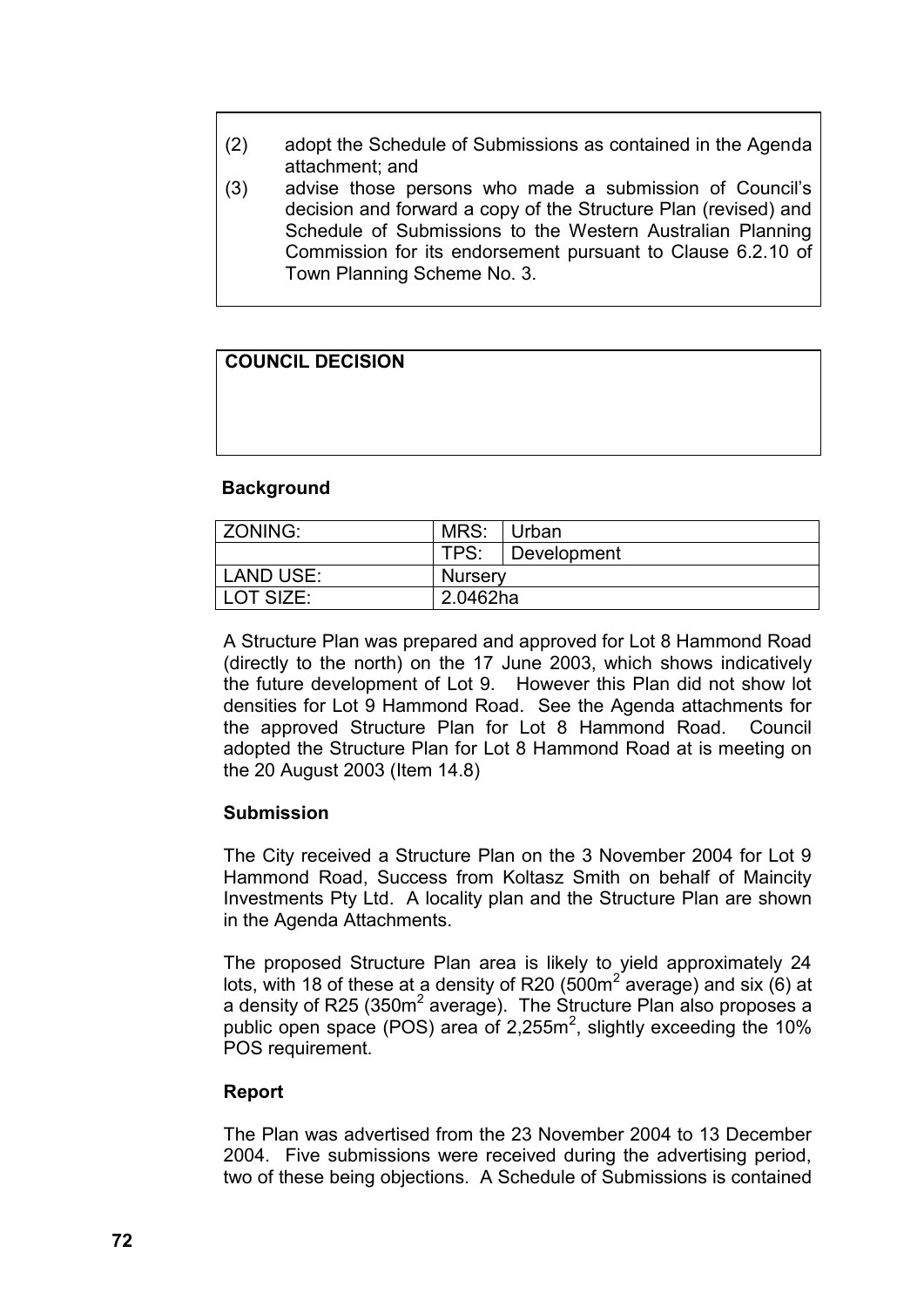in the Agenda attachments. All issues raised in the submissions have been dealt with in the Schedule of Submissions and this report.

The main issues raised through the objections and by Council Officers are as follows:

#### Road Access

During assessment of the Structure Plan for Lot 8 Hammond Road, Council Officers identified that a number of lots gaining access from Branch Circus are severely affected by wetlands and associated buffers. As a result, in February 2004 Council officers wrote to the Department for Planning and Infrastructure (DPI) requesting a number of lots be included in the Beeliar Regional Park (see Agenda Attachments). A response was received on this proposal recently, which indicates that the DPI are not willing to include the properties shown in the Attachment within the Regional Park. This is not considered acceptable by the Officers and will be pursued further in the new year. If approval can be obtained to include these lots within the Regional Park it is likely that Branch Circus would be closed to vehicle traffic but a dual use path could be retained.

The Structure Plan for Lot 9 allows for access into those lots which have development potential currently obtaining access from Branch Circus. As a result of the future traffic generated from the development of Lot 9 and those lots to the west and the Jandakot Primary School on the eastern side of Hammond Road, a roundabout at Hammond Road will be required to provide access into the area and allow for easy traffic movement. The current Development Contributions for Hammond Road do not include the construction of a four lane roundabout at this intersection and therefore it is recommended that these costs be included in Development Contribution Area No.1 as the roundabout will benefit not only Lot 9 and the balance of the land west of Hammond Road but also the Primary School and act as a traffic calming device on Hammond Road. The Structure Plan contains a notification stating that "the proposed roundabout timing and responsibility of cost and construction to be determined".

The applicant has advised that the following internal road reserves are proposed:

- $\blacksquare$  14m wide reserve for the loop road this width is inconsistent with Council policy which requires roads to be 15m wide. The applicant is to be advised that this road is to be increased to 15m;
- **14m wide reserve for the north-south road abutting the public open** space (POS) – Council policy allows for 13.5m wide road reserves adjoining POS, however, Lot 8 to the north is currently being developed with subdivision plans showing a 14m wide road reserve abutting the POS. To ensure consistency between the two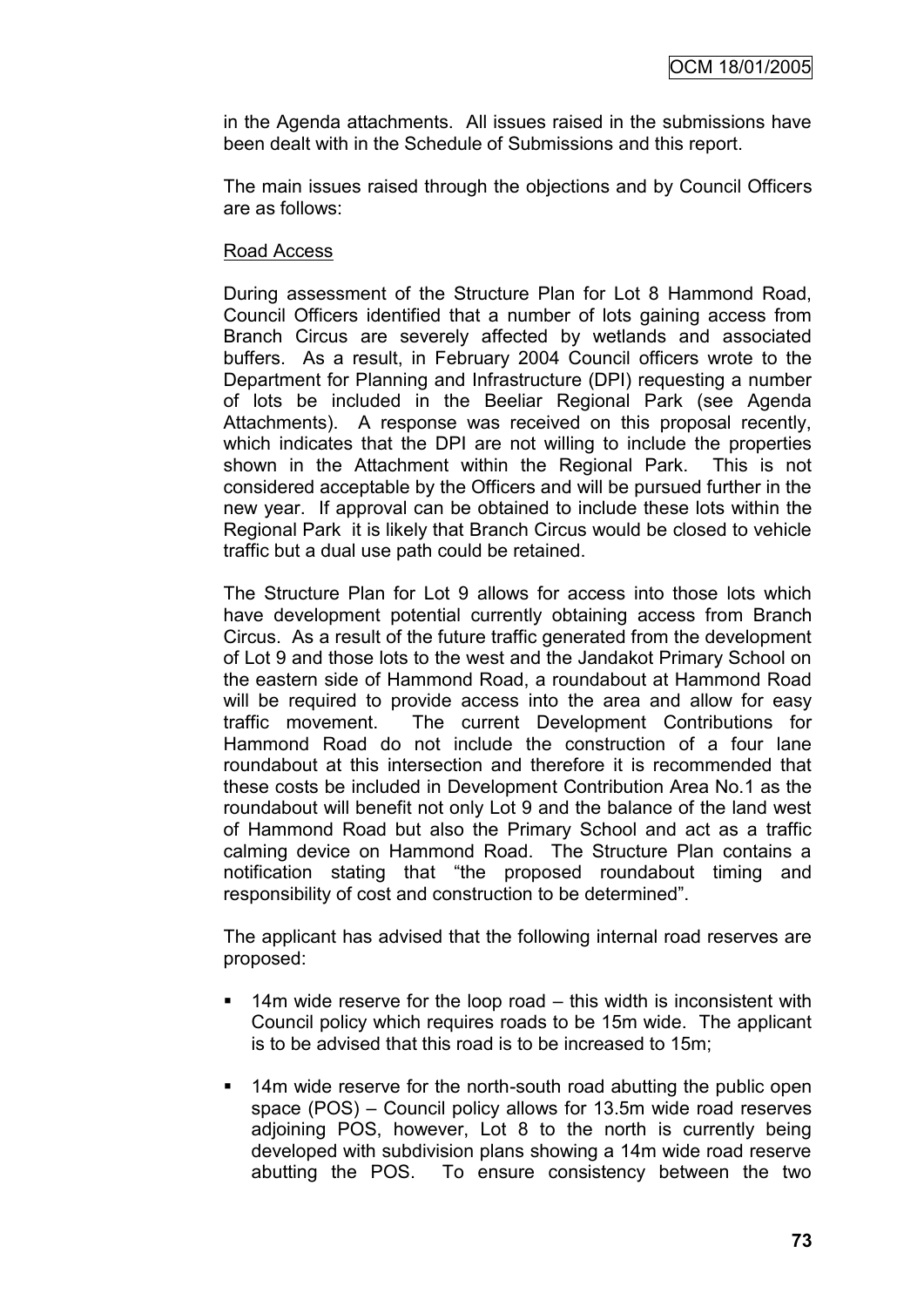developments and alignment between the road and POS a 14m wide reserve is supported;

 12m wide reserve for the east-west road – the applicant has advised that this reservation will include an offset road pavement due to the above ground water main easement to the south of the subject lot, however a 4.1m road verge will be maintained on the northern side of the pavement. Council accepted a 12m wide road reserve for Carmel Way, on the eastern side of Hammond Road, due to the same Water Corporation easement. Given the width of the Water Corporation easement to the south (approx. 9.5m) and subject to the applicant providing a cross section at the time of subdivision to prove that all services can be catered for in the northern verge the 12m wide road reserve is acceptable.

It has also been noted on the Structure Plan that there is to be no direct lot access onto Hammond Road due to the high traffic volume this road will carry in the future.

#### Drainage

After negotiations between the applicant and Council Officers a 1:10 year drainage basin will be constructed within the northern portion of the public open space. Storm events over the 1:10 year will flow over land, northwards to the drainage basin within Lot 8. This drainage system is suitable to Council Officers, however the applicant is to be advised that a Drainage and Nutrient Management Plan will be required at the time of subdivision.

## **Conclusion**

The Structure Plan meets most planning criteria for a proposal of this type. The issues raised in the submissions can and have been addressed through minor modifications and as such the proposal is appropriate for the development of the site and it is recommended that the Council endorses the Structure Plan subject to the following minor modifications being made:

- The loop road reservation being increased to 15m:
- The Structure Plan Report to be modified to include information on the road reservations and the reviewed drainage system.

## **Strategic Plan/Policy Implications**

The Corporate Strategic Plan Key Result Areas which apply to this item are:-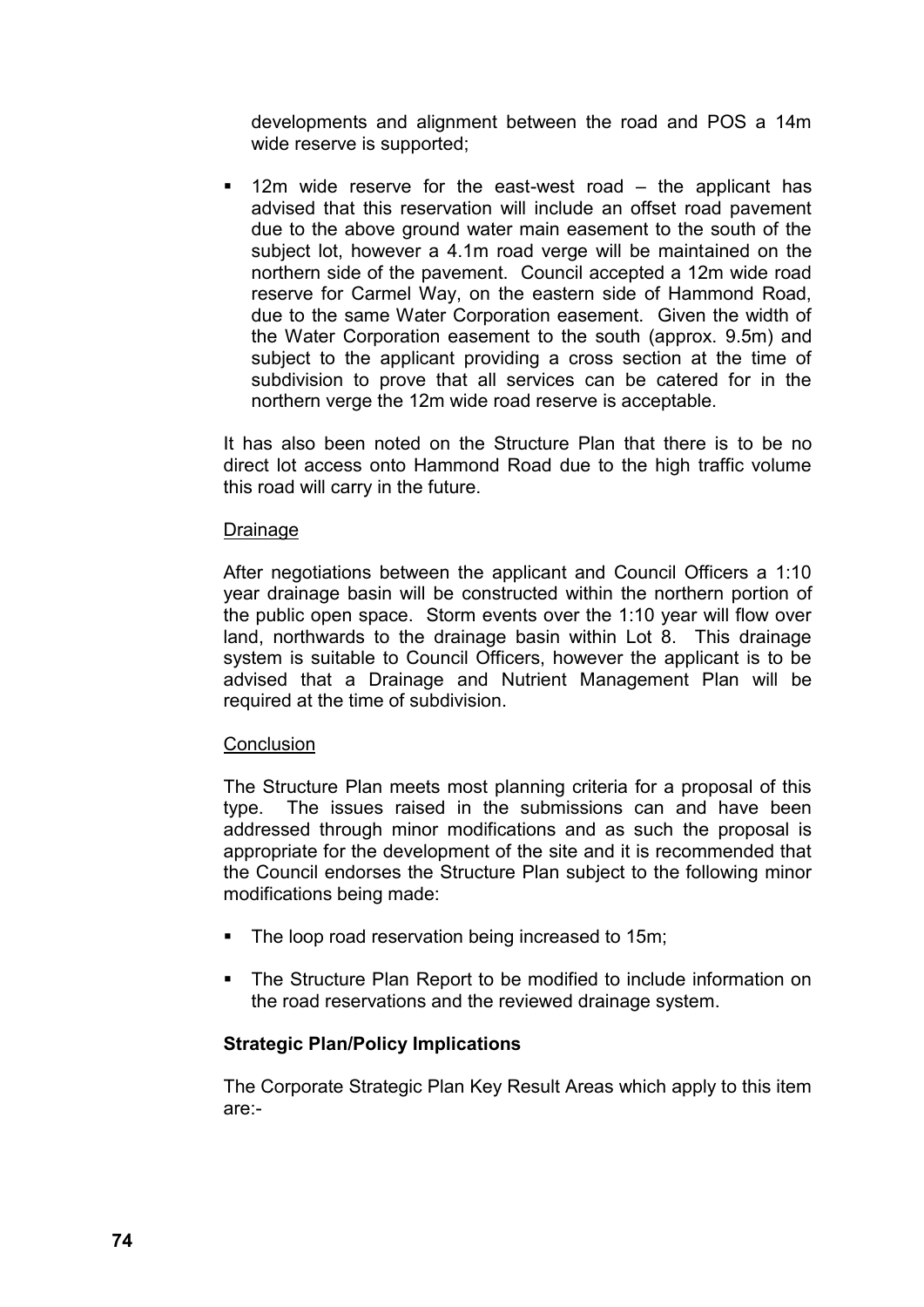- 1. Planning Your City
	- *"To ensure that the planning of the City is based on an approach which has the potential to achieve high levels of convenience for its citizens."*
	- *"To ensure that the development will enhance the levels of amenity currently enjoyed by the community."*
	- *"To foster a sense of community within the district generally and neighbourhoods in particular."*
- 2. Conserving and Improving Your Environment
	- *"To conserve the quality, extent and uniqueness of the natural environment that exists within the district."*
	- *"To ensure that the development of the district is undertaken in such a way that the balance between the natural and human environment is maintained."*
- 3. Maintaining Your Community Facilities
	- *"To construct and maintain roads, which are the responsibility of the Council, in accordance with recognised standards, and are convenient and safe for use by vehicles, cyclists and pedestrians."*
	- *"To construct and maintain parks which are owned or vested in the Council, in accordance with recognised standards and are convenient and safe for public use."*

The Planning Policies which apply to this item are:-

- SPD4 'Liveable Neighbourhoods'
- APD4 Public Open Space
- APD26 Control Measures for Protecting Water Resources in Receiving Environments
- APD30 Road Reserve and Pavement Standards
- APD31 Detailed Area Plans

## **Budget/Financial Implications**

N/A

## **Legal Implications**

The Structure Plan was advertised in accordance with the requirements of Town Planning Scheme No. 3. Five submissions were received during the advertising period.

## **Community Consultation**

N/A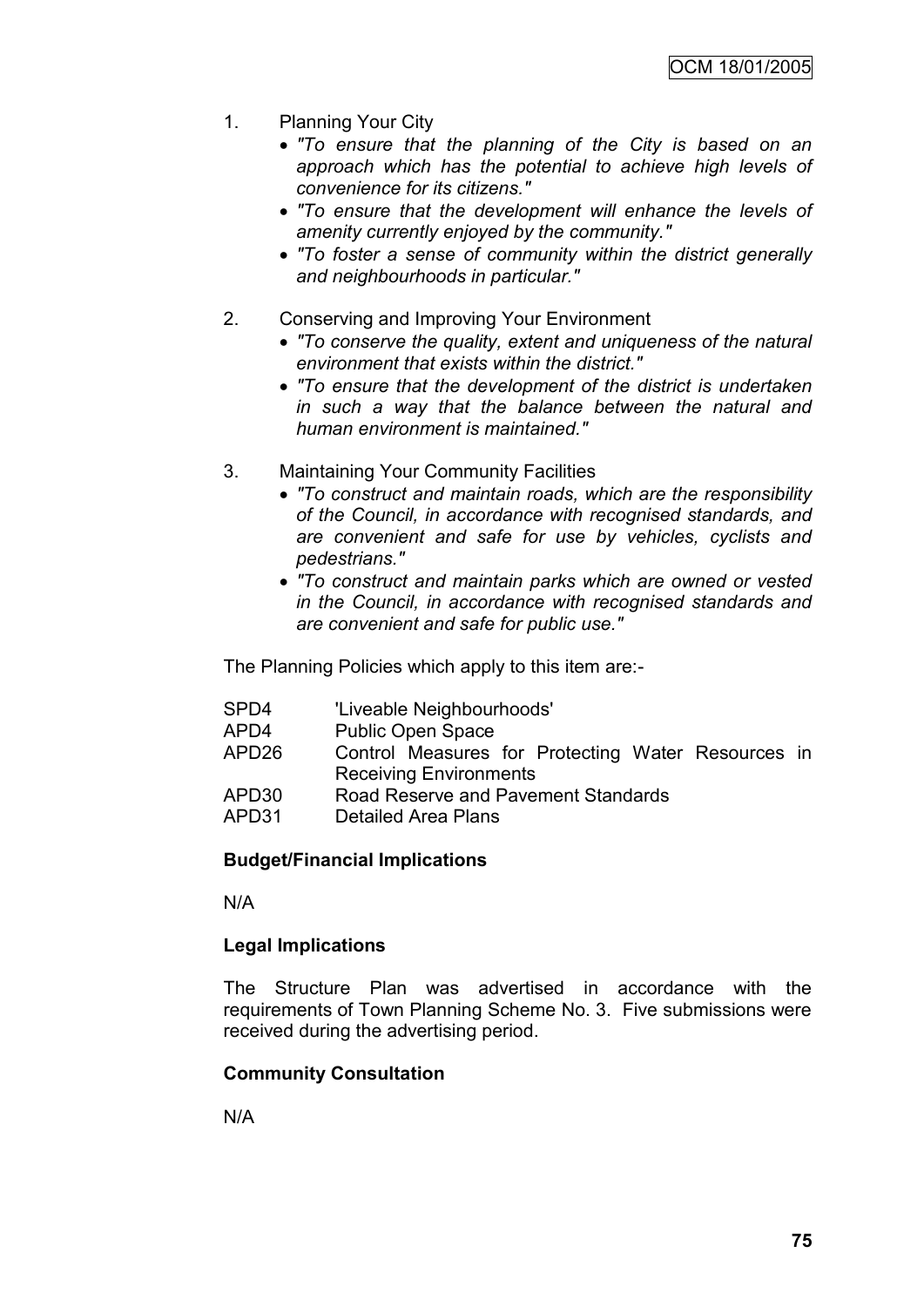Nil

## **15. FINANCE AND CORPORATE SERVICES DIVISION ISSUES**

# **15.1 (OCM 18/01/2005) - LIST OF CREDITORS PAID (5605) (KL) (ATTACH)**

#### **RECOMMENDATION**

That Council receive the List of Creditors Paid for December 2004, as attached to the Agenda.

## **COUNCIL DECISION**

#### **Background**

It is a requirement of the Local Government (Financial Management) Regulations 1996, that a List of Creditors be compiled each month and provided to Council.

#### **Submission**

N/A

**Report**

N/A

#### **Strategic Plan/Policy Implications**

N/A

# **Budget/Financial Implications**

N/A

## **Legal Implications**

N/A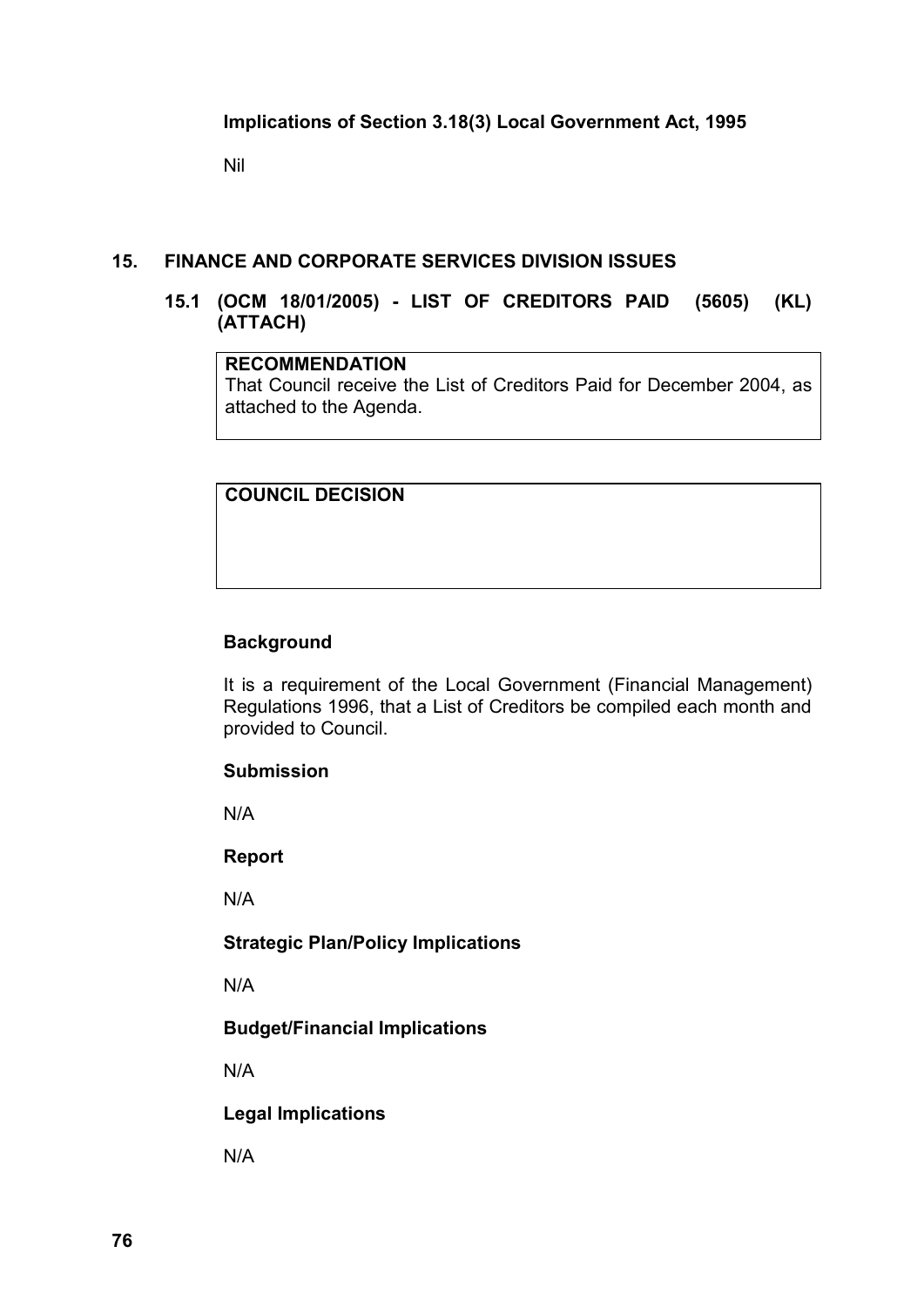# **Community Consultation**

N/A

**Implications of Section 3.18(3) Local Government Act, 1995**

Nil.

# **15.2 (OCM 18/01/2005) - TSUNAMI RELIEF APPEAL (5300) (KL)**

# **RECOMMENDATION**

That Council:

- (1) donate \$\_\_\_\_\_\_\_\_\_\_ to World Vision Tsunami Relief Appeal **or** the Australian Red Cross; and
- (2) authorise collectors from Care Australia, World Vision, the Australian Red Cross or other bonafide charitable agencies to collect funds for the Tsunami Relief victims during Cockburn"s Free Summer of Fun Events.

# **COUNCIL DECISION**

# **Background**

Council from time to time may desire to contribute to situations where organisations are seeking financial aid for relief appeals.

## **Submission**

A request from the Mayor has been received to authorise bonafide charitable collectors to make a collection during Cockburn"s Free Summer of Fun Events.

## **Report**

Council may feel that it is necessary to contribute to this worldwide appeal.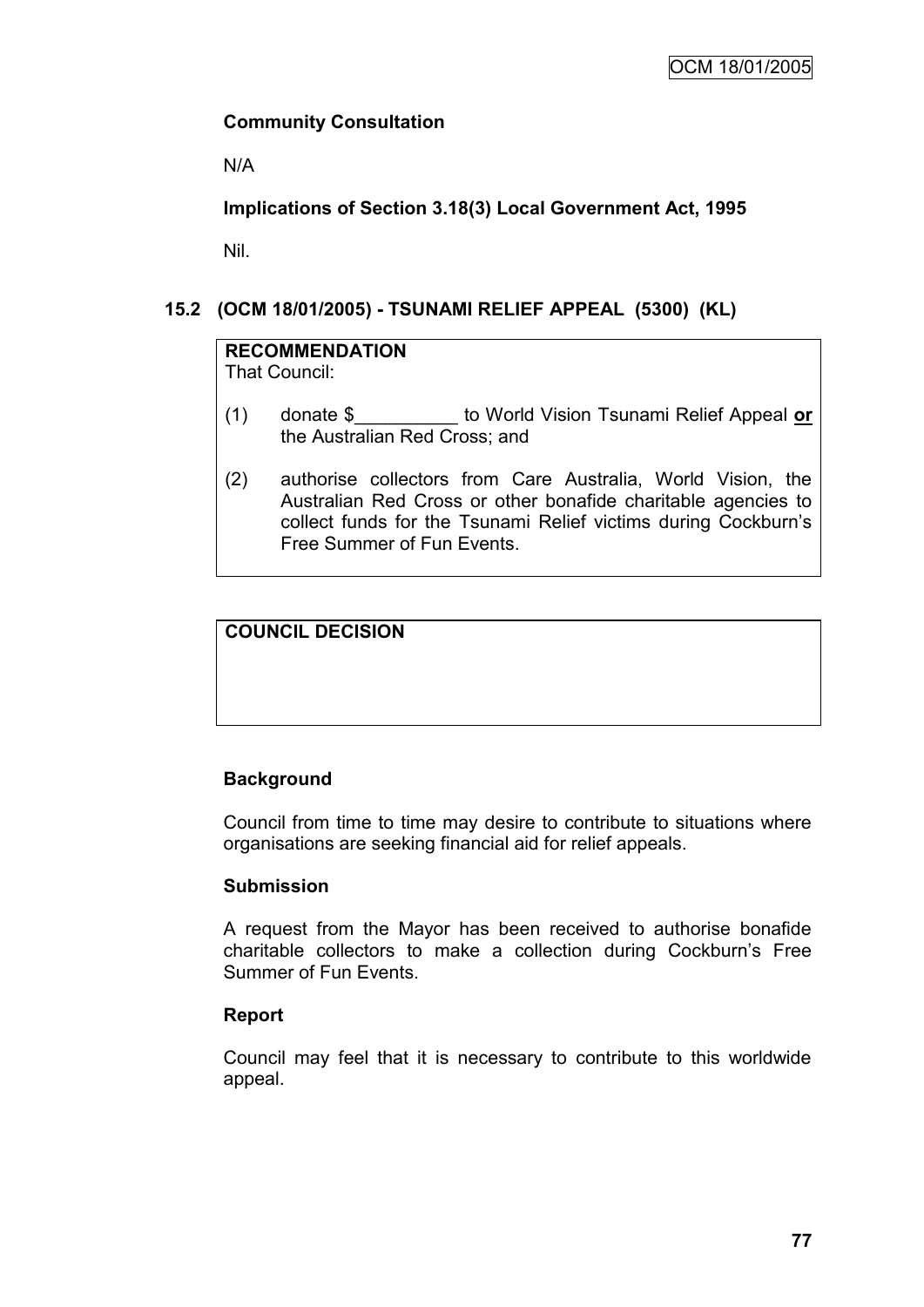# **Strategic Plan/Policy Implications**

N/A

# **Budget/Financial Implications**

Emergency Disaster Fund - \$1,000 – OP9004 Restricted Funds – Flood Appeal - \$2,192

# **Legal Implications**

N/A

# **Community Consultation**

N/A

**Implications of Section 3.18(3) Local Government Act, 1995**

Nil.

# **16. ENGINEERING AND WORKS DIVISION ISSUES**

# **16.1 (OCM 18/01/2005) - SOLOMON ROAD DEVELOPMENT AREA AND COCKBURN CENTRAL MAIN DRAINAGE (450058) (BKG)**

# **RECOMMENDATION**

That Council:

- (1) adopt the report "Cockburn Central and Solomon Road Development Area, Arterial Drainage Scheme Review" dated November 2004 prepared by David Wills & Associates, and its subsequent updates as approved by the Director of Engineering & Works;
- (2) requires all subdivisions and developments within the boundary of Development Area 20 as shown in City of Cockburn Town Planning Scheme No 3 maps and the surrounding industrial area in Cutler Road and the area known as Cockburn Central to conform to this plan;
- (3) approve the engagement of a suitably qualified consultant by the Director, Engineering & Works on an as required basis to assess that proposed subdivisions and developments do comply with this plan; and
- (4) initiate an amendment to Town Planning Scheme No.3 to create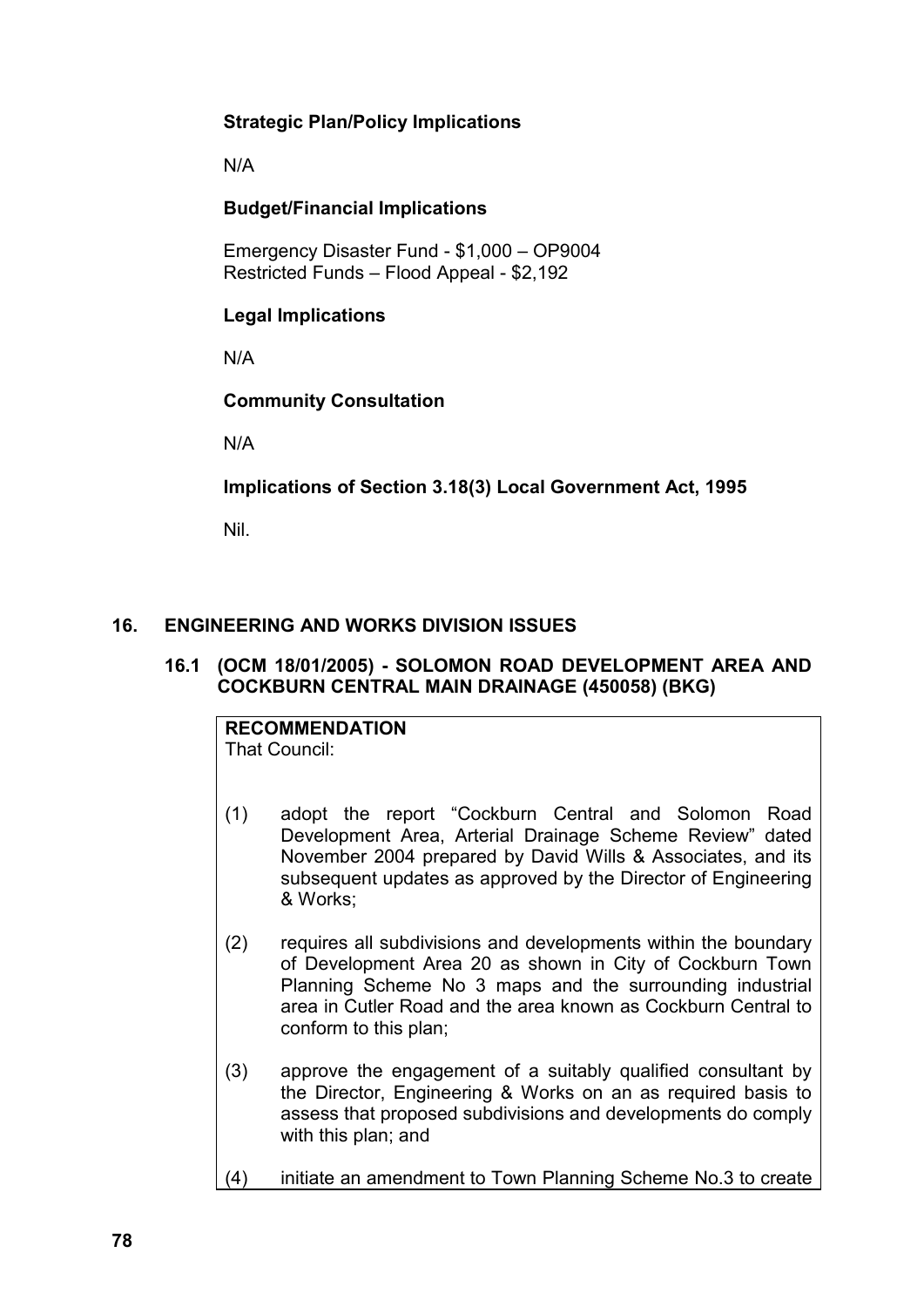a new Developer Contribution Area (DCA) for Development Area 20.

# **COUNCIL DECISION**

# **Background**

Most of the land in the eastern sector of the municipality is low lying with a high water table. When the land is developed regional drainage strategies are required to safeguard the properties from possible flooding.

A consultant was employed to prepare a drainage strategy for the industrial area centred on Cutler Road and Solomon Road and the area known as Cockburn Central.

#### **Submission**

Applications for subdivisions and development have been submitted in the industrial area centred on Cutler Road and Solomon Road.

## **Report**

When developers and their consultants submit plans for subdivision and development in the Jandakot Industrial Area including Development Area 20 in the Town Planning Scheme No 3, there is a requirement to provide for drainage and in particular to control the groundwater levels.

The staff in the Engineering Division do not have experience or expertise in designing drainage systems that control groundwater. Because of this a consultant was employed to produce a plan and a report. Previous to this State Government agencies such as the Water Authority of WA performed the role of controlling regional drainage and its effects on the groundwater

The plan has now been completed and it is recommended that all subdividers be advised that they need to comply with this plan and that compliance be verified by a qualified consultant.

A copy of the report by David Wills & Associates titled "Cockburn Central & Solomon Road Development Areas, Arterial Drainage Scheme Review" dated November 2004 is available from the Director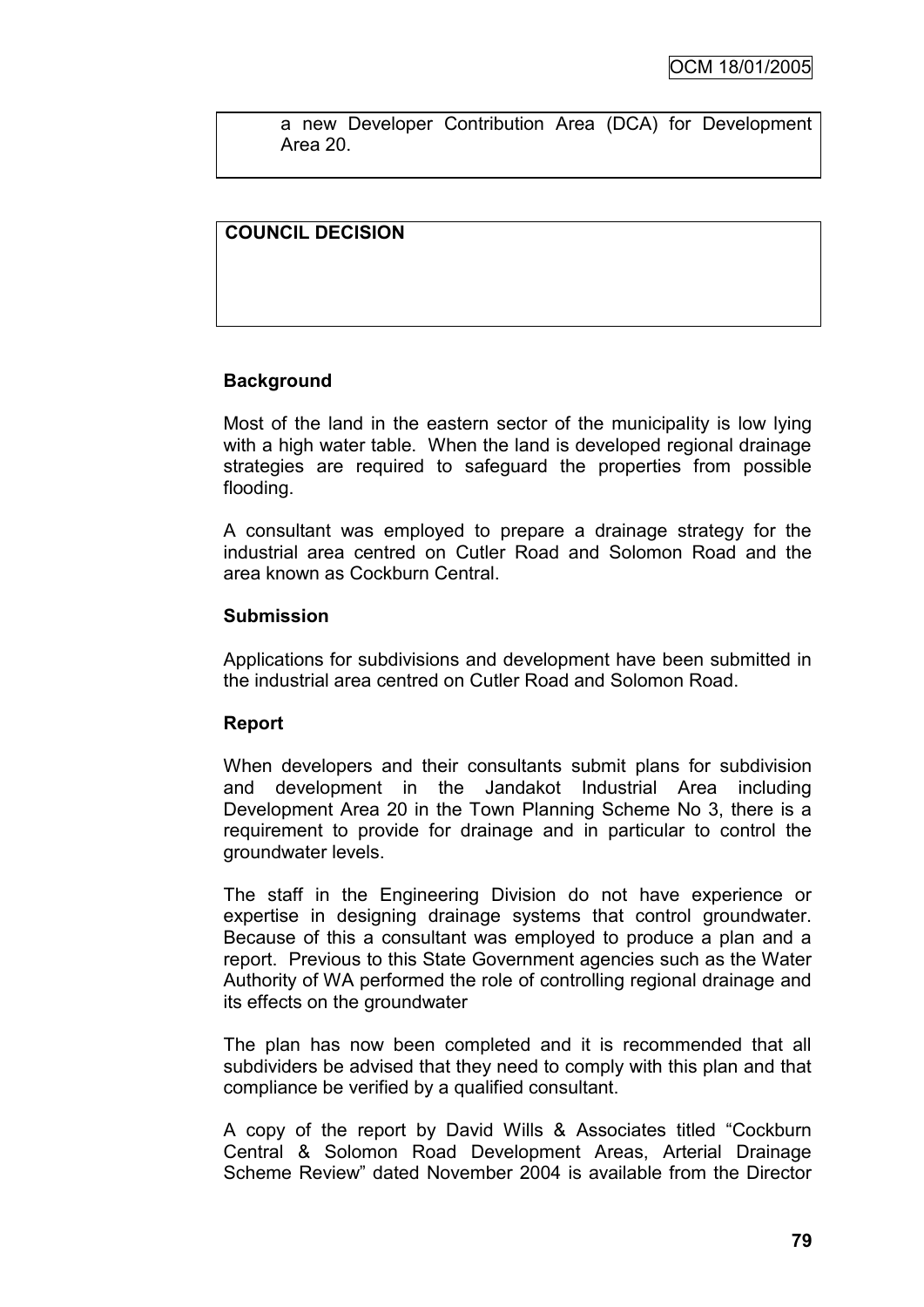Engineering & Works. The report will be amended and reviewed with time as issues associated with developments arise. However, its basic regional drainage strategy will be maintained.

#### **Strategic Plan/Policy Implications**

One of the objectives of the Strategic Plan is to provide and maintain roads and drainage, which are the responsibility of the Council, in accordance with recognised standards, and convenient and safe for use by vehicles, cyclists and pedestrians*.*

One of the policies in TPS No 3 specifies that charges relating to regional drainage can be recouped from owners developing the land within a specified development area.

#### **Budget/Financial Implications**

Some of the work that may be required to be undertaken is outside the development area, such as the possible boring of a drainage pipe under the Kwinana Freeway, so funds will need to be collected progressively from developers and retained in specific accounts. The budget will need to show these funds.

There will also be an ongoing cost for David Wills as his services are required for assessment of subdivision applications.

## **Legal Implications**

The power to impose drainage conditions is possible under the Town Planning and Development Act, as a condition of subdivision.

The power to levy funds for contribution to the main drainage system is possible under the City of Cockburn's Town Planning Scheme No 3, through the application of Development Contribution Areas (DCA). To achieve this TPS No.3 would need to be amended to create a new DCA for Development Area 20.

## **Community Consultation**

There has been consultations with the Water Authority of WA and the Water & Rivers Commission

There have been no consultations with the owners of the land but if they are developers they understand there will be drainage conditions imposed by the local authorities when they lodge plans for submission and development.

## **Implications of Section 3.18(3) Local Government Act, 1995**

Nil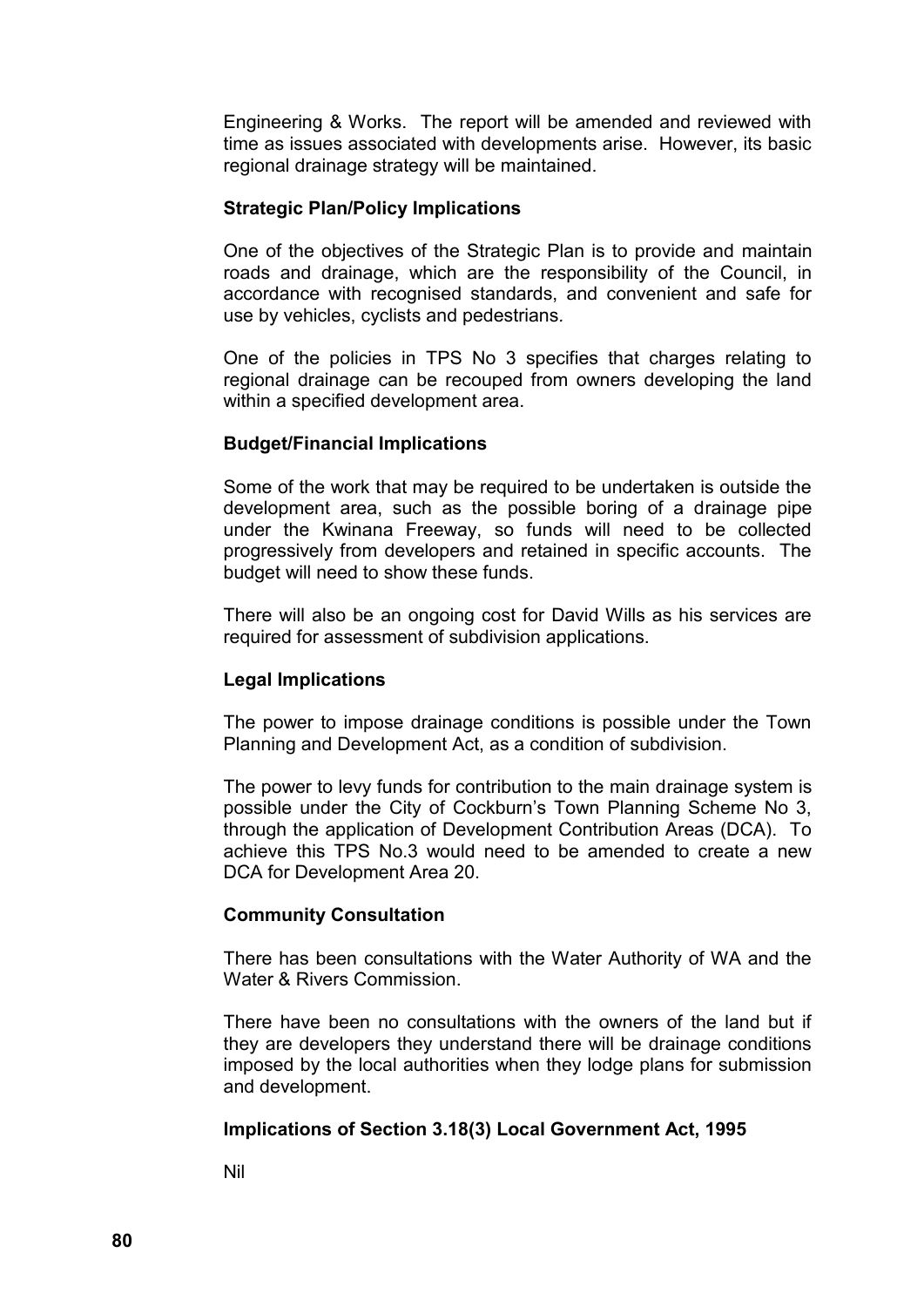# **16.2 (OCM 18/01/2005) - AUTHORITY TO USE TRAFFIC SIGNS AND DEVICES AT ROADWORKS - NEW INSTRUMENT OF AUTHORISATION (4306) (IS)**

## **RECOMMENDATION**

That Council endorses the "Instrument of Authorisation" under Regulation 297 (1) of the Road Traffic Code 2000 for the City of Cockburn to use traffic signs and devices at roadworks by having the document signed and sealed and duly advise Main Roads Western Australia (MRWA) of this approval.

# **COUNCIL DECISION**

# **Background**

Without the authorisation by the Commissioner of Main Roads to use traffic signs and devices for the purpose and duration of roadworks on public roads in WA, in accordance with the MRWA 'Traffic Management Requirements for Works on Roads' under Regulation 297 (1) of the Road Traffic Code (RTC) 2000, and without seeking specific approval of their traffic management arrangements from the road authority, the City of Cockburn workforce are not permitted to undertake any works within the public road reserve.

## **Submission**

A letter was received from the Commissioner of Main Roads Western Australia requesting Council"s endorsement of the "Instrument of Authorisation" authorising the City of Cockburn to erect temporary traffic control signs and devices to undertaken any construction and/or maintenance roadworks on public roads within its council boundaries.

## **Report**

Western Australia has over 170,000 kilometres of roads, which periodically require reconstruction, maintenance or work on services within their road reserve. Unfortunately these tasks have the potential to create hazardous situations for both roadworkers and users that may produce serious or even fatal consequences.

Only the Commissioner of Main Roads Western Australia has the authority under Regulation 297 of the Road Traffic Code 2000, to erect, establish or display, alter or take down any road sign or traffic control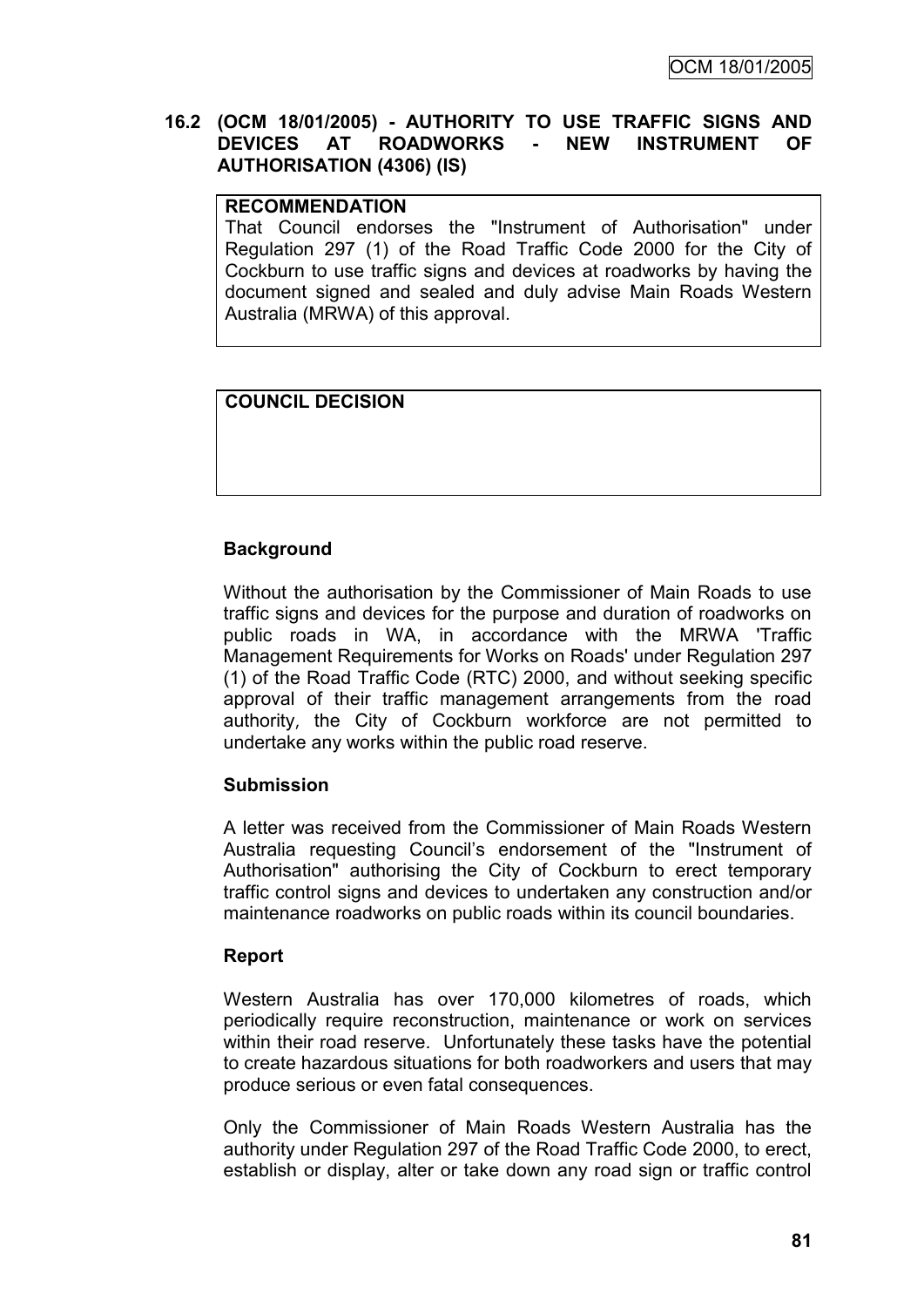signal on public roads. With this comes a duty of care to facilitate the safe and appropriate use of road signs and devices.

The requirements are to promote safe and consistent traffic management practices at work sites on public roads in accordance with state legislation and national standard requirements. These requirements are in line with the general compliance of the Australian Standard 1742.3 - 2002 and associated field guides.

For Council"s workforce to be able to undertake any works on public roads and comply with the above regulations and requirement, it must have the appropriately signed Instrument of Authorisation from the Commissioner of Main Roads Western Australia to be able to do so.

## **Strategic Plan/Policy Implications**

An objective of the Corporate Plan is to construct and maintain roads, which are the responsibility of the Council, in accordance with recognised standards, and convenient and safe for use by vehicles, cyclists and pedestrians.

#### **Budget/Financial Implications**

It is not expected to be any increase in expenditure due to this Instrument of Authorisation being implemented, as this has been the general practice for undertaking any roadworks within the City of Cockburn by the Council.

#### **Legal Implications**

N/A

## **Community Consultation**

N/A

**Implications of Section 3.18(3) Local Government Act, 1995**

Nil.

## **17. COMMUNITY SERVICES DIVISION ISSUES**

**17.1 (OCM 18/01/2005) - CONCERT AT MANNING PARK PROPOSED FOR 19 MARCH, 2005 (5401) (DMG) (ATTACH)**

# **RECOMMENDATION**

That Council resolves not to call Tenders for the provision of a "Classic Event" at Manning Park in 2005, because of the unique nature of the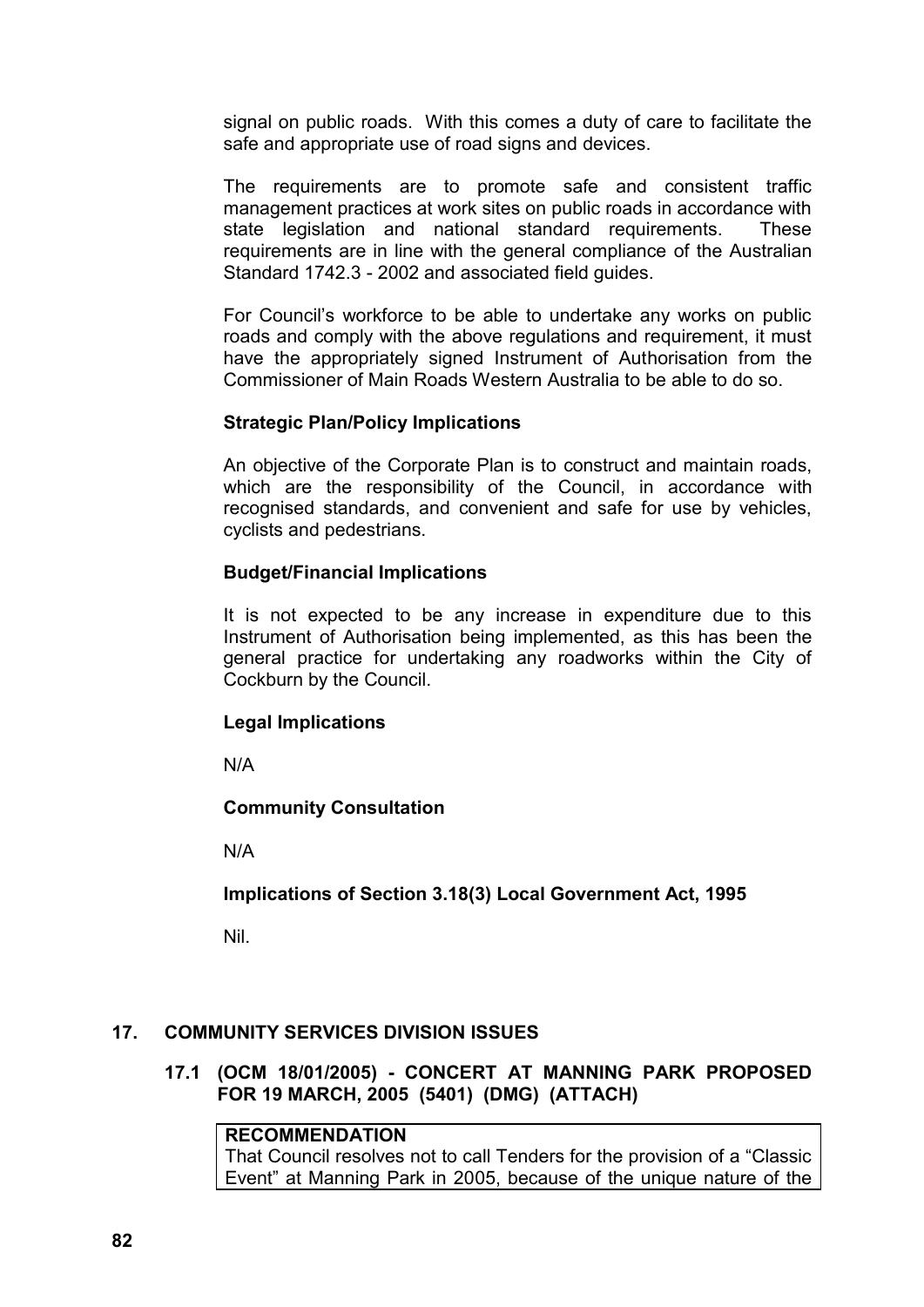services required, in accordance with Regulation 11(2)(f) of the Local Government (Functions and General) Regulations, 1996.

# **COUNCIL DECISION**

# **Background**

Council allocated an amount of \$40,000 in the 2004/05 Municipal Budget to conduct a "Classic Event" at Manning Park. Upon investigating opportunities for the type of entertainment to be provided, a promotion company experienced in the field suggested that Marcia Hines would be an appropriate selection.

However, as overall costs to proceed with this option exceeded the amount available, Council resolved to increase its allocation to cover the additional costs, which total \$67,000, as per the attached estimate of expenditure.

In the ensuing period between the Council decision and receiving a response from the promotion company it has been confirmed that Marcia Hines is now not available for 19 March, 2005.

In addition and pursuant to tendering requirements which apply to local government in this state, the provision of goods or services over a value of \$50,000 are required to be offered by tender, unless specifically exempted.

## **Submission**

To resolve not to call Tenders for the provision of entertainment at a concert, due to the unique nature of the services required.

#### **Report**

Because the monetary consideration of this proposal is known to exceed \$50,000, Council is required to abide by the tender provisions of the Local Government Act, 1995 and its associated Regulations.

Normally, this would involve the service being publicly tendered. However, as the entertainment option being pursued relates only to one artist, it is competent for Council to resolve that, because of the unique nature of the service required, there is no other potential supplier and therefore tenders should not be called.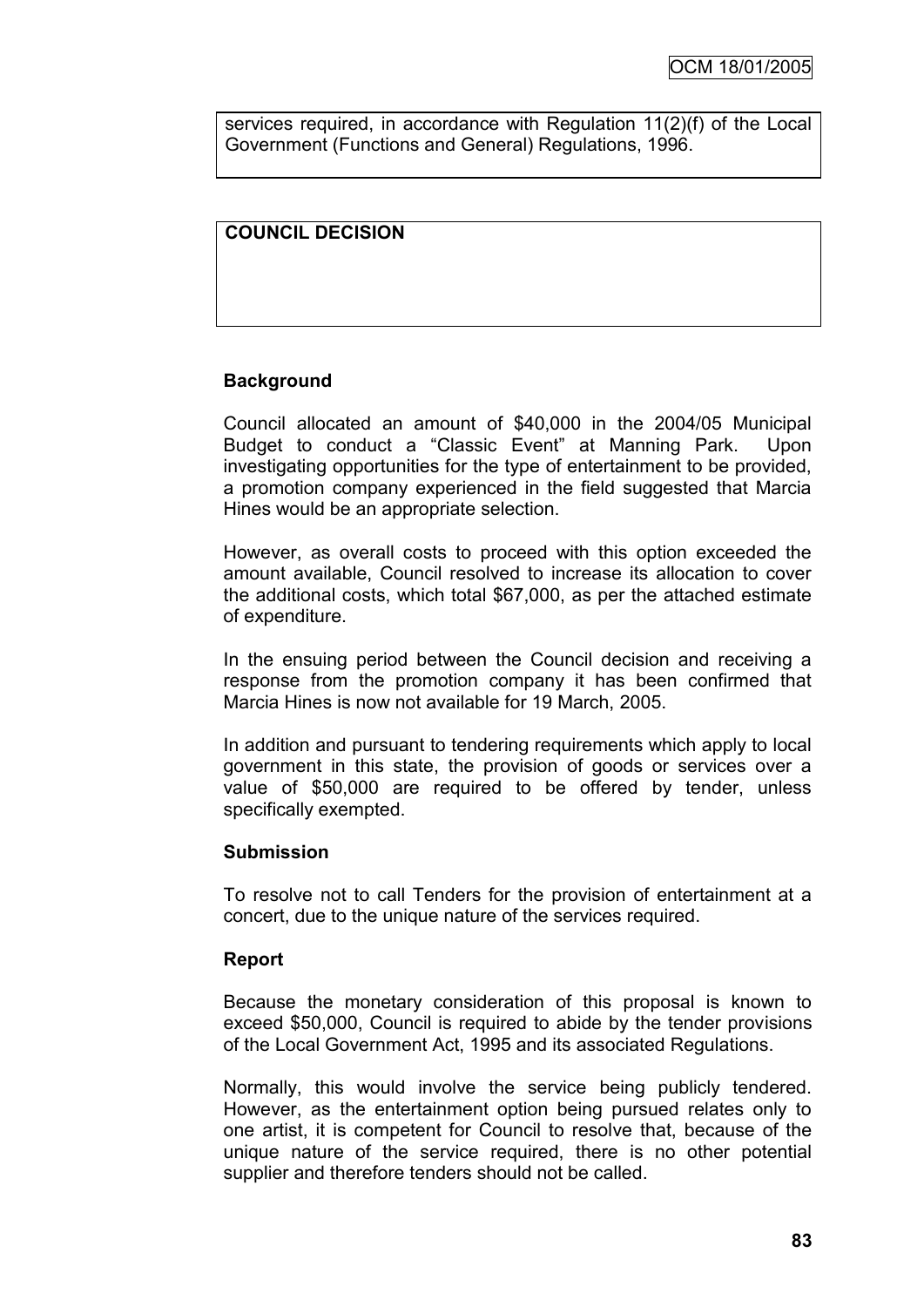However, as this is not a function delegated by Council to be determined administratively, it is necessary for a decision to be made by Council resolution on this occasion.

The promoters of the concert are checking the availability of Marcia Hines for dates other than 19 March, 2005, as well as seeking the availability of other suitable performers for dates on or around 19 March, 2005, which do not conflict with other Council events.

#### **Strategic Plan/Policy Implications**

Key Result Area "Facilitating the Needs of Your Community" refers.

#### **Budget/Financial Implications**

Council has allocated \$67,000 on its Municipal Budget for the concert to be conducted on 19 March, 2005.

#### **Legal Implications**

Sec. 3.57 of the Local Government Act, 1995, and Part 4, Regulation 11 of the Local Government (Functions and General) Regulations, 1996 refer.

#### **Community Consultation**

N/A

## **Implications of Section 3.18(3) Local Government Act, 1995**

Concerts of the scale proposed are normally undertaken by private event organisers and promoted commercially.

As the Council is proposing a free public concert using Manning Park as the venue, cost recovery is not an issue on this occasion.

However, a contract between Council and an event management company will need to be agreed to, as an assurance that the concert will be professionally conducted.

## **18. EXECUTIVE DIVISION ISSUES**

Nil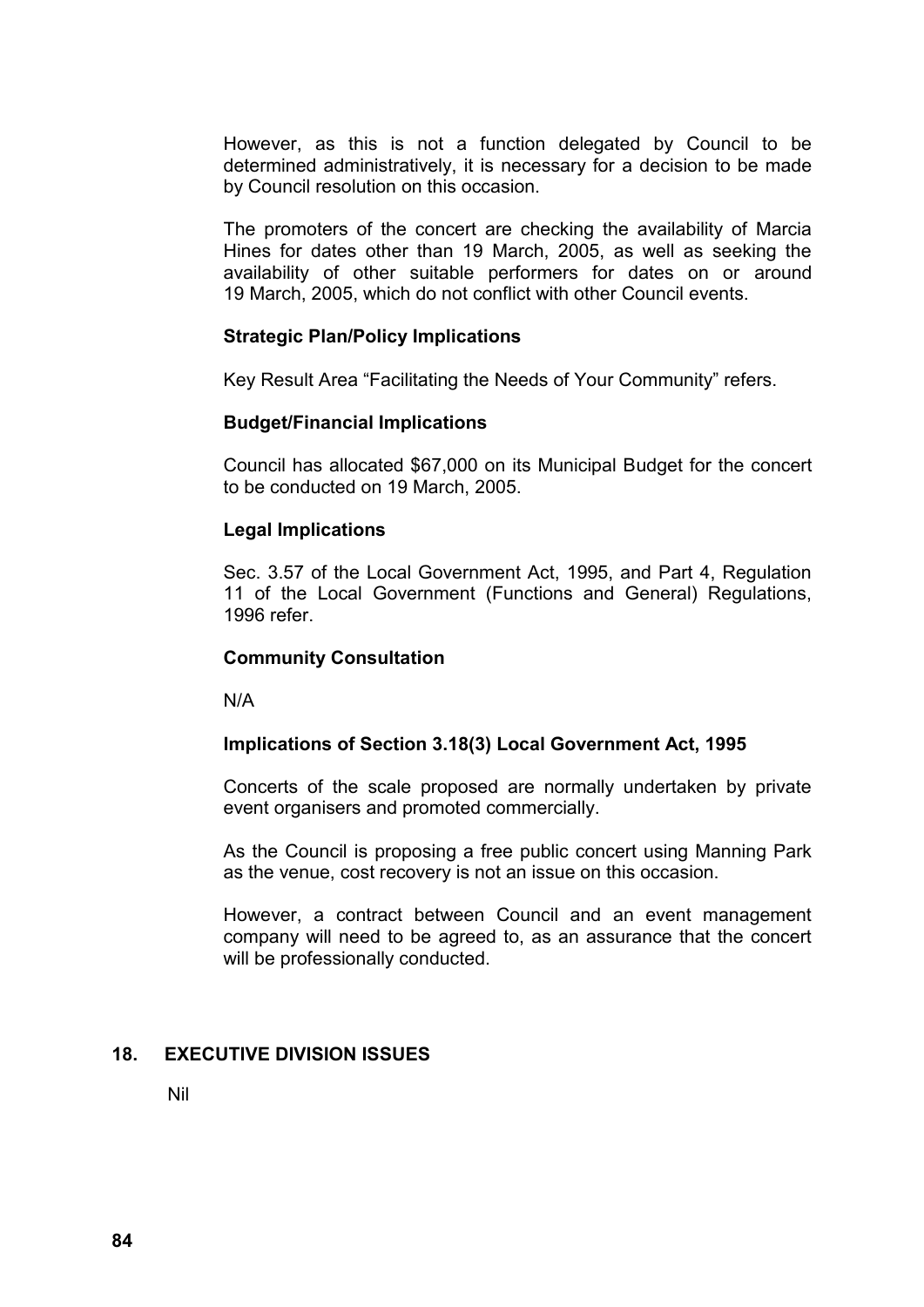# **19. MOTIONS OF WHICH PREVIOUS NOTICE HAS BEEN GIVEN**

## **19.1 (OCM 18/01/2005) - COCKBURN CENTRAL YOUTH CENTRE COMMITTEE (81364) (DMG)**

#### **RECOMMENDATION**

That Council:

- (1) dissolve the Cockburn Youth Centre Reference Group;
- (2) pursuant to section 5.8 of the Local Government Act, 1995, establishes the Cockburn Central Youth Centre Committee;
- (3) nominates the following positions as the composition of the Committee:
	- 1. 2 Elected Members City of Cockburn, being \_\_\_\_\_\_\_\_\_\_\_\_\_\_\_\_ and \_\_\_\_\_\_\_\_\_\_\_\_\_\_\_\_
	- 2. Mayor Youth Advisory Council
	- 3. Nominee Youth Advisory Council
	- 4. Manager Community Services (advisor)
	- 5. Youth Services Coordinator (advisor);
- (4) nominates the following Terms of Reference for the Committee:
	- 1. to provide advice to Council on matters related to the development of the facility including
		- (i) building design and space allocation within the building envelope and associated parking and landscaping design;
		- (ii) partnership and other arrangements with third parties for the use of the facility or joint development proposals;
		- (iii) construction and fit out budget for the facility and associated infrastructure;
		- (iv) operational budgets for the facility; and
	- 2. co-opt as not voting members as and when deemed necessary
		- (i) individuals with specific technical skills and
		- (ii) individuals who have an interest in the development of the facility

**TO BE CARRIED BY AN ABSOLUTE MAJORITY OF COUNCIL**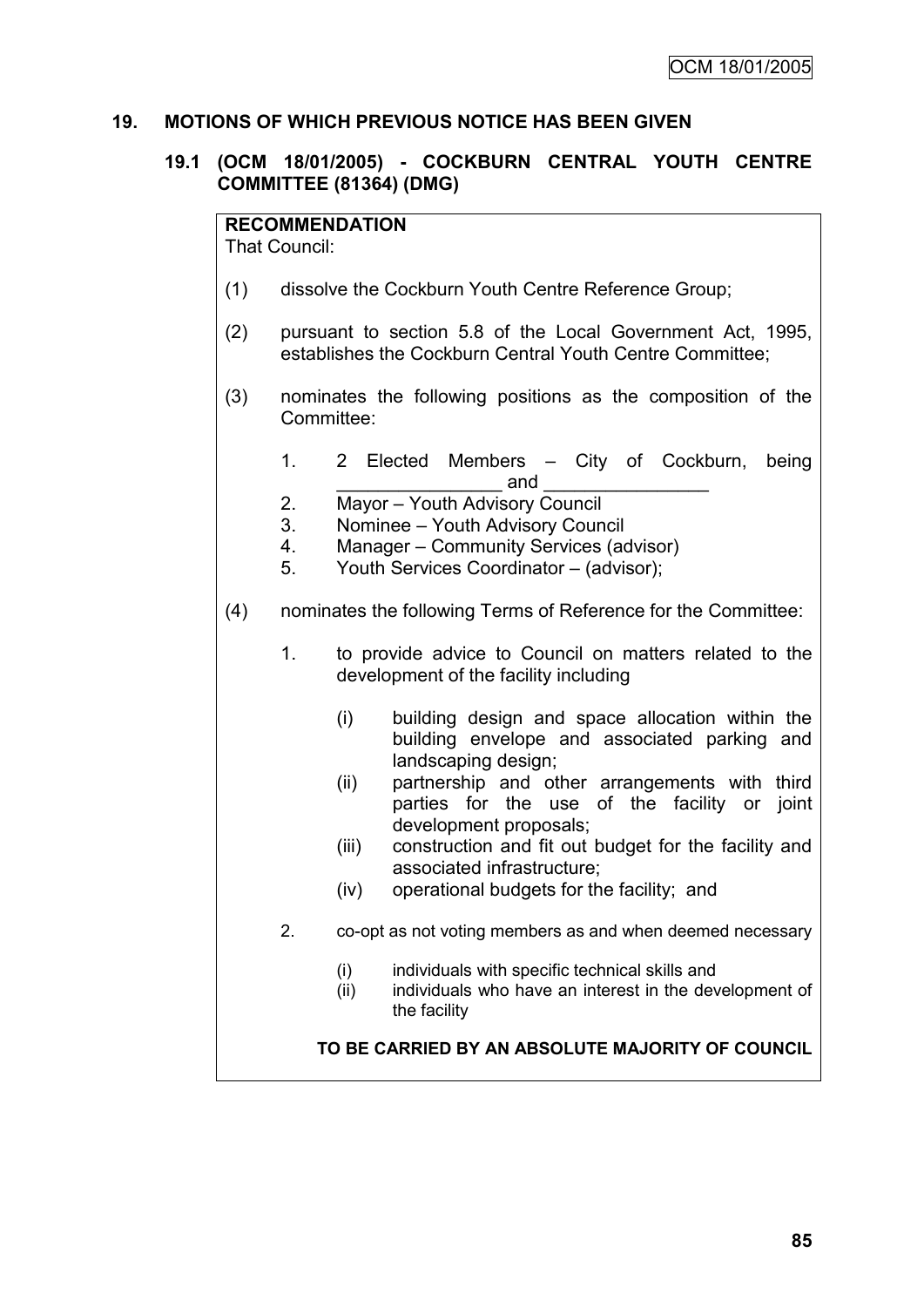# **COUNCIL DECISION**

# **Background**

By e-mail received 13 December, 2004, Deputy Mayor Graham, in conjunction with Manager, Community Services, proposed the following Notice of Motion to be considered by Council at its Ordinary Meeting to be held in January 2005.

*"That Council dissolve the Cockburn Youth Reference Group and under section 5.8 of the Local Government Act 1995 establish the Cockburn Central Youth Centre Committee.*

- *1. The membership of the Committee comprise:*
	- *a. Two elected members*
	- *b. Youth Advisory Council Mayor*
	- *c. A member of the Youth Advisory Council*
	- *d. Manager, Community Services*
	- *e. Youth Services Coordinator*

*The committee will be empowered to co-opt as not voting members as and when deemed necessary individuals with specific technical skills and individuals who have an interest in the development of the facility.*

- *2. The committee will provide advice to Council on matters related to the development of the facility including*
	- *a. Building design and space allocation within the building envelope and associated parking and landscaping design.*
	- *b. Partnership and other arrangements with third parties for the use of the facility or joint development proposals.*
	- *c. Construction and fit out budget for the facility and associated infrastructure.*
	- *d. Operational budgets for the facility."*

#### **Submission**

To establish a Committee to progress this matter in lieu of the current Reference Group.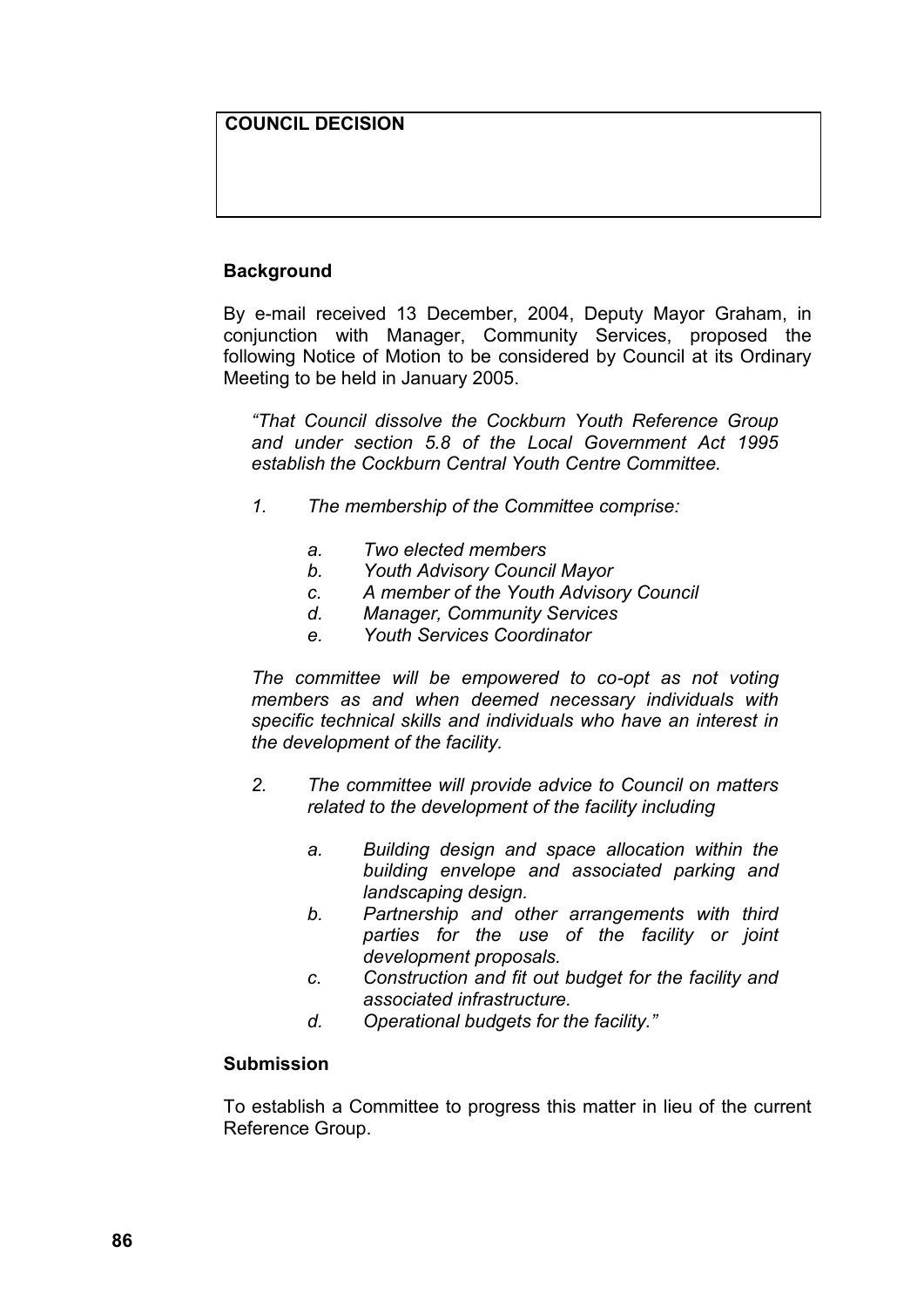# **Report**

In November 2003, Council appointed an in-house reference group to progress the establishment of a community facility focussed on providing activities for young people.

Since then the group has liaised with a consultant to determine some preliminary principles associated with the location of the facility and the main activities and programmes to operate from it.

It is now considered appropriate that a more formal Committee structure be established to advise Council and recommend the progression of the facility.

The proposed composition of the Committee enables input from key stakeholders, through the Youth Advisory Council, and the ability to co-opt persons with specific interest or skills necessary to ensure the correct processes are applied in determining the future of the facility.

## **Strategic Plan/Policy Implications**

"Facilitating the Needs of Your Community" refers.

# **Budget/Financial Implications**

N/A

# **Legal Implications**

Sec. 5.8 of the Local Government Act, 1995, refers.

## **Community Consultation**

N/A

**Implications of Section 3.18(3) Local Government Act, 1995**

Nil.

## **19.2 (OCM 18/01/2005) - PROPOSED AMENDMENT TO TOWN PLANNING SCHEME NO. 3 - COMPULSORY RAINWATER TANKS (6605) (SMH) (ATTACH)**

#### **RECOMMENDATION** That Council:

(1) receive the report;

(2) not initiate an Amendment to Town Planning Scheme No. 3 to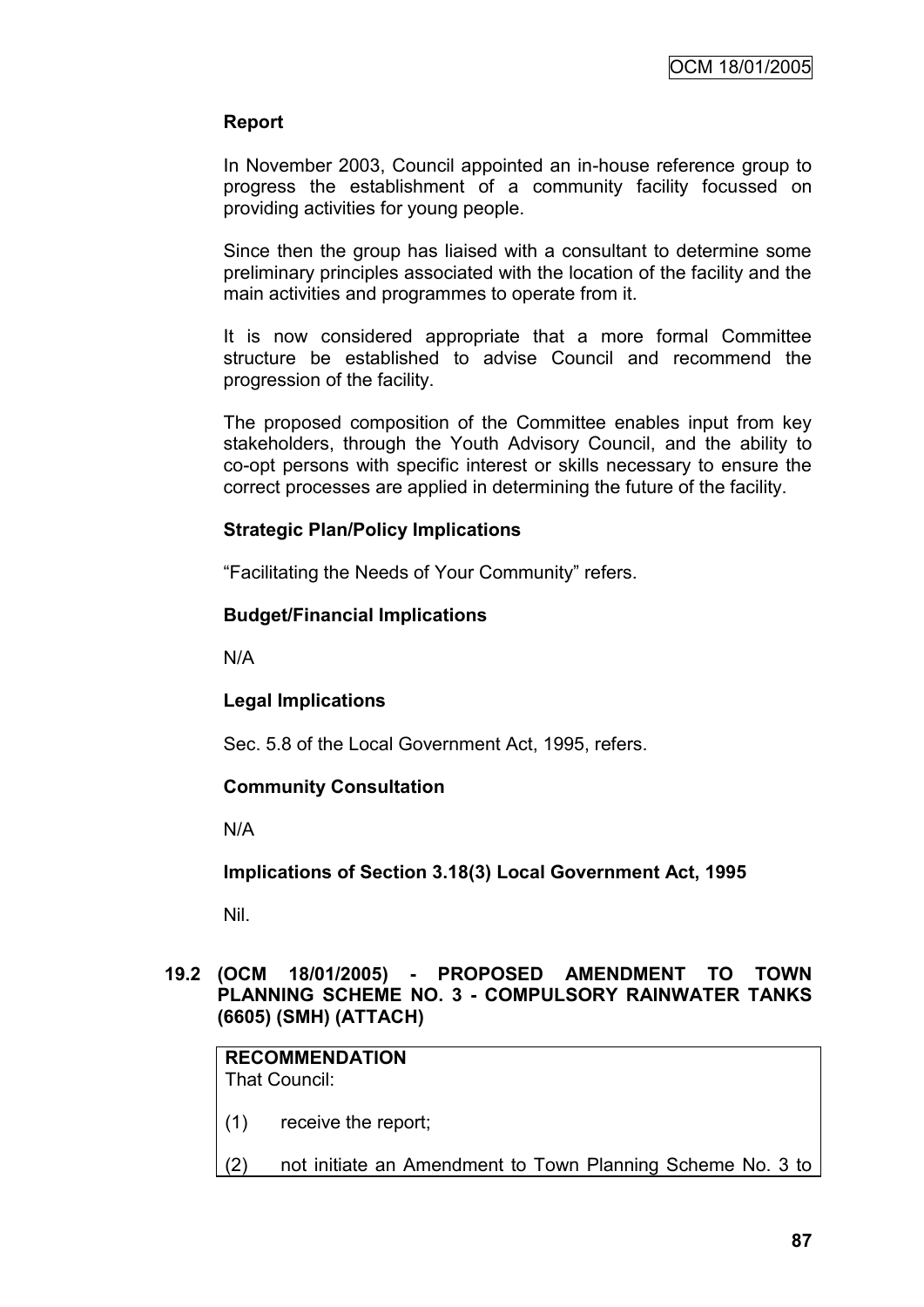make it compulsory for all new dwellings to install rainwater tanks;

- (3) not prepare a Policy to provide for a rebate to encourage existing homeowners to install rainwater tanks;
- (4) investigate the potential for a preferential supply arrangement with a local supplier that affords ratepayers the ability to purchase rainwater tanks at lower costs than currently exist; and
- (5) refer this item for review as part of the City"s sustainability initiatives.

# **COUNCIL DECISION**

## **Background**

At the Council meeting held on 15 April 2003, the following item was listed under "Matters To Be Noted for Investigation Without Debate":-

"Mayor Lee requested officers to investigate the feasibility/legality of requiring that all new residences within the City of Cockburn, be provided with water tanks to complement the existing potable water supply. The report is to include details of the existing government rebates etc for provision of water tanks, type/size of tank required in relation to lot size etc."

A report was presented to the Council meeting held on 20 May 2003, and the Council resolved:-

*"That Council:*

- *(1) receive the report; and*
- *(2) not pursue the matter of requiring that all new residences within the City of Cockburn install water tanks to complement the existing potable water supply."*

Council at its meeting held on 21 December 2004 considered the recommendation and resolved to defer the matter to the Ordinary Council Meeting in January 2005.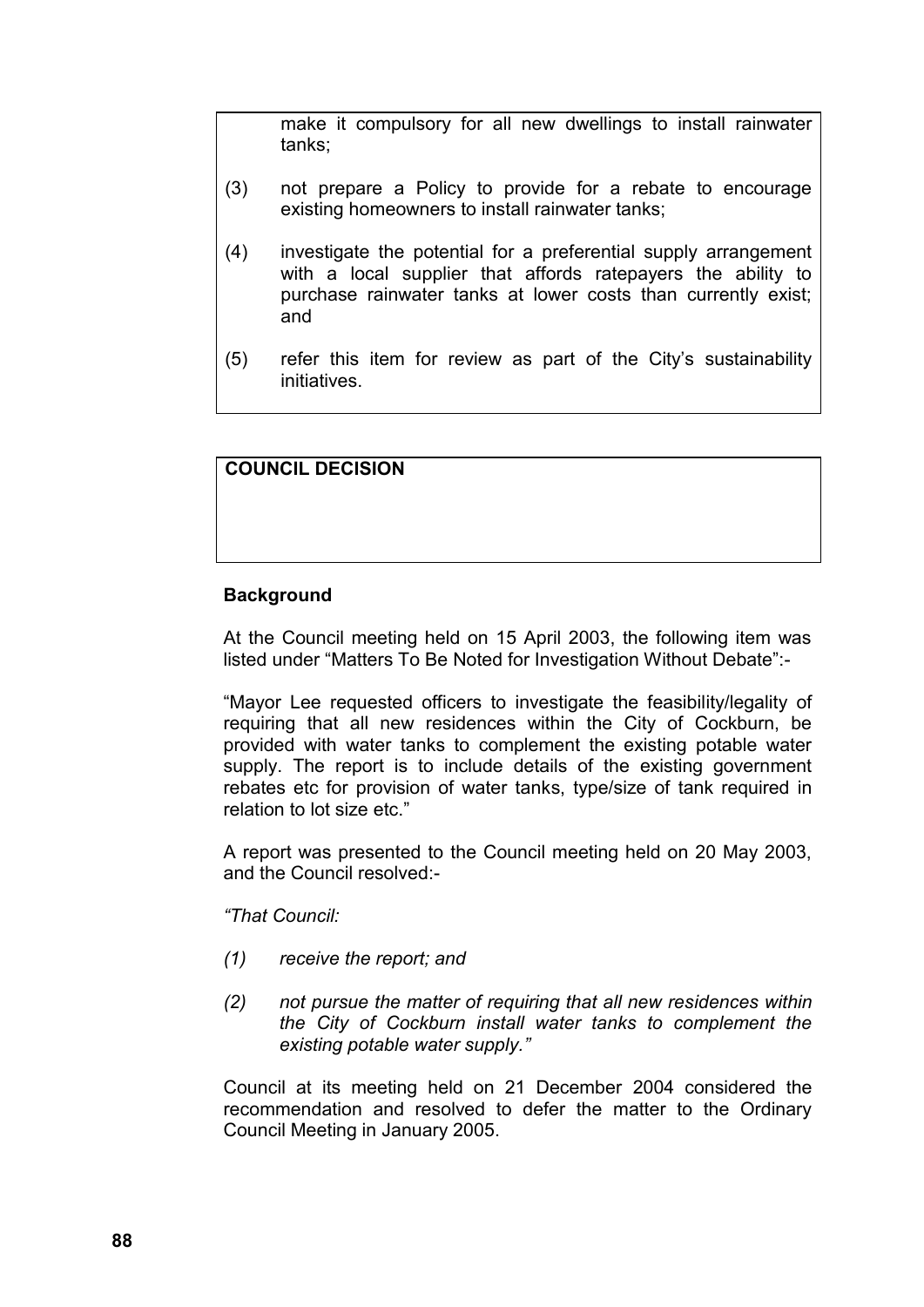The explanation was that as this issue was a Notice of Motion from Clr Allen, he is the only one that can raise the issue. Therefore Council should defer the matter until January and CIr Allen's return.

#### **Submission**

In an email received on 9 December 2004, the Mayor requested that an item be prepared for the December meeting of Council in accordance with a request from Cr Allen to the Mayor as a Notice of Motion:-

"*Can you organise on my behalf a recommendation or notice of the following Change to TPS to make "rainwater tanks compulsory from \_\_\_\_\_\_ in all new homes. For all existing homes, council offer a rebate of \$40 towards the purchase of a rainwater tank. Or something along these lines.*

*It's felt that Cockburn Council should take a lead in the prevention of excess water within the home system.*

*(Unit development may be exempted)"*

Subsequently, the following notice was prepared by Council Staff and approved for submission by Councillor Allen.

#### "*Notice of Motion*

That Council:-

- (1) initiate an Amendment to Town Planning Scheme No. 3 to make it compulsory for all new dwellings to install rainwater tanks, effective from the date of gazettal of the amendment.
- (2) prepare a Policy to encourage existing homeowners to install rainwater tanks by providing a \$40 rebate paid by the City.
- (3) instruct the Director Planning and Development to prepare the scheme amendment for the consideration of Council at its next meeting and prepare a draft policy for consideration of the next meeting of the Delegated Authority and Policy Committee. "

## **Report**

A copy of the report prepared in support of the report presented to the Council on 20 May 2003, is attached to the Agenda.

The contents of the report continue to apply.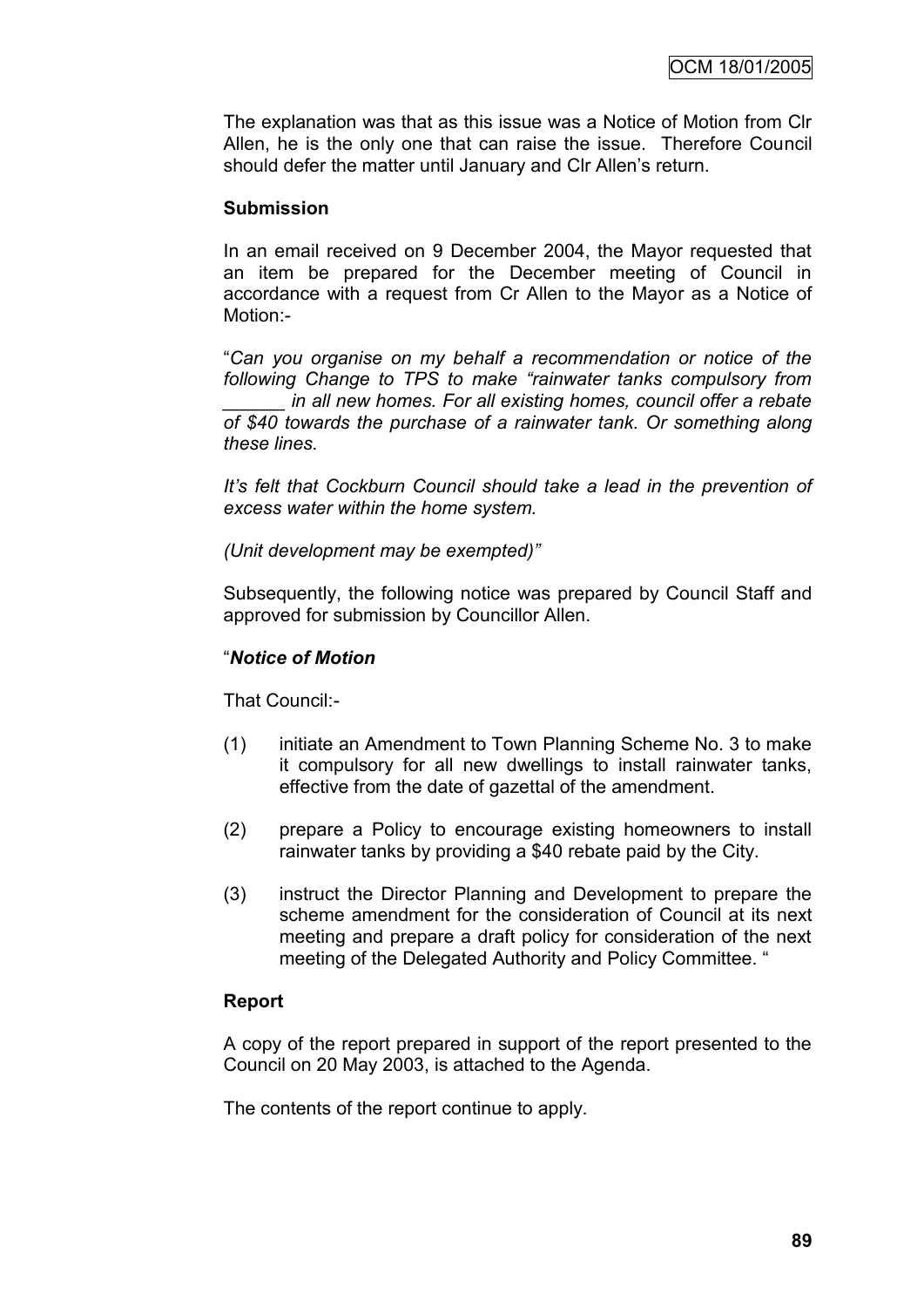In the publication "*Guidance on the Use of Rainwater Tanks"* published by "enhealth" Australia"s peak Environmental Health Organisation, it states.

*"Although the most common use of rainwater tanks is to supply drinking water, there has been much debate over the suitability of using household tanks for this purpose. This debate has tended to be focused in the major urban centres where high quality mains water is available. In rural and remote parts of Australia, use of rainwater tanks to supply drinking water has been a long-standing and often essential practice.*

*The decision about how to use rainwater is a matter of personal choice. In making this decision, it should be recognised that, although the risk of contracting illness from rainwater supplied from well-maintained roof catchments and tanks is low, the quality of water from household tanks is not as consistently high as that provided by well-managed urban water supplies. Microbiological quality is not as reliable as mains water, particularly after rain events. In addition, there are a few areas where impacts from major industrial emissions (for example, Port Pirie, South Australia) mean tank rainwater is not suitable for drinking and food preparation. The impacts on rainwater of very large densities of traffic, and other emissions, in Sydney and Melbourne are yet to be determined.*

*One option to decrease any potential risk from tank rainwater is to minimise oral exposure by limiting use of the collected water to supplying hot water services, bathing, laundry, toilet flushing or gardening (that is, not for drinking or food preparation).*

*The water quality requirements for non-potable uses are lower than those for drinking water. Guideline values cited in the Australian drinking water guidelines are based on a daily consumption of 2 L of water per day for an adult and 1 L for a child."*

The Water Corporation website which promotes the rainwater tank waterwise rebate scheme refers to the 'enhealth' quidelines.

The guidelines make reference to the fact that rainwater tanks may not be suitable for areas impacted on by major industrial emissions, such as Port Pirie in South Australia. Although there is no evidence that the Kwinana Industrial Strip may affect the quality of water collected from roofs in the Kwinana and Cockburn districts, the Kwinana Strip is designated as a heavy industrial area, around which an air quality buffer has been established. The State Government is concerned about people living within the buffer to such an extent that they are actively purchasing residential properties in Hope Valley and Wattleup townsites with a view to relocating people out of the area. This may give an indication of the likely impact that the Kwinana Strip, Cockburn Cement and the Henderson Industrial Area could have on residential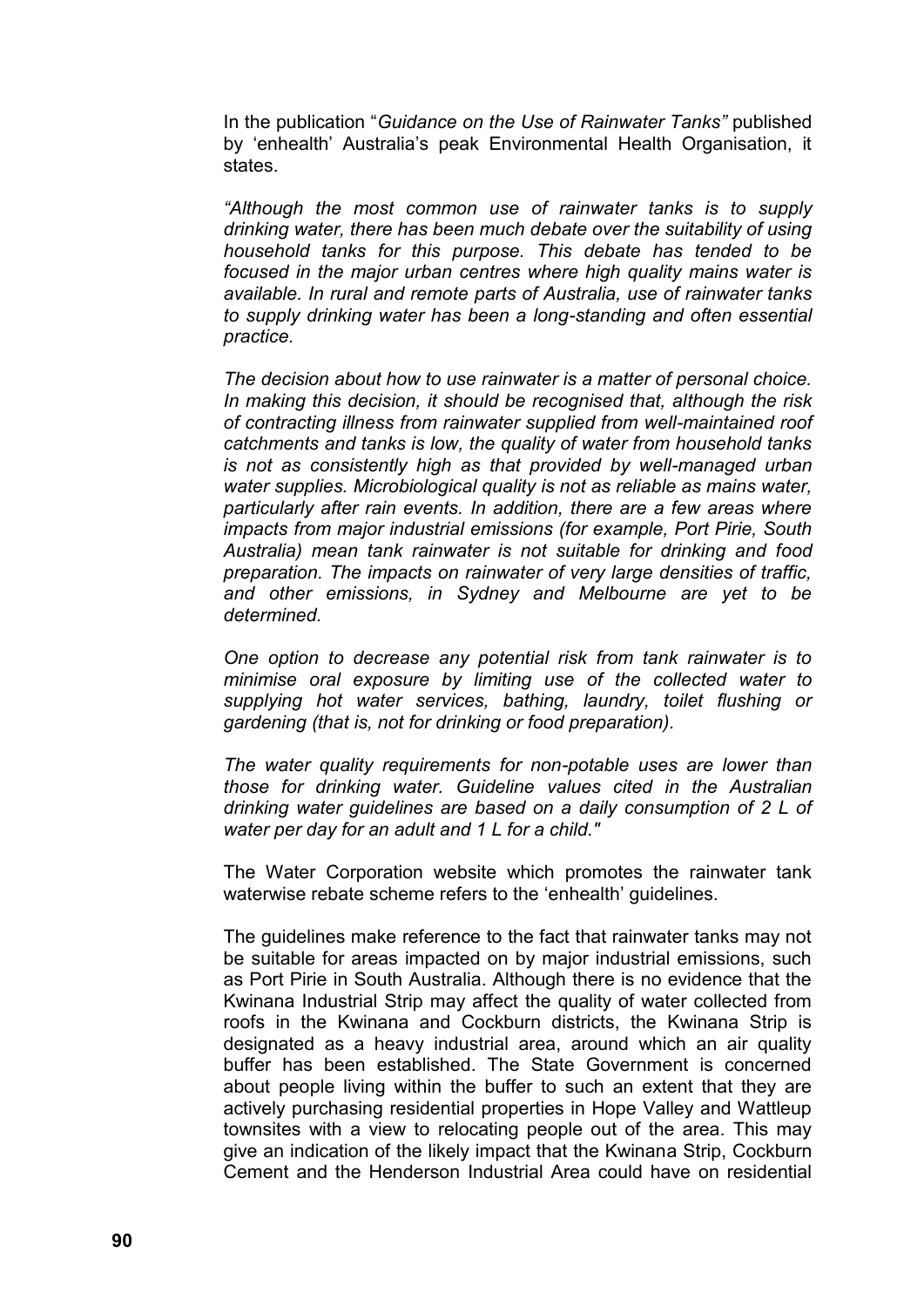areas located on the leeward side of these large industrial activities. Therefore, due care should be taken in respect to making rainwater tanks compulsory in the suburbs of Munster, Beeliar, Success and Hammond.

The proposal is to amend the scheme, which is currently the only way of making rainwater tanks compulsory through the planning approval process.

The options are to add a new clause 5.8.2 or 5.8.7 Rainwater Tanks.

The clause has to be written to require the installation of a rainwater tank of a minimum size and that care be taken not to promote its use as an alternative drinking water source.

The other part of the suggestion is to provide a \$40.00 incentive for existing homeowners to voluntarily install rainwater tanks. This would be provided for by way of a Council policy.

In New South Wales, the government has introduced a compulsory building licence environmental performance system called "BASIX". To achieve an acceptable score in respect to water efficiency, a rainwater tank is required to be installed of at least around 5,000 litres and be plumbed for laundry, toilet and garden purposes. It is understood that drinking water is not prohibited.

This gives some guide as to the likely size of tank required and the use of the water for domestic purposes.

In addition, the State Government, as part of its State Sustainability Strategy, is investigating the suitability of introducing BASIX or another variation of it into the building licence system in Western Australia. Therefore, the requirement for rainwater tanks could be achieved through this means.

Based on the Council report of 20 May 2003, together with the foregoing observations, the potential cost to Council and the fact that it duplicates an existing State Government incentive, it is not recommended that the Amendment or the incentive scheme be pursued by the Council.

There may be however, options for the City to enter into a preferential supply arrangement with a tank supplier that could reduce the current tank purchase price for local ratepayers. This would need further research but has the potential of achieving the same outcome as an additional rebate.

#### **Strategic Plan/Policy Implications**

N/A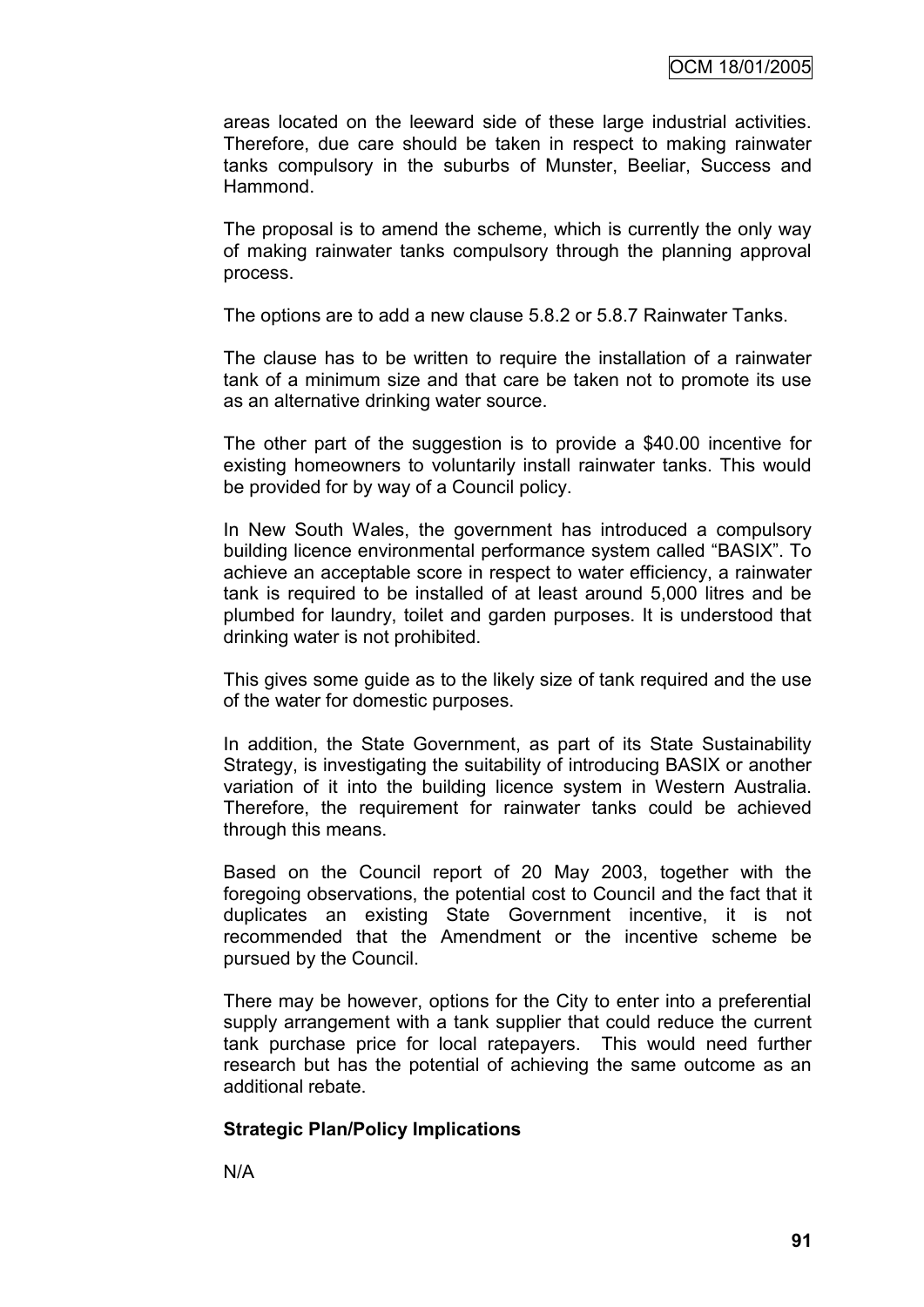## **Budget/Financial Implications**

If the suggested Amendment was to be implemented, the following financial implications could apply.

Currently there are around 1300 single dwellings being constructed in Cockburn each year.

If it is compulsory that each dwelling install a 5000 litre rainwater tank, based on 1300 tanks being installed each year, it would mean:-

• City cost Nil State Incentive Scheme \$150/tank \$195,000 p.a. • State Incentive Scheme with plumbing  $$300$   $$390,000$  p.a.  $\bullet$  Cost to Owners 4500 litre (installed) \$2,800 ea  $$3,640,000$ (plumbed)

This is based on the assumption that despite the rainwater tanks being compulsory in the City of Cockburn, property owners would continue to be eligible to claim a rebate from the State Government under the rebate scheme.

It can be seen this approach would be at no cost to the City.

However, the State could be required to pay between \$195,000 to \$390,000 per annum in rebates depending upon the tank being either installed with no connection to the laundry or toilet, or with a pump and connection to the laundry and toilet.

The cost of a 4,500 litre (1000 gallon) is around \$870 - \$890 with around \$2000 of plumbing costs to connect into the house system.

The additional cost to the construction of 1300 houses with plumbed rainwater tanks could be in the order of \$3.6 million.

If the suggested incentive scheme is implemented at a cost of \$40 per dwelling, it could be a cost to the City of \$96,000 if say 10% of all dwellings in the district took advantage of the scheme and based on there being around 24,000 dwellings in the district (June 2004), it could cost:-

|  |  | City cost (ie 2400 rebates per annum) | \$96,000 |
|--|--|---------------------------------------|----------|
|--|--|---------------------------------------|----------|

- State Incentive Scheme \$150/tank \$360,000
- State Incentive Scheme with plumbing \$300/tank \$720,000
- Cost to owners  $4500$  litre (installed)  $$2800$   $$6,720,000$ (plumbed)

Even with the State Incentive Scheme, the suggested \$40 incentive would have minimal impact on the cost of this initiative.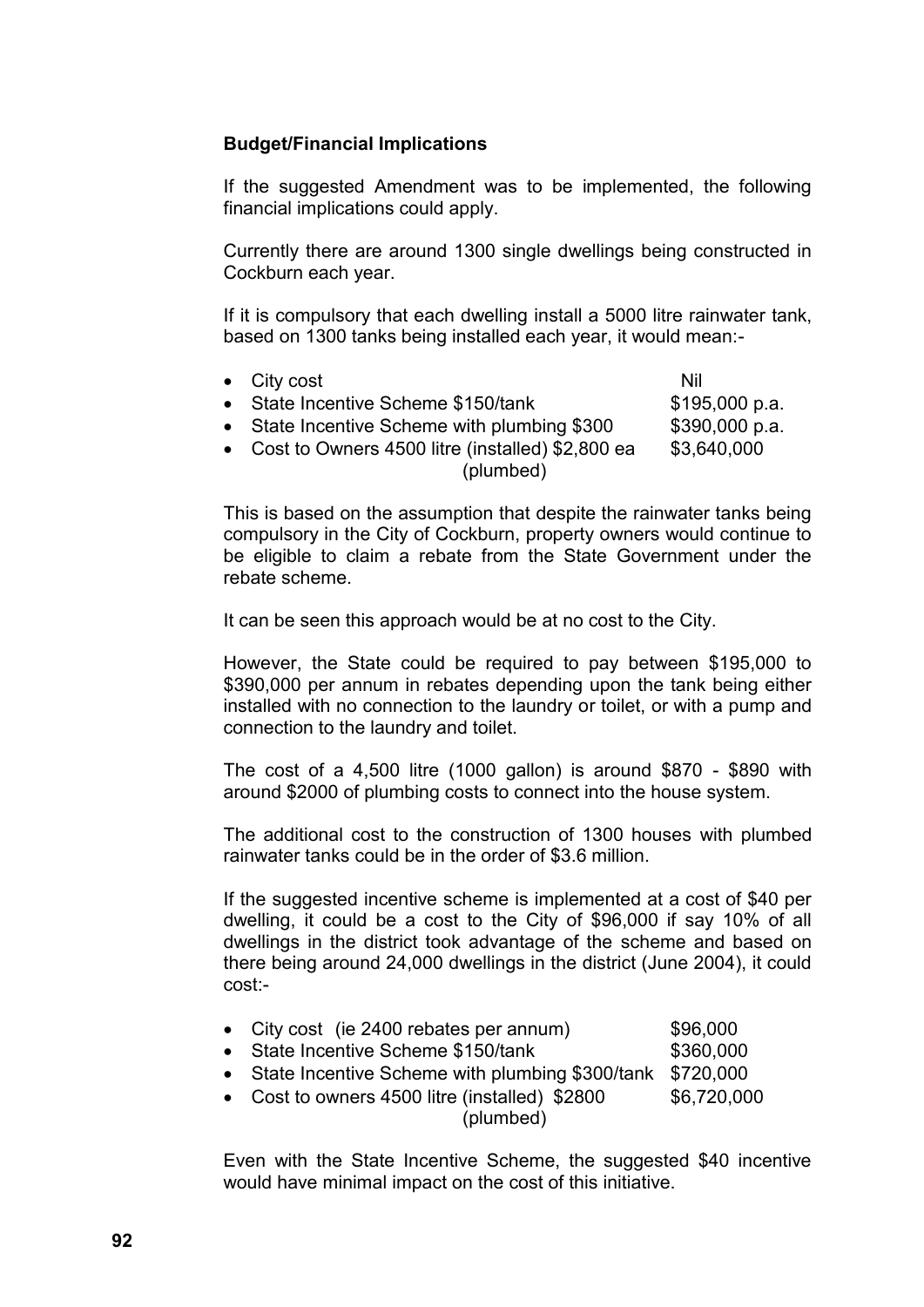To put the State"s rebate scheme into perspective, the following is understood to be the situation based on enquiries with the Water Corporation (WC):-

- 1. The rebate scheme commenced in February 2003 (ie. 22 months)
- 2. Water saving incentives for which a rebate can apply:-
	- soil wetter
	- washing machines
	- bores
	- rainwater tanks
- 3. The WC is receiving about 420 enquiries per day in respect to the incentive rebate scheme.
- 4. As at 13 December 2004, there had been 5,177 rainwater tank rebates issued by WC for the whole of the state. Rebates only apply to households that are connected to scheme water. (ie 235 rebates per month).

If a population of 1.2 million generates 5,177 rebates, which is less than 0.5%, then it could be expected that a population of 76,000 in the City of Cockburn would more realistically be around 325 rebates per year, rather than the 10% used for indicative costing purposes. The likely level of interest is difficult to estimate.

If this were to be the case, however, then the costs could be:-

| • City cost (ie 325 rebates per annum)                  | \$13,000  |
|---------------------------------------------------------|-----------|
| • State Incentive Scheme 150/tank                       | \$48,750  |
| • State Incentive Scheme with plumbing \$300/tank       | \$97,500  |
| • Cost to owners 4500 litre (installed, plumbed)\$2,800 | \$910,000 |

To make the \$40.00 available as a rebate, there would be a need to raise the source of funds through the general rates. In other words the recipient is paying for the rebate through the property rate.

## **Legal Implications**

If the Council is to make the installation of rainwater tanks compulsory and they are used as an alternative source of drinking water, then legal advice should be sought, to ensure that the Council is protected against any claims for compensation arising from an illness or diseases contracted from drinking rainwater from a compulsorily installed tank.

In addition, the Development Services Department currently does not apply the R-Code setback to rainwater tanks associated with the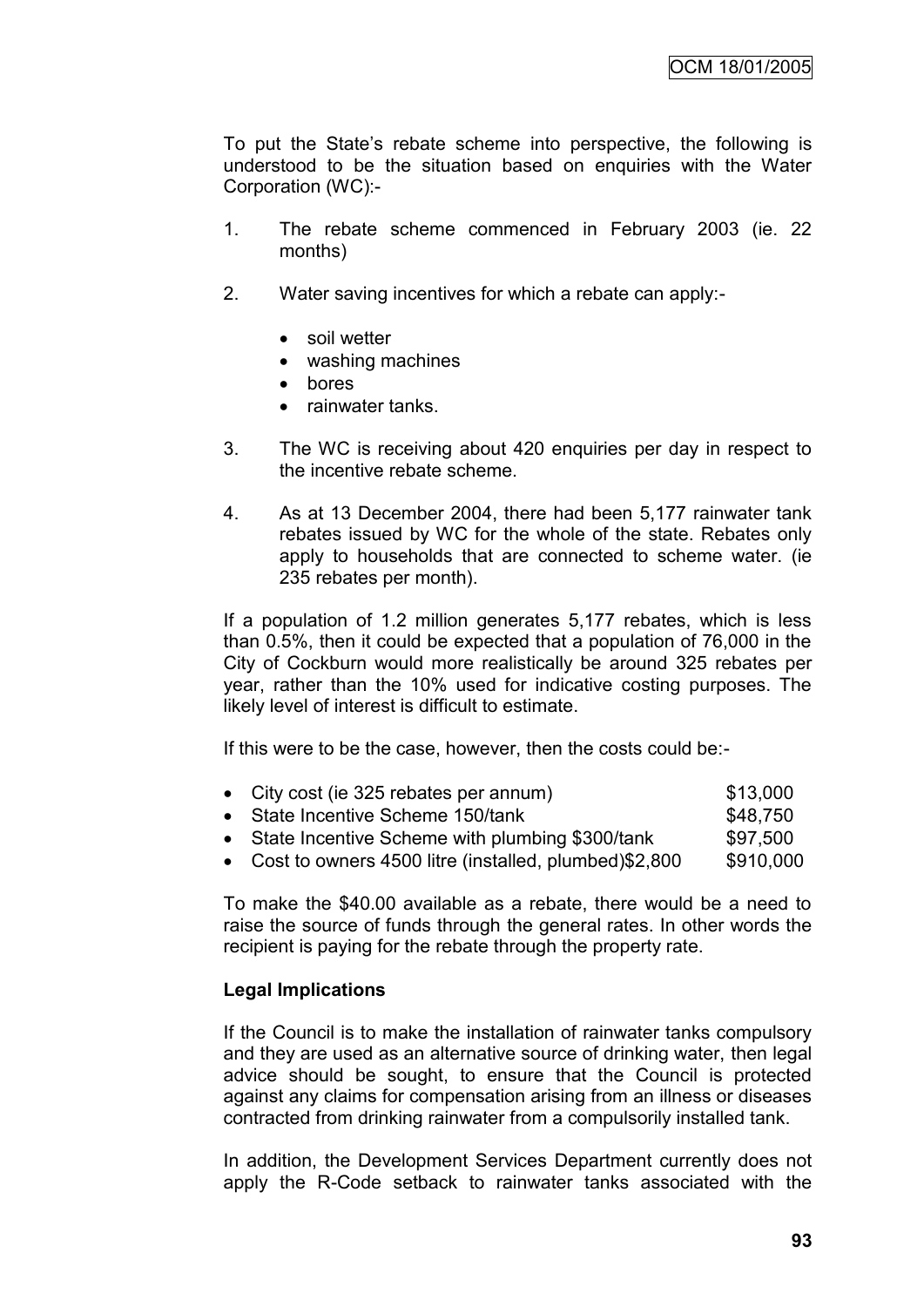construction of a dwelling. This allows, therefore, for tanks to be located in small spaces such as a side setback.

#### **Community Consultation**

There has been no community consultation in respect to this proposal.

However, if the Council resolved to proceed with a scheme amendment to make the installation of rainwater tanks compulsory, then public comment would need to be sought. This could be achieved through the Strategic Planning exercise to be undertaken in 2005 via comment on a "sustainability" plan.

Should the \$40 incentive scheme be pursued, then Council could choose to seek public comment or not before considering and adopting a suitable policy.

#### **Implications of Section 3.18(3) Local Government Act, 1995**

The Amendment would be contrary to the State's position of making the installation of rainwater tanks voluntary. The suggested Amendment proposes to make the tanks mandatory. The incentive scheme is also a duplication of an addition to the State Government"s (Water Corporation) waterwise rebate scheme.

## **20. NOTICES OF MOTION GIVEN AT THE MEETING FOR CONSIDERATION AT NEXT MEETING**

**21. NEW BUSINESS OF AN URGENT NATURE INTRODUCED BY COUNCILLORS OR OFFICERS**

## **22. MATTERS TO BE NOTED FOR INVESTIGATION, WITHOUT DEBATE**

#### **23. CONFIDENTIAL BUSINESS**